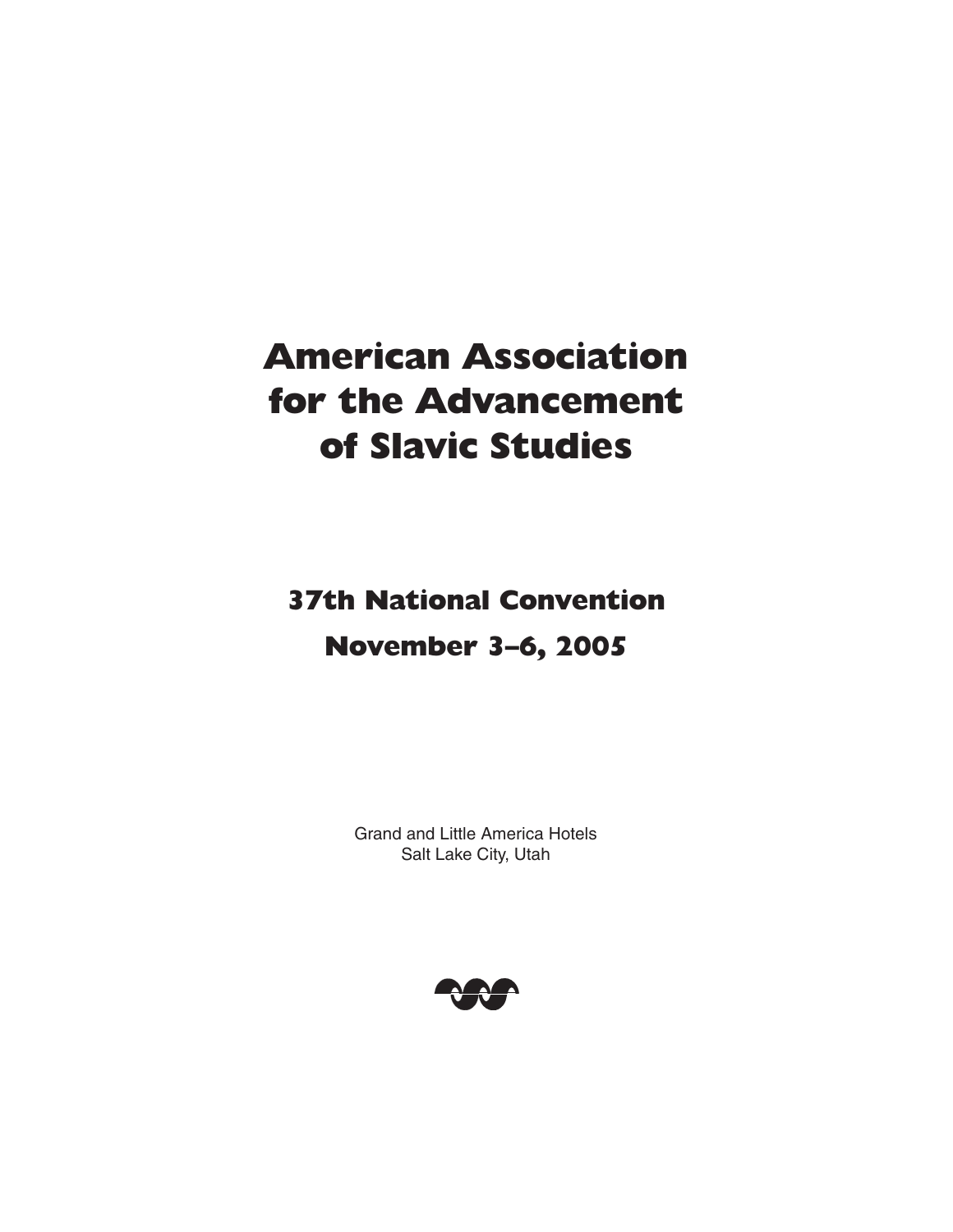American Association for the Advancement of Slavic Studies 8 Story Street, Third floor Cambridge, MA 02138 tel.: 617-495-0677, fax: 617-495-0680 e-mail: aaass@fas.harvard.edu Web site: www.aaass.org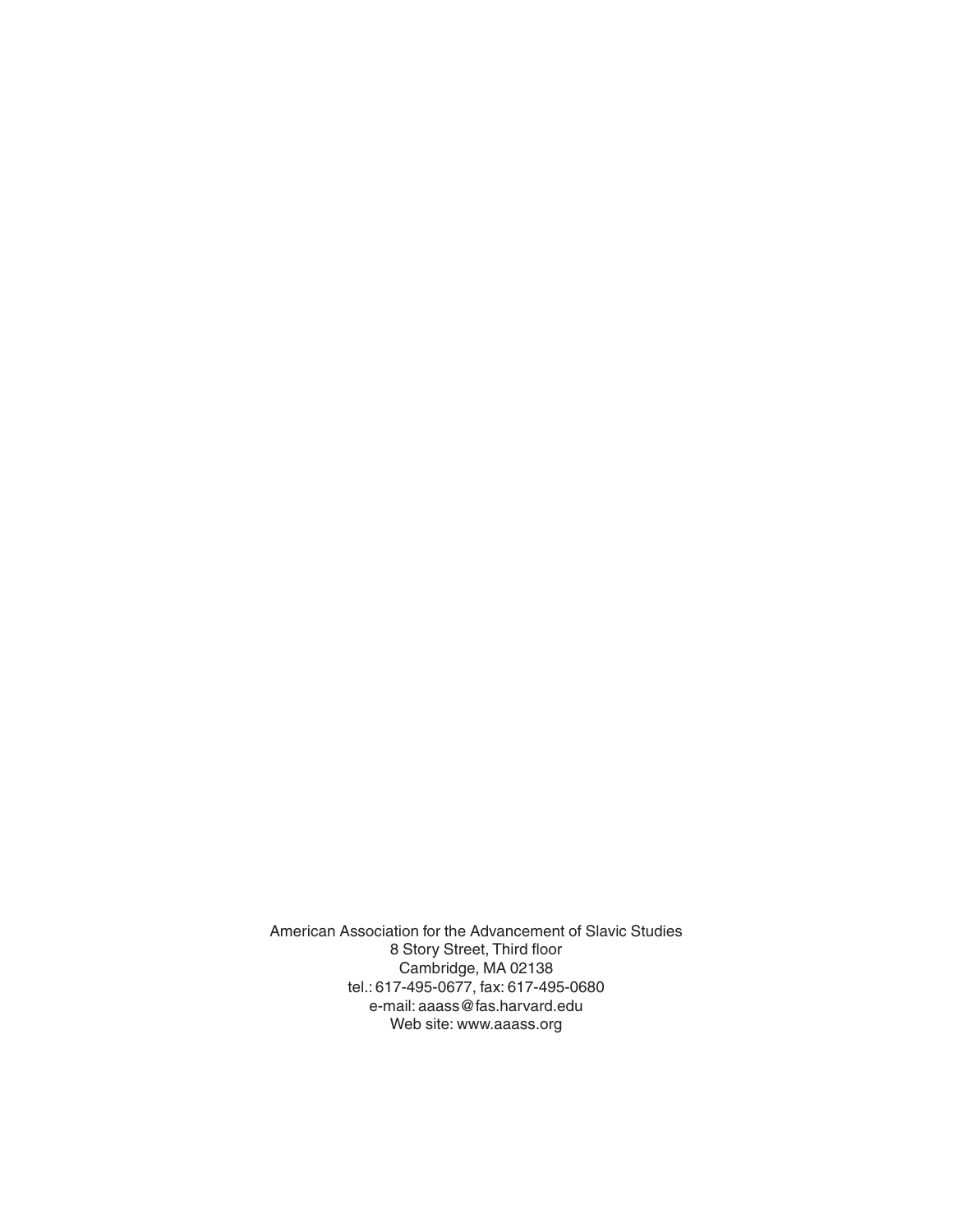#### **CONTENTS**

| List of the Meeting Rooms at the Grand and Little America Hotels  v |  |
|---------------------------------------------------------------------|--|
|                                                                     |  |
| Diagrams of Meeting Rooms, Grand America, Third Floor vii           |  |
| Diagrams of Meeting Rooms, Little America, First Floor  viii        |  |
| Diagrams of Meeting Rooms, Little America, Second Floor  ix         |  |
|                                                                     |  |
|                                                                     |  |
|                                                                     |  |
|                                                                     |  |
|                                                                     |  |
| Program Committee for the Salt Lake City Convention  xiii           |  |
|                                                                     |  |
|                                                                     |  |
|                                                                     |  |
|                                                                     |  |
| Program: Daily Schedule                                             |  |
|                                                                     |  |
|                                                                     |  |
|                                                                     |  |
| Friday, November 4                                                  |  |
| 10:15 A.M. - 12:15 P.M.  17                                         |  |
|                                                                     |  |
|                                                                     |  |
|                                                                     |  |
|                                                                     |  |
|                                                                     |  |
|                                                                     |  |
| Sunday, November 6                                                  |  |
|                                                                     |  |
|                                                                     |  |
|                                                                     |  |
|                                                                     |  |
|                                                                     |  |

**Please refer to the "Program Supplement" for last-minute changes to this Program.**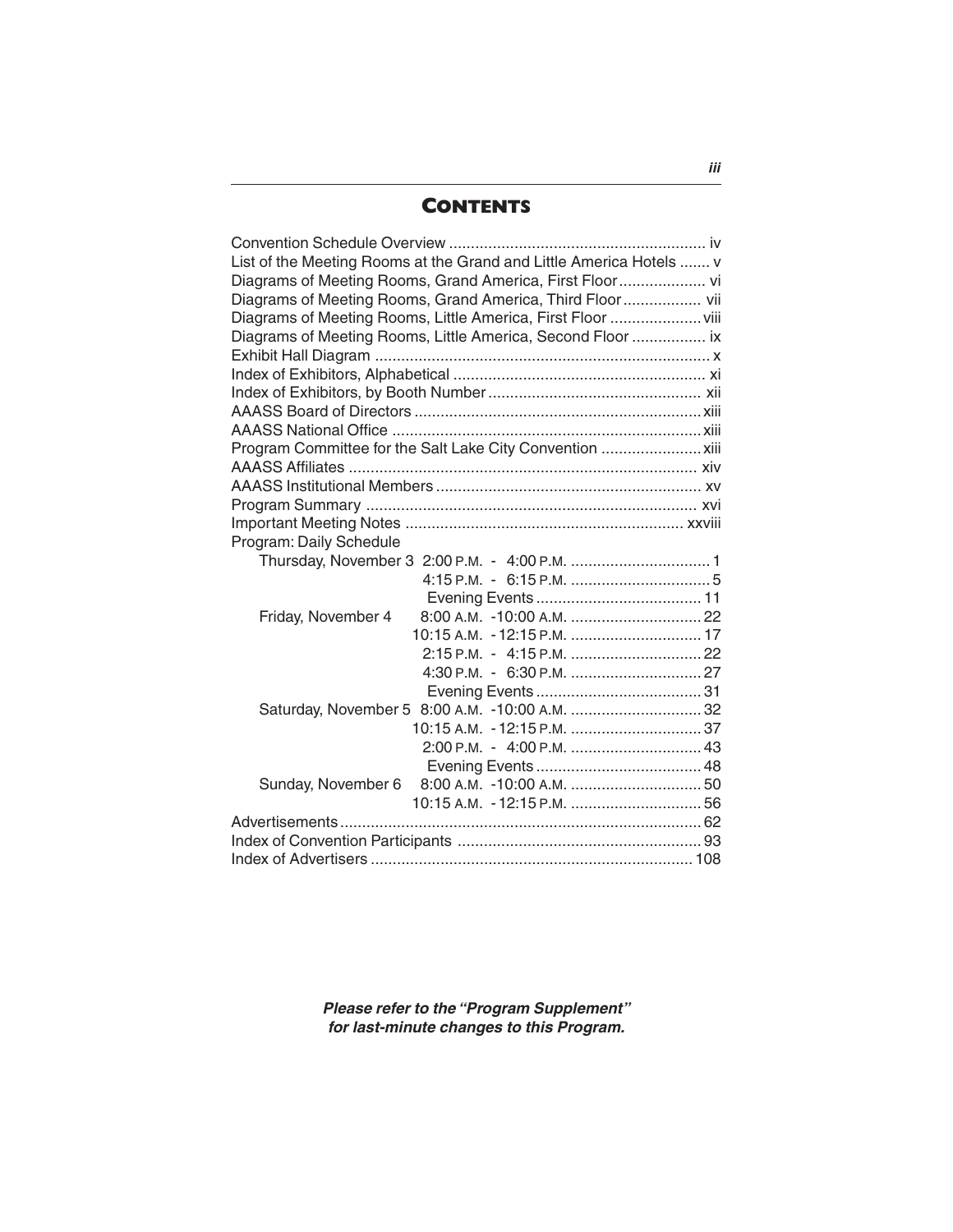#### **CONVENTION SCHEDULE OVERVIEW**

**The Registration desk is located in the Grand America Hotel, Imperial Ballroom Foyer, First Floor.**

Meetings for affiliate organizations and committees are listed at the beginning of the session for which they are scheduled in the main section of this Convention Program. **See also the end of each day's listing for other events.**

#### **Thursday, November 3**

| Registration Desk Hours  9:30 A.M. - 5:30 P.M. |  |  |  |
|------------------------------------------------|--|--|--|
| Exhibit Hall Hours  3:00 P.M. - 8:00 P.M.      |  |  |  |
| AAASS Board Meeting  8:00 A.M. -12:00 P.M.     |  |  |  |
|                                                |  |  |  |
|                                                |  |  |  |
|                                                |  |  |  |

**Opening Reception and Tour of the Exhibit Hall** (open to all) - 6:00 P.M. - Imperial Ballroom (Grand America). Sponsored by: Western Association for Slavic Studies, the Institute for Global and Regional Security Studies at the University of Washington, The Ellison Center, Jackson School for International Studies at the University of Washington.

**Presidential Plenary Session** (open to all) - 8:30 P.M. - Grand Ballroom A (Grand America) - "What's in a Name? Does 'AAASS' Say What We Really Are?" with Cynthia Buckley, University of Texas; Charles King, Georgetown University; Martha Lampland, UC, San Diego; Mieke Meurs, American University; and Andrew Wachtel, Northwestern University; chaired by Gail Lapidus, Stanford University.

#### **Friday, November 4**

| Registration Desk Hours  7:00 A.M. - 5:00 P.M. |  |
|------------------------------------------------|--|
| Exhibit Hall Hours  10:00 A.M. - 6:00 P.M.     |  |
| Session 3  8:00 А.М. -10:00 А.М.               |  |
| Session 4  10:15 A.M. -12:15 P.M.              |  |
| Session 5  2:15 P.M. - 4:15 P.M.               |  |
| Session 6  4:30 P.M. - 6:30 P.M.               |  |

#### **Saturday, November 5**

| Registration Desk Hours  7:00 A.M. - 4:00 P.M. |  |  |
|------------------------------------------------|--|--|
| Exhibit Hall Hours  10:00 A.M. - 6:00 P.M.     |  |  |
| Session 7  8:00 A.M. -10:00 A.M.               |  |  |
| Session 8  10:15 A.M. -12:15 P.M.              |  |  |
| Session 9  2:00 P.M. - 4:00 P.M.               |  |  |
|                                                |  |  |

**AAASS Annual Meeting** (open to all) - 4:15 P.M. - Grand Ballroom A (Grand America)

#### **AAASS Awards Presentation, President's Address, and Cocktail Reception**

(by ticket only) - Grand Ballroom A (Little America) - 6:30 P.M. - Katherine Verdery, 2005 AAASS President and Julien J. Studley Faculty Scholar and Distinguished Professor of Anthropology, City University of New York Graduate Center, will deliver the address titled "What Can Anthropology Offer Our Region." For the list of awards that will be presented, please see pages 48–49 of the program.

#### **Sunday, November 6**

| Registration Desk Hours  7:00 A.M. - 9:00 A.M. |  |  |
|------------------------------------------------|--|--|
| Exhibit Hall Hours  10:00 A.M. - 1:00 P.M.     |  |  |
| Session 11  8:00 A.M. - 9:45 A.M.              |  |  |
| Session 12  10:15 A.M. -12:15 P.M.             |  |  |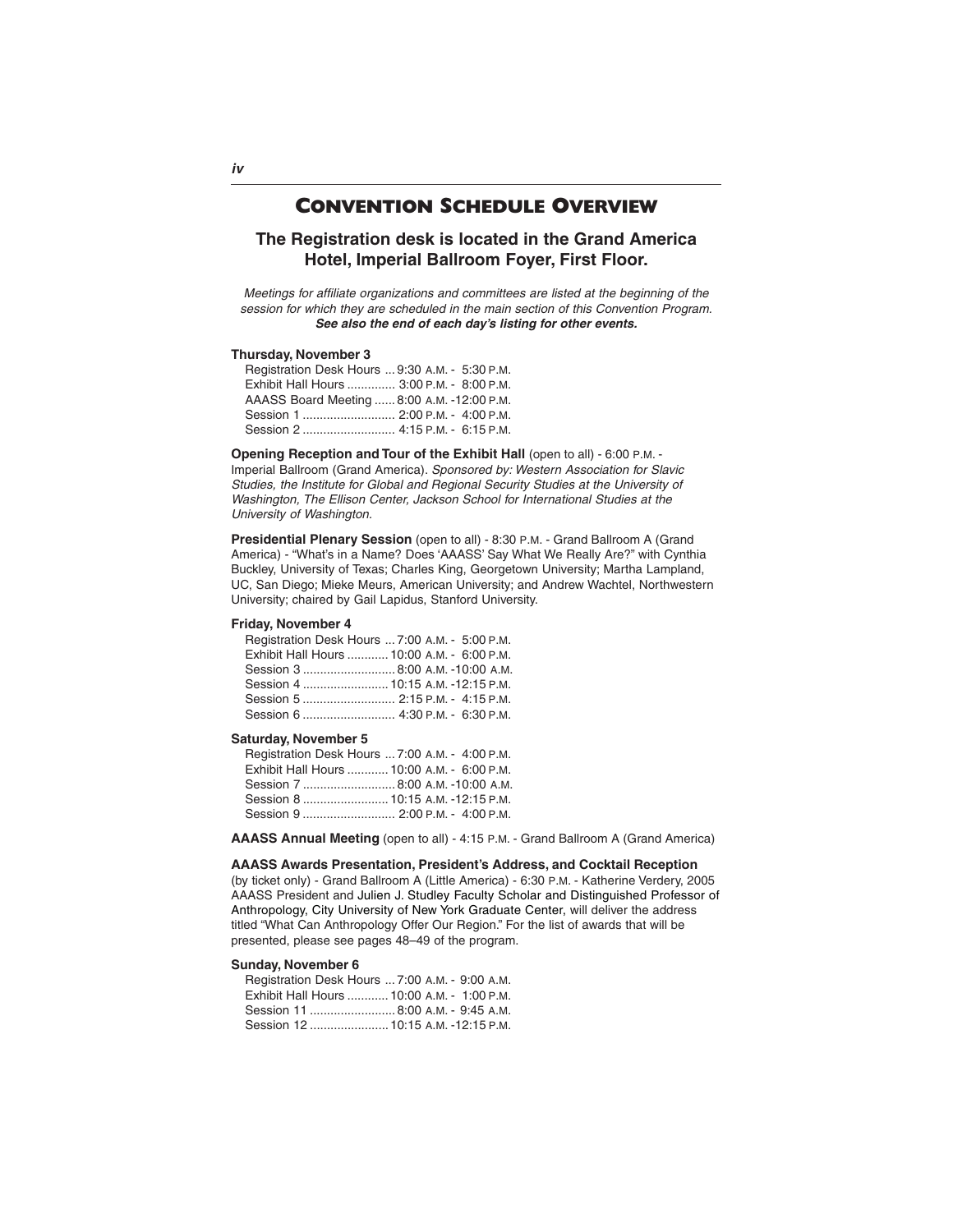#### **GRAND AND LITTLE AMERICA HOTELS MEETING ROOMS**

#### **GRAND AMERICA**

| AmbassadorThird Floor             |  |
|-----------------------------------|--|
| Audubon Third Floor               |  |
| Bagatelle Third Floor             |  |
| Belvedere Third Floor             |  |
| Embassy Third Floor               |  |
| Envoy  First Floor                |  |
| Fontainbleau Third Floor          |  |
| Grand Ballroom A  First Floor     |  |
| Grand Ballroom B  First Floor     |  |
| Grand Ballroom C  First Floor     |  |
| Grand Ballroom D  First Floor     |  |
| Grand Salon  First Floor          |  |
| Grenoble Third Floor              |  |
| Hermitage Third Floor             |  |
| Imperial Ballroom  First Floor    |  |
| Milano Third Floor                |  |
| Murano Garden Salon  First Floor  |  |
| Provence Third Floor              |  |
| Riviera Third Floor               |  |
| Savoy  First Floor                |  |
| Sussex Third Floor                |  |
| Tuscany Third Floor               |  |
| Venezia Garden Salon  First Floor |  |
| Venice Third Floor                |  |
| Versailles Third Floor            |  |
| Vienna Third Floor                |  |

#### **LITTLE AMERICA**

| Arizona  First Floor          |  |
|-------------------------------|--|
| Casper  First Floor           |  |
| Cheyenne  First Floor         |  |
| Flagstaff  Second Floor       |  |
| Grand Ballroom A  First Floor |  |
| Grand Ballroom B  First Floor |  |
| Grand Ballroom C  First Floor |  |
| Idaho  First Floor            |  |
| Sawtooth  Second Floor        |  |
| Sinclair  First Floor         |  |
| Sun Valley  Second Floor      |  |
| Tucson  Second Floor          |  |
| Uintah  Second Floor          |  |
| Wasatch  Second Floor         |  |
| Wyoming  First Floor          |  |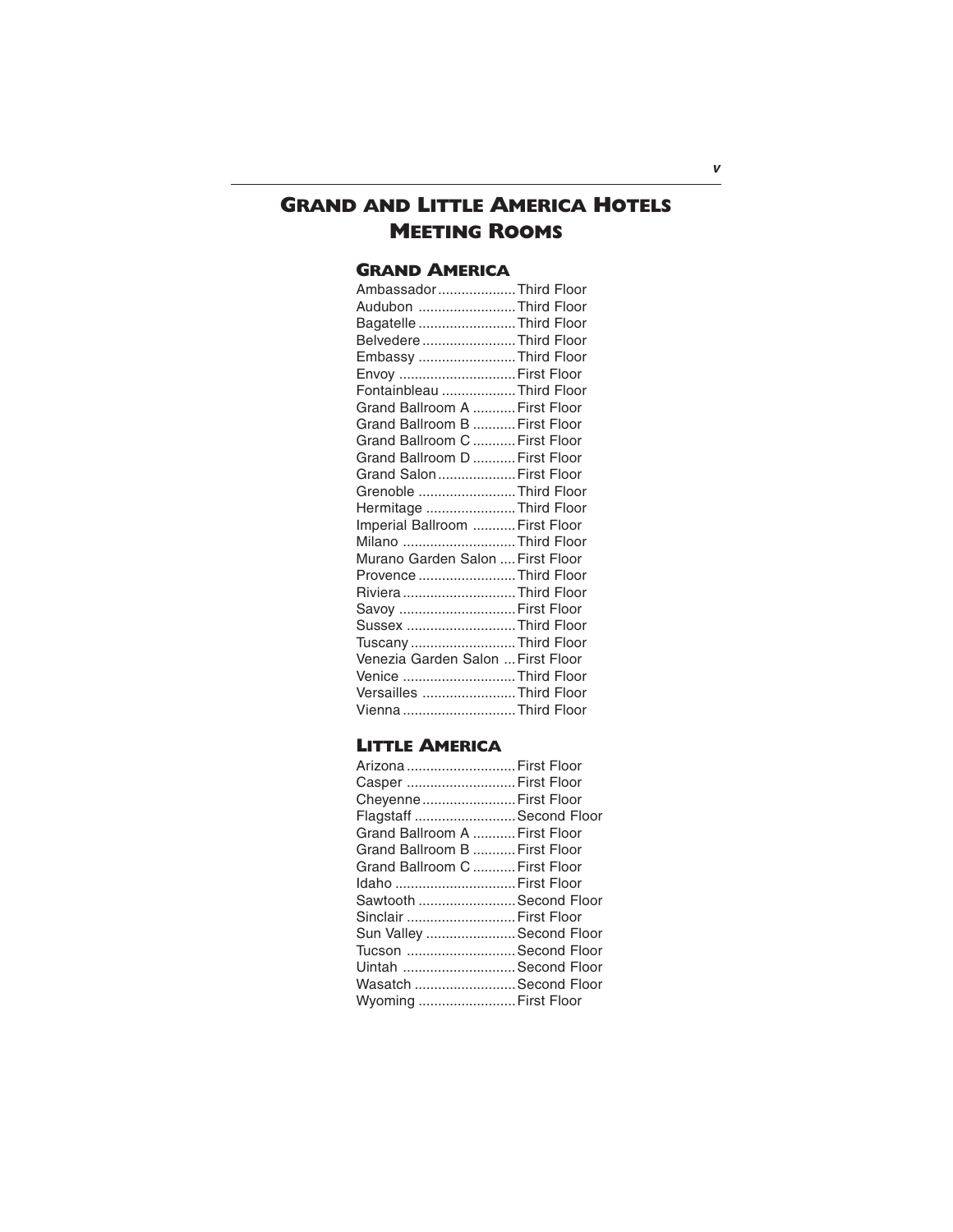

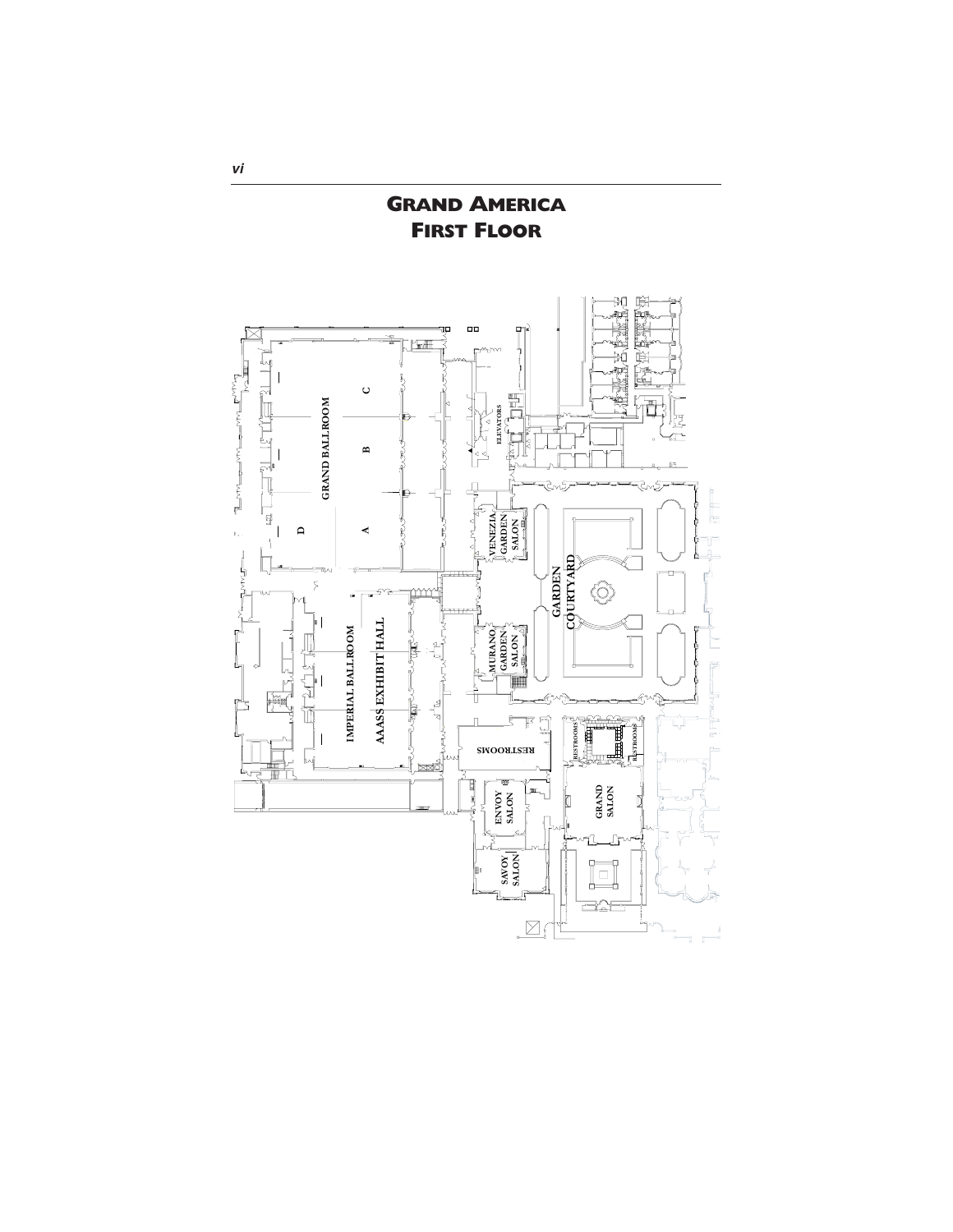

**GRAND AMERICA**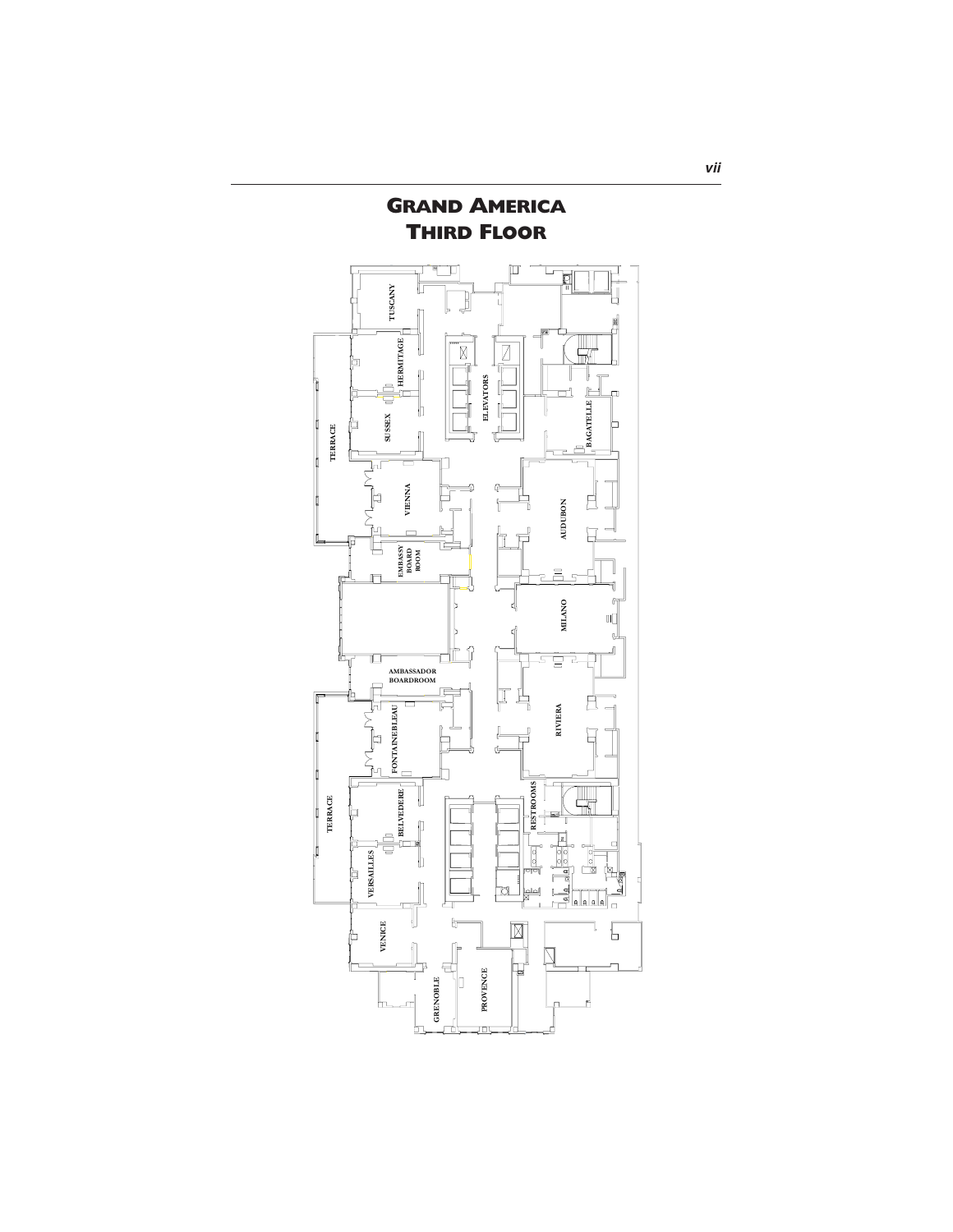**LITTLE AMERICA FIRST FLOOR**



**viii**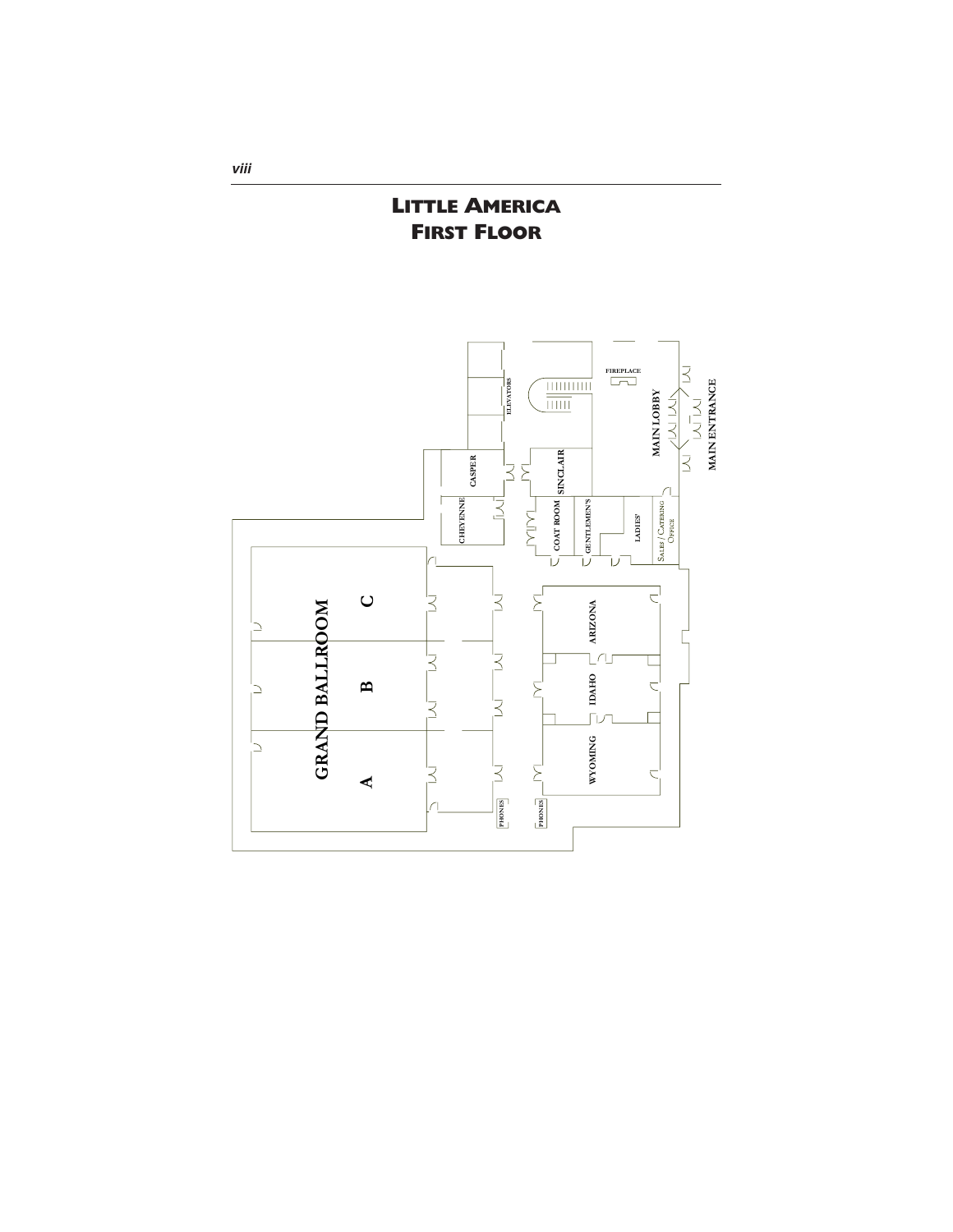#### **LITTLE AMERICA SECOND FLOOR**



Pool<br>Area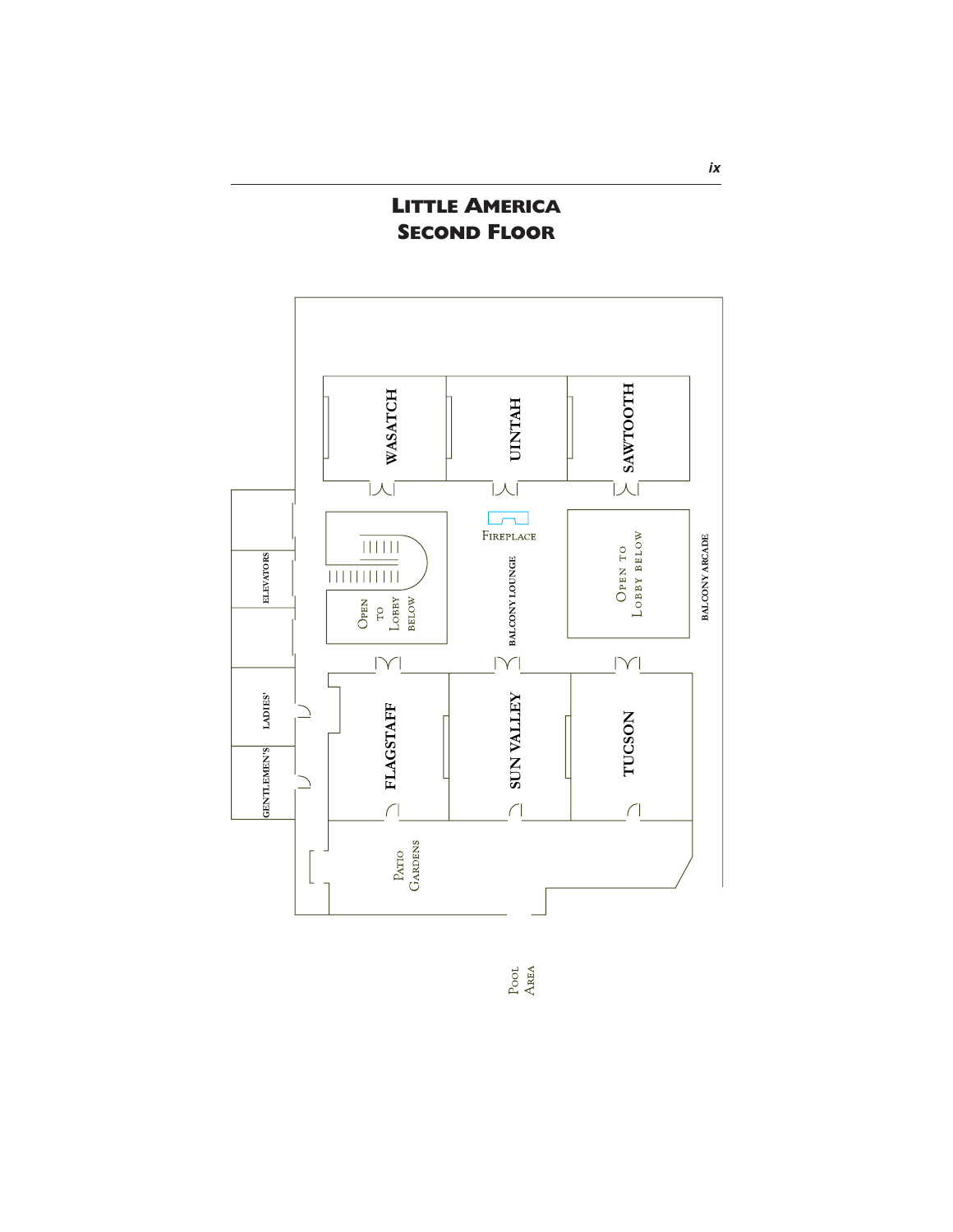**EXHIBIT HALL**

The Exhibit Hall is located at the Grand America Hotel in the Imperial Ballroom on the First Floor. Please see the convention schedule overview on page iv for the times when the Exhibit Hall is open.



**x**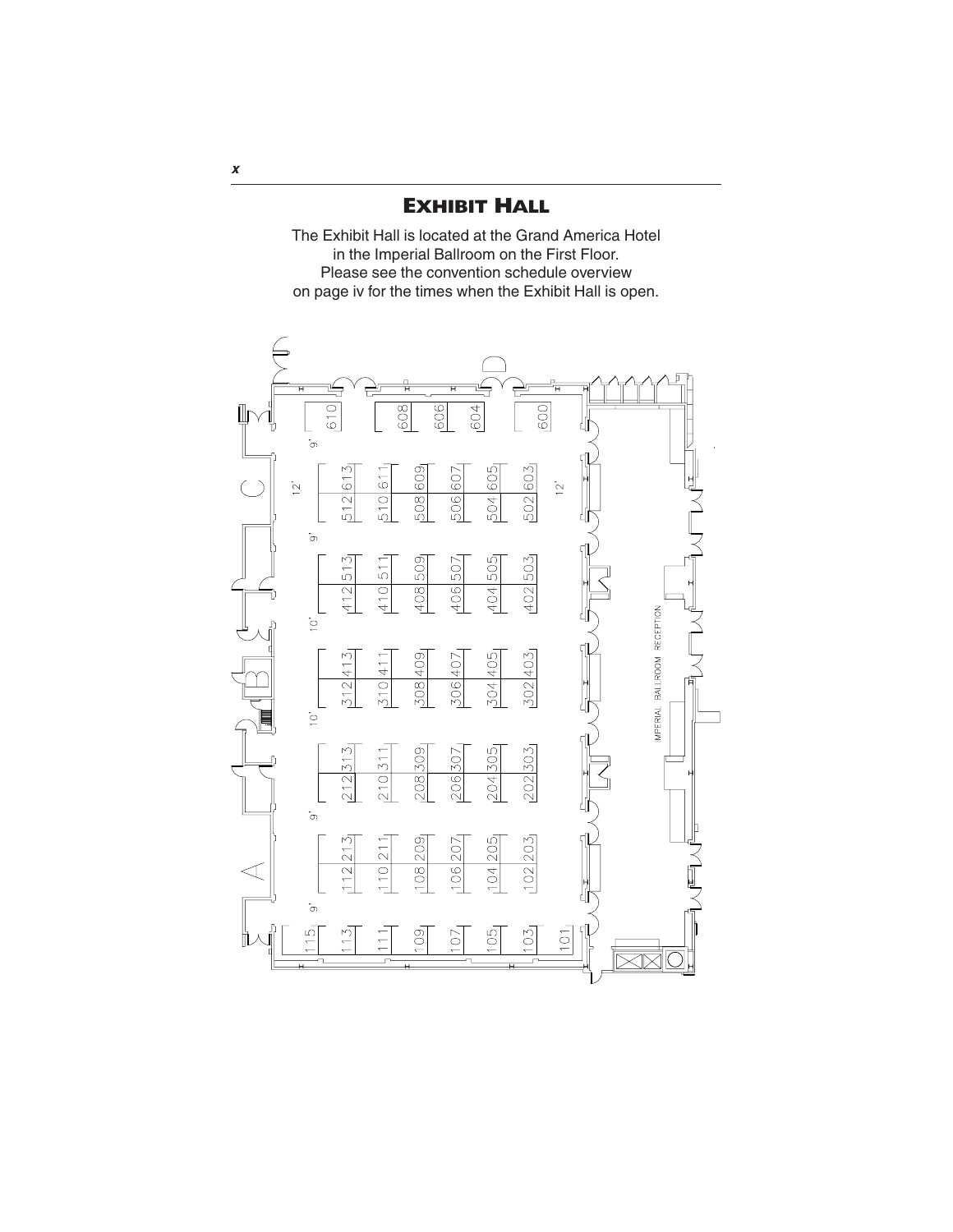### **INDEX OF EXHIBITORS – Alphabetical Listing**

(with booth number)

| American Councils<br>for International Education  604                         |
|-------------------------------------------------------------------------------|
| Association Book Exhibit 600                                                  |
| <b>Association for Women</b><br>in Slavic Studies  104                        |
| Cambridge University Press 412                                                |
| Carnegie Endowment for<br>International Peace  302                            |
| Cases Publications 509                                                        |
| Central European University                                                   |
| Central Intelligence Agency,<br>Office of Russian & European<br>Analysis  105 |
| Charles Schlacks, Jr.,<br>Publisher  405                                      |
| Cornell University Press 102                                                  |
| Council for International<br>Exchange of Scholars605                          |
| East View<br>Information Services  202 & 303                                  |
| Harvard University Press 306                                                  |
| IDC  101 & 103                                                                |
| Indiana University Press  508                                                 |
| Indiana University, Russian<br>& East European Institute  502                 |
| Integrum World Wide  204                                                      |
|                                                                               |
| Istituto Per L'Europa Centro-<br>Orientale e Balcanica,  207                  |
| University of Bologna                                                         |
| Lexicon Maciej Wolinski  106                                                  |
| M.E. Sharpe  305 & 307                                                        |

| National Council for Eurasian<br>& East European Studies<br>(NCEEER) 503 |
|--------------------------------------------------------------------------|
| National Geospatial<br>Intelligence Agency 309                           |
| Northern Illinois<br>University Press  402                               |
| Oxford University Press208                                               |
|                                                                          |
| Questa Soft - CEEOL<br>(Central & East European<br>Online Library) 206   |
| RIA Novosti 510                                                          |
| Routledge Books  406                                                     |
| Routledge Journals  404                                                  |
| Rowman and Littlefield/<br>The Trondheim Studies  603                    |
| Russia Online  403                                                       |
| Russia Profile  506                                                      |
| Slavica Publishers  308                                                  |
| Swets Information Systems 407                                            |
| The Carl Beck Papers  409                                                |
| The Scholar's Choice 504                                                 |
| Transitions Online  410                                                  |
| University of Pittsburgh Press411                                        |
| University of Washington Press/<br>Donald W. Treadgold Studies 408       |
| University of Wisconsin Press 607                                        |
| <b>Woodrow Wilson International</b><br>Center for Scholars 507           |
| Yale University Press  205                                               |
|                                                                          |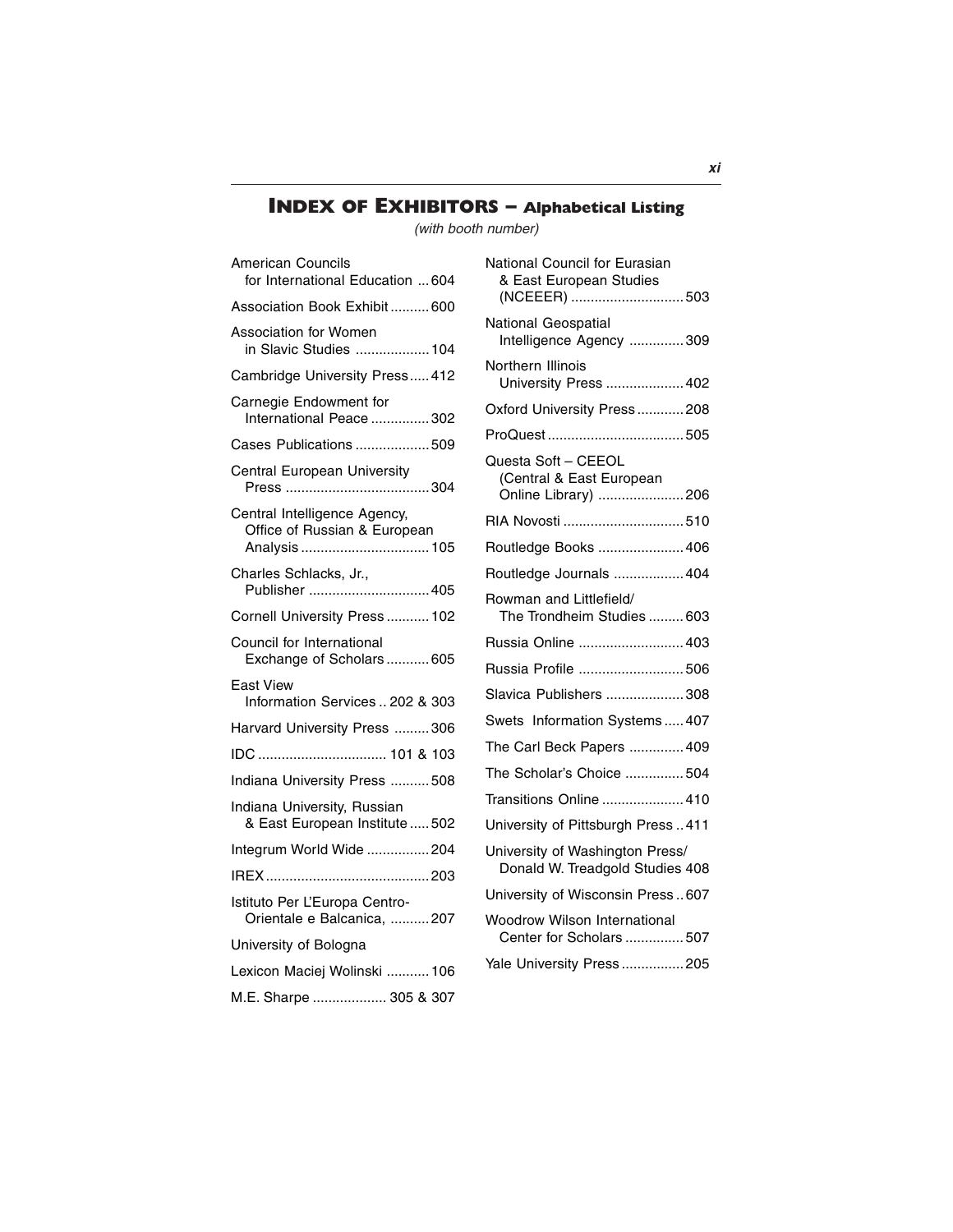- 101 .. IDC
- 103 .. IDC
- 102 .. Cornell University Press
- 104 .. Association for Women in Slavic Studies
- 105 .. Central Intelligence Agency, Office of Russian & European Analysis
- 106 .. Lexicon Maciej Wolinski
- 202 .. East View Information **Services**
- 203 .. IREX
- 204 .. Integrum World Wide
- 205 .. Yale University Press
- 206 .. Questa Soft CEEOL (Central & East European Online Library)
- 207 .. Istituto Per L'Europa Centro-Orientale e Balcanica, University of Bologna
- 208 .. Oxford University Press
- 302 .. Carnegie Endowment for International Peace
- 303 .. East View Information Services
- 304 .. Central European University Press
- 305 .. M.E. Sharpe
- 306 .. Harvard University Press
- 307 .. M.E. Sharpe
- 308 .. Slavica Publishers
- 309 .. National Geospatial-Intelligence Agency
- 402 .. Northern Illinois University Press
- 403 .. Russia Online
- 404 .. Routledge Journals
- 405 .. Charles Schlacks, Jr., Publisher
- 406 .. Routledge Books
- 407 .. Swets Information Systems
- 408 .. University of Washington Press/Donald W. Treadgold Studies
- 409 .. The Carl Beck Papers
- 410 .. Transitions Online
- 411 .. University of Pittsburgh Press
- 412 .. Cambridge University Press
- 502 .. Indiana University, Russian & East European Institute
- 503 .. National Council for Eurasian & East European Studies (NCEEER)
- 504 .. The Scholar's Choice
- 505 .. ProQuest
- 506 .. Russia Profile
- 507 .. Woodrow Wilson International Center for Scholars
- 508 .. Indiana University Press
- 509 .. Cases Publications
- 510 .. RIA Novosti
- 600 .. Association Book Exhibit
- 603 .. Rowman and Littlefield/The Trondheim Studies
- 604 .. American Councils for International Education
- 605 .. Council for International Exchange of Scholars
- 607 .. University of Wisconsin Press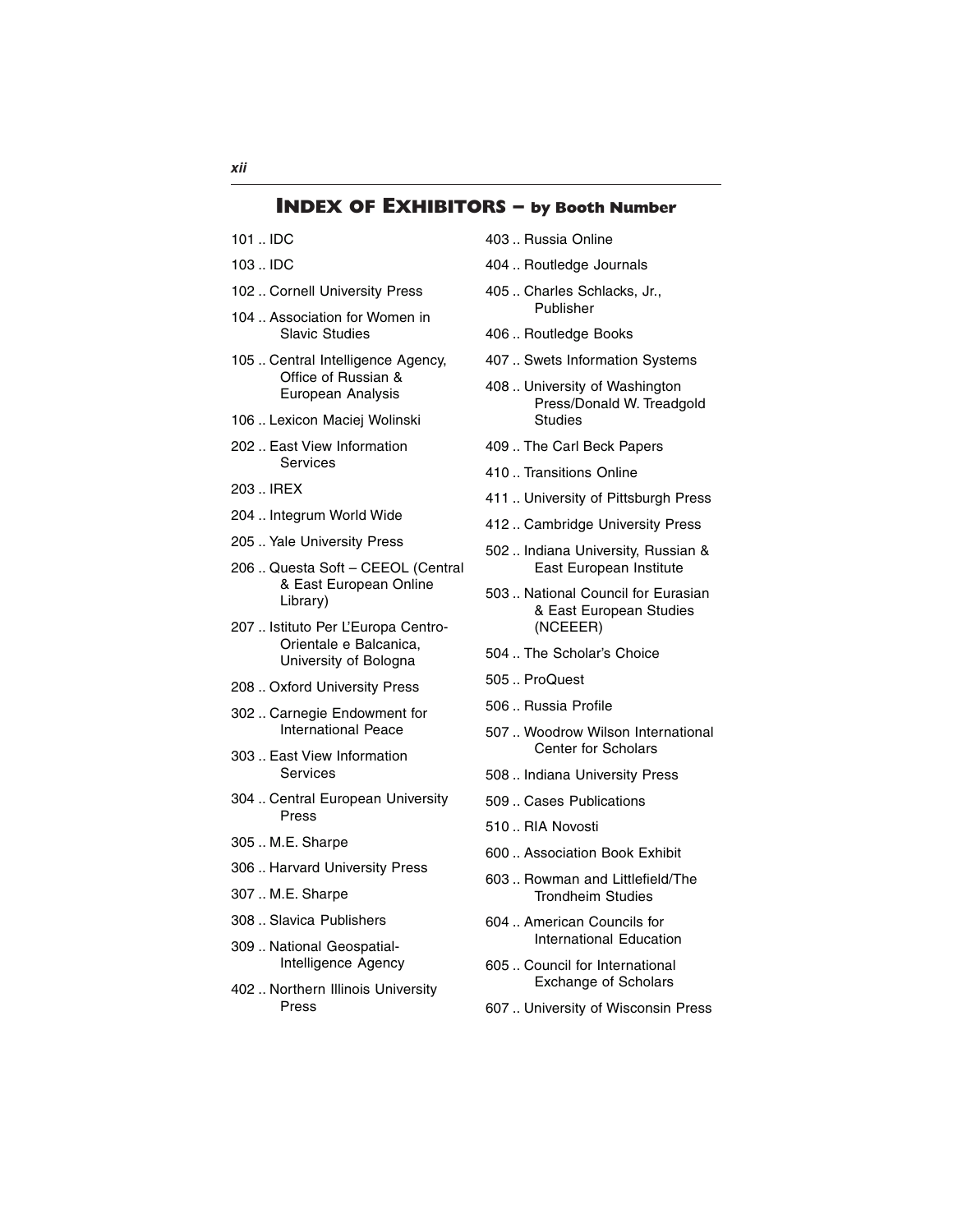#### **2005 AAASS BOARD OF DIRECTORS**

#### **EXECUTIVE COMMITTEE**

**Katherine Verdery**, President; The City University of New York **David Ransel**, Immediate Past-President; Indiana U **Ronald Suny**, Vice-President/President-Elect; U of Chicago **Dmitry Gorenburg**, Executive Director; Harvard U **James R. Millar**, Treasurer; George Washington U **Diane Koenker**, Editor, Slavic Review; University of Illinois, Urbana-Champaign **Nancy Ries**, member-at-large, 2004–2005 (on the Board of Directors 2004–2006); Colgate U

#### **BOARD OF DIRECTORS**

**Thomas J. Garza**, Council of Regional Affiliates, Vice-Chair, 2005; U of Texas, Austin

**Harold Goldberg**, Council of Regional Affiliates, Chair, 2005; U of the South **Jane Hacking**, ATSEEL representative; U of Utah **John Hardt**, AEA representative; Library of Congress **Robert Hayden**, AAA Representative; U of Pittsburgh **Robert Huber**, Council of Institutional Members, Chair, 2005; NCEEER **Michael Kennedy**, member-at-large, 2004–2006; U of Michigan **Judith Deutsch Kornblatt**, member-at-large, 2005–2007; U of Wisconsin, Madison **Madeline Levine**, member-at-large, 2003–2005; UNC, Chapel Hill **Catharine Nepomnyashchy**, member-at-large, 2003–2005; Barnard College **Donald Raleigh**, AHA Representative; UNC **Marilyn Rueschemeyer**, ASA representative; Brown University/Rhode Island School of Design **Yuri Slezkine**, member-at-large, 2005–2007; U of California, Berkeley **Victor Winston**, AAG Representative; Association of American Geographers

#### **AAASS NATIONAL OFFICE**

**Dmitry Gorenburg**, Executive Director **Jolanta Davis**, Publications Coordinator and NewsNet Editor **Dana Ponte**, Membership Coordinator **Galina Shaumyan**, Comptroller **Wendy Walker**, Convention Coordinator

#### **PROGRAM COMMITTEE FOR THE SALT LAKE CITY CONVENTION**

James D. West, Chair, U of Washington Tony Anemone, William and Mary Laada Bilaniuk, U of Washington Robert Bird, U of Chicago Alfred Evans, California State U, Fresno Ben Eklof, Indiana U Jane Hacking, U of Utah Christopher Jones, U of Washington Peter Mentzel, Utah State U, Logan Janice Pilch, U of Illinois, Urbana-Champaign Lisa Wakamiya, Florida State U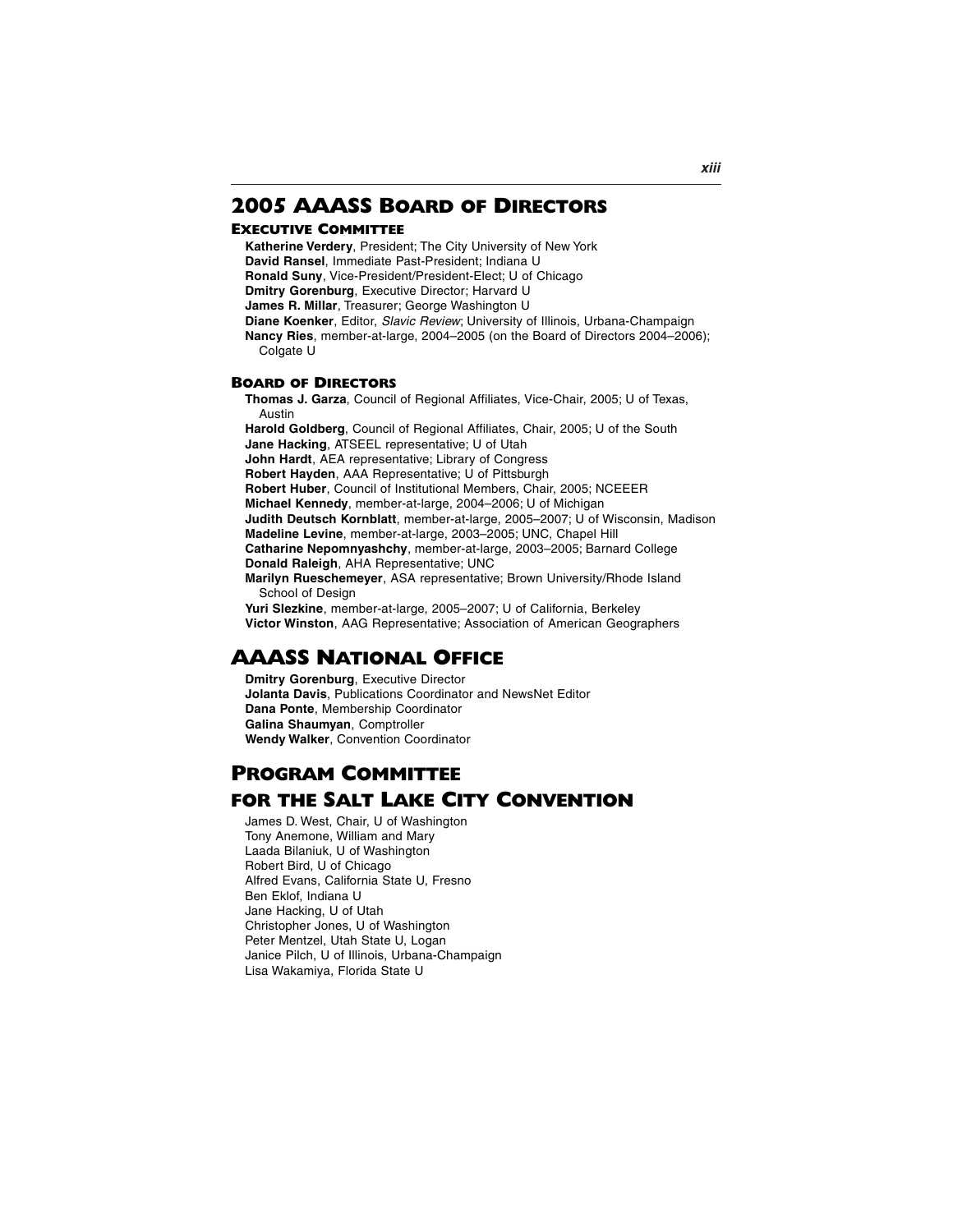#### **AAASS REGIONAL AFFILIATES**

Central Slavic Conference Mid-Atlantic Slavic Conference Midwest Slavic Conference New England Slavic Association Southern Conference on Slavic Studies Southwest Slavic Association Western Association for Slavic Studies

#### **AAASS SPECIAL INTEREST AFFILIATES**

American Association for Ukrainian Studies American Association of Teachers of Slavic and East European Languages American Council of Teachers of Russian Association for the Advancement of Central Asian Research Association for Croatian Studies Association for the Study of Eastern Christian History and Culture Association for the Study of Health and Demography in the Former Soviet Union Association for the Study of Nationalities Association for Women in Slavic Studies Bulgarian Studies Association Czechoslovak History Conference Early Slavic Studies Association Eighteenth-Century Russian Studies Association Hungarian Studies Association International Association of Teachers of Czech North American Society for Serbian Studies Polish Institute of Arts and Sciences of America Polish Studies Association Slavic and East European Folklore Association Slovak Studies Association Society for Albanian Studies Society for Armenian Studies Society for Austrian and Habsburg History Society for Romanian Studies Society for Slovene Studies Society for the Study of Caucasia Society of Historians of East European and Russian Art & Architecture Southeast European Studies Association Soyuz - The Research Network for Postsocialist Studies Working Group on Cinema & Television

**xiv**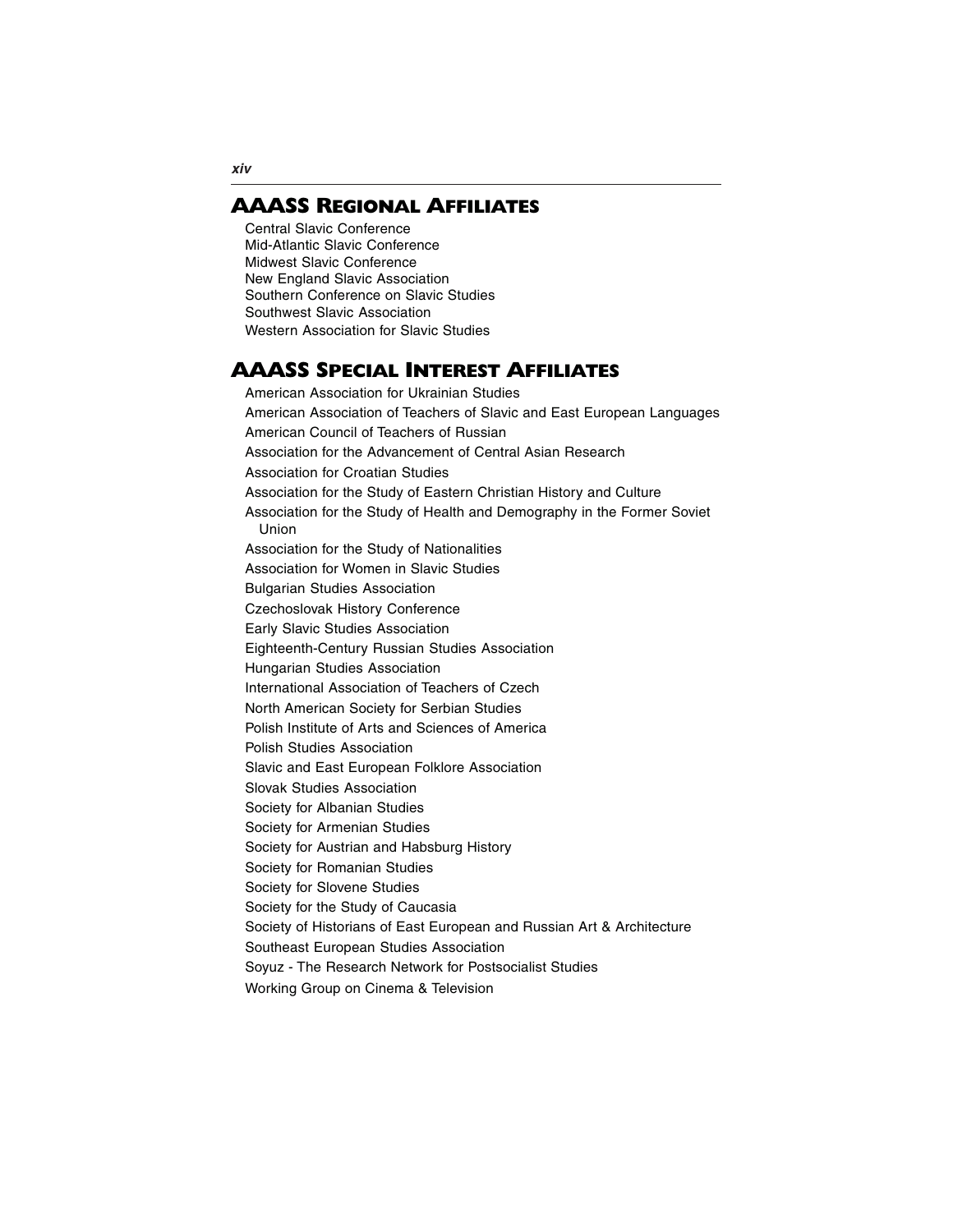#### **2005 AAASS INSTITUTIONAL MEMBERS**

Amherst College, Department of Russian Arizona State University, Russian and East European Studies Center Boston Public Library Brigham Young University, Department of Germanic and Slavic Languages Brown University, Department of Slavic Languages Dartmouth College Fondazione Giangiacomo Feltrinelli Fort Meade Joint Language Center, Maryland Georgetown University, Center for Eurasian, Russian, and East European Studies Harvard University, Davis Center for Russian and Eurasian Studies Indiana University, Russian and East European Institute IREX Miami University, Havighurst Center for Russian and Post-Soviet Affairs Michigan State University, Center for European and Russian Studies Middlebury College, Sunderland Language Center Nevsky Institute of Language and Culture Oklahoma University, School of International and Area Studies Princeton University PROQUEST School of Russian and Asian Studies, (SRAS) Seoul National University Shevchenko Scientific Society Social Science Research Council (SSRC) Stanford University, Center for Russian, East European and Eurasian Studies The Ohio State University, Center for Slavic and East European Studies Truman State University UC Berkeley, Institute of Slavic, East European and Eurasian Studies United States Embassy, Moscow, Public Affairs Section University of Illinois, Urbana-Champaign, Russian and East European **Center** University of Kansas, Center for Russian and East European Studies University of Michigan, Center for Russian and East European Studies University of Pittsburgh, Center for Russian and East European Studies University of Virginia, Center for Russian and East European Studies University of Washington, Ellison Center for Russian, East European and Central Asian Studies Vassar College, Department of Russian Studies Villanova University Wittenberg University, Russian Area Studies Program Woodrow Wilson Center, Kennan Institute Yale University, European Studies Council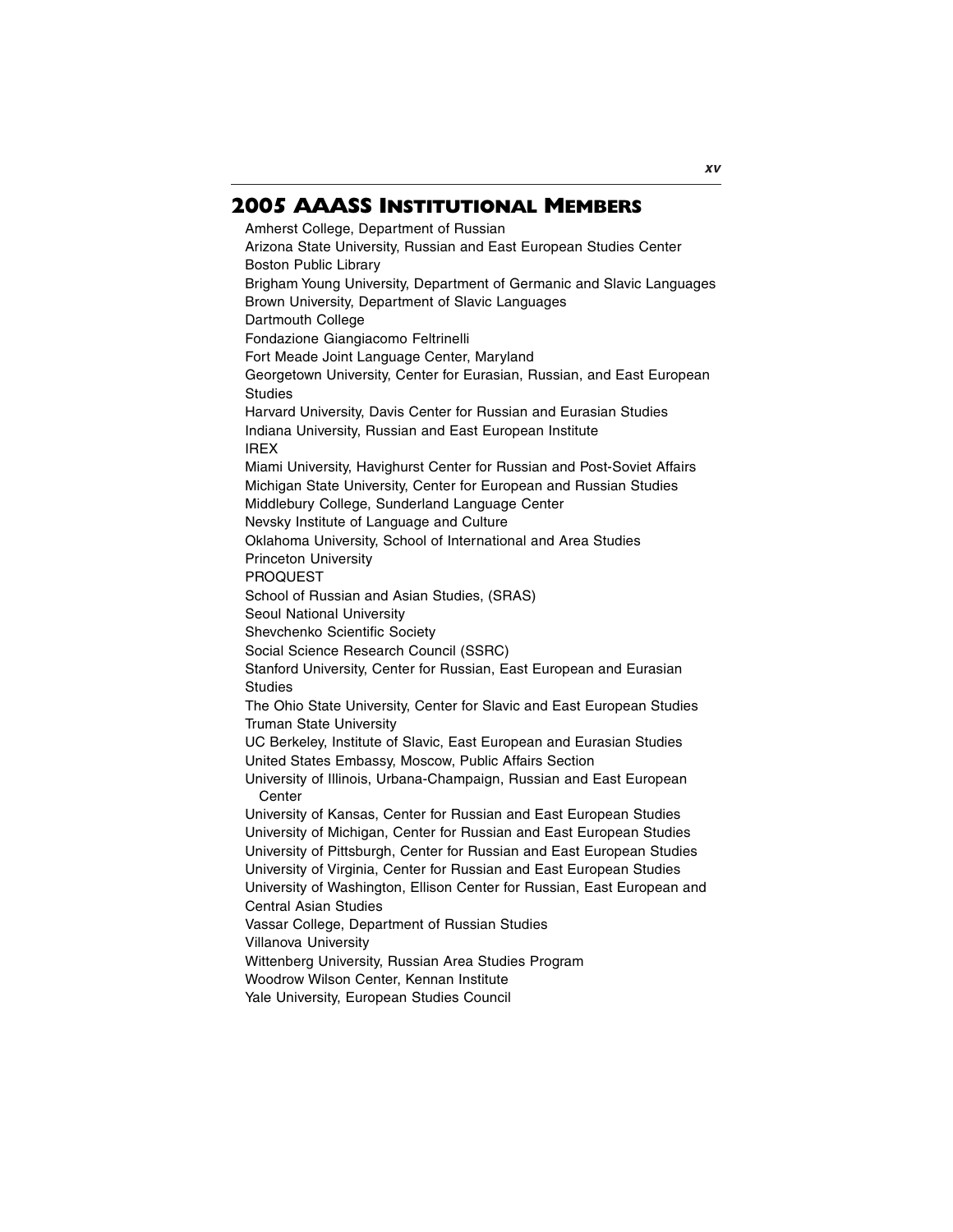|                          | For full panel, roundtable, and meeting information for this day see main program listings. For the diagrams of meeting rooms see pages vi-ix.<br>FROGRAM SUMMARY: I HURSDAY, MOVEMBER 3 |                                                                                                                                          |
|--------------------------|------------------------------------------------------------------------------------------------------------------------------------------------------------------------------------------|------------------------------------------------------------------------------------------------------------------------------------------|
| Room Name                | 2:00 P.M. – 4:00 P.M.                                                                                                                                                                    | 4:15 P.M. - 6:15 P.M.                                                                                                                    |
| Ambassador (GA)          |                                                                                                                                                                                          | 2-01: Slavic and East European Folklore Association                                                                                      |
| Audubon (GA)             | 1-02: Picturing Women: Exploring Representations of<br>Women in Russian Film                                                                                                             | α<br>2-02: Was the Russian Orthodox Church on the Verge of<br>Reformation in 1917?                                                       |
| Bagatelle (GA)           | 1-03: Important EU Issues that Escape Headlines                                                                                                                                          | 2-03: Social Body/Sexual Bodies: Criminality through<br>Expert Lenses in Revolutionary Russia, 1900-1930                                 |
| Belvedere (GA)           | Environmental Finance in the FSU and East Europe<br>1-04: It's Not Easy Being Green: The Politics of                                                                                     | 2-04: Determinants of Domestic Violence Policy in Post-<br>Communist Europe: Foreign Agents? Domestic<br>Collaborators? Hybrid Feminism? |
| Embassy (GA)             | 1-05: Russia's Disabled Men: Perspectives from Literature<br>and History                                                                                                                 | 2-05: B&D Subcommittee on Collection Development                                                                                         |
| Envoy (GA)               |                                                                                                                                                                                          | 2-06: Literature and Politics in Nineteenth-Century Russia                                                                               |
| Fontainbleau (GA)        | 1-07: Vilna/Wilno/Vilnius Eighteenth, Nineteenth Century                                                                                                                                 | 2-07: From Balkanization to Globalization                                                                                                |
| Grand Ballroom A (GA)    | 1-08: Developments in the Russian Countryside, 1905-<br>1914                                                                                                                             | 2-08: Ethnic Conflicts and Ethnic Identity in Postcommunist<br>Europe: An Interdisciplinary Perspective                                  |
| Grand Ballroom B (GA)    | 1-09: Punishment and Retribution in Early Modern Russia                                                                                                                                  |                                                                                                                                          |
| Grand Ballroom C (GA)    | 1-10: Counter-narratives in Hungarian Film                                                                                                                                               |                                                                                                                                          |
| Grand Ballroom D (GA)    | 1-11: Russian Modernism and Performance                                                                                                                                                  | 2-11: Language Policies and Language Contact in Imperial<br>Russia and Contemporary Russian Federation                                   |
| Grenoble (GA)            |                                                                                                                                                                                          | 2-13: ACTR Board of Directors                                                                                                            |
| Milano (GA)              |                                                                                                                                                                                          | Soviet Union. The Caucasus through Various Perspectives<br>2-15: Imagining the Caucasus in Russian Empire and the                        |
| Murano Garden Salon (GA) | 1-16: History, Literature, and Aesthetics in the Study of<br>Eastern Christianity                                                                                                        | 2-16: The Struggle for the Soul of the Nation                                                                                            |
| Provence (GA)            |                                                                                                                                                                                          | 2-17: Experiments in Slavic Theatre and Dance                                                                                            |
| Riviera (GA)             | 1-18: Courtship and Marriage in Imperial Russia                                                                                                                                          | 2-18: Bodily Function, Dysfunction, and Repair: Russian<br>Literature and Physiology                                                     |
|                          |                                                                                                                                                                                          |                                                                                                                                          |

# **PROGRAM SUMMARY: THURSDAY, NOVEMBER 3**  n  $\begin{array}{c} \hline \end{array}$ I z Ū å D<sub>R</sub>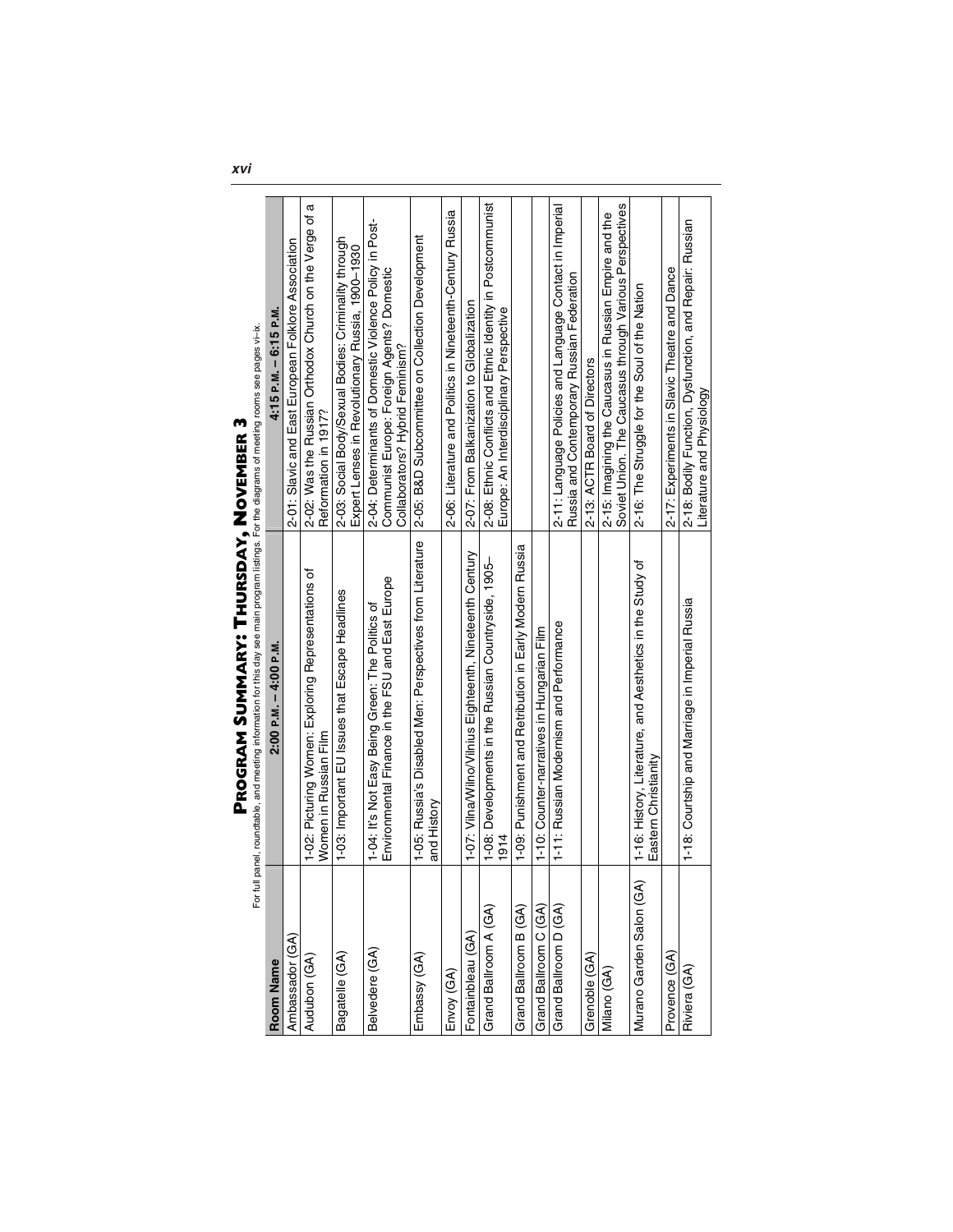| Savoy (GA)                    | 1-19: Rules, Standards and the Administration of Everyday  2-19: Local Spaces and Regional Places, 1759-1937<br>Life in Eastern Europe  |                                                                                                                 |
|-------------------------------|-----------------------------------------------------------------------------------------------------------------------------------------|-----------------------------------------------------------------------------------------------------------------|
| Sussex (GA)                   |                                                                                                                                         | 2-20: Slovenia in 1945: Sixty Years After                                                                       |
| ଟ<br>Venezia Garden Salon (G. |                                                                                                                                         | 2-22: Inter-Slavic Post-Soviet Cultural Influences: The<br>Case of Ukraine                                      |
| Venice (GA)                   | 1-23: Comparing with Polska: Analyzing the Transitions<br>with Poland as a Case                                                         | 2-23: Constructing the Stalinist Arts                                                                           |
| Versailles (GA)               | 1-24: Protection of Autochthonous Ethnic Minorities and<br>Immigrant Ethnic Groups in New Member States of EU<br>(The Case of Slovenia) | 2-24: Primitivism and Modernism in Early Soviet Culture                                                         |
| Vienna (GA)                   |                                                                                                                                         | 2-25: Association for the Study of Health and Demography<br>in the Former Soviet Union                          |
| Arizona (LA)                  | 1-26: Childhood, the State and Society in Twentieth-<br>Century Russia                                                                  | 2-26: Transacting Transition: Practices of International<br>Assistance in the Former Yugoslavia                 |
| Casper (LA)                   | 1-27: B&D Subcommittee on ABSEES                                                                                                        |                                                                                                                 |
| Cheyenne (LA)                 | 1-28: Growing up "Soviet": Childhood and Youth in the<br>USSR during and after World War II                                             | 2-28: Sentiment and Power: Producing the Russian Public<br>Sphere                                               |
| Grand Ballroom A (LA)         |                                                                                                                                         | 2-30: Communist Political Cultures in International<br>Relations. 1925-1940                                     |
| Grand Ballroom B (LA)         | 1-31: Post-social(ist) Terrains of Subiect Formation                                                                                    | 2-31: Spies, Files and Lies - Central Europe                                                                    |
| Grand Ballroom C (LA)         | 1-32: Deideologizing Ideology: Reassessing the History of<br>Stalinism                                                                  | 2-32: From Notorious to Celebrated: Publishing and Print<br>Culture in Post-Communist Russia and Eastern Europe |
| daho (LA)                     | 1-33: Writing in Foreign Tongues: "Translingual" Russian<br>Writers and Their National Identity                                         | 2-33: Islam and the Boundaries of the "AAASS Region"                                                            |
| Sawtooth (LA)                 |                                                                                                                                         | 2-34: Names, Politics, and Kinship in Kievan Rus' and<br>Muscovy                                                |
| Wyoming (LA)                  | 1-40: Dashkova's Visual and Verbal Self-Presentations                                                                                   | 2-40: Untangling Pushkin: Challenges and Responses                                                              |
|                               |                                                                                                                                         |                                                                                                                 |

**xvii**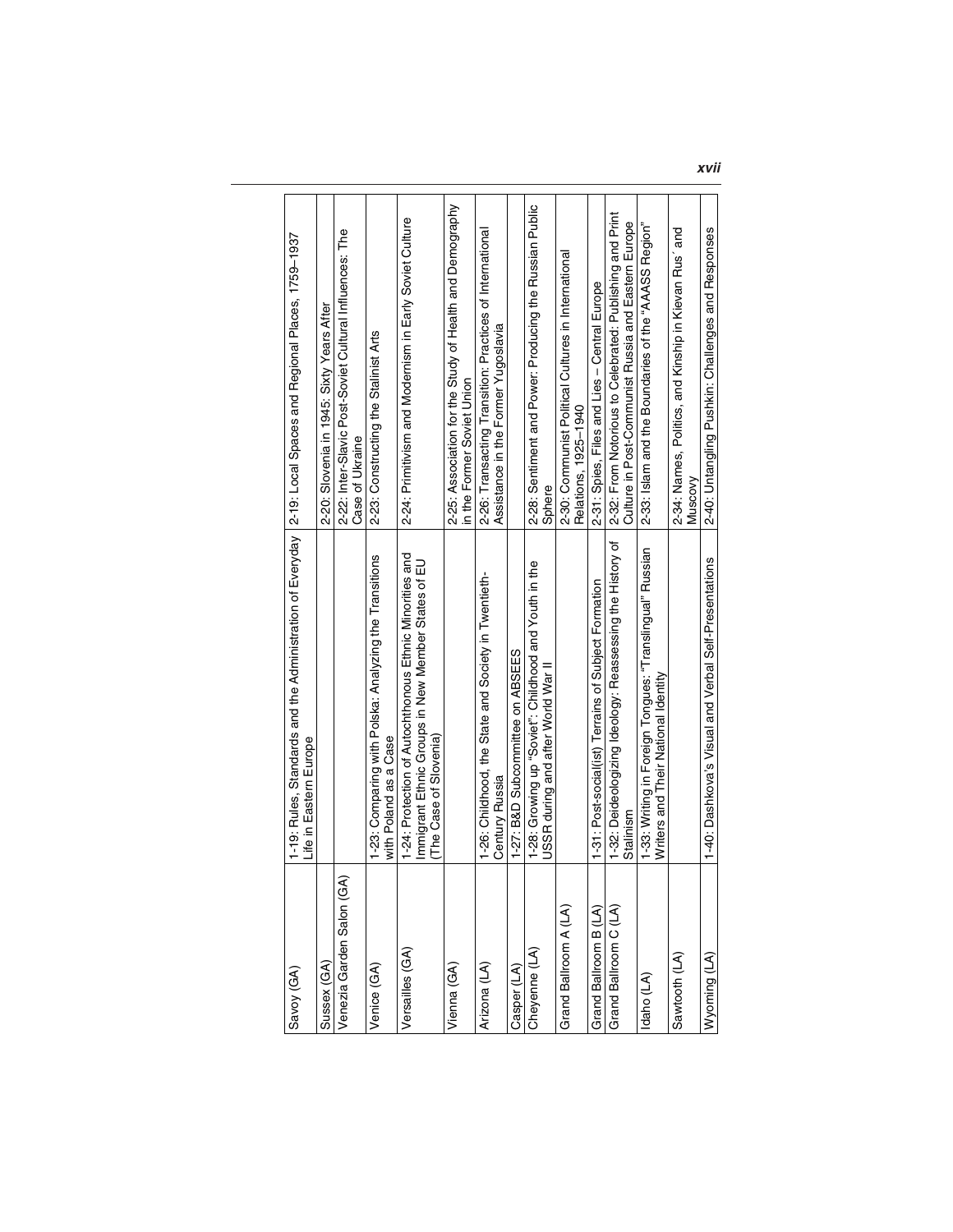|                      |                                                                                                               | For full panel, roundtable, and meeting information for this day see main program listings. For the diagrams of meeting rooms see pages vi-ix.<br>Program Summary: Friday, November 4 |                                                                                                                                                     |                                                                                                     |
|----------------------|---------------------------------------------------------------------------------------------------------------|---------------------------------------------------------------------------------------------------------------------------------------------------------------------------------------|-----------------------------------------------------------------------------------------------------------------------------------------------------|-----------------------------------------------------------------------------------------------------|
| Room Name            | 8:00 A.M. - 10:00 A.M.                                                                                        | 10:15 A.M. - 12:15 P.M.                                                                                                                                                               | 2:15 P.M. - 4:15 P.M.                                                                                                                               | 4:30 P.M. - 6:30 P.M.                                                                               |
| Ambassador<br>(GA)   | "Unprotected" Minorities and<br>3-01: "Protected" and<br>the State                                            | 4-01: Spies, Files and Lies -<br>The Balkans                                                                                                                                          | 5-01: Slavic Review Board<br>Meeting                                                                                                                | Russian Studies Association<br>6-01: Eighteenth-Century                                             |
| Audubon (GA)         | Jabokov's Poetic<br>Petersburg<br>$3-02$ : N                                                                  | 4-02: Russian Poetics                                                                                                                                                                 | the Habsburg Monarchy, 1860-<br>5-02: Light Musical Theater in<br>the Southern Slavic Lands of<br>1918                                              | 6-02: The Sins of the Fathers:<br>Childhood and Adolescence<br>from Stalin to Brezhnev              |
| Bagatelle (GA)       | <b>Jew Economic Criticism:</b><br>3-03: New Economic Criticisr<br>Money, Markets and Literary<br>po<br>Exchar | Soviet Children's Literature and Ukraine after the Pereiaslav<br>4-03: Politicizing Childhood:<br>Culture                                                                             | 5-03: In Search of Place:<br>Agreement                                                                                                              | Readings of Old Sources for<br>Paradigms Regained. New<br>6-03: Paradigms Lost<br>Muscovite History |
| Belvedere (GA)       |                                                                                                               | 4-04: Lobbyists and Prophets,<br>Nationalist Movements during<br>the Competing Hungarian<br><b>NWII</b>                                                                               | Cultural/Linguistic Influences of<br>Neighboring Countries on the<br>5-04: Facing Globalization?<br>Ukrainian Language in the<br>Post-Soviet Period | 6-04: Alexandr Dugin: Voice of<br>Neo-Eurasianism                                                   |
| Embassy (GA)         | 3-05: Approaches to Hungarian<br>Historiography                                                               | Dark Corners of the Empire,<br>4-05: Revolution Lurking in<br>1900-1917                                                                                                               |                                                                                                                                                     |                                                                                                     |
| Envoy (GA)           | 3-06: Between East and West:<br>Czechoslovakia, 1945–1948                                                     |                                                                                                                                                                                       | 4-06: Ukraine – Divided Nation?   5-06: Spiritualized Soil: Russian   6-06: Traversing Borders:<br>Underground Poetry of 1950s-<br>1980s            | Creating Socialist Subjects<br>through Tourism                                                      |
| Fontainbleau<br>(6A) | nism in Cross-Cultural<br>3-07: Inter/Texts: Slavic<br>Perspective<br>Modern                                  |                                                                                                                                                                                       | 5-07: Obstacles to Democracy<br>in Russia?                                                                                                          | 6-07: War, Warfare, and<br>Aesthetics                                                               |
|                      |                                                                                                               |                                                                                                                                                                                       |                                                                                                                                                     |                                                                                                     |

**xviii**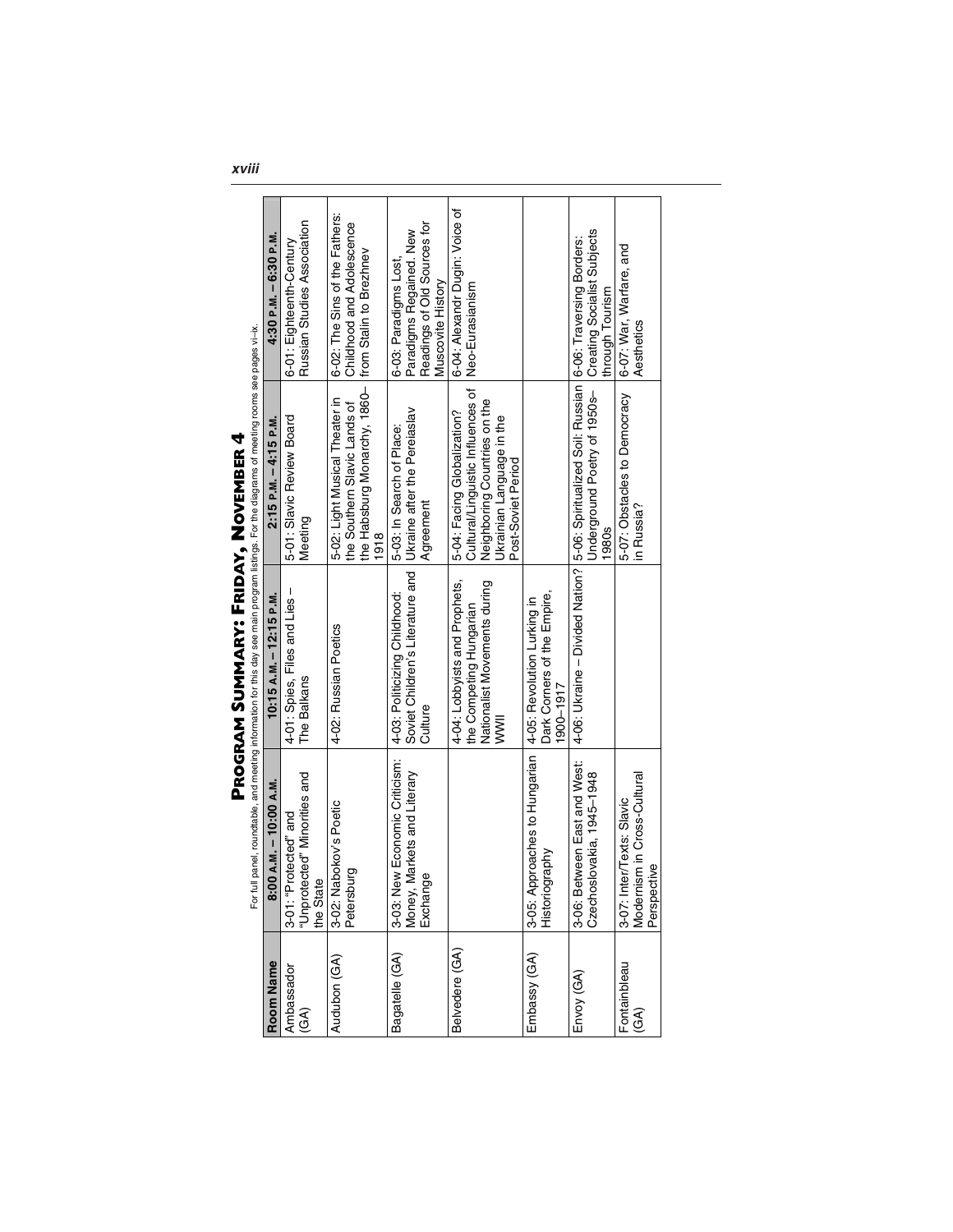| Grand Ballroom<br>A (GA) | oviet Cultural Relations<br>Third World<br>with the<br>$3-08:56$                                           | Testament Trinity Icon through<br>4-08: Andrei Rublev's Old<br>the Ages             | Revolutions, Who's Next?<br>Orange, Rose, and Tulip<br>5-08: FORUM: After the                                                                                                                                                 | Rediscovering Rare Items in the<br>6-08: Stacks as Treasure<br>Troves: Discovering/                                                                                 |
|--------------------------|------------------------------------------------------------------------------------------------------------|-------------------------------------------------------------------------------------|-------------------------------------------------------------------------------------------------------------------------------------------------------------------------------------------------------------------------------|---------------------------------------------------------------------------------------------------------------------------------------------------------------------|
| Grand Ballroom<br>B (GA) | Soviet State during World War<br>outh, Nation, and the<br>e Cold War<br>I and th<br>$3-09:Y$               | New Integrative Approaches to<br>4-09: How Minor is "Minor"?:<br>Slavic Literatures | Anthropology to Post-Soviet<br>5-09: Why Ethnography and<br>Why Now? (Re)Introducing<br>Studies                                                                                                                               | 6-09: Uncovering Soviet<br>Regular Collections<br>Privates                                                                                                          |
| Grand Ballroom<br>C(GA)  | Change, and Daily Life in<br>Postsocialist Societies<br>3-10: Kitchen Ecologies:<br>Ethnographies of Food, | 4-10: Economics and National<br>Security in Putin's Russia                          | 5-10: Russian Foreign Policy in<br>2005                                                                                                                                                                                       | 6-10: The Development of Civil<br>Relationship of Russian NGOs<br>to Regional and National<br>Society in Russia: The<br>Government                                  |
| Grand Ballroom<br>D(GA)  | Democratic Change in Ukraine<br>3-11: Nationalism, Identity, and<br>arus, 1991-2004<br>and Bel             | 4-11: Economic Policy in the<br>Early Years of the Soviet<br>System                 | 5-11: Literature and Culture in<br>the Soviet Union of the 1920s                                                                                                                                                              | 6-11: Vladimir Putin and<br>Russian Society                                                                                                                         |
| Grand Salon<br>(GA)      |                                                                                                            | 4-12: Soyuz                                                                         |                                                                                                                                                                                                                               | Ukrainian Studies followed by a<br>Social Hour sponsored by the<br>6-12: General Meeting of the<br>American Association for<br>Shevchenko Scientific<br>Association |
| Grenoble (GA)            | 3-13: North American Pushkin<br>Society                                                                    | 4-13: Czechoslovak History<br>Conference                                            |                                                                                                                                                                                                                               | 6-13: B&D Subcommittee on<br>Slavic Digital Projects                                                                                                                |
| Hermitage (GA)           | 3-14: Post-Socialist Cultures as<br>Post-Colonial: Questions and<br>Approaches                             | Literary Controntations Across<br>4-14: Nabokov and Others:<br>Time and Space       | Year Later: Realities of Change   Linguistic Crosscurrents<br>Czech Republic and Slovenia) a Lithuania: Cultural and<br>Members (Hungary, Poland, the in the Grand Duchy of<br>5-14: New European Union<br>versus Perceptions | 6-14: Slavs, Jews, and Muslims                                                                                                                                      |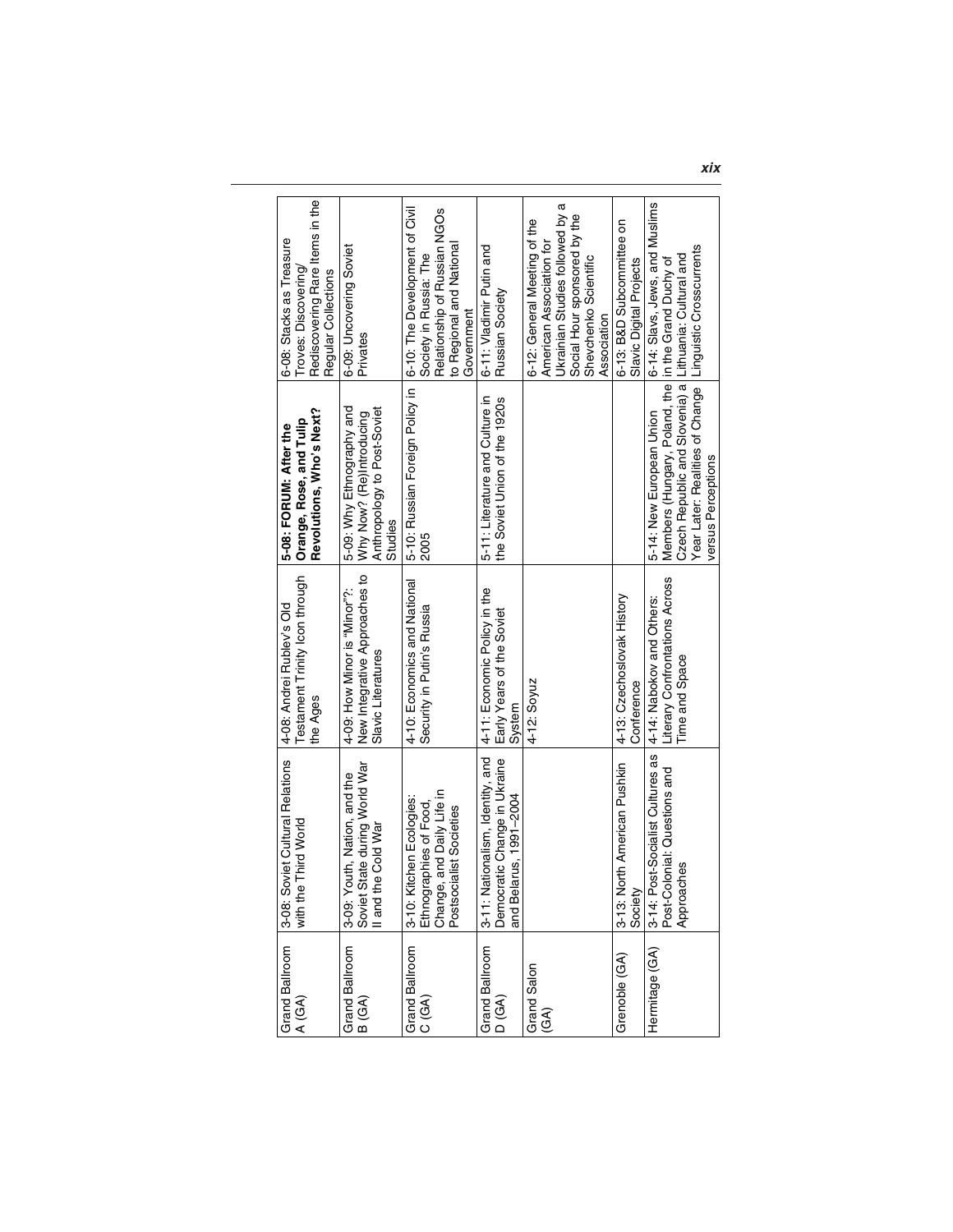|                              |                                                                                                             | <b>PROGRAM SUMMARY: FRIDAY, NOVEMBER 4-continued</b>                                                  |                                                                                                                       |                                                                                             |
|------------------------------|-------------------------------------------------------------------------------------------------------------|-------------------------------------------------------------------------------------------------------|-----------------------------------------------------------------------------------------------------------------------|---------------------------------------------------------------------------------------------|
| Room Name                    | 8:00 A.M. - 10:00 A.M.                                                                                      | 10:15 A.M. - 12:15 P.M.                                                                               | $2:15 P.M. -4:15 P.M.$                                                                                                | 4:30 P.M. - 6:30 P.M.                                                                       |
| Milano (GA)                  |                                                                                                             | Chances for the Last Transition<br>4-15: Western Balkans into<br>Southeastern Europe: Last            | the Arts of Early Soviet Russia<br>5-15: Theory and Practice in                                                       | 6-15: Regional Approaches to<br>the Holocaust                                               |
| Murano Garden<br>Salon (GA)  | 3-16: The Slavic Diva: On and<br>Off Stage                                                                  | 4-16: Bad Habits, Corruptive<br>Practices, and the Politics of<br>Soviet Culture                      | 5-16: The Nature of Spectacle:<br>Folk Drama and Ritual                                                               | 6-16: Population Politics in<br>Imperial Russia                                             |
| Provence (GA)                | 3-17: Association for the Study 4-17: Moving<br>of Eastern Christian History and Modern War<br>Culture      | 4-17: Moving Pictures and                                                                             | Competition in Russian History<br>5-17: Envy, Ambition and                                                            | 6-17: Working Group on<br>Cinema and Television                                             |
| Riviera (GA                  | 3-18: Dark Corners, Foul<br>Odors, and Public Misbehavior:<br>Exploring the Underbelly of St.<br>Petersburg | Politics through Focus Groups<br>4-18: Understanding Russian                                          | 5-18: At Home in the Empire:<br>Perimeters of the Russian<br>Domestic Space, Modern<br>nteriors and the Moral<br>Home | 6-18: Muses of Modernism:<br>Music, Synaesthesia, and<br>Symbolic Geographies in<br>Nabokov |
| Savoy (GA)                   | Images of Ivan the<br>Ф<br>13-19: I                                                                         | Language: Content Based<br>4-19: Russian History and<br>nstruction                                    | Trauma in Slavic Cultures: An<br>nterdisciplinary Discussion<br>5-19: Representations of                              |                                                                                             |
| Sussex (GA)                  | Council of Regional<br>8e<br>3-20: (<br>Affiliate                                                           | Eden, yet They Were Expelled;<br>4-20: They Did Not Live in<br>Three Poets in Search of<br>Acceptance | Memories: History versus<br>5-20: Creating Collective<br>Political Needs                                              | 6-20: Of Public Spaces: Culture<br>in Transit in Imperial Russia                            |
| Tuscany (GA)                 | 3-21: Anatomies of Biopolitical<br>Power                                                                    | 4-21: Health and Demography<br>in the Former Soviet Union                                             | Continuities across a Political<br>5-21: Re-thinking 1945 in<br>Eastern Europe: Cultural<br>Watershed                 | 6-21: Adolescence and Sexual<br>Transgression in Russian<br>Culture                         |
| Venezia Garden<br>Salon (GA) | Society Relations in the<br>Regional Policy and<br>New Europe<br>3-22: F<br>State-9                         | 4-22: Digitization: Practical<br>Issues for Scholars and<br><b>Jbrarians</b>                          |                                                                                                                       | Parliamentary Elections: An<br>6-22: The 2005 Albanian<br>Analysis                          |
|                              |                                                                                                             |                                                                                                       |                                                                                                                       |                                                                                             |

**xx**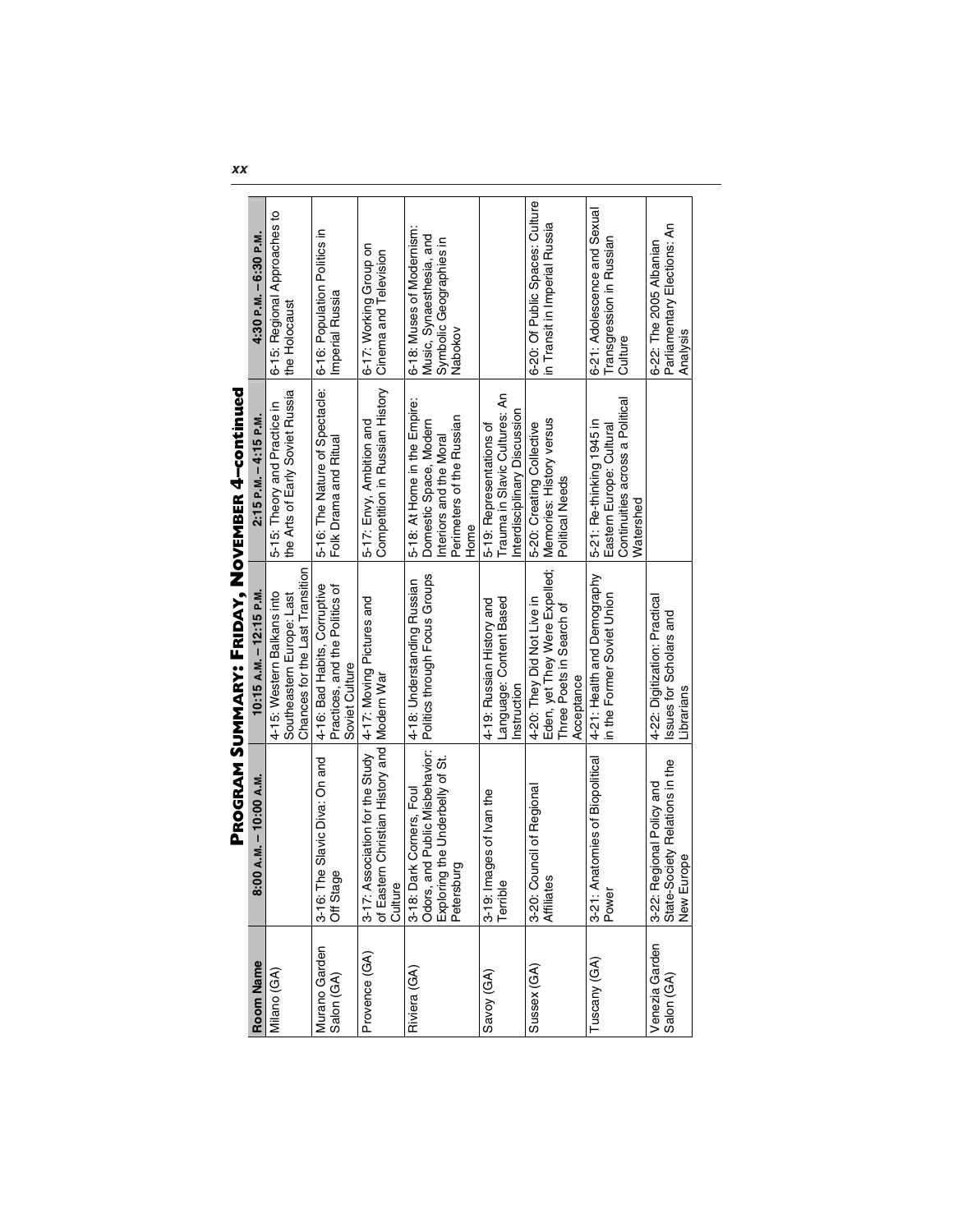| Assessment of the 1998-2005<br>6-23: A Preliminary<br>Mickiewicz Jubilee                                | Population Movements in<br>6-24: Finding "Home":<br>Eurasia                                                                                               | 6-25: Metaphor and Truth in<br>Tolstoy                                                               |                                               |                                                                                           | 6-28: Russian-Jewish Cultural<br>Association                                          |                                      |
|---------------------------------------------------------------------------------------------------------|-----------------------------------------------------------------------------------------------------------------------------------------------------------|------------------------------------------------------------------------------------------------------|-----------------------------------------------|-------------------------------------------------------------------------------------------|---------------------------------------------------------------------------------------|--------------------------------------|
| Post-communist Development<br>International Influences on<br>5-23: Not in a Vacuum:                     | 5-24: The Practical                                                                                                                                       | Perspective: 1918-1921, 1927,<br>5-25: Internalizing War: Soviet<br>Popular Reactions in<br>941-1945 | 5-26: Association for Croatian<br>Studies     | 5-27: North American Society<br>for Serbian Studies                                       |                                                                                       | 5-29: Society for Slovene<br>Studies |
| Communities: Responses to<br>the Afterlife in the Muscovite<br>4-23: Constructing<br>Court and Cloister | Culture and National Identity in   Eurasianism of Baron von<br>the Postwar USSR and Eastern   Ungern-Sternberg<br>4-24: Seeing Ourselves: Media<br>Europe | Orthodoxy as a System of<br>4-25: Teaching Russian<br>Belief                                         | 4-26: B&D Subcommittee on<br>Copyright Issues | Historians of Russian and East<br>European Art & Architecture)<br>4-27: SHERA (Society of | 4-28: Society for Albanian<br><b>Studies</b>                                          |                                      |
| Comics (Sequential Art)<br>in Russia<br>$3 - 23$                                                        | International Dimensions<br>of Russia's Economic Boom<br>$3 - 24$ :                                                                                       | 3-25: The Polish Cultural<br>Mythology – The Case of<br>Krakow                                       |                                               |                                                                                           | Social, Political and Economic<br>Hungary and the EU:<br>ances'<br>"Nuisa<br>$3 - 28$ |                                      |
| Venice (GA)                                                                                             | Versailles (GA)                                                                                                                                           | /ienna (GA)                                                                                          | Arizona (LA)                                  | Casper (LA)                                                                               | Cheyenne (LA)                                                                         | Flagstaff (LA)                       |

**xxi**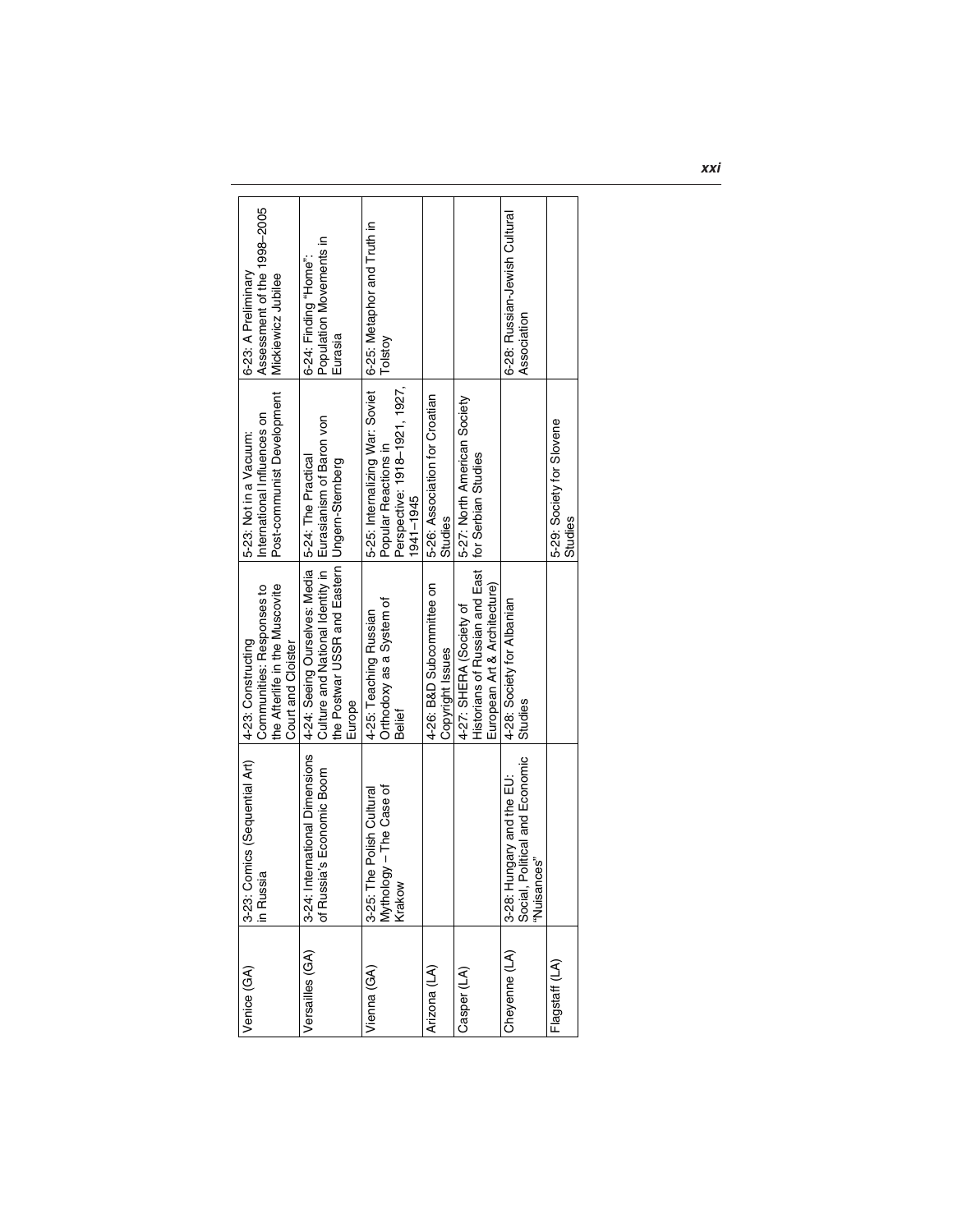|                                    |                                                                                                           | PROGRAM SUMMARY: FRIDAY, NOVEMBER 4-continued                                      |                                                                                        |                                                                                                      |
|------------------------------------|-----------------------------------------------------------------------------------------------------------|------------------------------------------------------------------------------------|----------------------------------------------------------------------------------------|------------------------------------------------------------------------------------------------------|
| Room Name                          | 8:00 A.M. - 10:00 A.M.                                                                                    | 10:15 A.M. - 12:15 P.M.                                                            | 2:15 P.M. - 4:15 P.M.                                                                  | 4:30 P.M. - 6:30 P.M.                                                                                |
| $\widetilde{A}$                    | Paradox: In Russia Illiberalism<br>Grand Ballroom A   3-30: The Essential Putin<br>s Naturally Democratic | 4-30: How Vulnerable is Putin?                                                     | 5-30: Her Voice: Slavic Women   6-30: Environmental Issues in<br>in Modernism          | the Former Soviet Union: From<br>Local to Global                                                     |
| Grand Ballroom B<br>$\mathfrak{D}$ | Opposing Discourses in 20th-<br>Century Russian Literature<br>3-31: Art of Fact/ Art of Art:              | and Post-Communist Societies<br>4-31: "Varieties of Capitalism"                    |                                                                                        | Public Sphere: The Dilemmas<br>6-31: Professionals and the<br>of the Soviet 1920s                    |
| Grand Ballroom C<br>رم             | Cultures of Everyday Life<br>Post-War Soviet Union<br>$3 - 32$ :<br>in the                                |                                                                                    | 5-32: Digital Copyright:<br>Practical Approaches                                       |                                                                                                      |
| daho (LA)                          |                                                                                                           |                                                                                    | Dodging Feminine Stereotypes<br>in Contemporary Ukraine<br>5-33: In a Different Voice: |                                                                                                      |
| Sawtooth (LA)                      |                                                                                                           |                                                                                    |                                                                                        | 6-34: Slovak Studies<br>Association                                                                  |
| Sun Valley (LA)                    | Styles of Leadership in<br>the Late Russian Empire<br>$3 - 36$ :                                          |                                                                                    | 5-36: Early Slavic Studies<br>Association                                              |                                                                                                      |
| Wasatch (LA)                       |                                                                                                           |                                                                                    |                                                                                        | Modernist Writers on the Visual<br>6-39: From Art Historiography<br>to the Art Book: Russian<br>Arts |
| Wyoming (LA)                       |                                                                                                           | Approaches to the Study of<br>Modern Russian Old Belief<br>4-40: Interdisciplinary | 5-40: Philology and Philosophy<br>in Nineteenth-Century Russian<br><b>iterature</b>    |                                                                                                      |
|                                    |                                                                                                           |                                                                                    |                                                                                        |                                                                                                      |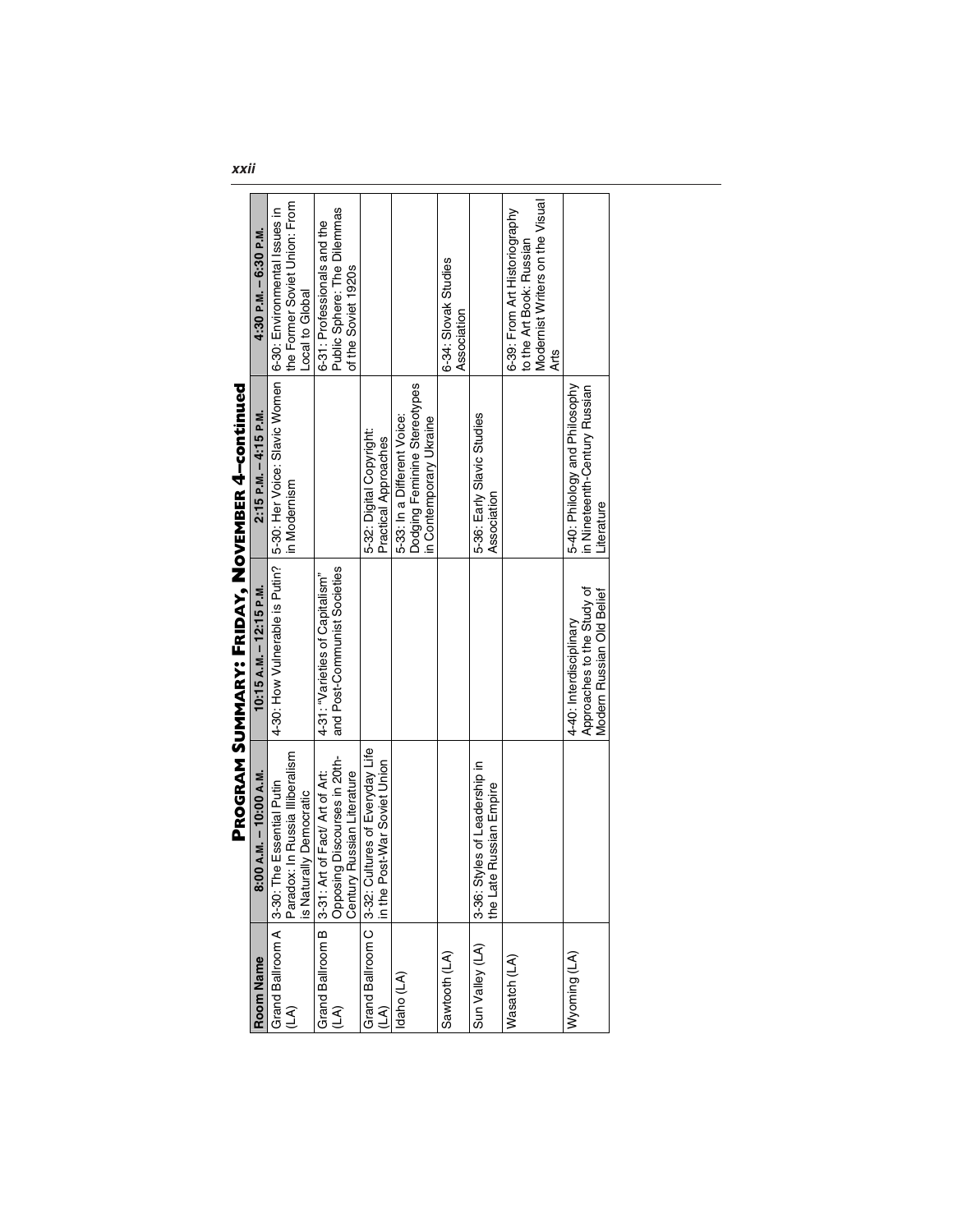| ı<br>I |
|--------|
| ı<br>ı |
|        |
| i<br>I |
| I      |
| í<br>I |
| l      |
| I      |
|        |
|        |
|        |
| l      |
| l<br>l |
| ֚֚֚֬   |
|        |
|        |
|        |
|        |
|        |
|        |
|        |

| I |  |
|---|--|
|   |  |
|   |  |
|   |  |
|   |  |
|   |  |
|   |  |
|   |  |
|   |  |
| l |  |
|   |  |
|   |  |
|   |  |
|   |  |
|   |  |
|   |  |
| I |  |
|   |  |
|   |  |
|   |  |
|   |  |
|   |  |
|   |  |
|   |  |
| I |  |
|   |  |
|   |  |
|   |  |
|   |  |
|   |  |
|   |  |
|   |  |
|   |  |
|   |  |
|   |  |

|                       |                                                                                                                  |                                                                                                                                                               | physical coco                                                             |
|-----------------------|------------------------------------------------------------------------------------------------------------------|---------------------------------------------------------------------------------------------------------------------------------------------------------------|---------------------------------------------------------------------------|
| <b>Room Name</b>      | 8:00 A.M. - 10:00 A.M.                                                                                           | 10:15 A.M. - 12:15 P.M.                                                                                                                                       | 2:00 P.M. – 4:00 P.M.                                                     |
| Ambassador (GA)       | 7-01: Russian Television: Content and<br>Reception                                                               |                                                                                                                                                               |                                                                           |
| Audubon (GA)          | 7-02: Gender, Nation, and the Making of<br>Modern Russia                                                         | 8-02: Dislocation and Classification: War   9-02: The Russian Revolution of 1905:<br>and Refugees in Austria-Hungary, 1915- Current Work and Research<br>1918 |                                                                           |
| Bagatelle (GA)        | 7-03: Modernism and Overcoming of<br>Symbolism                                                                   | 8-03: Changes in Schooling and Health<br>in Post-Socialism                                                                                                    | 9-03: Music & Rhetoric in Central and<br>Eastern Europe                   |
| Belvedere (GA)        | 7-04: B&D Subcommittee on Slavic and<br>East European Microform Project                                          | 8-04: East European Cinema and<br>National Identity                                                                                                           | 9-04: The Russian Family Novel: 1840s-<br><b>1880s</b>                    |
| Embassy (GA)          | 7-05: European Integration: Romania<br>and Moldova                                                               |                                                                                                                                                               |                                                                           |
| Envoy (GA)            | Intellectual Life of the Russian Diaspora<br>7-06: Moscow, Paris, New York:<br>in Emigré Press                   | 8-06: Science and Literature in Late-<br>Imperial Russia and the Early Soviet<br>Jnion                                                                        | 9-06: National Histories versus Modern<br>Politics in East Central Europe |
| Fontainbleau (GA)     | 7-07: Serializing Film and Television<br>Productions                                                             | 8-07: True Believers: Yugoslav<br>Intellectuals in the 1950s                                                                                                  | 9-07: Russian Culture Confronts the<br>Calamities of Nature               |
| Grand Ballroom A (GA) | 7-08: Love and Self-Representation in<br>Anna Karenina                                                           |                                                                                                                                                               | Privatization: Its Process and Results<br>9-08: Ten Years of Russian      |
| Grand Ballroom B (GA) | 7-09: Russia in the Year 2005: Ed<br>Hewett Memorial Panel                                                       | 8-09: Russian Television and Nation<br>Building                                                                                                               | Slezkine's "The Jewish Century"<br>9-09: Author Meets Critics: Yuri       |
| Grand Ballroom C (GA) | 7-10: Crossing Sources, Methods, and<br>Theories: Historians Doing Fieldwork,<br>Anthropologists in the Archives | 8-10: Strategies of Identification: Travel<br>and Tourism to the Soviet City, 1945-<br>2005<br>20                                                             | 9-10: The Future of Regional Studies:<br>An International View            |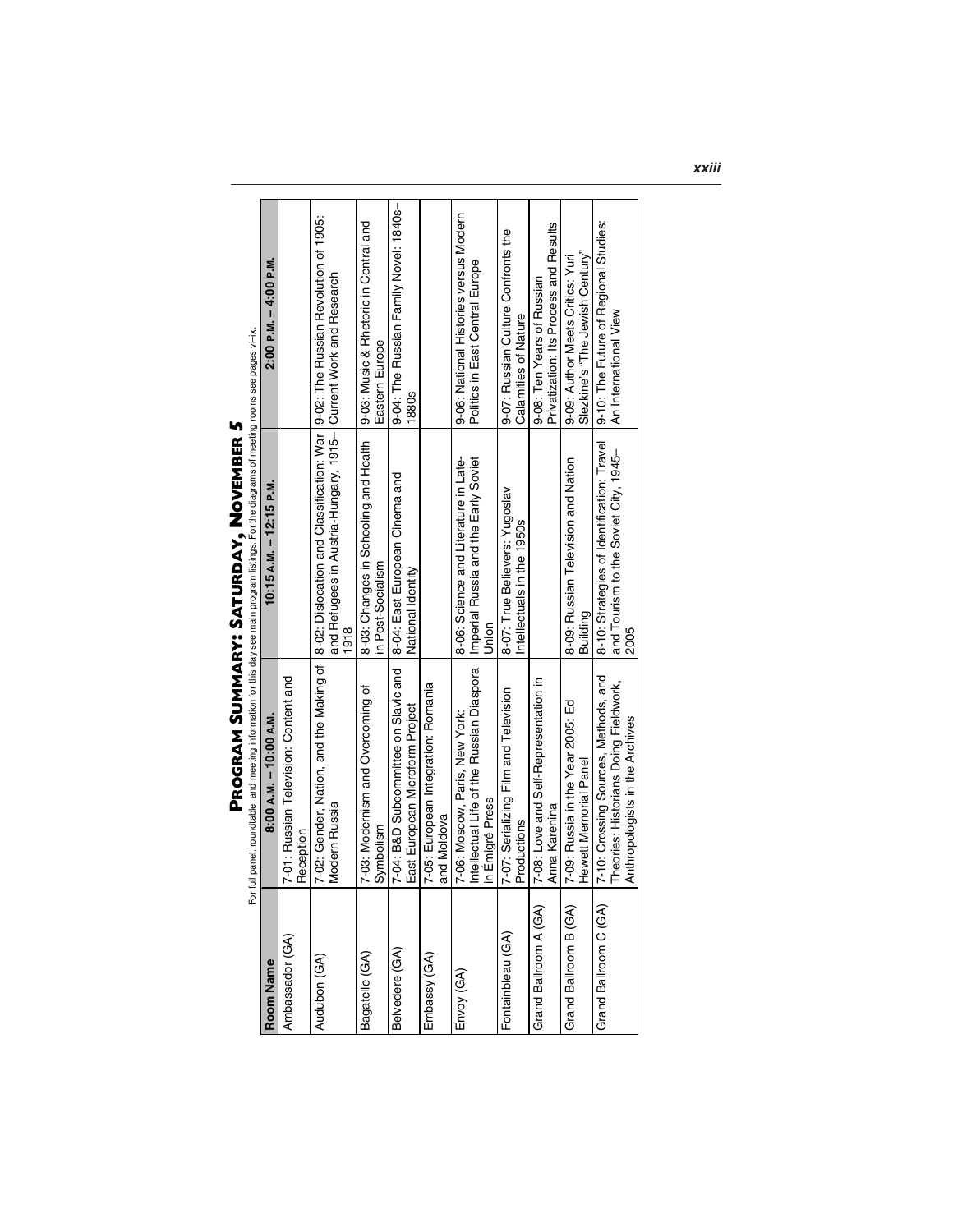|                                       |                                                                                                          | PROGRAM SUMMARY: SATURDAY, NOVEMBER 5-continued                                                                          |                                                                                                                  |  |
|---------------------------------------|----------------------------------------------------------------------------------------------------------|--------------------------------------------------------------------------------------------------------------------------|------------------------------------------------------------------------------------------------------------------|--|
| Room Name                             | 8:00 A.M. - 10:00 A.M.                                                                                   | 10:15 A.M. - 12:15 P.M.                                                                                                  | 2:00 P.M. - 4:00 P.M.                                                                                            |  |
| Grand Ballroom D (GA)                 | Breakdowns and Breakthroughs<br>7-11: Postcommunist Parties:                                             | 8-11: The Writer in the Chaos of the<br>World: In Memory of Susan Sontag                                                 | 9-11: Taking the Provisional Government<br>Seriously: New Perspectives on Russia's<br>First Revolutionary Regime |  |
| Grenoble (GA)                         | 7-13: Croatia: Democratic Consolidation<br>and EU Accession                                              |                                                                                                                          |                                                                                                                  |  |
| Hermitage (GA)                        | 7-14: Hungarian Studies Association                                                                      | Hinterland: Imagining Geography in<br>8-14: Border, Region, Province,<br>Nineteenth-Century Russia                       | East European Materials: The Sequel<br>9-14: Licensing Issues for Slavic and                                     |  |
| Milano (GA)                           | 7-15: Fitting the Procrustean Bed: Old<br>Bolsheviks in Stalinist Russia                                 | 8-15: Celebrations of Commemoration in   9-15: Soviet, National, and Religious<br>Late Imperial Russia                   | Culture in Twentieth-Century Ukraine                                                                             |  |
| Murano Garden Salon<br>$\mathfrak{F}$ | Voices/Objects/Subjects of History<br>7-16: Zofia Nalkowska                                              | 8-16: Art and Crime                                                                                                      | 9-16: Between Margins and Center: The<br>Rozanov Tradition in Russian Literature                                 |  |
| Provence (GA)                         | 7-17: Issues in Teaching Russian at the<br>Advanced Level                                                | 8-17: Lemberg/Lwów/Lvov/Lviv: A Case<br>Study in Central European Cities                                                 | 9-17: Vladko Macek in Croatian History                                                                           |  |
| Riviera (GA)                          | Entry Into the Next World in Premodern<br>7-18: Approaching Death: Visions of<br>Russia                  | 8-18: The Past as Bridge to the Future:<br>Revolutionary and Post-Soviet Russia<br>Restoration and Preservation in Post- | Conceptions of the Russian/Soviet Past<br>Knowledge? Real and Imaginary<br>9-18: What Counts as Historical       |  |
| Savoy (GA)                            | Ukrainian and Russian Folk Genres and<br>7-19: Emerging Folklore: Contemporary<br><b>Oral Narratives</b> | Modernist Russian Literature and Film<br>8-19: Babble in Modernist and Post                                              | 9-19: "In the Imperial Manner": Catherine<br>II and Empire                                                       |  |
| Sussex (GA)                           | 7-20: Russia's Big Business under Putin                                                                  | Ethnographies of Urban Transformation<br>8-20: Cities Ruined, Dilapidated,<br>Reconstructed and Rebuilt:                 | 9-20: Slovenia and Europe: The Impact<br>of NATO and EU Membership                                               |  |
| Tuscany (GA)                          | 7-21: Doing Local History: Society and<br>Religion in Tver' Province                                     | 8-21: Discourses of Identity in Ukrainian<br>Literature and Culture                                                      | 9-21: The "National Cinema" Project:<br>Whose Construction and Why?                                              |  |
| Venezia Garden Salon<br>(6A)          | 7-22: The Search for Autonomy and<br>Unity in Russian Culture: Religious-<br>Philosophical Perspectives  | 8-22: Jewish Images and Self-Images<br>during the Revolutionary Era                                                      | Construction of Linguistic Borders in the<br>9-22: Nouns, Sounds, and Bounds: The<br><b>Balkans</b>              |  |
|                                       |                                                                                                          |                                                                                                                          |                                                                                                                  |  |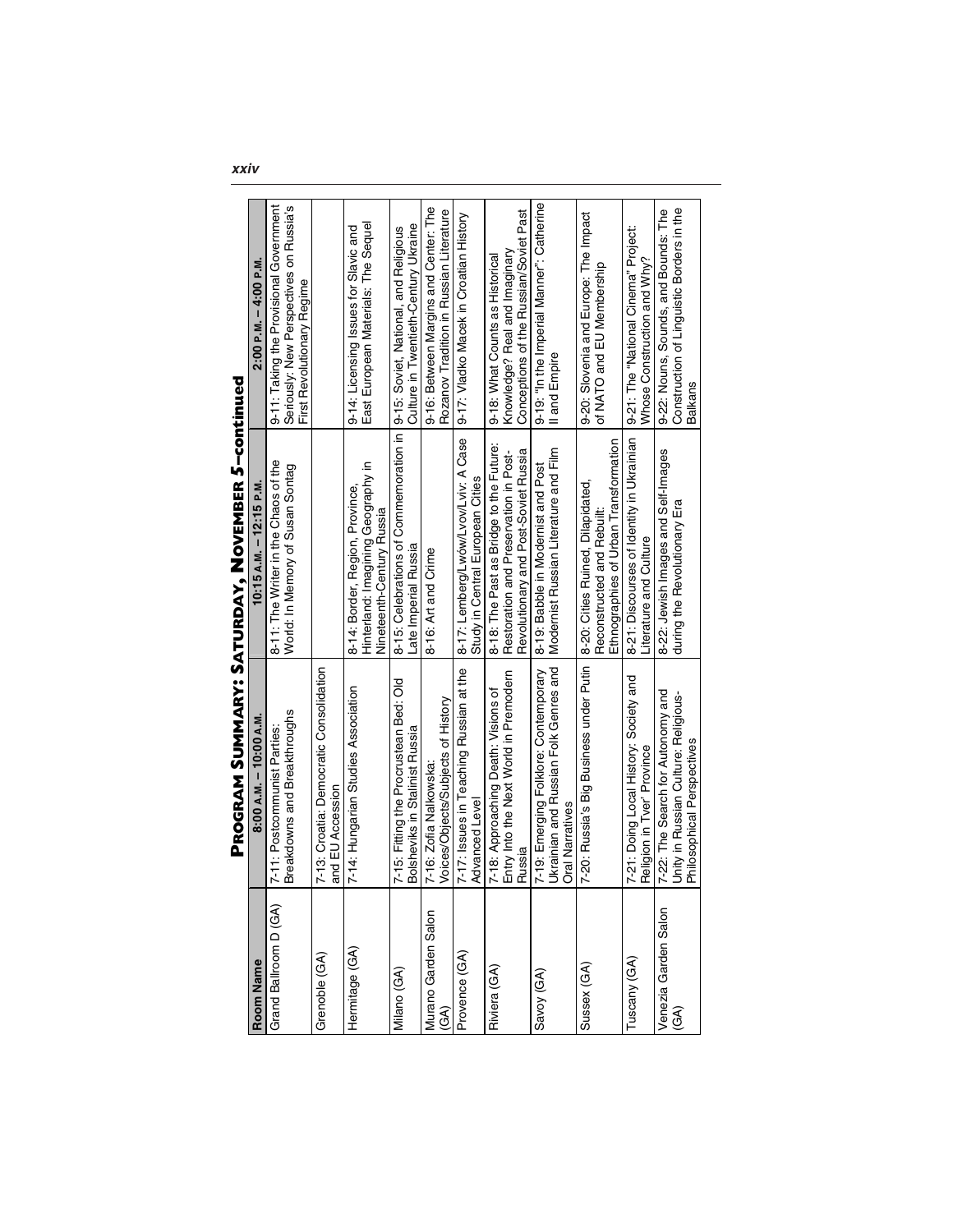| Venice (GA)           | 7-23: Church-State relations in Post-<br>WWII Central and Eastern Europe                  | 8-23: Space and Identity                                                                                                                                                                       | 9-23: Shifting Borders, Shifting Identities.<br>Problems of National, Cultural, and<br>Literary Self-Definition |
|-----------------------|-------------------------------------------------------------------------------------------|------------------------------------------------------------------------------------------------------------------------------------------------------------------------------------------------|-----------------------------------------------------------------------------------------------------------------|
| Versailles (GA)       | 7-24: The Politics of Access: Patronage,<br>Power, and Identity in the Habsburg<br>Empire | 8-24: Medieval East Slavic Linguistics                                                                                                                                                         | Explorations of Imperial Russia's<br>9-24: East and West: Literary<br>Boundaries                                |
| Vienna (GA)           |                                                                                           | 8-25: Globalization and International<br>Cooperation in Higher Education:<br>Russia-U.S.-Europe                                                                                                | Eastern Orthodoxy: Traditional Patterns<br>9-25: Reassessing Contemporary<br>and New Dynamics                   |
| Arizona (LA)          | 7-26: B&D Vendor Presentations                                                            | 8-26: Council of Institutional Members                                                                                                                                                         |                                                                                                                 |
| Cheyenne (LA)         | 7-28: Writing on the Edge: Concepts of<br>Center and Periphery                            | Nostalgia, Consumption, and Social<br>8-28: Life as It Might Have Been:<br>Relations in Southeast Europe                                                                                       | Contemporary Russian Literature<br>9-28: Aesthetics and Violence in                                             |
| Grand Ballroom A (LA) | 7-30: Religious Freedom under Yeltsin<br>and Putin: Continuity and Change                 | 8-30: Noteworthy Collectors: Some<br>Founders of Slavic Collections in<br>American Libraries                                                                                                   |                                                                                                                 |
| Grand Ballroom B (LA) | 7-31: Primakov Redux: Multilateralism<br>and Russian Policy in Asia                       | 8-31: History and Public Discourse in<br>Russia Today                                                                                                                                          | 9-31: New Approaches to the Production<br>of Space, Soviet-Style                                                |
| Grand Ballroom C (LA) |                                                                                           | 8-32: Music, Nostalgia, and the<br>Negotiation of Identity                                                                                                                                     | 9-32: Devolution and Centralization in<br>Russia under Putin: The End of<br>Federalism?                         |
| Sawtooth (LA)         | 7-34: Polish Studies Association                                                          | 8-34: Polish Institute of Arts and<br>Sciences of America                                                                                                                                      |                                                                                                                 |
| Sinclair (LA)         | 7-35: South East European Studies<br>Association                                          |                                                                                                                                                                                                |                                                                                                                 |
| Wyoming (LA)          | 7-40: Listening to the Slavic Past                                                        | 8-40: Managing Bodies, Making Politics:   9-40: Josip Broz Tito. A Reassessment<br>Production of Governance in Poland and 1945-1956-1995-2005/06<br>Biopower, Neoliberalism, and the<br>Russia | in the Light of Landmark Anniversaries                                                                          |

**xxv**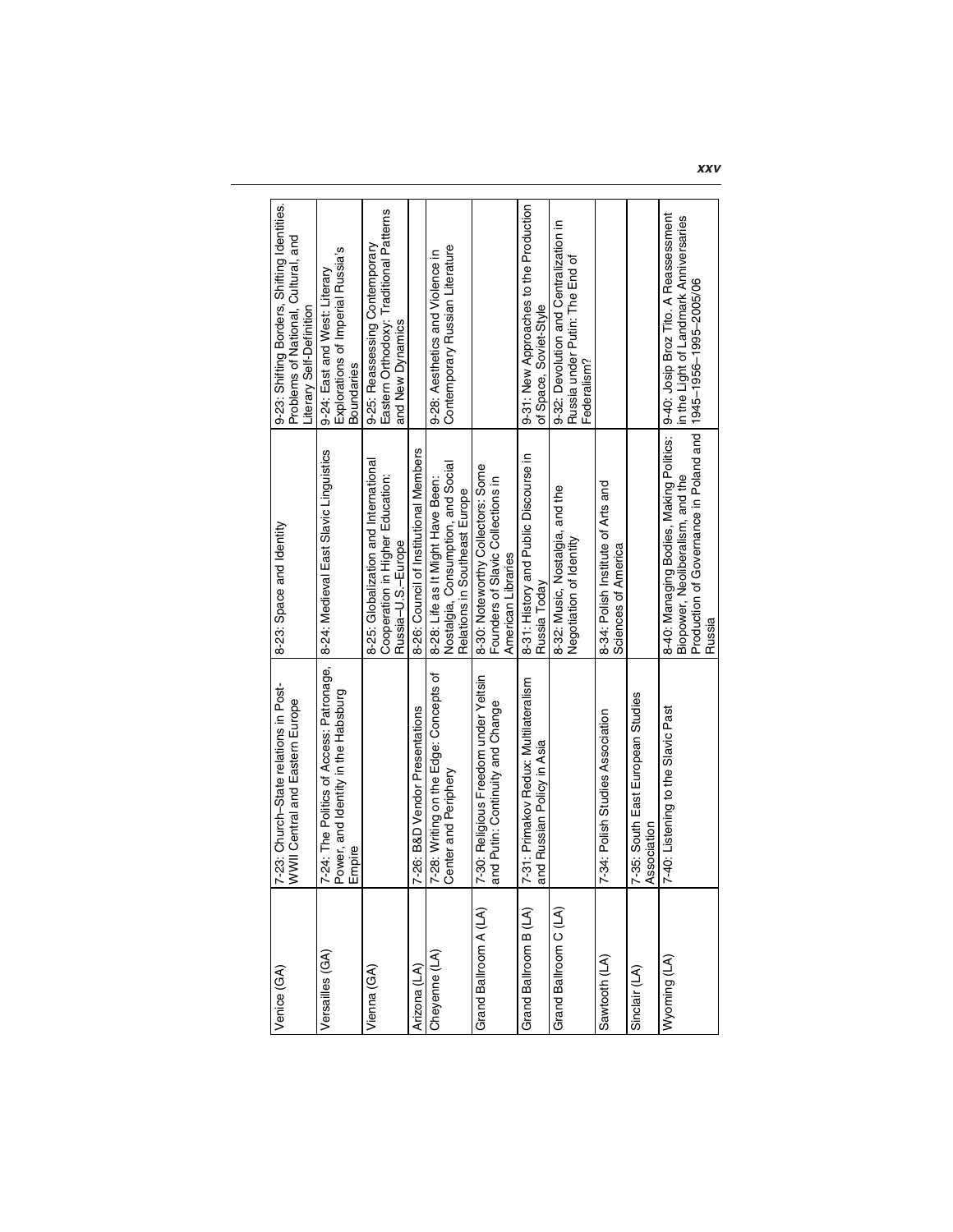|                               | PROGRAM SUMMARY: SUNDAY, NOVEMBER                                                                                                          | ¢                                                                                                              |
|-------------------------------|--------------------------------------------------------------------------------------------------------------------------------------------|----------------------------------------------------------------------------------------------------------------|
| For                           | full panel, roundtable, and meeting information for this day see main program listings. For the diagrams of meeting rooms see pages vi-ix. |                                                                                                                |
| Room Name                     | 8:00 A.M. - 10:00 A.M.                                                                                                                     | $10:15A.M. - 12:15P.M.$                                                                                        |
| Audubon (GA)                  | 10-02: The Russian-Ottoman Frontier: The Politics of Border<br>Crossings                                                                   | 11-02: Alexandr Sokurov's Russian Ark: Art, History,<br>deology                                                |
| Bagatelle (GA)                | 10-03: Allegorizing Death and Spectacle: Walter Benjamin<br>and Slavic Studies                                                             | 11-03: Recovered Histories and Faith within Post-Soviet<br>Modernities: Interrogating Linear Narratives        |
| Belvedere (GA)                | 10-04: Renewing Urban Landscapes under Socialism                                                                                           | 11-04: Curriculum Planning: Challenges and Opportunities                                                       |
| Envoy (GA)                    | 10-06: Forging a Russian Literary Identity, from Pushkin to<br>the Present                                                                 | 11-06: So Close yet So Apart: Western Slavs Viewing<br>Russia, 1809-1913                                       |
| Fontainbleau (GA)             | 10-07: "Things Don't Like Me": The Tradition of Animated<br>Objects in Russian Literature and Culture                                      | 11-07: Cooperative Curriculum Reform at Moscow State<br>University                                             |
| Grand Ballroom A (GA)         | 10-08: Anti-Semitic Fantasies in Eastern Europe                                                                                            | 11-08: The Changing Meaning of Borders in Domestic and<br>International Eurasian Politics                      |
| Grand Ballroom B (GA)         | 10-09: Penser la Revolution de 1989: Interpretive Frames<br>and the Shaping of Transition in East Central Europe                           | 11-09: The Case for the Liberal Alternative in Late Imperial<br>and Revolutionary Russia                       |
| Grand Ballroom C (GA)         | 10-10: Theoretical Approaches to Russian Politics and<br>ldentitv                                                                          | 11-10: Russian Fiction: The 1990s and Beyond                                                                   |
| Grand Ballroom D (GA)         | 10-11: National Identity and Boundaries in 19th-century<br>Russian Culture: Social, Intellectual, and Territorial<br><b>Dimensions</b>     | 11-11: Censorship of Ukrainian from 1863 to 1876                                                               |
| Grand Salon (GA)              | 10-12: Bibliography and Documentation Committee                                                                                            | 11-12: Bibliography and Documentation Committee II                                                             |
| Hermitage (GA)                | 10-14: The Rhetoric of Friendship in Polish Literature                                                                                     | 11-14: Historical Aspects of Serbian Literature after the War                                                  |
| Milano (GA)                   | 10-15: Woman As Symbol and Subject in Serbian Art                                                                                          |                                                                                                                |
| A)<br>Murano Garden Salon (G. | 10-16: Legacies of the Second World War in the USSR                                                                                        | 11-16: Ukrainian-Jewish Relations in the 20th Century                                                          |
| Provence (GA)                 | 10-17: Bessarabia in the Twenty-First Century: Multiple<br>Identities, New Citizenships, and Other Challenges (I)                          | 11-17: War as Textual Practice                                                                                 |
| Riviera (GA)                  | 10-18: 2002 All-Russian Population Census: Results,<br>Research Aspects and Issues of Access                                               | 11-18: Shaping Soviet Regional Identities: Nationalizing the<br>Local and Recasting the Periphery in the 1920s |
|                               |                                                                                                                                            |                                                                                                                |

# $\bullet$ Z f b **PROGRAM SUM**

**xxvi**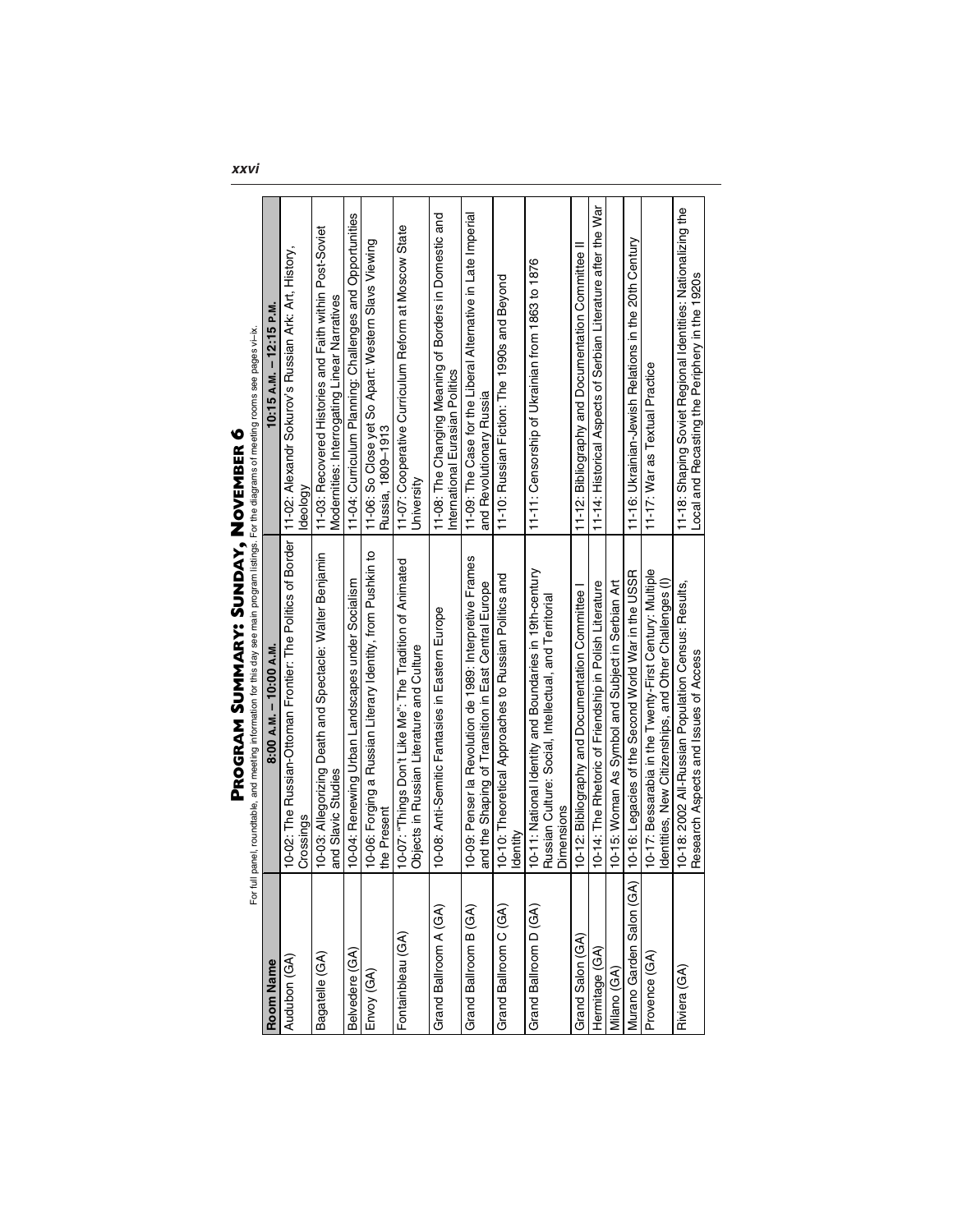| Savoy (GA)      | 10-19: Slavic Diachronic Morphosyntax                                                                                                               | 11-19: Sources for Studying Sarajevo: The Consequences<br>of War for Historical Inquiry                                                                    |
|-----------------|-----------------------------------------------------------------------------------------------------------------------------------------------------|------------------------------------------------------------------------------------------------------------------------------------------------------------|
| Sussex (GA)     | 10-20: New Research by Young Scholars in Slovene<br>Studies: The Kozolec, the EMU, and Clitics                                                      | 11-20: Unofficial Literature and Nonconformist Art in the Late<br>Soviet Period                                                                            |
| Uscany (GA)     | 10-21: O, Voice of Time, O, Metal's Clang! Time at the Turn   11-21: The Orthodox Church and the Individual in Russian<br>of the Eighteenth Century | Civil Society                                                                                                                                              |
|                 | Venezia Garden Salon (GA)   10-22: Violence and Terror in Bolshevik Russia                                                                          | 11-22: Bessarabia in the Twenty-First Century: Multiple<br>dentities, New Citizenships, and Other Challenges (II)                                          |
| Venice (GA)     | 10-23: Internal and External Influences: Nation and Identity<br>in Kazakh and Kyrgyz Cinema                                                         | 11-23: View from the Edge: Life on the Periphery of Russia<br>and the Soviet Union                                                                         |
| Versailles (GA) | 10-24: Spatial Redefinitions of Slavic Eurasian Territories:<br>Divergence or Convergence?                                                          | 11-24: Ruthenian – lingua Ruthena – ruska mova:<br>Language, Literacy, Text                                                                                |
| Vienna (GA)     | 10-25: Social Security and Local Forms of Public Action:<br>Meanings and Practices of Care                                                          | 11-25: Nineteenth-Century Russian Women Writers and the<br>Press                                                                                           |
| Arizona (LA)    | 10-26: Hungarian Emigrés in American Political and Cultural<br><u>efil</u>                                                                          |                                                                                                                                                            |
| Casper (LA)     | 10-27: Popular Science and Stalinist Repression:<br>Technology, Culture, and Obshchestvennost                                                       |                                                                                                                                                            |
| Flagstaff (LA)  |                                                                                                                                                     | 11-29: Southeastern European Romantic Literature                                                                                                           |
| daho (LA)       | 10-33: Hieroglyphs of Postsocialist Mundane: Uncertainty,<br>Irony and Authenticity                                                                 |                                                                                                                                                            |
| Sawtooth (LA)   | 10-34: Russia in 2020: Views from the Provinces                                                                                                     |                                                                                                                                                            |
| (AJ) puinok/V   | 10-40: The End of World War II and the Holocaust                                                                                                    | 11-40: Male Veterans, Female Combatants, and Anglo-<br>Consequences of World War II in the Soviet Union<br>American Sailors: Exploring Social and Cultural |
|                 |                                                                                                                                                     |                                                                                                                                                            |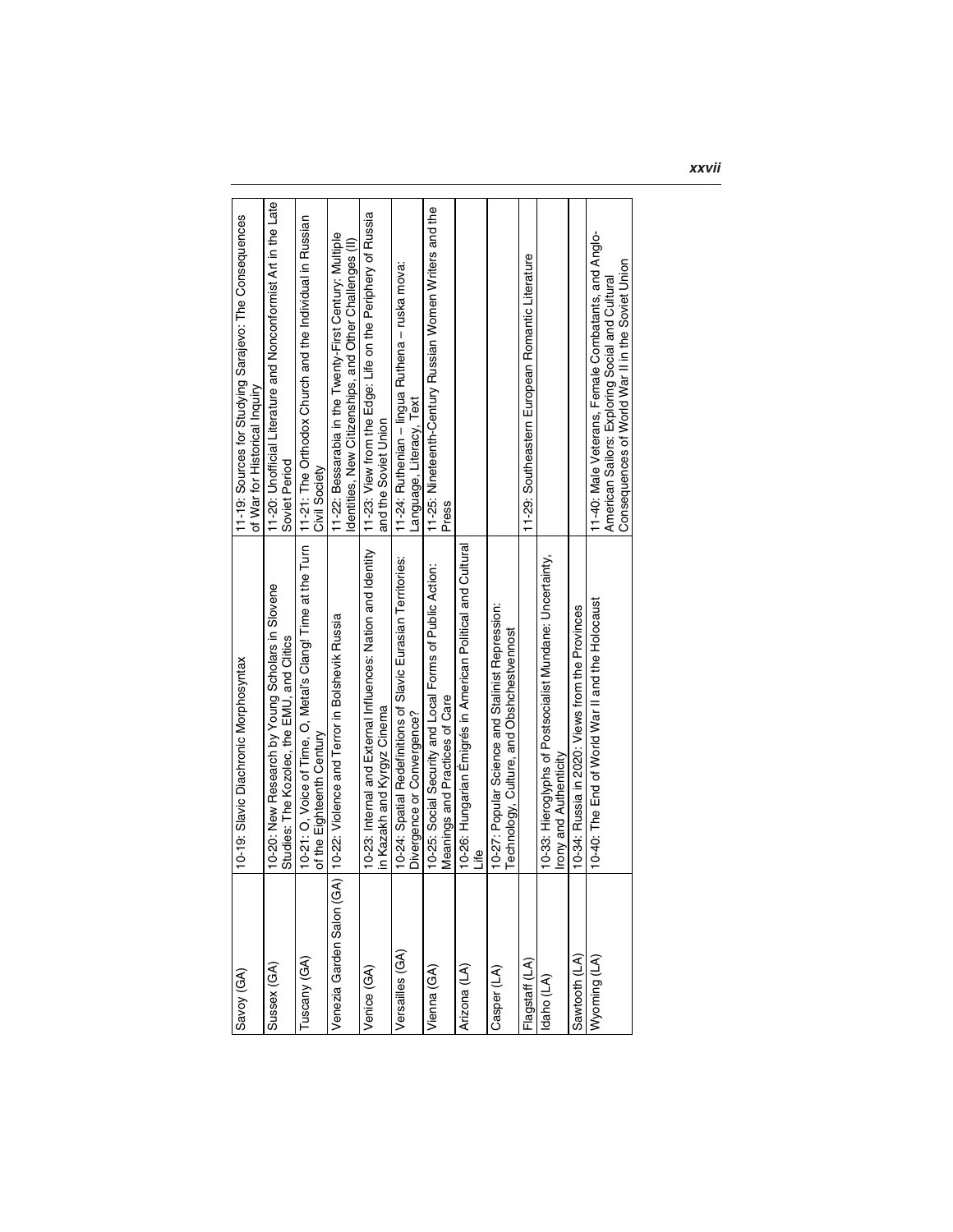#### **AAASS 37TH NATIONAL CONVENTION IMPORTANT MEETING NOTES**

#### **REGISTRATION DESK AND EXHIBIT HALL**

The AAASS Registration Desk is located outside the Imperial Ballroom in the Imperial Ballroom Foyer. Please note that the desk opens at 9:30 A.M. on Thursday, November 3, 2005. Exhibits are Housed in the Imperial Ballroom.

Please see the convention schedule overview on page iv for additional information regarding Registration Desk hours and Exhibit Hall hours of operation.

#### **THE OPENING RECEPTION AND TOUR OF EXHIBIT HALL**

The opening reception, open to all, will begin at 6:00 P.M. on Thursday, November 3, in the Exhibit Hall (the Imperial Ballroom). Cash bars and food will be available in the Exhibit Hall.

#### **PRESIDENTIAL PLENARY SESSION**

Presidential Plenary Session, open to all, is scheduled on Thursday, November 3, at 8:30 P.M. in Grand Ballroom A (Grand America). The title of the Presidential Plenary Session is: "What's in a Name: Does 'AAASS' Say What We Really Are?"

Chair: Gail Lapidus, Stanford U<br>Part: Cynthia Buckley, U of Tex Cynthia Buckley, U of Texas, Austin Charles King, Georgetown U Martha Lampland, UC San Diego Mieke Meurs, American U Andrew Wachtel, Northwestern U For more information, please see page 11 of the program.

#### **COAT AND PACKAGE CHECK**

Please note that we cannot accept your coats or packages at the AAASS Registration Desk. Coats and Packages may be checked at the Bell Captain's Desk in the lobby of the Grand America. The Bell Captain's Desk at Little America is located to the left of the main entrance. Coat Racks will be available in the Imperial Ballroom Foyer near the Registration Desk. **PLEASE NOTE THAT COATS LEFT IN THE IMPERIAL BALLROOM FOYER ARE LEFT AT YOUR OWN RISK.**

#### **SMOKING**

Smoking is not permitted inside the Hotels. Smoking is permitted outside the buildings ONLY.

#### **CALL FOR PAPERS FOR THE 2006 CONVENTION**

Forms are available on line at www.aaass.org and at the AAASS Registration Counter. Deadline for submissions: Individual Papers – December 6, 2005; Panels/Roundtables/Meeting Room Requests – January 13, 2006.

**xxviii**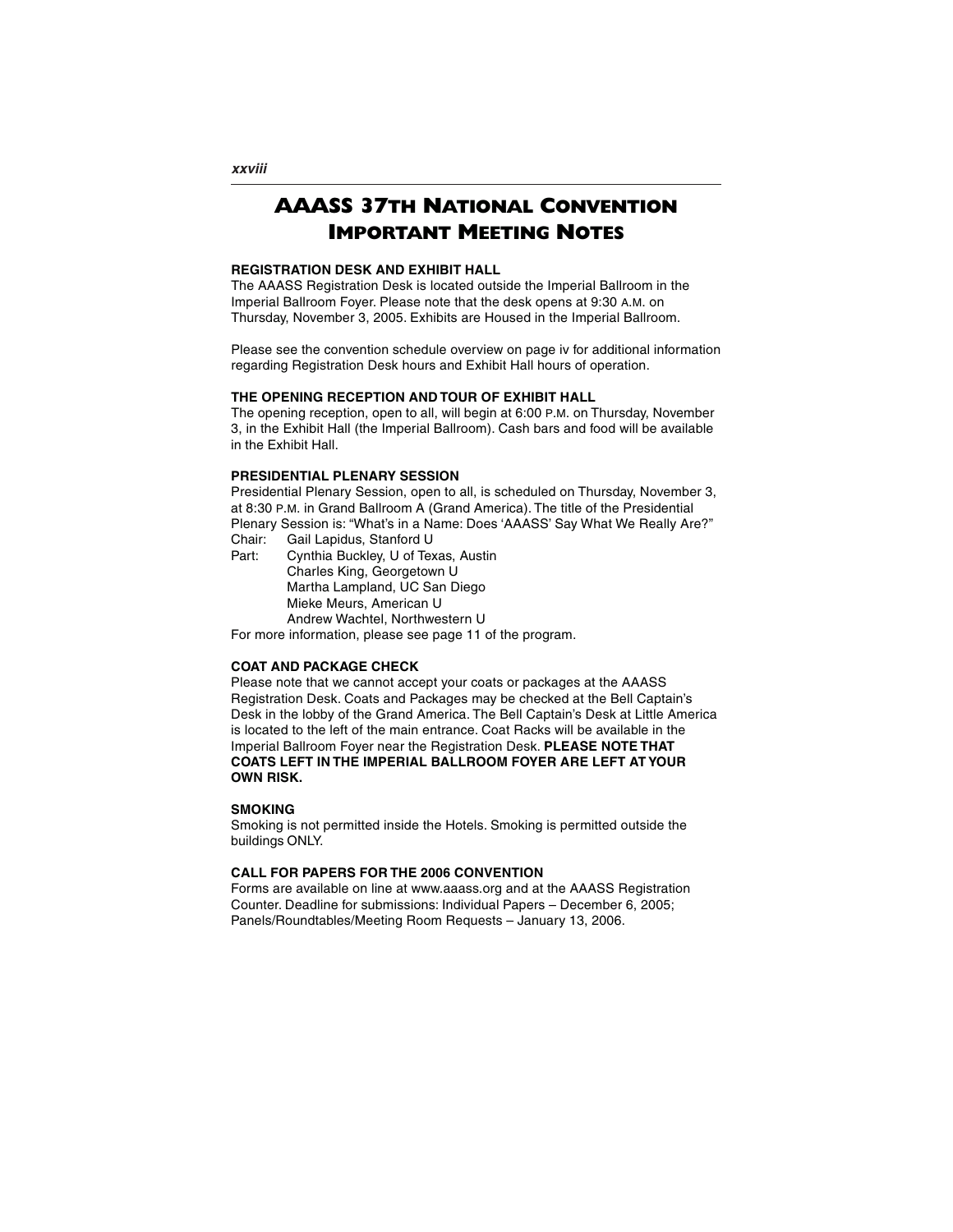## **THURSDAY**



**Registration Desk Hours**: 9:30 A.M. – 5:30 P.M. – Imperial Ballroom Foyer (Grand America)

**AAASS Board Meeting**: 8:00 A.M. – 12 P.M. – Flagstaff (Little America)

**Exhibit Hall Hours**: 3:00 P.M. – 8:00: P.M. – Imperial Ballroom (Grand America)

**Pre-Conference Digital Resources Workshop**: 8:45 A.M. – 12:15 P.M.

Track 1: Information Access – Family History Library, 35 NW Temple Street, Main Floor Computer Lab Track 2: Digital Issues – Joseph Smith Memorial Bldg., 15 East South Temple Street, Family Search Center West

#### **SESSION 1 • THURSDAY • 2:00 P.M. – 4:00 P.M.**

**B&D Subcommittee on ABSEES** – (Meeting) – Casper (Little America)

| 1-02           | Picturing Women: Exploring Representations of Women in Russian                                                           |
|----------------|--------------------------------------------------------------------------------------------------------------------------|
| Chair:         | Film - Audubon (Grand America)<br>Irina Makoveeva, U of Pittsburgh                                                       |
| <i>Papers:</i> | Donald Loewen, SUNY, Binghamton                                                                                          |
|                | "Free to Kill: Mothers, Daughters and War in Askoldov's Commissar"<br>Galina S. Rylkova, U of Florida                    |
|                | "Imaging the Silver Age: Semyon Aranovich's 'The Anna Akhmatova File'"<br>Michele L. Torre, USC                          |
|                | "The Good, The Bad, The Dangerous: Women in the Films of Evgenii Bauer"                                                  |
| 1-03<br>Chair: | Important EU Issues that Escape Headlines - Bagatelle (Grand America)<br>Edward D. Wynot, Jr., Florida State U           |
|                |                                                                                                                          |
| <i>Papers:</i> | Mario Fenyo, Bowie State U<br>"Who should be Allowed to Come and Stay?"                                                  |
|                | Emese Ivan, U of Western Ontario (Canada)                                                                                |
|                | "Culture and Politics in the Enlarged European Union – A New Member<br>State's Perspective"                              |
|                | Judith Kallo, Rensselaer Polytechnic Institute                                                                           |
|                | "Communication and Economic Asymmetries in the New Member Countries"                                                     |
| Disc.:         | Zsuzsa Csergo, George Washington U                                                                                       |
| $1 - 04$       | It's Not Easy Being Green: The Politics of Environmental Finance in the                                                  |
|                | FSU and East Europe - Belvedere (Grand America)                                                                          |
| Chair:         | Sarah Meiklejohn Terry, Tufts U                                                                                          |
| <i>Papers:</i> | Paul Bodnar, Harvard U                                                                                                   |
|                | "Financing Infrastructure Renewal through Carbon Trading in Eastern<br>Europe: Practical Lessons from the Kyoto Markets" |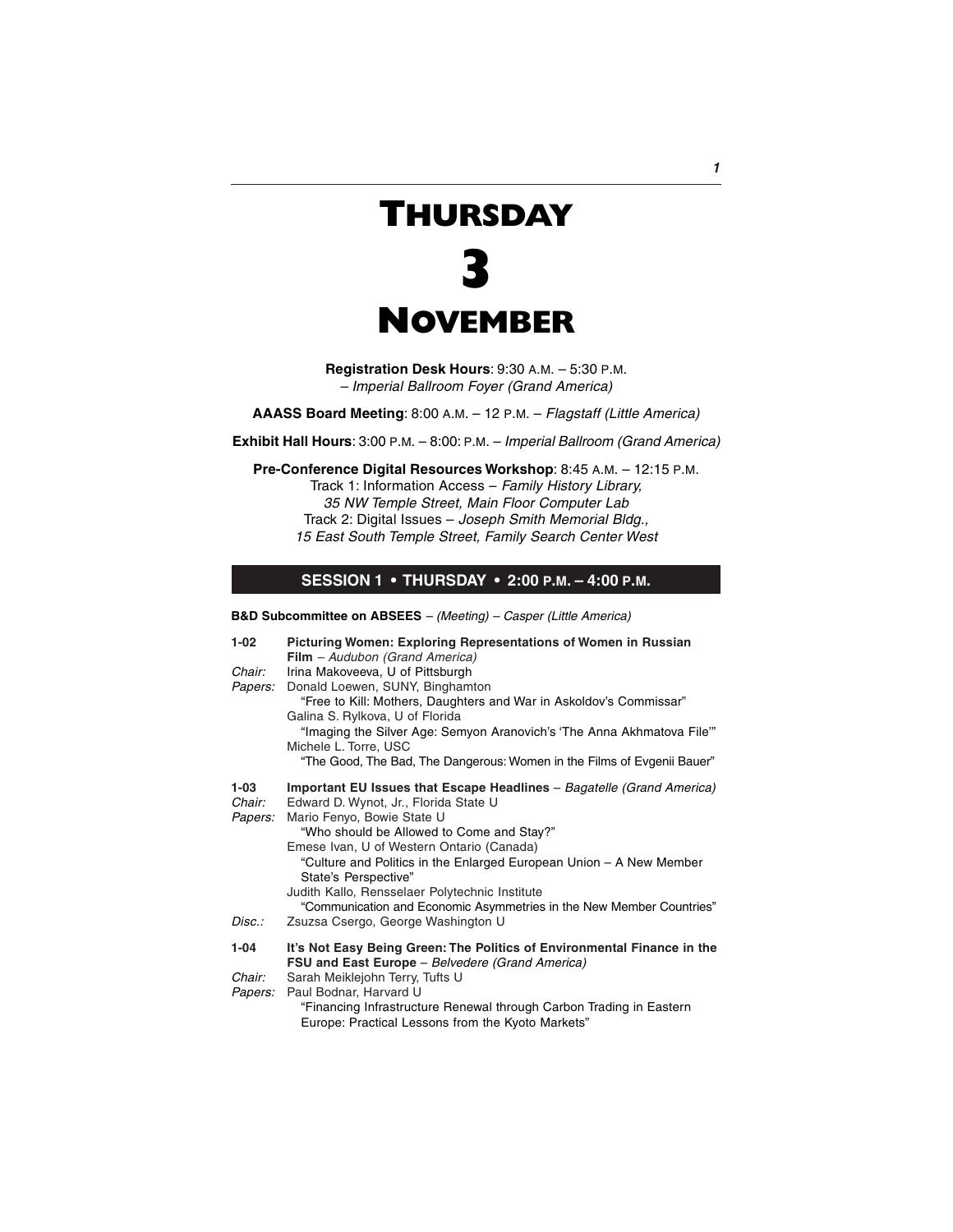| Disc.:   | George Soroka, Harvard U<br>"The Politics of Change: Western Financing and the Russian<br>Environmental Movement in Baikalia, 1991-2004"<br>David Ungar, Evolution Markets<br>"The Politics of Environmental Finance in the Former Soviet Union"<br>Murray Feshbach, Woodrow Wilson International Center for Scholars |
|----------|-----------------------------------------------------------------------------------------------------------------------------------------------------------------------------------------------------------------------------------------------------------------------------------------------------------------------|
|          |                                                                                                                                                                                                                                                                                                                       |
| $1 - 05$ | Russia's Disabled Men: Perspectives from Literature and History -<br><b>Embassy (Grand America)</b>                                                                                                                                                                                                                   |
| Chair:   | Diane P. Koenker, U of Illinois, Urbana-Champaign                                                                                                                                                                                                                                                                     |
| Papers:  | Brian James Baer, Kent State U<br>"Fandorin's Stutter: The Price of Manhood in Akunin's Azazel"                                                                                                                                                                                                                       |
|          | Lilya Kaganovsky, U of Illinois, Urbana-Champaign<br>"What Remains of Men: Aleksei Meres'ev and Exemplary Stalinist<br>Masculinity"                                                                                                                                                                                   |
|          | Laura L. Phillips, Eastern Washington U<br>"Depressed and Afraid: Psychiatric Casualties in Russia's Early Twentieth-<br>Century Wars"                                                                                                                                                                                |
| Disc.:   | Frances Lee Bernstein, Drew U                                                                                                                                                                                                                                                                                         |
| $1 - 07$ | Vilna/Wilno/Vilnius Eighteenth, Nineteenth Century - Fontainbleau<br>(Grand America)                                                                                                                                                                                                                                  |
| Chair:   | Victor Henry Winston, Association of American Geographers                                                                                                                                                                                                                                                             |
| Papers:  | Laimas Briedis, U of British Columbia (Canada)<br>"Foreign Home: Travels through Russian Vilna"                                                                                                                                                                                                                       |
|          | Lynn Lubamersky, Boise State U<br>"Wilno as a Site of Commemoration"                                                                                                                                                                                                                                                  |
|          | Theodore Richard Weeks, Southern Illinois U                                                                                                                                                                                                                                                                           |
| Disc.:   | "Napoleon at Ostra Brama: Wilno in 1812"<br>Piotr Wrobel, U of Toronto (Canada)                                                                                                                                                                                                                                       |
| $1-08$   | Developments in the Russian Countryside, 1905-1914 - Grand Ballroom A                                                                                                                                                                                                                                                 |
| Chair:   | (Grand America)<br>David A. J. Macey, Middlebury College                                                                                                                                                                                                                                                              |
| Papers:  | David William Darrow, U of Dayton                                                                                                                                                                                                                                                                                     |
|          | "New Times, New Measures: Mastering the Peasant Economy in<br>Numbers, 1905-1914"                                                                                                                                                                                                                                     |
|          | Franziska Schedewie, U of Heidelberg (Germany)                                                                                                                                                                                                                                                                        |
|          | "Documenting the Ordinary and Extraordinary: The Yearly Zemstvo<br>Journals as a Source for Studying Peasant Activities between 1905 and<br>1914"                                                                                                                                                                     |
|          | Stephen F. Williams, US Court of Appeals for the DC Circuit<br>"The Stolypin Reforms: Problems of Liberal Reform in an Illiberal State"                                                                                                                                                                               |
| Disc.:   | Steven L. Hoch, U of Kentucky                                                                                                                                                                                                                                                                                         |
| $1 - 09$ | Punishment and Retribution in Early Modern Russia - Grand Ballroom B<br>(Grand America)                                                                                                                                                                                                                               |
| Chair:   | Daniel H. Kaiser, Grinnell College                                                                                                                                                                                                                                                                                    |
| Papers:  | Chester S. L. Dunning, Texas A&M U<br>"Spectacles of Retribution and Punishment in Russia's First Civil War"                                                                                                                                                                                                          |
|          | Nancy Shields Kollmann, Stanford U<br>"Ritual and Spectacle in Judicial Punishment"                                                                                                                                                                                                                                   |
|          | Georg B. Michels, UC, Riverside                                                                                                                                                                                                                                                                                       |
| Disc.:   | "Rituals of Violence: Retaliatory Acts by Russian and Hungarian Rebels"<br>Valerie Ann Kivelson, U of Michigan                                                                                                                                                                                                        |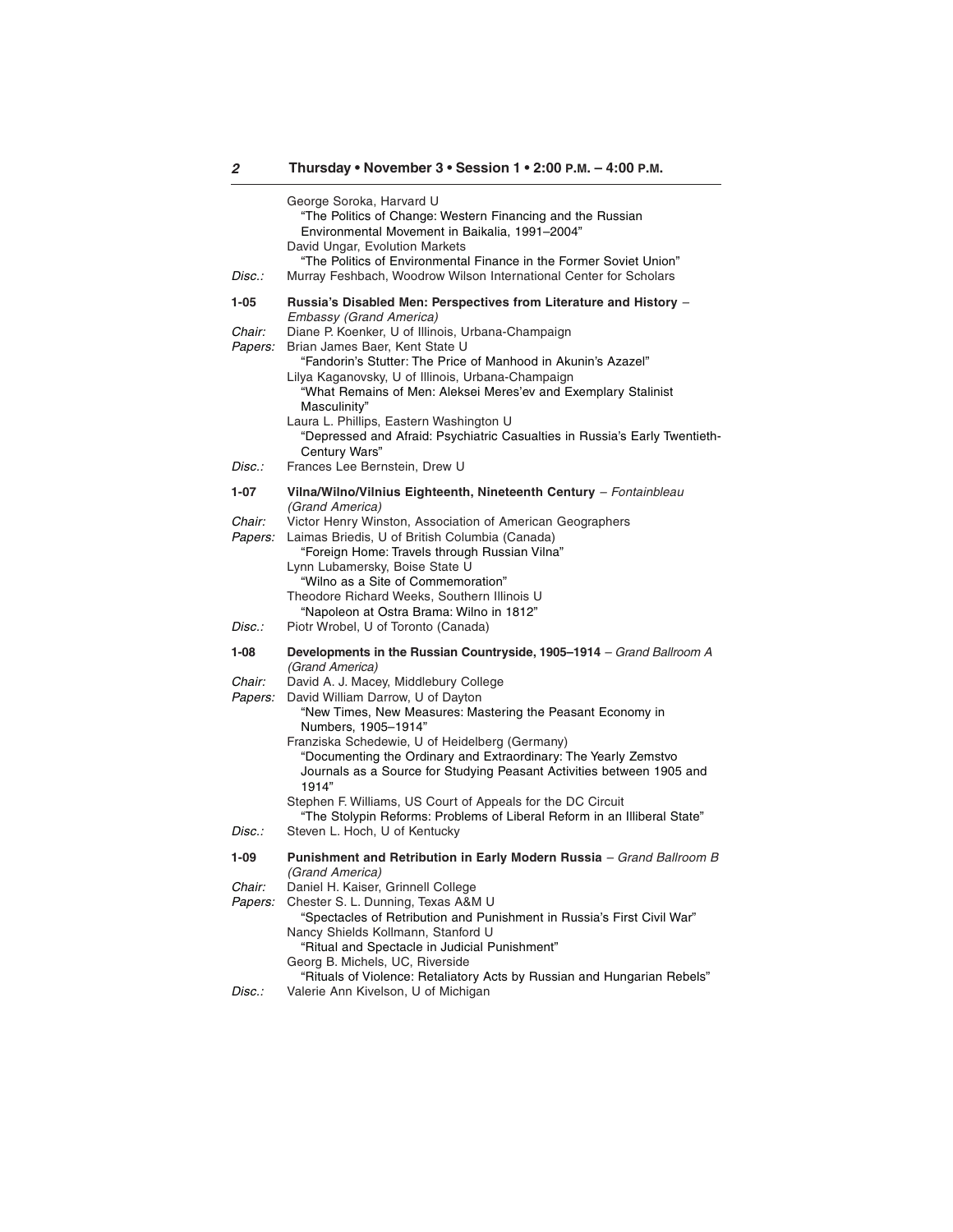| $1 - 10$<br>Chair:<br>Papers: | <b>Counter-narratives in Hungarian Film</b> - Grand Ballroom C (Grand America)<br>Thomas L. Sakmyster, U of Cincinnati<br>David S. Frey, US Military Academy<br>"The Osso Affair and the Foreign Origins of Hungarian Sound Film"<br>Beverly A. James, U of New Hampshire<br>"The Emergence of Counter-Narratives: Film and the Hungarian<br>Revolution of 1956"<br>Anna Bori Manchin, Brown U<br>"Gentry or Modern Gentleman? 1930s Film Comedies and the Attempt to<br>Create a New Middle Class Identity in Hungary"                                    |
|-------------------------------|------------------------------------------------------------------------------------------------------------------------------------------------------------------------------------------------------------------------------------------------------------------------------------------------------------------------------------------------------------------------------------------------------------------------------------------------------------------------------------------------------------------------------------------------------------|
| Disc.:                        | Catherine E. Portuges, U of Massachusetts, Amherst                                                                                                                                                                                                                                                                                                                                                                                                                                                                                                         |
| $1 - 11$<br>Chair:<br>Papers: | Russian Modernism and Performance - Grand Ballroom D (Grand America)<br>Helena I. Goscilo, U of Pittsburgh<br>Irene Ingeborg Masing-Delic, The Ohio State U<br>"Performance and Politics: What Gorky Learnt in the Theater"<br>Olga S. Partan, Wellesley College<br>"Evgenij Vakhtangov's Fantastic Realism: Between Stanislavksy and<br>Meyerhold"<br>Alexandra Smith, U of Canterbury (New Zealand)<br>"Marina Tsvetaeva and Russian Modernist Theatre"                                                                                                  |
| Disc.:                        | Boris Wolfson, USC                                                                                                                                                                                                                                                                                                                                                                                                                                                                                                                                         |
| $1 - 16$<br>Chair:<br>Part.:  | History, Literature, and Aesthetics in the Study of Eastern Christianity -<br>(Roundtable) - Murano Garden Salon (Grand America) - Sponsored by the<br>Association for the Study of Eastern Christian History and Culture<br>Christine Diane Worobec, Northern Illinois U<br>Nikolaos A. Chrissidis, Southern Connecticut State U<br>Robert Owen Crummey, UC, Davis<br>Nickolas Lupinin, Franklin Pierce College<br>George S. Pahomov, Bryn Mawr College<br>Frank Edward Sysyn, U of Alberta (Canada)                                                      |
| $1 - 18$<br>Chair:<br>Papers: | Courtship and Marriage in Imperial Russia - Riviera (Grand America)<br>Rebecca Friedman, Florida International U<br>Barbara Alpern Engel, U of Colorado, Boulder<br>"Making Marriage: Changing Courtship Practices in the Late Nineteenth<br>and Early Twentieth Century"<br>Stephen Lovell, King's College London<br>"Finding a Mate in Late Imperial Russia: The Evidence from Matrimonial<br>Newspapers"<br>Paul William Werth, U of Nevada, Las Vegas<br>"The Legal Regulation of Mixed (Interconfessional) Marriage in Imperial<br>Russia, 1721-1917" |
| Disc.:                        | Laura Engelstein, Yale U                                                                                                                                                                                                                                                                                                                                                                                                                                                                                                                                   |
| 1-19<br>Papers:               | Rules, Standards and the Administration of Everyday Life in Eastern<br>Europe - Savoy (Grand America)<br>Stephen Collier, The New School<br>"Social Standards and the Post-Social: Notes from the Russian Small<br>City"<br>Elizabeth C. Dunn, U of Colorado<br>"The Paralysis of Government: Food Standards and Botulism in Georgia"<br>Martha Lampland, UC, San Diego<br>"The Science of Standardizing Wages in Hungary (1920–1950)"                                                                                                                     |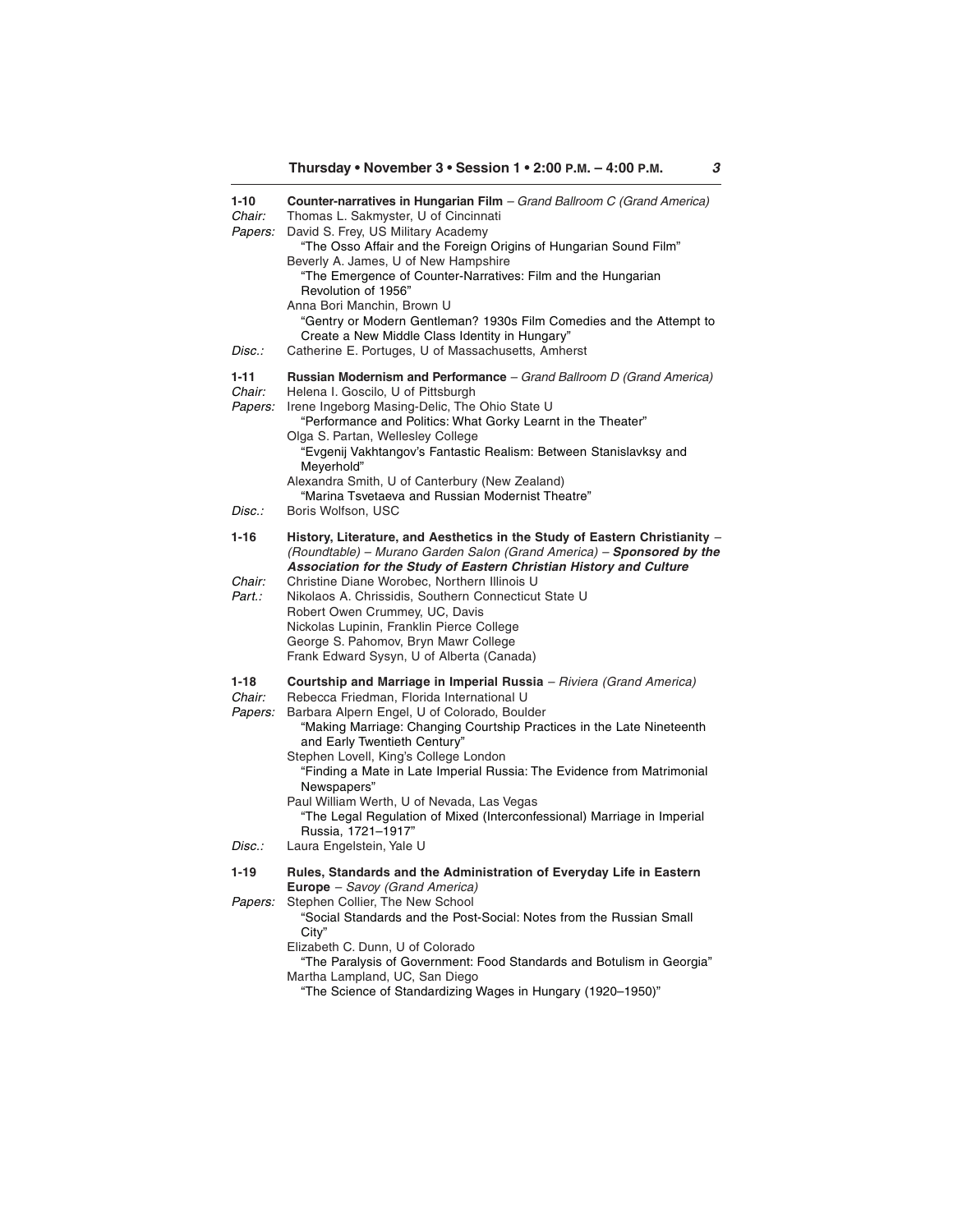| $1 - 23$                 | Comparing with Polska: Analyzing the Transitions with Poland as a<br>Case - Venice (Grand America)                                                                                        |
|--------------------------|-------------------------------------------------------------------------------------------------------------------------------------------------------------------------------------------|
| Chair:<br>Papers:        | Joshua A. Tucker, Princeton U<br>Marc P. Berenson, Princeton U<br>"Don't Mess with Taxes!: How Poles and Russians Pay Their Dues"                                                         |
|                          | Roger Schoenman, Columbia U<br>"Individual Paths and State Power: A Genealogical Approach to Post-<br>Socialist State Building"<br>Hubert Tworzecki, Emory U                              |
| Disc.:                   | "Comparing Party System Dynamics in New and Not-so-new<br>Democracies: The Polish Case in a Wider European Context"<br>Grigore Pop-Eleches, Princeton U                                   |
| $1 - 24$                 | Protection of Autochthonous Ethnic Minorities and Immigrant Ethnic<br>Groups in New Member States of EU (The Case of Slovenia) - Versailles                                               |
| Chair:<br><i>Papers:</i> | (Grand America)<br>Sabrina Petra Ramet, Norwegian U of Science and Technology (Norway)<br>Jozef Figa, Hamilton College                                                                    |
|                          | "Concepts of Protection of Immigrant Communities in the EU and the<br>USA"                                                                                                                |
|                          | Matjaz Klemencic, U of Maribor (Slovenia)<br>"Protection of Autochthonous Minorities in Slovenia"<br>Jernej Zupancic, U of Ljubljana (Slovenia)                                           |
| Disc.:                   | "Protection of Immigrant Communities in Slovenia"<br>Charles William Ingrao, Purdue U                                                                                                     |
|                          | A. Ross Johnson, RFE/RL/Hoover Institution                                                                                                                                                |
|                          |                                                                                                                                                                                           |
| $1 - 26$                 | Childhood, the State and Society in Twentieth-Century Russia – Arizona<br>(Little America)                                                                                                |
| Chair:<br>Papers:        | Kristen Welsh, Hobart and William Smith<br>Julie Vail Brown, UNC, Greensboro<br>"Unequal Childhoods: Factors Influencing Social Mobility in the Post-war<br>USSR"                         |
|                          | Ann Livschitz, U of Tennessee, Knoxville<br>"Aristocrats and Plebeians: On Class, Gender, and Children's Friendships<br>in the 1930s"                                                     |
|                          | Rachael Stryker, Mills College<br>"Their Father (Was) the State': Shifting Narratives of Social Orphanhood<br>in Russia's Twentieth-Century Children's Homes"                             |
| Disc.:                   | Judith Record McKinney, Hobart and William Smith Colleges                                                                                                                                 |
| $1 - 28$                 | Growing up "Soviet": Childhood and Youth in the USSR during and<br>after World War II - Cheyenne (Little America)                                                                         |
| Chair:<br>Papers:        | Roberta Thompson Manning, Boston College<br>Nicholas Ganson, UNC, Chapel Hill<br>"Feeding 'Needy' Children: Relief Efforts of the Soviet Red Cross during<br>the Postwar Famine, 1946-47" |
|                          | Rachel Green, U of Chicago<br>"Everyday Life in Soviet Orphanages, 1941-1956"<br>Christopher John Ward, Clayton State U                                                                   |
| Disc.:                   | "Komsomol and Kollektivnost': Youth Culture during Construction of the<br>Baikal-Amur Railway (BAM), 1974-1984"<br>Jeffrey W. Jones, UNC, Greensboro                                      |

**4**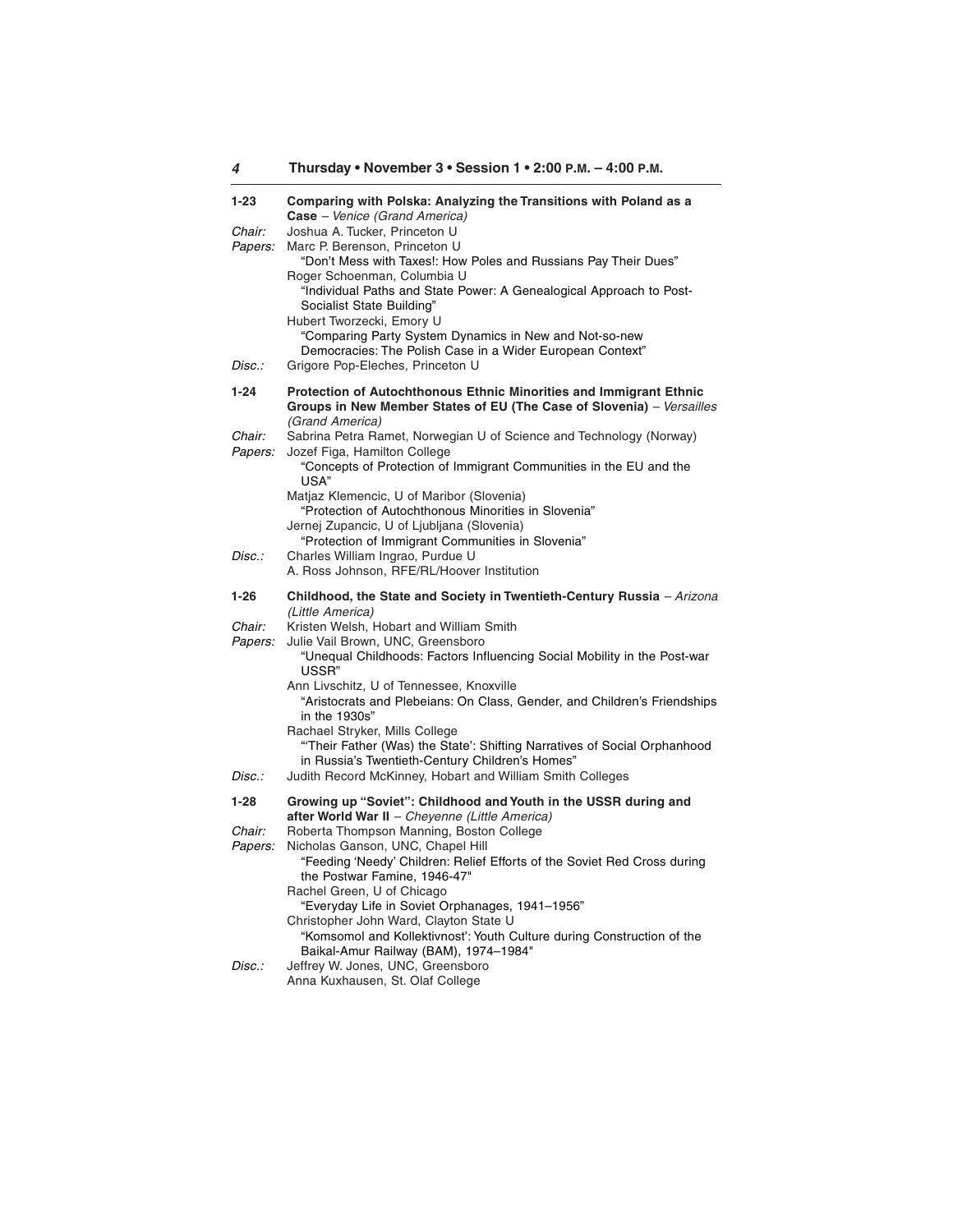| $1 - 31$                 | Post-social(ist) Terrains of Subject Formation - Grand Ballroom B (Little<br>America)                                                                                                                              |
|--------------------------|--------------------------------------------------------------------------------------------------------------------------------------------------------------------------------------------------------------------|
| Papers:                  | Dace Dzenovska, UC, Berkeley<br>"From Nation-branding to Tolerance: Subject Formation and Difference in<br>Latvia"<br>Tatyana Mamut, UC, Berkeley<br>"Advertising & Perestroika: Reconstructing the Future Self in |
| Disc.:                   | Contemporary Russia"<br>Olga Shevchenko, Williams College<br>"Changing Minds: Negotiating Post-Socialism across Generations"<br>Alexei Yurchak, UC, Berkeley                                                       |
|                          |                                                                                                                                                                                                                    |
| 1-32<br>Chair:<br>Part.: | Deideologizing Ideology: Reassessing the History of Stalinism -<br>(Roundtable) - Grand Ballroom C (Little America)<br>Ronald Grigor Suny, U of Chicago<br>David Brandenberger, U of Richmond                      |
|                          | Michael David-Fox, U of Maryland<br>David Priestland, U of Oxford (UK)<br>Erik Van Ree, U of Amsterdam                                                                                                             |
| 1-33                     | Writing in Foreign Tongues: "Translingual" Russian Writers and Their<br>National Identity - Idaho (Little America)                                                                                                 |
| Chair:                   | Russell S. Valentino, U of Iowa                                                                                                                                                                                    |
| Papers:                  | Nila Friedberg, Portland State U<br>"Joseph Brodsky's Bilingualism and Theories of Second Language<br>Acquisition"                                                                                                 |
|                          | Maria Rubins, University College London (UK)<br>"The Russian Topos of Andrei Makine"                                                                                                                               |
|                          | Adrian J. Wanner, Pennsylvania State U<br>"Russian or German? Wladimir Kaminer's Performative National Identity"                                                                                                   |
| Disc.:                   | Birgit Menzel, Universitat Mainz/Germersheim<br>Josip Novakovich, Pennsylvania State U                                                                                                                             |
| 1-40                     | Dashkova's Visual and Verbal Self-Presentations - Wyoming (Little<br>America)                                                                                                                                      |
| Chair:<br>Papers:        | Sue Ann Prince, American Philosophical Society<br>Hilde M. Hoogenboom, SUNY, Albany<br>"The Two Catherines and the Anxiety of Influence"<br>Karen L. Kettering, The Hillwood Museum                                |
|                          | "Portraiture and Self-Representation: Dashkova in 1784"<br>Marcus C. Levitt, USC, Los Angeles                                                                                                                      |
| Disc.:                   | "Its Own Reward? Negotiating Virtue in Dashkova's 'Mon histoire"<br>Michelle Lamarche Marrese, U of Toronto (Canada)                                                                                               |

#### **SESSION 2 • THURSDAY • 4:15 P.M. – 6:15 P.M.**

- **Slavic and East European Folklore Association** (Meeting) Ambassador (Grand America)
- **B&D Subcommittee on Collection Development** (Meeting) Embassy (Grand America)

#### **ACTR Board of Directors** – (Meeting) – Grenoble (Grand America)

#### **Association for the Study of Health and Demography in the Former Soviet Union** – (Meeting) – Vienna (Grand America)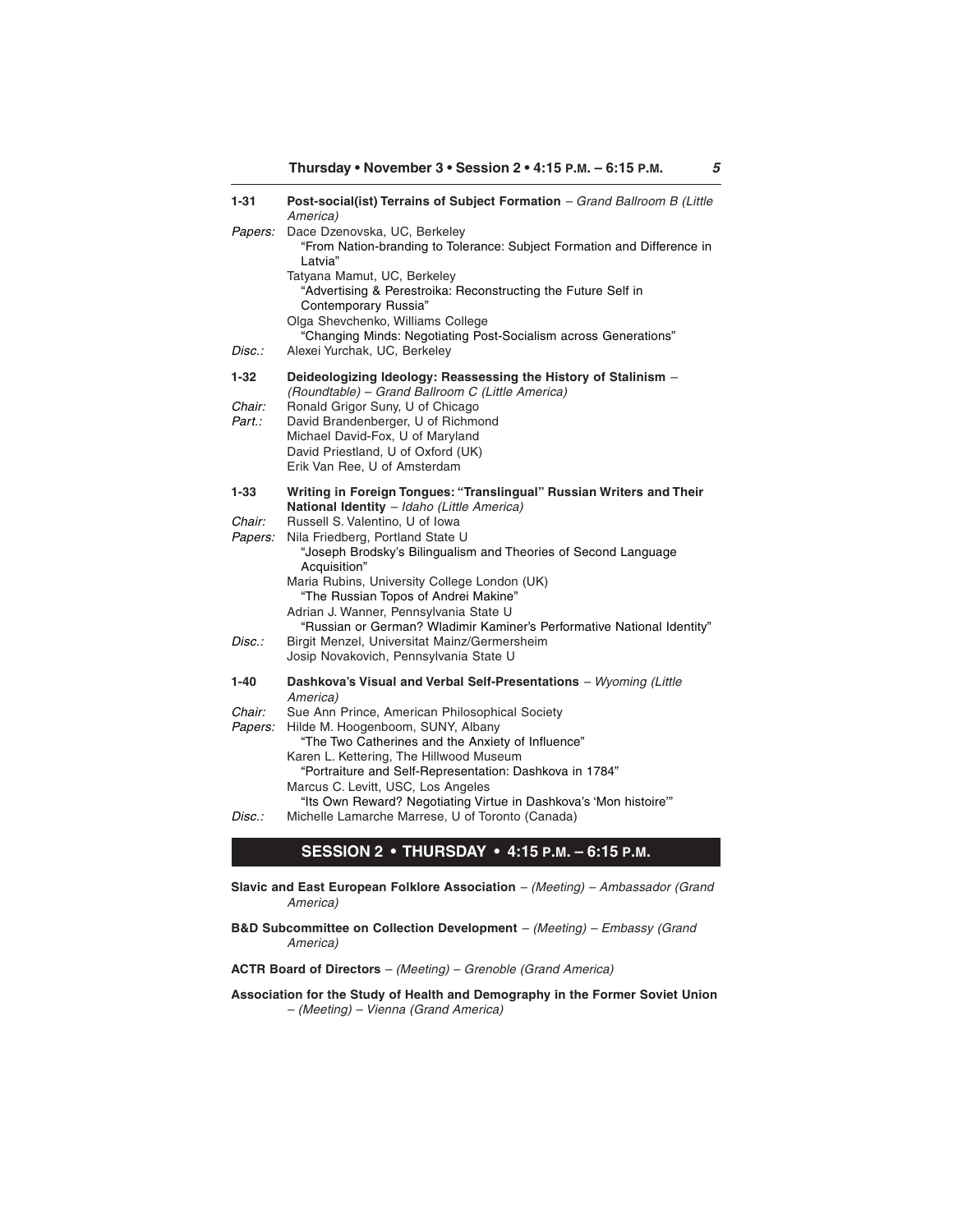| 6                             | Thursday • November 3 • Session 2 • 4:15 P.M. - 6:15 P.M.                                                                                                                                                                                                                                                                     |
|-------------------------------|-------------------------------------------------------------------------------------------------------------------------------------------------------------------------------------------------------------------------------------------------------------------------------------------------------------------------------|
| 2-02                          | Was the Russian Orthodox Church on the Verge of a Reformation in<br>1917? - (Roundtable) - Audubon (Grand America)                                                                                                                                                                                                            |
| Chair:<br>Part.:              | Roy Raymond Robson, U of the Sciences in Philadelphia<br>J. Eugene Clay, Arizona State U<br>Nadieszda Kizenko, SUNY, Albany<br>Laurie Manchester, Arizona State U<br>Edward E. Roslof, Fulbright Program in Russia                                                                                                            |
| 2-03                          | Social Body/Sexual Bodies: Criminality through Expert Lenses in                                                                                                                                                                                                                                                               |
| Chair:<br>Papers:             | Revolutionary Russia, 1900–1930 - Bagatelle (Grand America)<br>Roshanna Patricia Sylvester, DePaul U<br>Daniel Beer, Downing College, Cambridge (UK)<br>"The Flesh and Blood of Society': Owning and Disowning the Criminal in<br>Revolutionary Russia"                                                                       |
|                               | Dan Healey, U of Wales, Swansea (UK)<br>"Soviet Forensic Medicine and the 'Routine' Rape Trial: Petrograd and<br>Sverdlovsk in the 1920s"<br>Alexandra Oberlaender, Humboldt U (Germany)                                                                                                                                      |
| Disc.:                        | "Gender, Class, and the Politics of Sexual Violence in Late Imperial<br>Russia, 1905-1914"<br>Sharon A. Kowalsky, UNC-Chapel Hill                                                                                                                                                                                             |
| 2-04                          | Determinants of Domestic Violence Policy in Post-Communist Europe:                                                                                                                                                                                                                                                            |
|                               | Foreign Agents? Domestic Collaborators? Hybrid Feminism? -<br><b>Belvedere (Grand America)</b>                                                                                                                                                                                                                                |
| <i>Chair:</i>                 | Susan Glanz, St John's U                                                                                                                                                                                                                                                                                                      |
| Papers:                       | Laura Brunell, Gonzaga U and Janet Elise Johnson, CUNY, Brooklyn<br>College<br>"Explaining State Responses to Domestic Violence in Post-Communist                                                                                                                                                                             |
|                               | Europe"                                                                                                                                                                                                                                                                                                                       |
|                               | Alexandra Hrycak<br>"Finding a Common Language: Foundation Feminism and the<br>Politicization of Domestic Violence in Ukraine"                                                                                                                                                                                                |
|                               | Magdalena Vanya, UC, Davis<br>"Beating Domestic Violence-Building Democracy: The Case of<br>Postcommunist Hungary"                                                                                                                                                                                                            |
| Disc.:                        | Katalin Fabian, Lafayette College                                                                                                                                                                                                                                                                                             |
| 2-06                          | Literature and Politics in Nineteenth-Century Russia - Envoy (Grand                                                                                                                                                                                                                                                           |
| Papers:                       | America)<br>Nicole Monnier, U of Missouri, Columbia<br>"Is Censorship Good for the Ladies? Women Writers and the 'Mrachnoe<br>semiletie, 1848-55"<br>Anne Hruska, Stanford U                                                                                                                                                  |
|                               | "Serfdom and the Family Novel in the 1850s"<br>Lynn Ellen Patyk, Stanford U<br>"War, Peace, and Political Assassination: Tolstoy's Unmasking of                                                                                                                                                                               |
| Disc.:                        | Revolutionary Terrorism"<br>Rebecca Jane Stanton, Barnard College                                                                                                                                                                                                                                                             |
| $2 - 07$<br>Chair:<br>Papers: | From Balkanization to Globalization - Fontainbleau (Grand America)<br>Thomas Allan Emmert, Gustavus Adolphus College<br>Ljubisa (Stevan) Adamovich, Florida State U<br>"The Balkans: To Globalization via Europeization"<br>Jasminka Ninkovic, Emory U<br>"Intellectual Property Rights and Direct Foreign Investments in the |
|                               | Balkans"                                                                                                                                                                                                                                                                                                                      |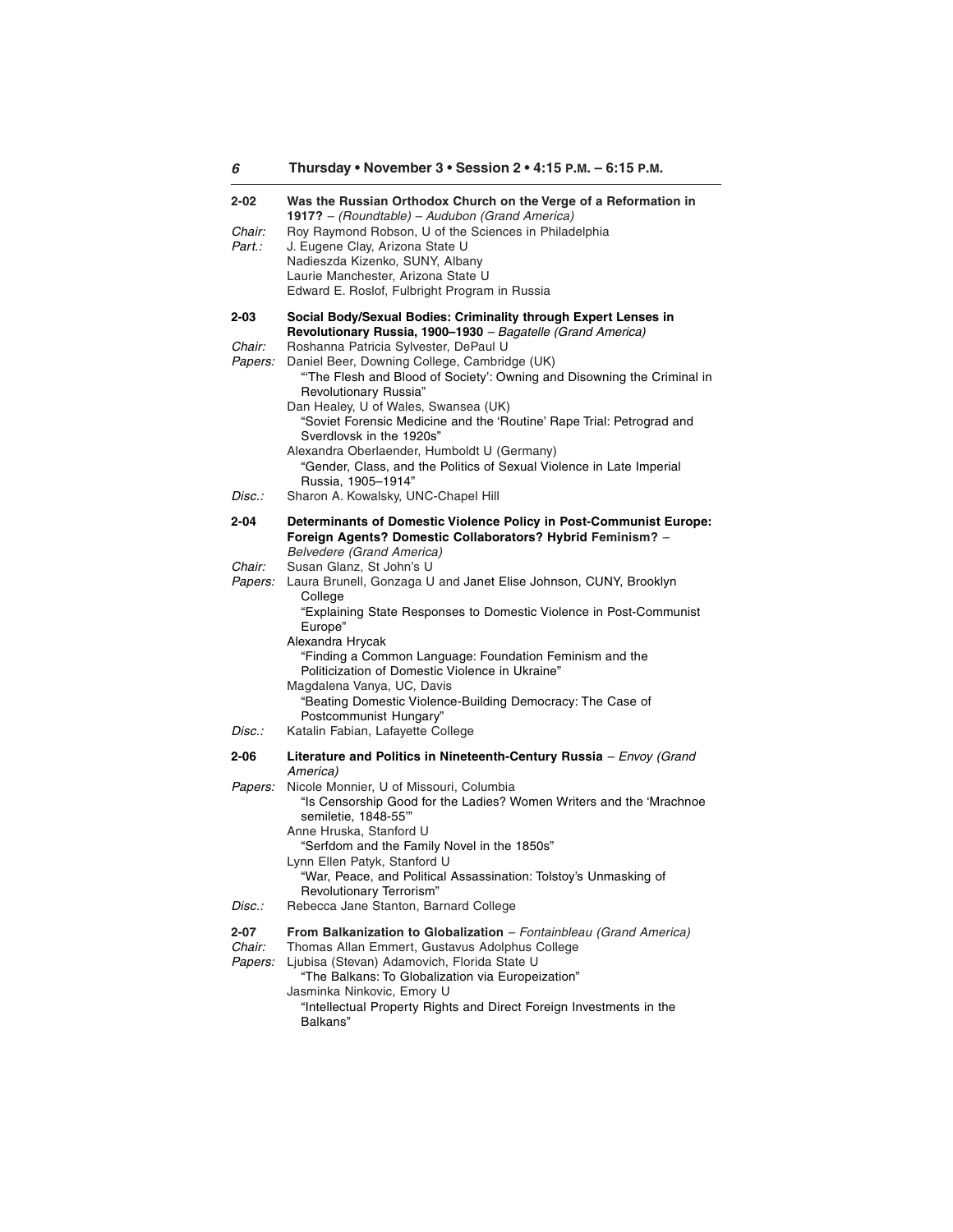| <i>Disc.:</i>             | Gordana Pesakovic, Argosy U<br>"Socio-Cultural Effects of Globalization upon the Balkans"<br>Svetlana Adamovic, U of Belgrade (Yugoslavia)                                                                                                                                                        |
|---------------------------|---------------------------------------------------------------------------------------------------------------------------------------------------------------------------------------------------------------------------------------------------------------------------------------------------|
| $2 - 08$                  | Ethnic Conflicts and Ethnic Identity in Postcommunist Europe: An                                                                                                                                                                                                                                  |
| Chair:<br><i>Papers:</i>  | Interdisciplinary Perspective - Grand Ballroom A (Grand America)<br>Marilyn R. Rueschemeyer, RISD/Brown U<br>Sascha L. Goluboff, Washington and Lee U<br>"Reaffirming Jewish Identity in the Muslim Caucasus: An Analysis of<br>Mountain Jewish Death Rituals in Azerbaijan"<br>Olga Sezneva, NYU |
|                           | "Historical Memory and Identity: Kaliningrad"<br>Triin Vihalemm, U of Tartu                                                                                                                                                                                                                       |
| <i>Disc.:</i>             | "Collective Identities in Post-Soviet Estonia"<br>Bruce M. Grant, New York U<br>Kristen Ghodsee, Bowdoin College                                                                                                                                                                                  |
| 2-11                      | Language Policies and Language Contact in Imperial Russia and<br>Contemporary Russian Federation - Grand Ballroom D (Grand America)                                                                                                                                                               |
| Chair:<br><i>Papers:</i>  | Victor Allen Friedman, U of Chicago<br>Joan F. Chevalier, Brandeis U                                                                                                                                                                                                                              |
|                           | "Language Policies and Practices in the Republic of Tuva"<br>Serguei Glebov, Rutgers U                                                                                                                                                                                                            |
|                           | "Interaction between Russia and Sakha in the context of Russian Imperial<br>Policies and Missionary Activities in the 19th c."<br>Michael Albert Newcity, Duke U                                                                                                                                  |
| Disc.:                    | "Language Laws and Related Legislation in the Former Soviet Union"<br>Antonina Vitaliivna Berezovenko, Columbia U                                                                                                                                                                                 |
| $2 - 15$                  | Imagining the Caucasus in Russian Empire and the Soviet Union. The<br>Caucasus through Various Perspectives - Milano (Grand America)                                                                                                                                                              |
| Chair:<br><i>Papers:</i>  | Daniel R. Brower, UC, Davis<br>Thomas Michael Barrett, St Mary's College of Maryland<br>"Wild East Shows: Becoming Ossetian, Becoming Soviet through                                                                                                                                              |
|                           | Dzhigitovka"<br>Michael Khodarkovsky, Loyola U<br>"The Indigenous Elites and the Construction of Ethnic Identities in the<br>North Caucasus"                                                                                                                                                      |
|                           | Mikail Mamedov, Georgetown U<br>"Kidnapping Bella: Nineteenth-Century Russian Images of and Policies<br>towards Native Women - Between Male Chauvinism and Enlightenment"                                                                                                                         |
| Disc.:                    | Nicholas Breyfogle, The Ohio State U<br>Willard Sunderland, U of Cincinnati                                                                                                                                                                                                                       |
| 2-16                      | The Struggle for the Soul of the Nation $-(Roundtable) - Murano Garden$<br>Salon (Grand America)                                                                                                                                                                                                  |
| Part.:                    | John F. Connelly, UC, Berkeley<br>Melissa Dawn Feinberg, UNC, Charlotte<br>Eagle Glassheim, U of British Columbia<br>Owen V. Johnson, Indiana U<br>Andrea Orzoff, New Mexico State U                                                                                                              |
| 2-17<br>Chair:<br>Papers: | Experiments in Slavic Theatre and Dance - Provence (Grand America)<br>Joanna Kot, Northern Illinois U<br>Mark C. Konecny, USC<br>"The Nostalgic Embrace - Nikita Balieff's Chauve Souris and the<br>Experience of Russian Intimate Theater"                                                       |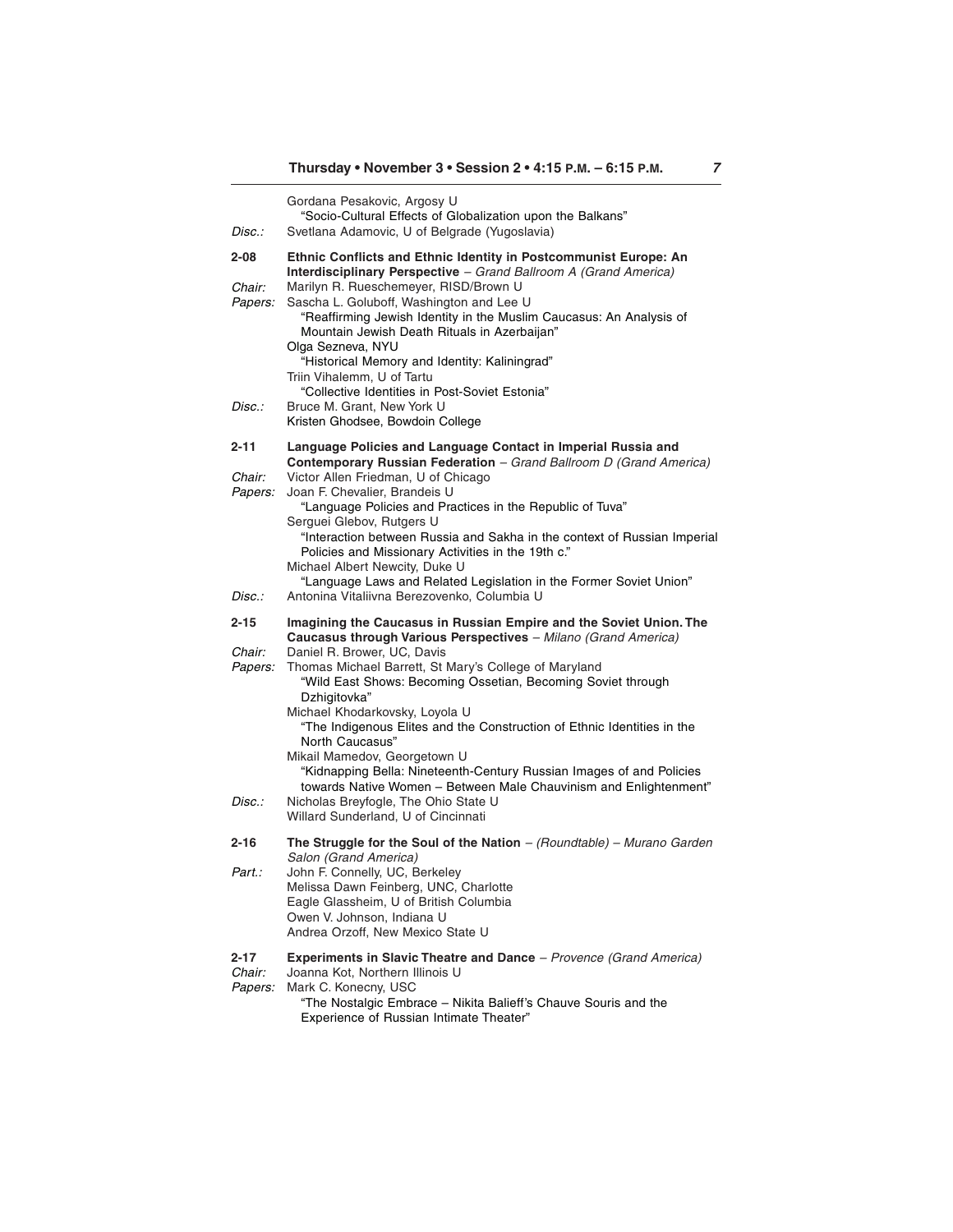| Disc.:                    | Marta Maria Napiorkowska, U of Chicago<br>"Tadeusz Kantor's Objects and the Liberation of Audience Response"<br>Tatiana Osipovich, Lewis and Clark College<br>"Zinaida Gippius and Symbolist Theater"<br>Jamie L. Bennett, Columbia U                                                                                                                                                                                 |
|---------------------------|-----------------------------------------------------------------------------------------------------------------------------------------------------------------------------------------------------------------------------------------------------------------------------------------------------------------------------------------------------------------------------------------------------------------------|
| $2 - 18$                  | Bodily Function, Dysfunction, and Repair: Russian Literature and<br><b>Physiology</b> - Riviera (Grand America)                                                                                                                                                                                                                                                                                                       |
| Chair:<br>Papers:         | Ilya Vinitsky, U of Pennsylvania<br>Jefferson J.A. Gatrall, U of Western Ontario<br>"Chekhov and the Poetics of Nervosity"<br>Douglas Greenfield, Columbia U<br>"Health Factories': Utopian Sanatoriums"<br>Valeria Sobol, U of Illinois, Urbana-Champaign<br>"Reflexes of the Soul? Tolstoy and Sechenov on Love"                                                                                                    |
| Disc.:                    | Eric Naiman, UC, Berkeley                                                                                                                                                                                                                                                                                                                                                                                             |
| 2-19<br>Chair:<br>Papers: | Local Spaces and Regional Places, 1759–1937 – Savoy (Grand America)<br>Susan Nicole Smith, U of Washington<br>Heather DeHaan, U of Toronto (Canada)<br>"Spaces of Local Identity: Creating and Recreating an Urban Landscape<br>in Nizhnii Novgorod, 1896-1937"<br>Steven J. Seegel, Brown U                                                                                                                          |
|                           | "Borderland Map Spaces: 19th-Century Cartographic Modernity in Former<br>Poland-Lithuania from Imperial Vienna to St. Petersburg"<br>Susan Joan Smith-Peter, CUNY, College of Staten Island<br>"The View from the Regions in 18th-Century Russia, or, Some Notes on<br>Describing the Local"                                                                                                                          |
| Disc.:                    | Christopher David Ely, Florida Atlantic U, Wilkes Honor College<br>Matthew P. Romaniello, George Mason U                                                                                                                                                                                                                                                                                                              |
| 2-20<br>Chair:<br>Papers: | Slovenia in 1945: Sixty Years After - Sussex (Grand America)<br>Metod M. Milac, Syracuse U<br>Ales Gabric, Institute for Modern History (Slovenia)<br>"The Bolshevization of Slovenia"<br>Tadeja Tominsek Rihtar, Institute for Modern History (Slovenia)<br>"The Postwar Retribution in Slovenia: Its Death Toll"<br>Peter Vodopivec, U of Ljubljana (Slovenia)<br>"The Memory of World War II and 1945 in Slovenia" |
| Disc.:                    | Benjamin Frommer, Northwestern U<br>Rudolph Matt Susel, American Home Publishing Co.                                                                                                                                                                                                                                                                                                                                  |
| $2 - 22$                  | Inter-Slavic Post-Soviet Cultural Influences: the Case of Ukraine -<br>(Roundtable) – Venezia Garden Salon (Grand America)                                                                                                                                                                                                                                                                                            |
| Chair:<br>Part.:          | Taras Hunczak, Rutgers U<br>Virko Baley, U of Nevada, Las Vegas<br>Vasyl Makhno, Shevchenko Scientific Society<br>Myroslava Mudrak, The Ohio State U<br>Larissa M. L. Z. Onyshkevych, Shevchenko Scientific Society<br>Olenka Z. Pevny, U of Richmond                                                                                                                                                                 |
| 2-23<br>Chair:<br>Papers: | <b>Constructing the Stalinist Arts</b> - Venice (Grand America)<br>Lilya Kaganovsky, U of Illinois, Urbana-Champaign<br>Sona Stephan Hoisington, U of Illinois<br>"The Soviet Pavilion at the 1939 New York World's Fair"<br>Milena Michalski, University College London<br>"Seeing Sites: Construction in Still and Moving Images of the 1930s"                                                                      |

**8**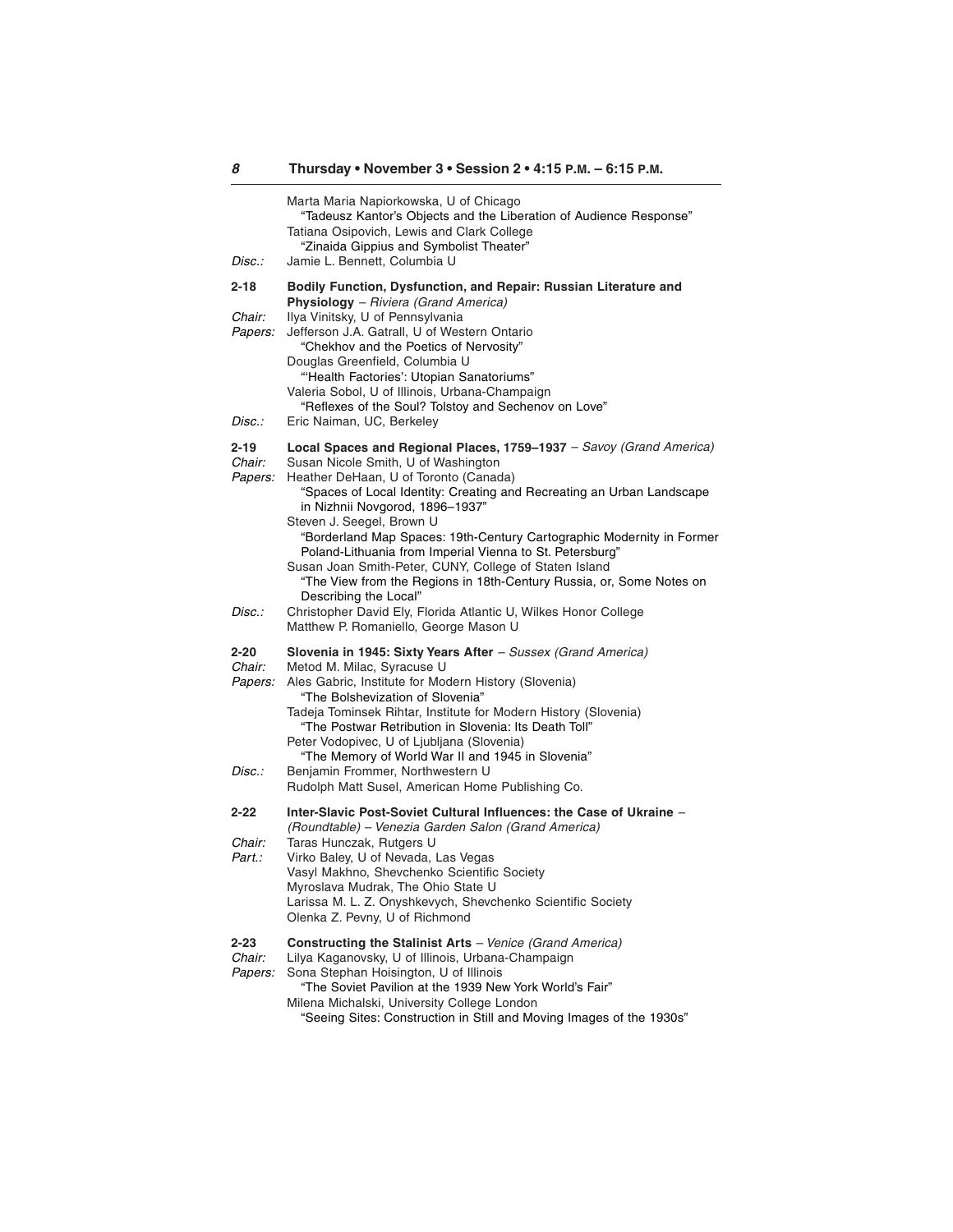| Disc.:                   | Rimgaila Elizabeth Salys, U of Colorado, Boulder<br>"Art Deco Aesthetics and Aleksandrov's 'Tsirk'"<br>Irene Ingeborg Masing-Delic, The Ohio State U                                      |
|--------------------------|-------------------------------------------------------------------------------------------------------------------------------------------------------------------------------------------|
| 2-24                     | Primitivism and Modernism in Early Soviet Culture - Versailles (Grand                                                                                                                     |
| Chair:<br>Papers:        | America)<br>Julia Zarankin, U of Missouri<br>Michael M Kunichika, UC, Berkeley<br>"On Ethnographic Montage: Mikhail Kalatozov's 'Salt for Svanetia"                                       |
|                          | Lena Maria Lencek, Reed College<br>"Primitists' Motifs in Early Soviet Propaganda"<br>Harsha Ram, UC, Berkeley<br>"Recuperating the Primitive: The Place of Niko Pirosmani in Russian and |
| Disc.:                   | Georgian Modernism"<br>Maria Elizabeth Gough, U of Michigan                                                                                                                               |
| 2-26                     | Transacting Transition: Practices of International Assistance in the<br>Former Yugoslavia - Arizona (Little America)                                                                      |
| Chair:<br>Papers:        | Chip Gagnon, Ithaca College<br>Keith S. Brown, Brown U<br>"Energy for Democracy? Pragmatism, Principle and Conditionality in Aid<br>against Milosevic"                                    |
|                          | Andrew Christian Gilbert, U of Chicago<br>"The Threat of Concrete Cases: Transparency and International Authority<br>in Bosnia-Herzegovina"                                               |
|                          | Erica Haskell, Brown U<br>"Hybrid Aid: International Support for the Cultural Sector in Bosnia-<br>Hercegovina"                                                                           |
| Disc.:                   | Janine R. Wedel, George Mason U                                                                                                                                                           |
| 2-28                     | Sentiment and Power: Producing the Russian Public Sphere -<br>Cheyenne (Little America)                                                                                                   |
| Chair:<br><i>Papers:</i> | Thomas C. Wolfe, U of Minnesota<br>Serguei A. Oushakine, Columbia U                                                                                                                       |
|                          | "Patriotism of Survival in Post-Soviet Russia"<br>Natalia V. Roudakova, Stanford U<br>"The Press and 'the Public' in Russia after Socialism"                                              |
|                          | Jennifer Suchland, U of Texas, Austin<br>"The Rule of Law and Democratic Citizenship in Russia"                                                                                           |
| Disc.:                   | Caroline Humphrey, U of Cambridge (UK)<br>Alexei Yurchak, UC, Berkeley                                                                                                                    |
| 2-30                     | Communist Political Cultures in International Relations, 1925-1940 -<br>Grand Ballroom A (Little America)                                                                                 |
| Chair:                   | Robert William Thurston, Miami U                                                                                                                                                          |
| <i>Papers:</i>           | Sabine Dullin, U of Paris I - Panthéon Sorbonne<br>"Profiles and Competences of Soviet Diplomats, 1936-1945"<br>Bert Hoppe, Humboldt U (Germany)                                          |
|                          | "Iron Revolutionaries and Cheating Bureaucrats - The Strained<br>Relationship between Soviet and German Communists in Early Stalinism"                                                    |
|                          | Brigitte Studer, U of Bern<br>"Cultural Shock or Adoption of Cultural Patterns? Western Communists in                                                                                     |
| Disc.:                   | Moscow in the 1930s"<br>Sheila Fitzpatrick, U of Chicago                                                                                                                                  |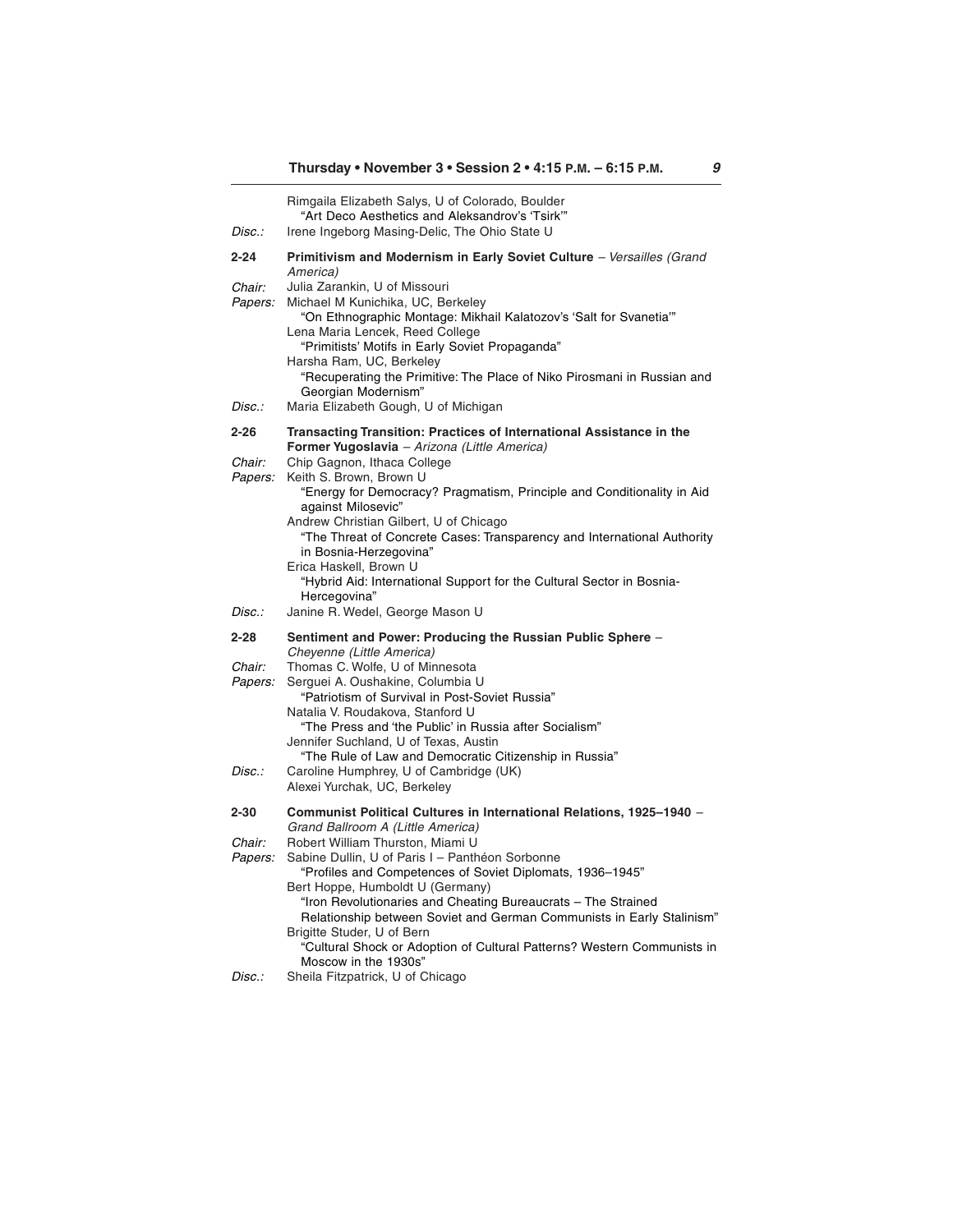| 2-31<br>Chair:<br>Papers: | Spies, Files and Lies - Central Europe - Grand Ballroom B (Little America)<br>Momchie Metodiev, Centre for Liberal Strategies (Bulgaria)<br>Tamara Kotar, Carleton U (Canada)<br>"Slovenia"<br>Lavinia Stan, St. Francis Xavier U (Canada)<br>"Poland"<br>Renata Uitz, Central European U (Hungary)<br>"Hungary"                                                                                      |
|---------------------------|-------------------------------------------------------------------------------------------------------------------------------------------------------------------------------------------------------------------------------------------------------------------------------------------------------------------------------------------------------------------------------------------------------|
| Disc.:                    | Larry L. Watts, Umea U (Sweden)                                                                                                                                                                                                                                                                                                                                                                       |
| 2-32                      | From Notorious to Celebrated: Publishing and Print Culture in Post-<br><b>Communist Russia and Eastern Europe</b> – Grand Ballroom C (Little<br>America)                                                                                                                                                                                                                                              |
| Chair:<br>Papers:         | Miranda Beaven Remnek, U of Illinois, Urbana-Champaign<br>Michael Edward Biggins, U of Washington<br>"A Bibliometric Survey of Post-1991 Czech Scholarship on Rehabilitated<br>Topics"<br>Daniel M. Pennell, U of Pittsburgh<br>"Today's Heroes, Yesterday's Villains: Publishing and Print Culture in<br>Romania"<br>Ruth Wallach, USC, Los Angeles<br>"Still Execrable? Whither 'Bulvarnyi roman'?" |
| Disc.:                    | Irina Livezeanu, U of Pittsburgh                                                                                                                                                                                                                                                                                                                                                                      |
| 2-33<br>Chair:<br>Part.:  | <b>Islam and the Boundaries of the "AAASS Region"</b> $-$ (Roundtable) $-$ Idaho<br>(Little America)<br>Peter Carl Mentzel, Utah State U<br>Gregory William Gleason, U of New Mexico<br>Oraz Kichiyev, U of New Mexico<br>Edward James Lazzerini, Indiana U<br>Brian Silverstein, U of Arizona<br>Hakan Yavuz, U of Utah                                                                              |
| $2 - 34$                  | Names, Politics, and Kinship in Kievan Rus' and Muscovy – Sawtooth<br>(Little America)                                                                                                                                                                                                                                                                                                                |
| Chair:<br><i>Papers:</i>  | Norman W. Ingham, U of Chicago<br>Francis Butler, U of Illinois, Urbana-Champaign<br>"Rogneds and Rogovolods: Matrilineal Transmission of Names in Rus"<br>Christian Alexander Raffensperger, U of Chicago<br>"Russian Influence on European Onomastic Traditions"<br>Cherie Woodworth, Yale U<br>"Naming and Clan Consciousness among 15-, 16th-Century Princes"                                     |
| Disc.:                    | Charles J. Halperin, Independent Scholar                                                                                                                                                                                                                                                                                                                                                              |
| 2-40<br>Chair:<br>Papers: | Untangling Pushkin: Challenges and Responses - Wyoming (Little<br>America) - Sponsored by the North American Pushkin Society<br>Luc Jean Beaudoin, U of Denver<br>James L. Rice, U of Oregon<br>"Pushkin's 'She-Bear' in Dostoevsky's 'Pushkin': The Meaning of Meaning"<br>Vadim Shkolnikov, Columbia U<br>"Belinsky's Pushkin: The Poet-Realist"                                                    |
| Disc.:                    | Catherine B. O'Neil, U of Denver                                                                                                                                                                                                                                                                                                                                                                      |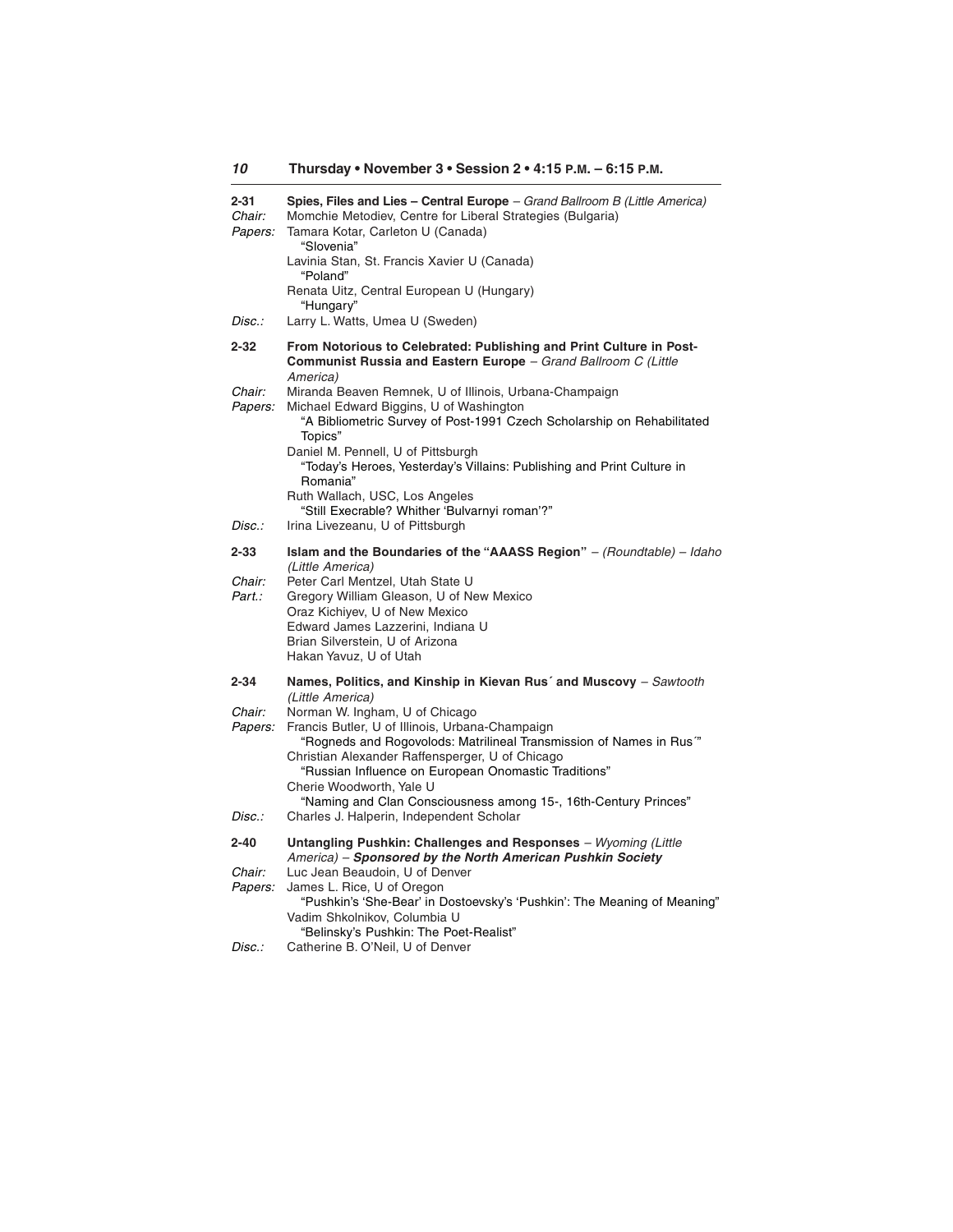#### **Thursday Evening Events:**

**AAASS Opening Reception and Tour of the Exhibit Hall (open to all) –** 6:00 P.M. – Imperial Ballroom (Grand America)

Sponsored by: The Institute for Global and Regional Security Studies at the University of Washington, The Ellison Center, Jackson School for International Studies at the University of Washington, and The Western Association for Slavic Studies.

#### **AAASS Presidential Plenary Session** – 8:30 P.M. **–** Grand Ballroom A (Grand America) – **What's in a Name? Does "AAASS" Say What We Really Are?**

Chair: Gail Lapidus, Stanford U Part: Cynthia Buckley, U of Texas

Charles King, Georgetown U Martha Lampland, UC San Diego Mieke Meurs, American U Andrew Wachtel, Northwestern U

The statement of our convention theme reads as follows: "The area that AAASS was created to study has changed dramatically since 1948 and especially since 1989/1991, in ways that affect how we go about our business. Our region is not simply less homogeneous than it once was or seemed. New interactions in commerce, culture, and global politics call into question the established definition of the area itself. The 2005 convention provides a welcome opportunity to reexamine the boundaries of the AAASS region, both external and internal."

One way to approach this task is to consider the organization's name as an indication of what we think we cover and compare it with what regularly shows up in our convention panels. We call ourselves the "American Association for the Advancement of Slavic Studies." Yet alongside the many panels on Russia, Poland, former Yugoslavia, Ukraine, etc., we have others on Romania, Albania, Hungary, Uzbekistan, Tajikistan, Armenia, the Baltic countries, and others for which the designation "Slavic" is hardly appropriate. Is it time to change our name? Second, we consider our "area" to include everything from Hungary and the Czech Republic to Kyrgyzstan and Kazakhstan. Do all these places belong in the same "area"?

The panelists for this session will each address some part of this agenda. They represent the main fields and the major geographical subdivisions of our "region." At the end of their comments and general discussion, we will take a straw vote on whether to adopt a new name for the future.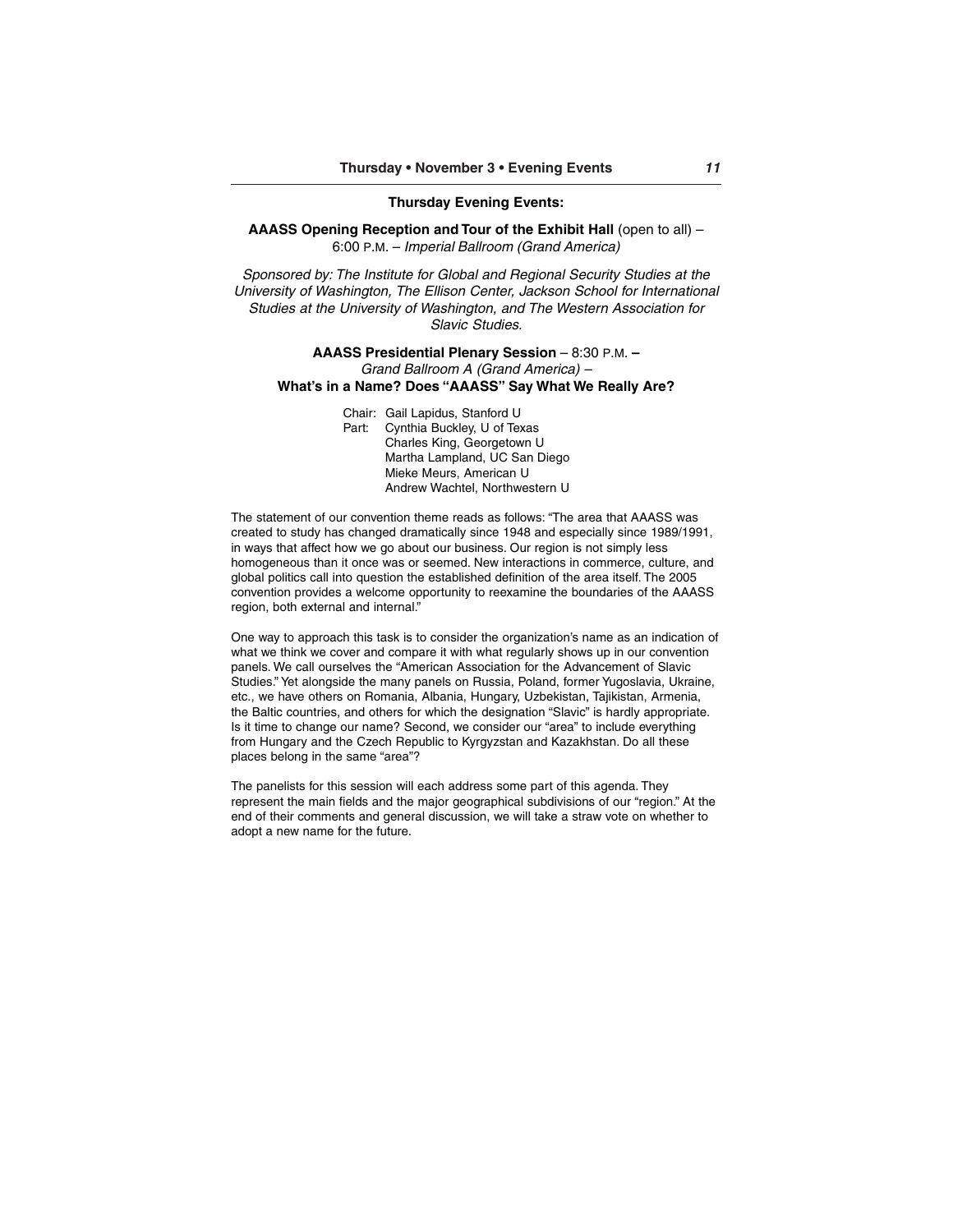

**Registration Desk Hours:** 7:00 A.M. – 5:00 P.M. – Imperial Ballroom Foyer (Grand America)

**Exhibit Hall Hours:** 10:00 A.M. – 6:00 P.M. – Imperial Ballroom (Grand Ballroom)

## **SESSION 3 • FRIDAY • 8:00 A.M. – 10:00 A.M.**

**North American Pushkin Society** – (Meeting) – Grenoble (Grand America)

**Association for the Study of Eastern Christian History and Culture** – (Meeting) – Provence (Grand America)

**Council of Regional Affiliates** – (Meeting) – Sussex (Grand America)

| 3-01                             | "Protected" and "Unprotected" Minorities and the State - Ambassador<br>(Grand America)                                                                                                                                                                                                                                          |
|----------------------------------|---------------------------------------------------------------------------------------------------------------------------------------------------------------------------------------------------------------------------------------------------------------------------------------------------------------------------------|
| Chair:                           | Susan Maria Mikula, Benedictine U                                                                                                                                                                                                                                                                                               |
| <i>Papers:</i>                   | Edita Bosak, Memorial U of Newfoundland (Canada)<br>"An Uneasy Relationship: Bratislava and Slovakia's Roma"<br>Stanislav Jozef Kirschbaum, York U (Canada)<br>"The Second Slovak Republic and its Magyar Minority"<br>Bill McGrath, Memorial U of Newfoundland<br>"The Putin Regime and Russian Minorities in Eurasian States" |
| Disc.:                           | Laurence J. Black, Carleton U                                                                                                                                                                                                                                                                                                   |
| 3-02<br>Chair:<br><i>Papers:</i> | Nabokov's Poetic Petersburg - Audubon (Grand America)<br>Polina Barskova, UC, Berkeley<br>Jennifer Day, Bard College<br>"One Locality': St. Petersburg in Nabokov's Poetry"<br>Romy Taylor, U.C. Santa Barbara<br>"Dear Stefan-I mean Sergei': Golden Age Friendly Epistles and<br>Nabokov's 1947 'K Kn, S, M, Kachurinu'"      |
| Disc.:                           | Stephen H. Blackwell, U of Tennessee, Knoxville                                                                                                                                                                                                                                                                                 |
| 3-03                             | New Economic Criticism: Money, Markets and Literary Exchange -<br>(Roundtable) - Bagatelle (Grand America)                                                                                                                                                                                                                      |
| Chair:                           | Eva Veronica Wampuszyc, U of Florida                                                                                                                                                                                                                                                                                            |
| Part.:                           | Emily Finer, U of Cambridge (UK)<br>Amelia Glaser, Stanford U<br>Sally Livingston, Harvard U<br>Seamas Stiofan O'Driscoll, Northwestern U<br>Kirill Postoutenko, USC                                                                                                                                                            |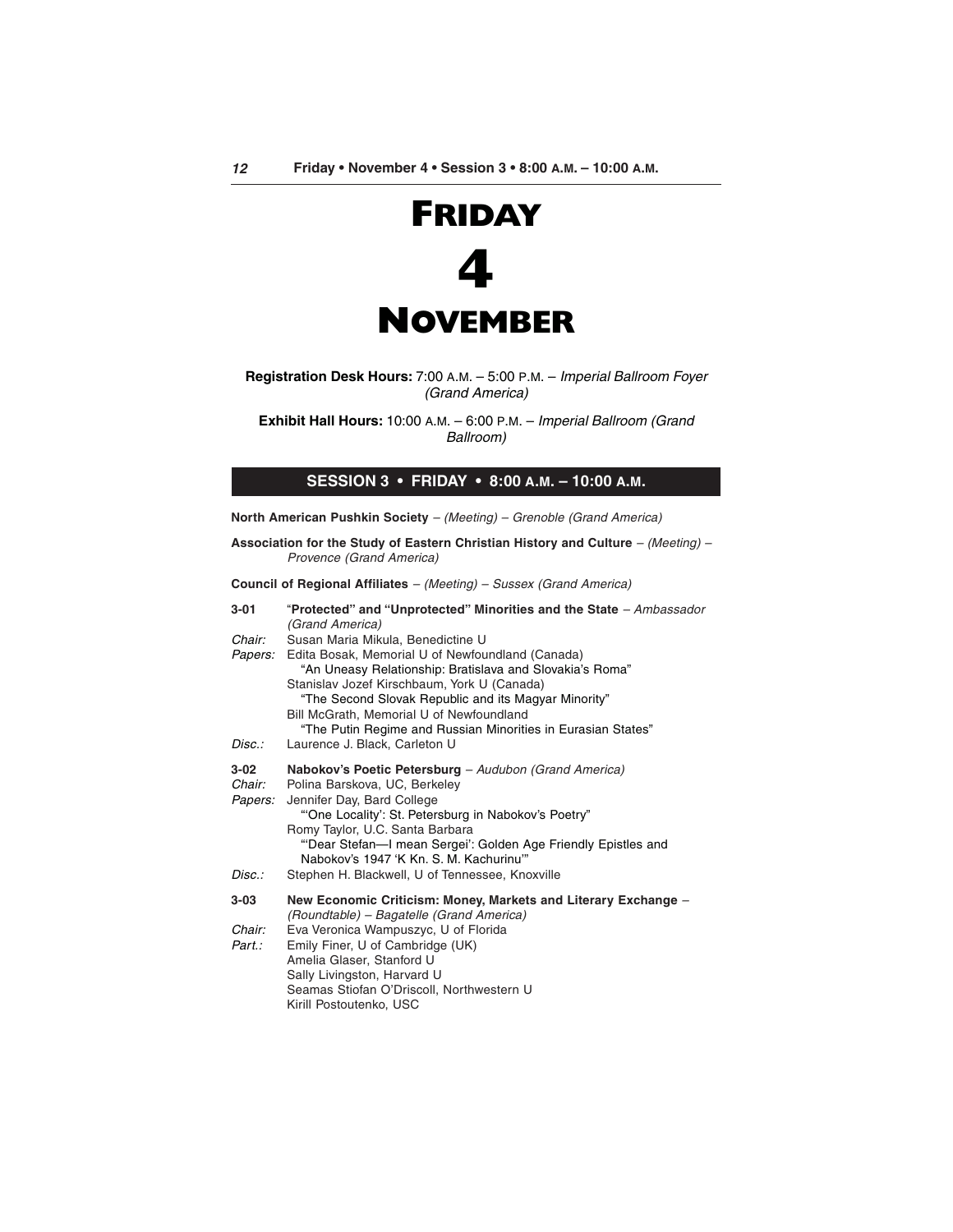| 3-05<br>Chair:<br>Papers:          | Approaches to Hungarian Historiography - Embassy (Grand America)<br>Agnes Huszar Vardy, Robert Morris U<br>Janos Angi, KLTE U of Debrecen (Hungary)<br>"The Official Images of Russian History in Hungarian Historiography"<br>Andras Gero, Institute of Habsburg History (Hungary)<br>"The Memory of the Austro-Hungarian Empire in Hungary"<br>Janos Mazsu, KLTE U of Debrecen (Hungary)<br>"The Historiography of the Hungarian Compromise of 1867"                |
|------------------------------------|-----------------------------------------------------------------------------------------------------------------------------------------------------------------------------------------------------------------------------------------------------------------------------------------------------------------------------------------------------------------------------------------------------------------------------------------------------------------------|
| Disc.:                             | Gyorgy G. Peteri, Norwegian U of Science & Tech (Norway)<br>Steven Bela Vardy, Duquesne U                                                                                                                                                                                                                                                                                                                                                                             |
| 3-06                               | Between East and West: Czechoslovakia, 1945–1948 – Envoy (Grand                                                                                                                                                                                                                                                                                                                                                                                                       |
| Chair:<br><i>Papers:</i>           | America)<br>Walter Downing Connor, Boston U<br>Bradley F. Abrams, Columbia U<br>"Hope Died Last: The Fate of the Czechoslovak Road to Socialism"<br>Michael Kraus, Middlebury College<br>"The Soviet Union and Czechoslovakia's Liberation"<br>Igor Lukes, Boston U                                                                                                                                                                                                   |
| Disc.:                             | "U.S. Intelligence in Postwar Czechoslovakia"<br>Vojtech Mastny, National Security Archive<br>Norman M. Naimark, Stanford U                                                                                                                                                                                                                                                                                                                                           |
| 3-07                               | Inter/Texts: Slavic Modernism in Cross-Cultural Perspective -<br>Fontainbleau (Grand America)                                                                                                                                                                                                                                                                                                                                                                         |
| Chair:<br>Papers:                  | Tomas A. Venclova, Yale U<br>Tomislav Z. Longinovic, U of Wisconsin, Madison<br>"Comparing Slavic Literatures after the Twentieth Century"<br>Benjamin Paloff, Harvard U<br>"Unmappable Places, Defaceable Faces: Spatial Distortion, Indifference,<br>and Orphanhood in Andrei Platonov and Bruno Schulz"<br>Peter A. Zusi, Harvard U<br>"Vanishing Points: Walter Benjamin and Karel Teige on the Liquidation of<br>Aura"                                           |
| Disc.:                             | Mirna Solic, U of Toronto (Canada)                                                                                                                                                                                                                                                                                                                                                                                                                                    |
| 3-08                               | Soviet Cultural Relations with the Third World – Grand Ballroom A (Grand<br>America)                                                                                                                                                                                                                                                                                                                                                                                  |
| Chair:<br><i>Papers:</i><br>Disc.: | Elizabeth Anne McGuire, UC, Berkeley<br>Julie Hessler, U of Oregon<br>"Public organizations' and International 'Friendship' in Soviet Cultural<br>Diplomacy"<br>Andrew L. Jenks, Niagara U<br>"Turning 'Backwardness' into an Asset: Folk Art and Soviet Diplomacy in<br>the Third World"<br>Maxim Matusevich, Drury U<br>"Chunga Changa: We Live so Merry: Constructions of Africa and Africans<br>in Soviet Popular Culture"<br>David Russell Stone, Kansas State U |
| 3-09                               | Youth, Nation, and the Soviet State During World War II and the Cold                                                                                                                                                                                                                                                                                                                                                                                                  |
| Chair:<br>Papers:                  | War - Grand Ballroom B (Grand America)<br>Anne E. Gorsuch, U of British Columbia (Canada)<br>Julie K. de Graffenried, U of Texas, Austin<br>"Defining the Heroic for Soviet Children during the Great Patriotic War"<br>Erica L. Fraser, U of Illinois<br>"Drafting the Cold War Nation: Youth, Masculinities, and Empire in Soviet<br>Conscription Efforts, 1945-1955"                                                                                               |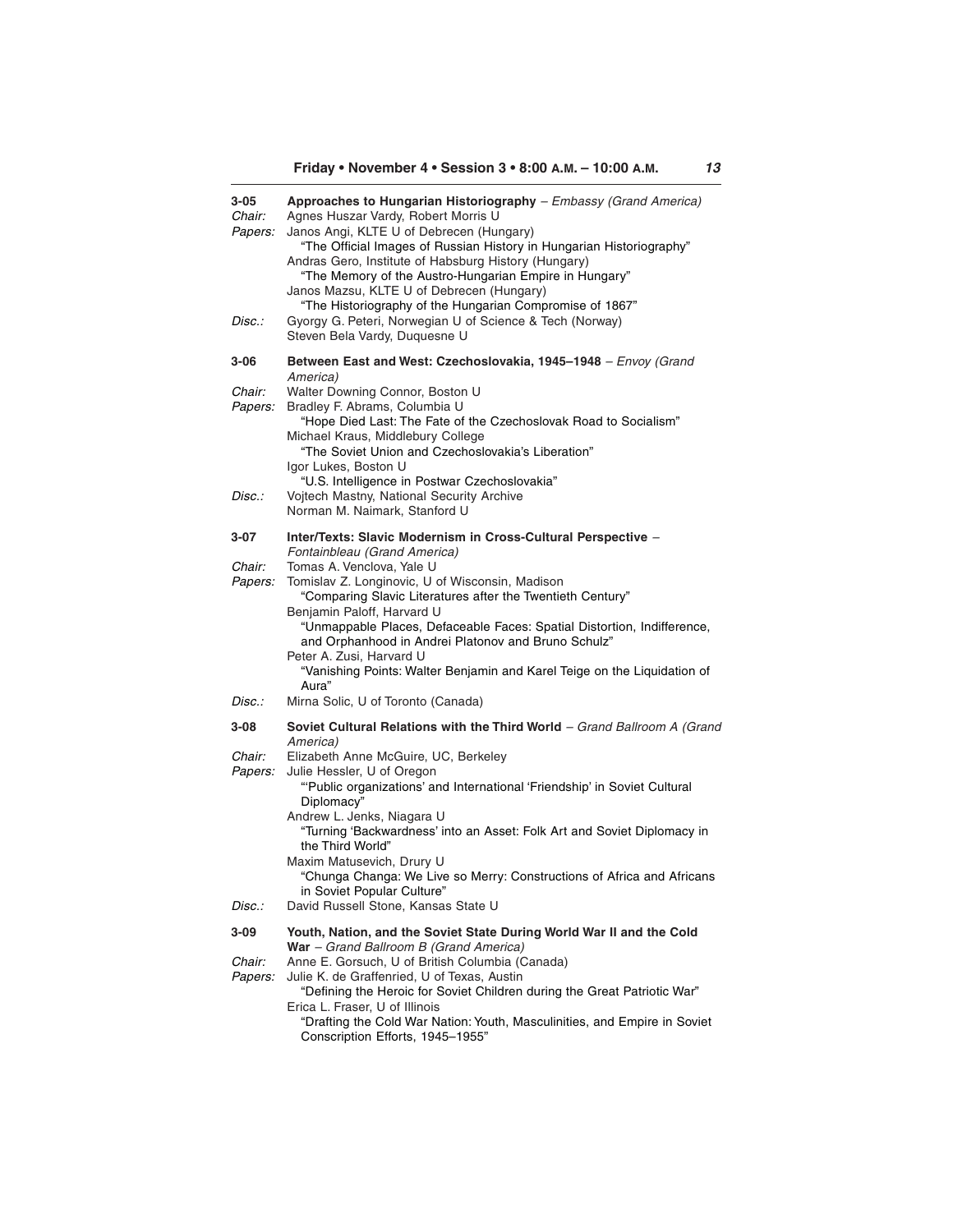| Disc.:                          | Margaret Elizabeth Peacock, U of Texas, Austin<br>"Pioneering the Cold War: The Use of Children in the Waging of the<br>Cultural Cold War"<br>Diane P. Koenker, U of Illinois, Urbana-Champaign                                                                                                                                                                                                  |
|---------------------------------|--------------------------------------------------------------------------------------------------------------------------------------------------------------------------------------------------------------------------------------------------------------------------------------------------------------------------------------------------------------------------------------------------|
| 3-10                            | Kitchen Ecologies: Ethnographies of Food, Change, and Daily Life in<br>Postsocialist Societies - Grand Ballroom C (Grand America)                                                                                                                                                                                                                                                                |
| Chair:<br>Papers:               | Michele R. Rivkin-Fish, U of Kentucky<br>Julianna Acheson, Indiana U<br>"Growing Potatoes, Gathering Berries: Ethnography and Change in Rural<br>Slovakia"<br>Yuson Jung, Harvard U<br>"Standardization and Nostalgia: A Bulgarian Case"<br>Gretchen Legler, U of Maine, Farmington<br>"Back in the Soviet Times': Food, Cooking, Talk and the Transition from<br>Soviet to Contemporary Russia" |
| Disc.:                          | Melissa L. Caldwell, UC, Santa Cruz<br>Elizabeth C. Dunn, U of Colorado                                                                                                                                                                                                                                                                                                                          |
| 3-11                            | Nationalism, Identity, and Democratic Change in Ukraine and Belarus,<br>1991-2004 - Grand Ballroom D (Grand America)                                                                                                                                                                                                                                                                             |
| Chair:<br>Papers:               | Ronald Haly Linden, U of Pittsburgh<br>Grigory loffe, Radford U<br>"Why is Belarus Such a Tough Case?"<br>David Roger Marples, U of Alberta (Canada)<br>"Contemporary Belarus and Ukraine: Contrasts and Comparisons"<br>Ilya Prizel, U of Pittsburgh<br>"Ukraine: A Revolution or More of the Same?"                                                                                            |
| Disc.:                          | Stephen Leonard White, U of Glasgow (UK)                                                                                                                                                                                                                                                                                                                                                         |
| 3-14<br><i>Chair:</i><br>Part.: | Post-Socialist Cultures as Post-Colonial: Questions and Approaches -<br>(Roundtable) - Hermitage (Grand America)<br>Anindita Banerjee, Cornell U<br>Katya Elizabeth Hokanson, U of Oregon<br>Dragan Kujundzic, U of Florida<br>Mark N. Lipovetsky, U of Colorado, Boulder<br>Jakob Rigi, Cornell U<br>Maria Todorova, U of Illinois, Urbana-Champaign                                            |
| 3-16                            | The Slavic Diva: On and Off Stage - Murano Garden Salon (Grand<br>America)                                                                                                                                                                                                                                                                                                                       |
| <i>Chair:</i><br><i>Papers:</i> | Anna Brodsky, Washington and Lee U<br>Helena I. Goscilo, U of Pittsburgh<br>"The Red-Hot Diva: Alla Pugacheva"<br>Beth C. Holmgren, UNC, Chapel Hill<br>"Liubov' Orlova: Diva in Mufti"<br>Louise McReynolds, U of Hawai'i<br>"The Diva of Death: Maria Tarnovskaia"                                                                                                                             |
| Disc.:                          | Brian James Baer, Kent State U                                                                                                                                                                                                                                                                                                                                                                   |
| 3-18<br>Chair:<br>Papers:       | Dark Corners, Foul Odors, and Public Misbehavior: Exploring the<br>Underbelly of St. Petersburg - Riviera (Grand America)<br>Catharine Theimer Nepomnyashchy, Barnard College, Columbia U<br>Julie Anne Cassiday, Williams College<br>"Semi-Gentlemanly Projects and Amateur Theatricals: Putting Backstage<br>Onstage in the St. Petersburg Theater"                                            |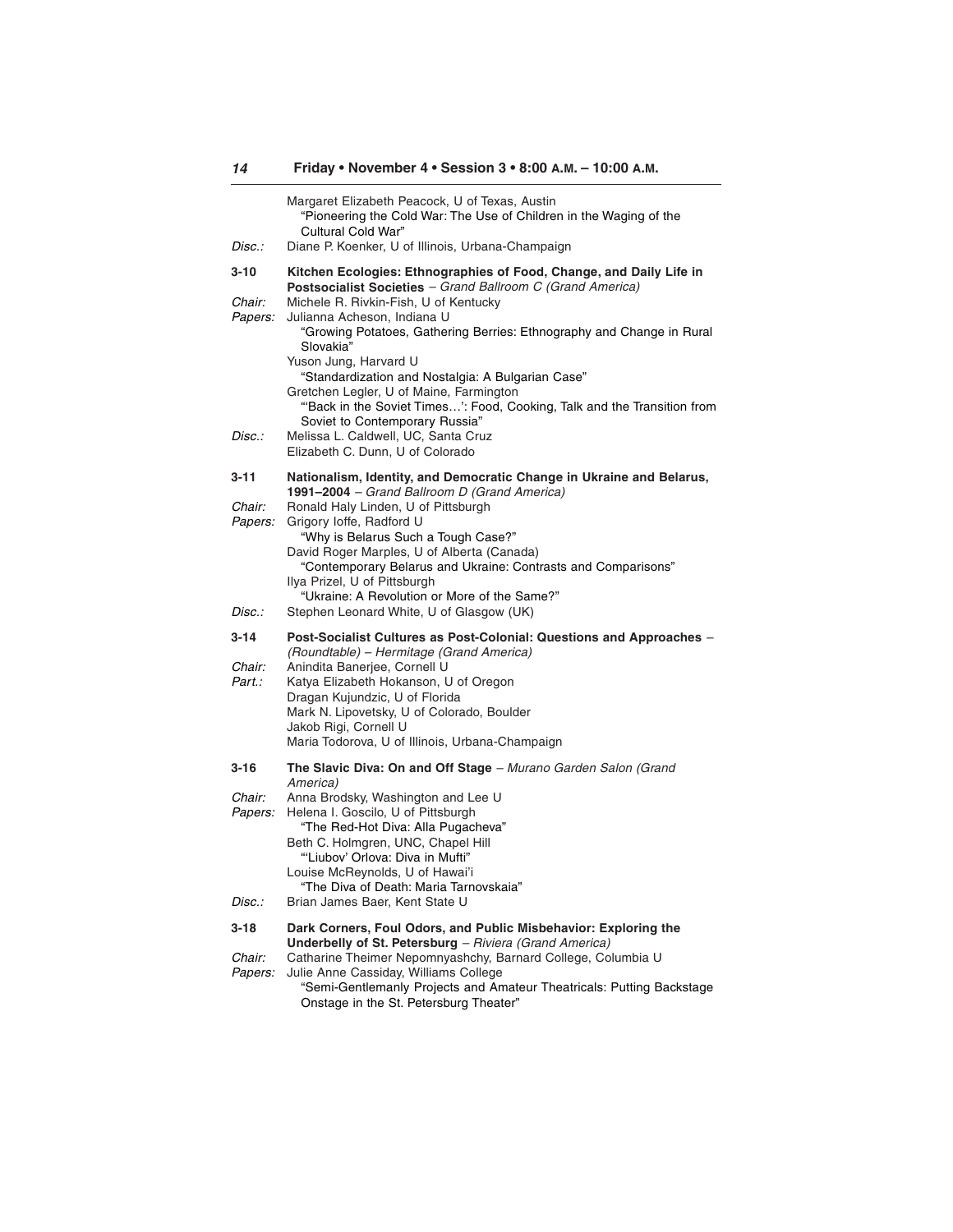| Disc.:                              | Emily Johnson, U of Oklahoma<br>"Social Blight as Public Spectacle: The Slums of Petersburg as Literary<br>Trope and Tourist Destination"<br>Ian Kenneth Lilly, U of Auckland (New Zealand)<br>"The Staircase in the 'Petersburg Text': Locus of Terror"<br>Cynthia A. Ruder, U of Kentucky                                                                                                                                               |
|-------------------------------------|-------------------------------------------------------------------------------------------------------------------------------------------------------------------------------------------------------------------------------------------------------------------------------------------------------------------------------------------------------------------------------------------------------------------------------------------|
| 3-19<br>Chair:<br><i>Papers:</i>    | Images of Ivan the Terrible $-$ Savoy (Grand America)<br>Valerie Ann Kivelson, U of Michigan<br>Charles J. Halperin, Independent Scholar<br>"The Metamorphosis of Ivan IV into Ivan the Terrible"<br>Joan Neuberger, U of Texas, Austin<br>"Eisenstein's Ivan: Inventing the Visual Image"<br>Kevin Mercer Forsyth Platt, U of Pennsylvania<br>"From Popular Entertainment to Mass Art: Ivan the Terrible in the Early<br>Soviet Period"  |
| Disc.:                              | Robert Owen Crummey, UC, Davis                                                                                                                                                                                                                                                                                                                                                                                                            |
| 3-21<br><i>Papers:</i>              | Anatomies of Biopolitical Power – Tuscany (Grand America)<br>Hana Cervinkova, U of Lower Silesia<br>"Professionalizing the War-Machine"<br>Thomas H. Chivens, Rice U<br>"Democracy's Police, Security's Displace: On Measuring Domestic Space<br>in Poland"                                                                                                                                                                               |
| Disc.:                              | Krista Hegburg, Columbia U<br>"Fellow Citizen: Social Workers and the Work of the 'Social' in a Roma<br>Community"<br>Martha Lampland, UC, San Diego                                                                                                                                                                                                                                                                                      |
| 3-22                                | Regional Policy and State-Society Relations in the New Europe -                                                                                                                                                                                                                                                                                                                                                                           |
| Chair:<br><i>Papers:</i>            | Venezia Garden Salon (Grand America)<br>Rebecca Kay, U of Glasgow (UK)<br>Richard Berry, U of Glasgow (UK)<br>"A Divided State: Reforming Regional Policy in Hungary"<br>Terry Cox, U of Glasgow (UK)<br>"State-Society Relations and the Making of Social Policy in Hungary"<br>Clare McManus-Czubinska, U of Glasgow (UK)<br>"Overcoming Socio-Economic Divides in Poland: Regions as a Bridge<br>between the Polish State and Society" |
| Disc.:                              | Martin Myant, U of Paisley                                                                                                                                                                                                                                                                                                                                                                                                                |
| 3-23<br>Chair:<br>Papers:<br>Disc.: | <b>Comics (Sequential Art) in Russia</b> – Venice (Grand America)<br>Jose Alaniz, U of Washington<br>Motoi Kawao, U of Tokyo<br>"Manga in Russian Comics"<br>Irina Makoveeva, U of Pittsburgh<br>"Pulping Pushkin in the New Russia"<br>Olga Pyrozhenko, European Humanities U (Belarus)<br>"Iconography of Comics Characters: Tradition and Transgression"<br>Seth Graham, Stanford U                                                    |
|                                     |                                                                                                                                                                                                                                                                                                                                                                                                                                           |
| 3-24                                | International Dimensions of Russia's Economic Boom - Versailles<br>(Grand America)                                                                                                                                                                                                                                                                                                                                                        |
| Chair:<br><i>Papers:</i>            | Peter Rutland, Wesleyan U<br>Masaaki Kuboniwa, Hitotsubashi U (Japan)                                                                                                                                                                                                                                                                                                                                                                     |

"Economic Relationship between Regionalism and Globalism in Russia"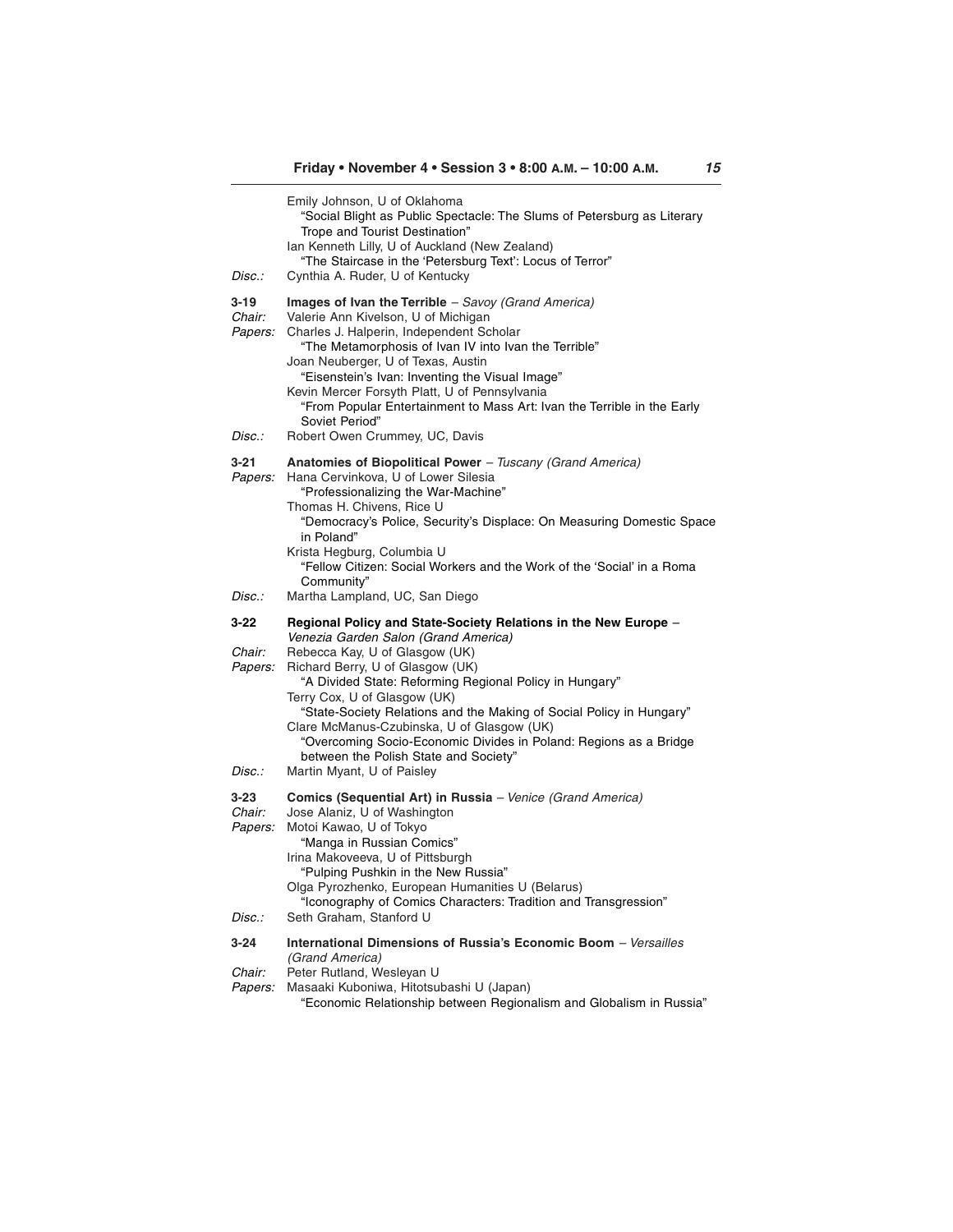| Disc.:         | Shinichiro Tabata, Hokkaido U (Japan)<br>"Economic Integration in Former Soviet Space: Russia's Attempts to<br>Create a Free Trade Zone"<br>Philip Hanson, U of Birmingham (UK)  |
|----------------|----------------------------------------------------------------------------------------------------------------------------------------------------------------------------------|
| 3-25           | The Polish Cultural Mythology - The Case of Krakow - Vienna (Grand                                                                                                               |
|                | America)                                                                                                                                                                         |
| Chair:         | Anna M. Cienciala, U of Kansas                                                                                                                                                   |
| Papers:        | Patrice M. Dabrowski, Brown U<br>"Medicis for the Fatherland'?: Artists and Krakow, 1879-1910"                                                                                   |
|                | Nathaniel D. Wood, U of Nevada, Reno                                                                                                                                             |
|                | "We'll Make Ourselves into Europe': The Myth of Cracow and the Myth of<br>Europe in the Creation of 'Wielki Krakow,' 1900-1915"                                                  |
|                | Katarzyna Zechenter, University College London<br>"Magic 'Socialist Realism' – Mythology and Communism in Post-war<br>Krakow"                                                    |
| Disc.:         | Laurie S. Koloski, College of William and Mary                                                                                                                                   |
| 3-28           | Hungary and the EU: Social, Political and Economic "Nuisances" -<br>Cheyenne (Little America) - Sponsored by the Hungarian Studies<br>Association                                |
| Chair:         | Alice Freifeld, U of Florida                                                                                                                                                     |
| Papers:        | Katalin Fabian, Lafayette College<br>"Public Nuisances: The Welfare-Related Activism of Hungarian Women<br>1989-2004"                                                            |
|                | Andrew Felkay, Kutztown U<br>"Political Cheerleaders and the Detractors"                                                                                                         |
|                | Susan Glanz, St John's U                                                                                                                                                         |
|                | "How Did the Hungarian Labor Market Adapt to the EU?"                                                                                                                            |
| Disc.:         | Emese Ivan, U of Western Ontario (Canada)                                                                                                                                        |
| 3-30<br>Chair: | The Essential Putin Paradox: In Russia Illiberalism is Naturally<br><b>Democratic</b> - (Roundtable) - Grand Ballroom A (Little America)<br>Hugh A. Ragsdale, Jr., U of Virginia |
| Part.:         | Masha Lipman, Itogi Magazine                                                                                                                                                     |
|                | Allen Lynch, U of Virginia                                                                                                                                                       |
|                | Norman G. O. Pereira, Dalhousie U (Canada)<br>Paul Brooke Stephan, U of Virginia                                                                                                 |
|                |                                                                                                                                                                                  |
| 3-31           | Art of Fact/ Art of Art: Opposing Discourses in 20th-Century Russian<br>Literature - Grand Ballroom B (Little America)                                                           |
| Chair:         | Evgenii Bershtein, Reed College                                                                                                                                                  |
| Papers:        | Konstantin Akinsha, Commission for Art Recovery<br>"The Great Recycling. 'Fact' and 'Reference' in Photomontage of Russian<br>Avant-garde"                                       |
|                | Vadim Besprozvany, U of Michigan<br>"Understanding Vladimir Narbut: Intertexts and Interplay"                                                                                    |
|                | Brad Michael Damare, U of Michigan<br>"Mikhail Kuzmin's 'Alexandrian Songs': Poetics of Cultural References"                                                                     |
| 3-32           | Cultures of Everyday Life in the Post-War Soviet Union - Grand<br>Ballroom C (Little America)                                                                                    |
| Chair:         | William G. Rosenberg, U of Michigan, Ann Arbor<br>Joshua J. First, U of Michigan                                                                                                 |
| <i>Papers:</i> | "Cinema, Nation, and the Problem of Everyday Life after the Thaw"                                                                                                                |
|                | Marie Alice L'Heureux, U of Kansas                                                                                                                                               |
|                | "Furniture and Floor Plans: Standardizing Everyday Life in the Soviet<br>Union"                                                                                                  |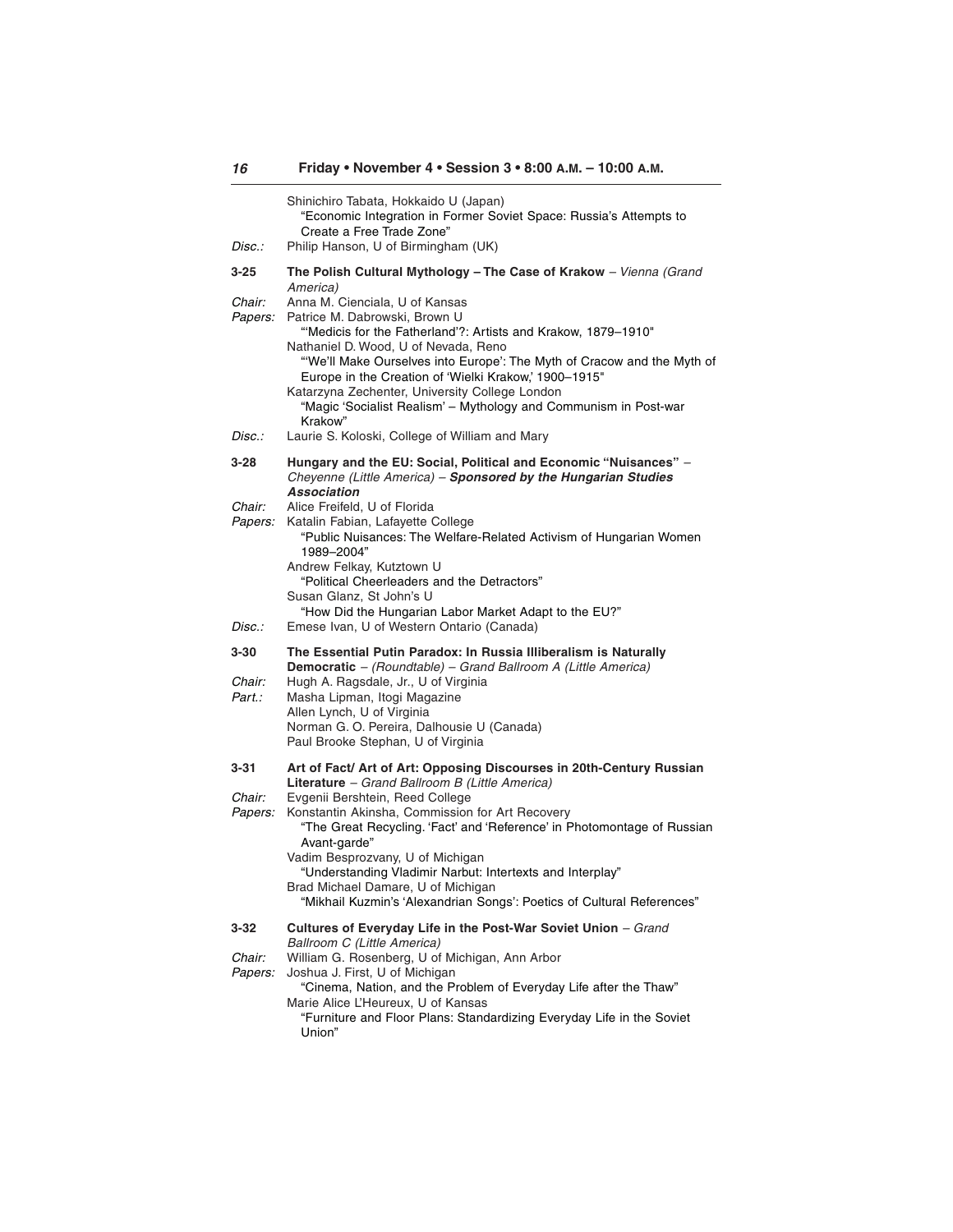|                                         | Benjamin Tromly, Harvard U<br>"The Cultures of Student Byt and Social Life during the Thaw"                                                                                                                                                                                                      |
|-----------------------------------------|--------------------------------------------------------------------------------------------------------------------------------------------------------------------------------------------------------------------------------------------------------------------------------------------------|
| Disc.:                                  | Denise J. Youngblood, U of Vermont                                                                                                                                                                                                                                                               |
| $3 - 36$                                | Styles of Leadership in the Late Russian Empire - Sun Valley (Little<br>America)                                                                                                                                                                                                                 |
| <i>Chair:</i><br>Papers:                | Mikail Mamedov, Georgetown U<br>Susan Stout Baker, Independent Scholar<br>"From Equilibrium to Disarray: The Balkan Challenge to Alexander II's<br>Policy of 'Recuillement"<br>Sophia Solovyova, CUNY Graduate Ctr<br>"The National Monarchy and its Brokers: Political Advisors of Nicholas II" |
| Disc.:                                  | Cynthia Hyla Whittaker, CUNY, Baruch College and Graduate Center                                                                                                                                                                                                                                 |
|                                         | SESSION 4 • FRIDAY • 10:15 A.M. - 12:15 P.M.                                                                                                                                                                                                                                                     |
|                                         | <b>Soyuz</b> – (Meeting) – Grand Salon (Grand America)                                                                                                                                                                                                                                           |
|                                         | Czechoslovak History Conference - (Meeting) - Grenoble (Grand America)                                                                                                                                                                                                                           |
|                                         | <b>B&amp;D Subcommittee on Copyright Issues</b> $-$ (Meeting) $-$ Arizona (Little America)                                                                                                                                                                                                       |
|                                         | SHERA (Society of Historians of Russian and East European Art & Architecture)<br>- (Meeting) - Casper (Little America)                                                                                                                                                                           |
|                                         | Society for Albanian Studies - (Meeting) - Cheyenne (Little America)                                                                                                                                                                                                                             |
| 4-01<br><i>Chair:</i><br><i>Papers:</i> | Spies, Files and Lies - The Balkans - Ambassador (Grand America)<br>Michael Kraus, Middlebury College<br>Robert C. Austin, U of Toronto (Canada)<br>"Albania"<br>Momchie Metodiev, Centre for Liberal Strategies (Bulgaria)                                                                      |
|                                         | "Bulgaria"<br>Larry L. Watts, Umea U (Sweden)<br>"Romania"                                                                                                                                                                                                                                       |
| Disc.:                                  | Nadya Nedelsky, Macalester College<br>Lavinia Stan, St. Francis Xavier U (Canada)                                                                                                                                                                                                                |
| $4 - 02$<br>Chair:<br><i>Papers:</i>    | <b>Russian Poetics</b> - Audubon (Grand America)<br>Dean Worth, UCLA<br>Emily Klenin, UCLA<br>"Fet's Poem 'Swallows' in the Context of Historical Poetics"                                                                                                                                       |
|                                         | Barry Paul Scherr, Dartmouth College<br>"Two Approaches to Four Poems: Pasternak and Bal'mont Translate<br>Shelley"<br>Grigori Utgof, U of Wisconsin<br>"Anapest polnogo kar'era: The Functions of 'lambic Incidents' in                                                                         |
| Disc.:                                  | Nabokov's Prose'<br>Nila Friedberg, Portland State U                                                                                                                                                                                                                                             |
| $4 - 03$<br>Chair:<br>Papers:           | Politicizing Childhood: Soviet Children's Literature and Culture -<br>Bagatelle (Grand America)<br>Larissa V. Rudova, Pomona College<br>Marina Balina, Illinois Wesleyan U<br>"Childhood Soviet Style: Institutionalizing Children's Literature in Soviet                                        |
|                                         | Russian in the 1920s-1930s"<br>Anindita Banerjee, Cornell U                                                                                                                                                                                                                                      |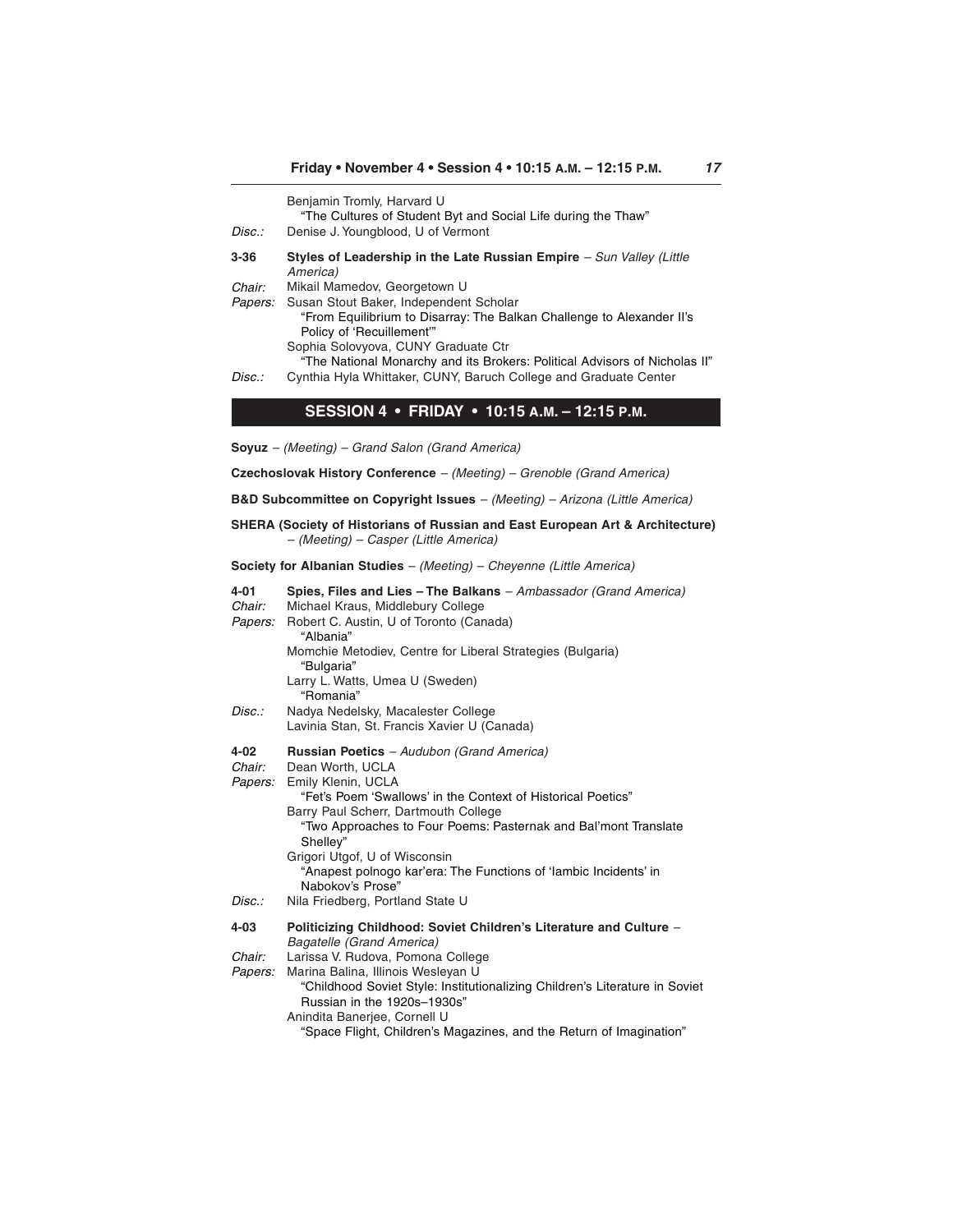| <i>Disc.:</i>                              | Elena V. Baraban, U of Manitoba (Canada)<br>"Mature Children and the Ideal World of Prostokvashino"<br>Alexander V. Prokhorov, College of William and Mary                                                                                                                                                                                                                                                                                                                                                                                                                                                                                                             |
|--------------------------------------------|------------------------------------------------------------------------------------------------------------------------------------------------------------------------------------------------------------------------------------------------------------------------------------------------------------------------------------------------------------------------------------------------------------------------------------------------------------------------------------------------------------------------------------------------------------------------------------------------------------------------------------------------------------------------|
| 4-04                                       | Lobbyists and Prophets, the Competing Hungarian Nationalist                                                                                                                                                                                                                                                                                                                                                                                                                                                                                                                                                                                                            |
| Chair:<br><i>Papers:</i>                   | Movements during WWII - Belvedere (Grand America)<br>Brigit A. Farley, Washington State U, Tri-Cities<br>Robert Barta, Kossuth Lajos U (Hungary)<br>"Conservatism versus Liberalism and Bolshevism - The Ideology of the<br>Horthy Regime"<br>Nandor F. Dreisziger, Royal Military College (Canada)<br>"Béla Bartók's Political Lobbying during His American Exile"<br>Katalin Kadar-Lynn, Independent Scholar<br>"Tibor Eckhardt: His American Years 1941-1947"                                                                                                                                                                                                       |
| Disc.:                                     | Thomas Lorman, U of Cincinnati                                                                                                                                                                                                                                                                                                                                                                                                                                                                                                                                                                                                                                         |
| 4-05<br>Chair:<br><i>Papers:</i>           | Revolution Lurking in Dark Corners of the Empire, 1900-1917 -<br><b>Embassy (Grand America)</b><br>Rex A. Wade, George Mason U<br>Sally Anne Boniece, Frostburg State U<br>"SR 'Socialist Collectives' in the Nerchinsk Penal Complex, 1906-1917"<br>Michael C. Hickey, Bloomsburg U<br>"Jewish Youth and the PSR in Smolensk Province, 1901-1914"<br>Alice K. Pate, Columbus State U<br>"Grigorii Uratadze and the Georgian Mensheviks"                                                                                                                                                                                                                               |
| <i>Disc.:</i>                              | Michael Stanford Melancon, Auburn U                                                                                                                                                                                                                                                                                                                                                                                                                                                                                                                                                                                                                                    |
| 4-06<br>Chair:<br>Papers:<br>Disc.:        | <b>Ukraine - Divided Nation?</b> - Envoy (Grand America)<br>Alexander John Motyl, Columbia U<br>John-Paul Himka, U of Alberta (Canada)<br>"The Basic Historical Identity Formations in Ukraine: A Typology"<br>Oleksandr Ivanovych Melnyk, U of Toronto (Canada)<br>"World War II as an 'Identity Project': Memory and Politics in Kherson,<br>1941-1944"<br>Yoshie Mitsuyoshi, Meiji U (Japan)<br>"Ukrainian Women in the East-West Divide, 1945-1950"<br>Paul Robert Magocsi, U of Toronto (Canada)                                                                                                                                                                  |
|                                            | Catherine Wanner, Pennsylvania State U                                                                                                                                                                                                                                                                                                                                                                                                                                                                                                                                                                                                                                 |
| 4-08<br>Chair:<br><i>Papers:</i><br>Disc.: | Andrei Rublev's Old Testament Trinity Icon through the Ages - Grand<br><b>Ballroom A (Grand America)</b><br>Isolde Renate Thyret, Kent State U<br>Lindsey Audrey Hughes, U of London (UK)<br>"Picture at an Exhibition: Rublev's Trinity Icon and the Tret'iakov Galler"<br>Priscilla Hart Hunt, Five Colleges at U Mass<br>"The Holy Trinity Icon of Andrei Rublev: Sources and Meaning"<br>David B. Miller, Roosevelt U<br>"Rublev's Old Testament Trinity or The Appearance of the Holy Mother of<br>God to Saint Sergius: Dual Iconographic Signifiers of the Holy Trinity<br>Monastery in the First Centuries of its Existence"<br>Norman W. Ingham, U of Chicago |
| 4-09                                       | How Minor is "Minor"?: New Integrative Approaches to Slavic                                                                                                                                                                                                                                                                                                                                                                                                                                                                                                                                                                                                            |
| Chair:<br>Part.:                           | Literatures - (Roundtable) - Grand Ballroom B (Grand America)<br>Benjamin Paloff, Harvard U<br>Justyna Anna Beinek, Indiana U<br>Jonathan H. Bolton, Harvard U                                                                                                                                                                                                                                                                                                                                                                                                                                                                                                         |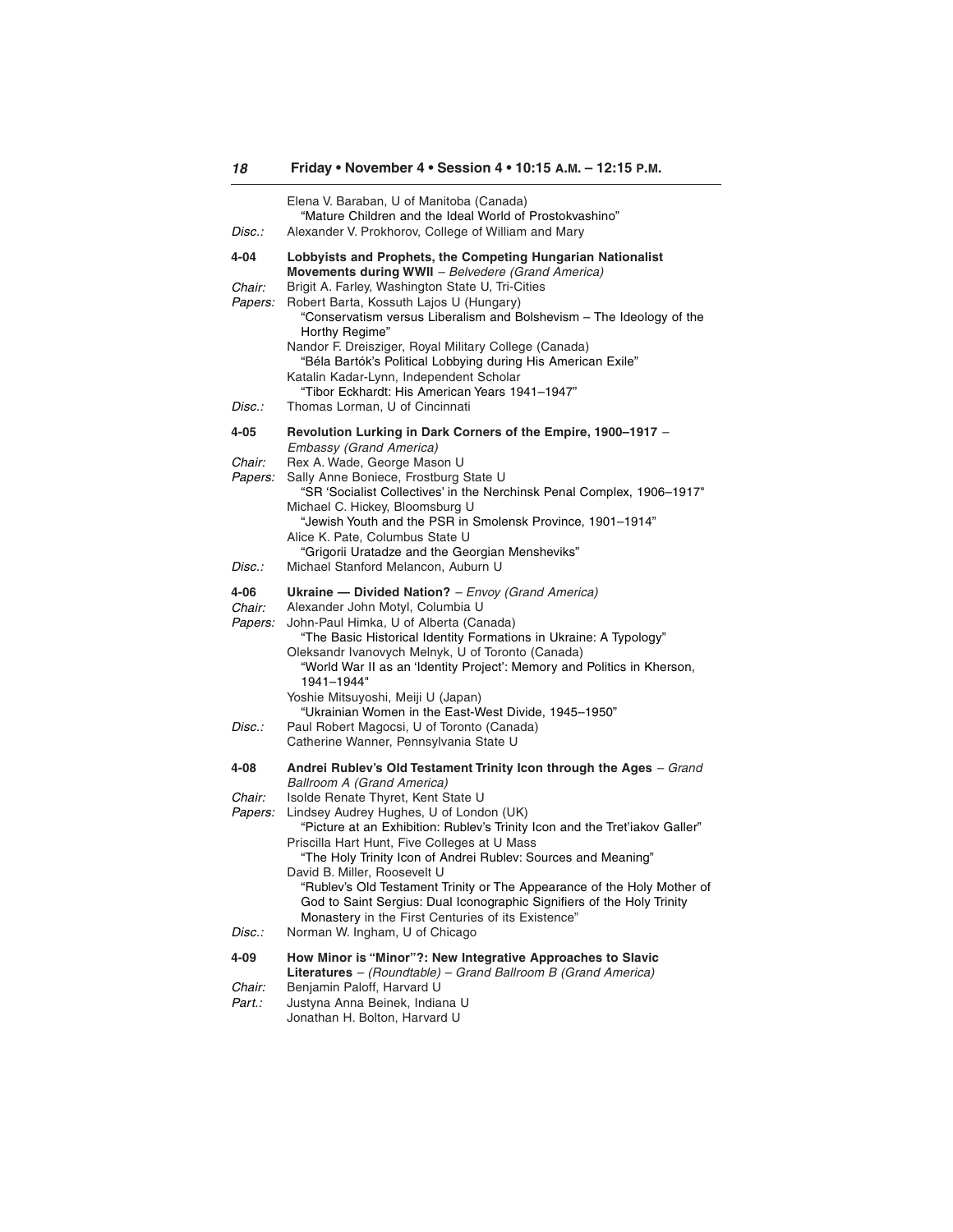|                   | David Anthony Goldfarb, Columbia U, Barnard College<br>Andrew Baruch Wachtel, Northwestern U                                                                                                        |
|-------------------|-----------------------------------------------------------------------------------------------------------------------------------------------------------------------------------------------------|
| 4-10              | Economics and National Security in Putin's Russia – Grand Ballroom C<br>(Grand America)                                                                                                             |
| Chair:<br>Papers: | James R. Millar, George Washington U<br>Stephen Jerome Blank, US Army War College<br>"Russian Grand Strategy after the Ukrainian Upheaval"                                                          |
|                   | Stefan P. Hedlund, Uppsala U (Sweden)<br>"Vladimir the Great: Grand Prince of Muscovy"<br>Steven S. Rosefielde, UNC, Chapel Hill                                                                    |
| Disc.:            | "Russian 2025: Falling Ever Further behind Portugal"<br>Dale Walton, Missouri State U                                                                                                               |
| 4-11              | Economic Policy in the Early Years of the Soviet System - Grand<br><b>Ballroom D (Grand America)</b>                                                                                                |
| Chair:<br>Papers: | E. Arfon Rees, European University Institute<br>Michael Repplier Dohan, CUNY, Queens College<br>"Concessions Policy under NEP: Capital Inflow or Technology Transfer?"                              |
|                   | Paul R. Gregory, U of Houston<br>"The Economics of Repression under Stalin"<br>David M. Woodruff, Harvard U                                                                                         |
|                   | "Hammer of Gold: Bolshevik Price Policy and the Origins of Stalinist<br>Industrialization"                                                                                                          |
| Disc.:            | Julie Hessler, U of Oregon<br>David Randall Shearer, U of Delaware                                                                                                                                  |
| 4-14              | Nabokov and Others: Literary Confrontations across Time and Space -<br>Hermitage (Grand America)                                                                                                    |
| Chair:<br>Papers: | Brian D Boyd, U of Auckland (New Zealand)<br>Valentina Borisova Izmirlieva, Columbia U<br>"Nabokov and Casanova, or Lolita and Zaire"                                                               |
|                   | Eric Naiman, UC, Berkeley<br>"Nabokov and Nafisi, or Reading Chernyshevsky in Teheran"<br>Rebecca Jane Stanton, Barnard College                                                                     |
| Disc.:            | "Nabokov and Lermontov, or Adventures in Textual Colonization"<br>Stanislav Shvabrin, UCLA<br>Alexandra Smith, U of Canterbury (New Zealand)                                                        |
| 4-15              | Western Balkans into Southeastern Europe: Last Chances for the Last<br><b>Transition</b> - (Roundtable) - Milano (Grand America)                                                                    |
| Chair:<br>Part.:  | Martin Sletzinger, Woodrow Wilson International Center for Scholars<br>Elez Biberaj, Voice of America<br>Keith S. Brown, Brown U<br>Francine Friedman, Ball State U<br>John R. Lampe, U of Maryland |
| 4-16              | Bad Habits, Corruptive Practices, and the Politics of Soviet Culture -<br>Murano Garden Salon (Grand America)                                                                                       |
| Chair:<br>Papers: | David L. Hoffmann, Ohio State U<br>James W. Heinzen, Rowan U<br>"The Art and Science of the Bribe: 'Socialist Legality' and Informal<br>Relationships in the USSR, 1940-1955"                       |
|                   | Aaron Benyamin Retish, Wayne State U<br>"Drinking, Ethnicity, and Revolution: Discourses on Samogon (kumyshka)<br>and the 'Corruptive' Influence of Udmurt Culture"                                 |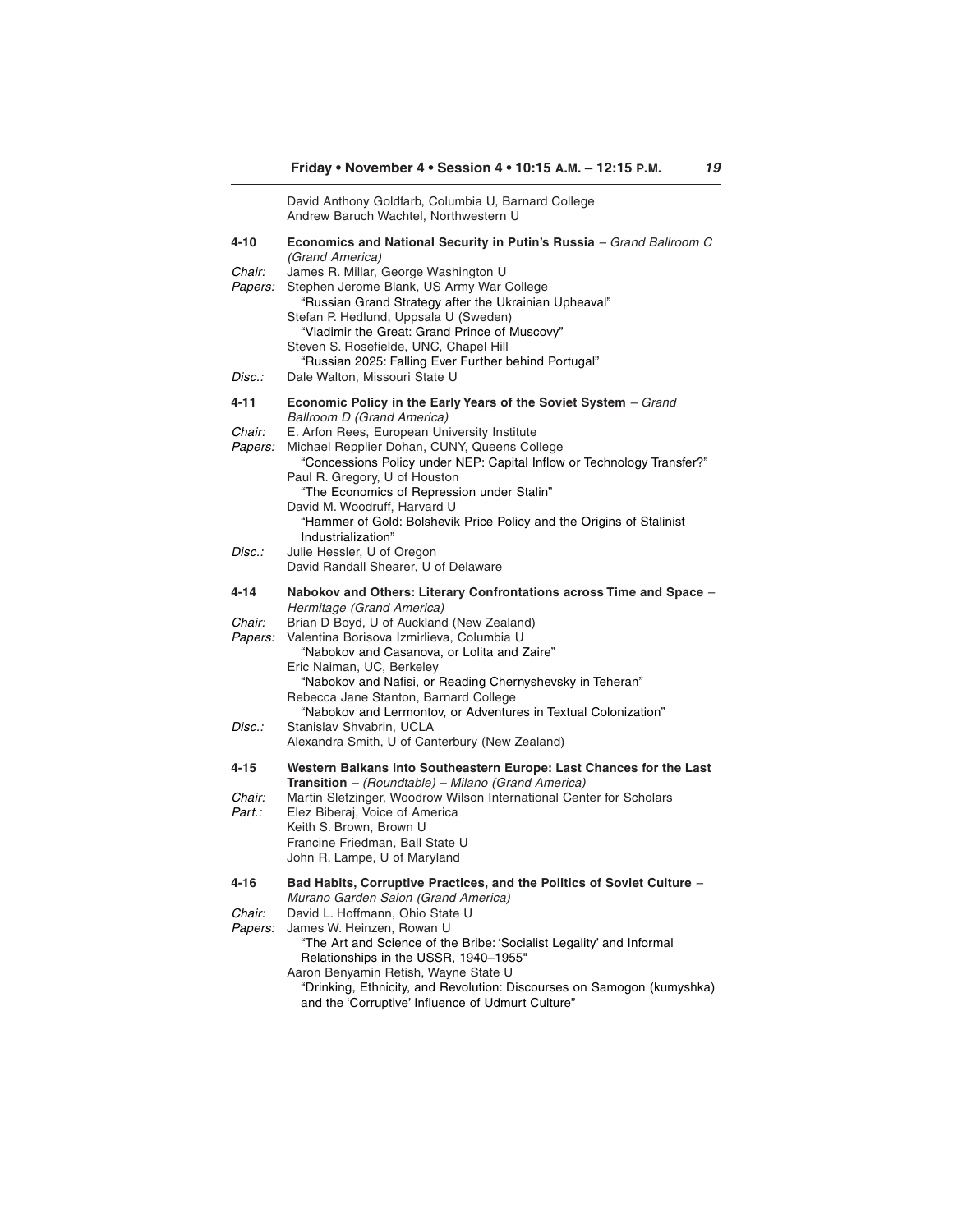| Disc.:                              | Tricia Starks, U of Arkansas<br>"Paper Wrapped Poison': Anti-smoking Campaigns of the Revolutionary Era"<br>William G. Rosenberg, U of Michigan, Ann Arbor                                                                                                                                                                                                                                                                                                                                                                                                                                                             |
|-------------------------------------|------------------------------------------------------------------------------------------------------------------------------------------------------------------------------------------------------------------------------------------------------------------------------------------------------------------------------------------------------------------------------------------------------------------------------------------------------------------------------------------------------------------------------------------------------------------------------------------------------------------------|
| 4-17                                | Moving Pictures and Modern War $-$ (Roundtable) – Provence (Grand                                                                                                                                                                                                                                                                                                                                                                                                                                                                                                                                                      |
| <i>Chair:</i><br>Part.:             | America)<br>Ivan Zverzhanovski, King's College, London (UK)<br>Dodge Billingsley, Combat Films<br>Gregory Steven Carleton, Tufts U<br>James Gow, Kings College London (UK)<br>Milena Michalski, University College London<br>Leonid S Sitnikov, Moscow Television Channel 1                                                                                                                                                                                                                                                                                                                                            |
| 4-18                                | Understanding Russian Politics through Focus Groups - Riviera (Grand<br>America)                                                                                                                                                                                                                                                                                                                                                                                                                                                                                                                                       |
| <i>Chair:</i><br><i>Papers:</i>     | Nicolai N. Petro, U of Rhode Island<br>James T. Alexander, Independent Scholar<br>"Putin's Political Reforms through the Public Eye: Focus Groups and Mass<br>Surveys Tell the Story"<br>Jeffrey William Hahn, Villanova U<br>"Listening to Yaroslavtsy: What Focus Groups Tell You that Surveys Don't"<br>Stephen Leonard White, U of Glasgow (UK)<br>"Political Disengagement in Postcommunist Russia: A Qualitative<br>Perspective"                                                                                                                                                                                 |
| Disc.:                              | Robert D. Grey, Grinnell College                                                                                                                                                                                                                                                                                                                                                                                                                                                                                                                                                                                       |
| 4-19<br>Chair:<br>Part.:            | Russian History and Language: Content Based Instruction -<br>(Roundtable) – Savoy (Grand America)<br>Benjamin G. Rifkin, Temple U<br>Shannon Donnally Spasova, U of Wisconsin, Madison<br>Victoria Thorstensson, U of Wisconsin, Madison                                                                                                                                                                                                                                                                                                                                                                               |
| 4-20<br>Chair:<br>Papers:<br>Disc.: | They did not Live in Eden, yet They Were Expelled; Three Poets in<br>Search of Acceptance - Sussex (Grand America)<br>Gyorgy G. Peteri, Norwegian U of Science & Tech (Norway)<br>Simone Di Francesco, U of Naples (Italy)<br>"Apocalypse in Poland: The Poetry of Julian Tuwim (1894–1953)"<br>Amadeo di Francesco, Università degli Studi di Napoli - L'Orientale<br>"Anger and Prayer: Spiritual Voices in the Writings of Sándor Antal, a<br>Forgotten Jewish Poet"<br>Gyöngyvér Harkó, Middlesex County College<br>"A Social Outcast - The Genius of Hungarian Poetry: Attila József"<br>Ivan Sanders, Columbia U |
|                                     |                                                                                                                                                                                                                                                                                                                                                                                                                                                                                                                                                                                                                        |
| 4-21<br>Chair:<br>Part.:            | Health and Demography in the Former Soviet Union - (Roundtable) -<br>Tuscany (Grand America) – Sponsored by the Association for the Study<br>of Health and Demography in the Former Soviet Union<br>Mark G. Field, Harvard U<br>Murray Feshbach, Woodrow Wilson International Center for Scholars<br>John Martin Kramer, U of Mary Washington<br>David Edward Powell, Wheaton College<br>Judyth Lynn Twigg, Virginia Commonwealth U                                                                                                                                                                                    |
| 4-22                                | Digitization: Practical Issues for Scholars and Librarians – Venezia<br>Garden Salon (Grand America)                                                                                                                                                                                                                                                                                                                                                                                                                                                                                                                   |

Chair: Miranda Beaven Remnek, U of Illinois, Urbana-Champaign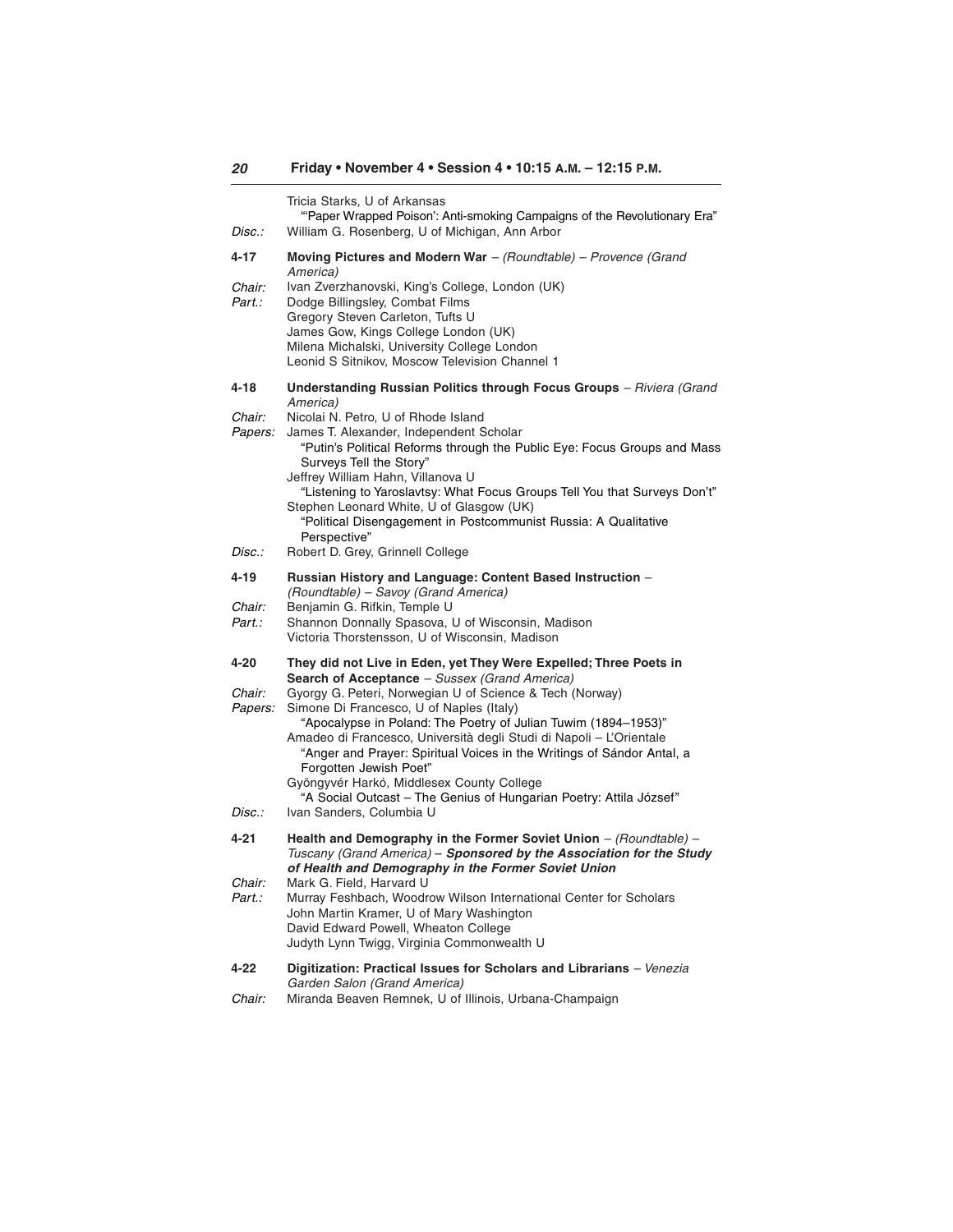| <i>Papers:</i>                                    | Kevin S. Hawkins, U of Michigan<br>"What Slavic Librarians Need to Know about Revealing Hidden Gems:<br>OAI-PMH versus Open WorldCat"<br>Patricia M. Hswe, U of Illinois, Urbana-Champaign<br>"What you don't know will hurt you': A Slavic Scholar's Perspective on the<br>Practicability, Practicality, and Practice of Digitization"<br>Eileen Mary Llona, U of Washington<br>"Preparing Digital Materials for Institutional Repositories"                                                                                                                                                                                                                                 |
|---------------------------------------------------|-------------------------------------------------------------------------------------------------------------------------------------------------------------------------------------------------------------------------------------------------------------------------------------------------------------------------------------------------------------------------------------------------------------------------------------------------------------------------------------------------------------------------------------------------------------------------------------------------------------------------------------------------------------------------------|
| Disc.:                                            | George Andrew Spencer, U of Wisconsin, Madison                                                                                                                                                                                                                                                                                                                                                                                                                                                                                                                                                                                                                                |
| 4-23<br>Chair:<br><i>Papers:</i>                  | <b>Constructing Communities: Responses to the Afterlife in the Muscovite</b><br>Court and Cloister - Venice (Grand America)<br>Donald Ostrowski, Harvard U<br>David Maurice Goldfrank, Georgetown U<br>"Nil Sorskii and Death: Muscovy's Master Mystic as Mainstream"<br>Russell Edward Martin, Westminster College<br>"Death and Dynasty in the Commemorations of Muscovite Royalty"<br>Ludwig Steindorff, U of Kiel (Germany)<br>"Memorial Practice as a Means of Integrating the Muscovite State"                                                                                                                                                                          |
| Disc.:                                            | Jennifer B. Spock, Eastern Kentucky U                                                                                                                                                                                                                                                                                                                                                                                                                                                                                                                                                                                                                                         |
| 4-24<br><i>Chair:</i><br><i>Papers:</i><br>Disc.: | Seeing Ourselves: Media Culture and National Identity in the Postwar<br><b>USSR and Eastern Europe</b> - Versailles (Grand America)<br>Melissa Ellis Martin, U of Washington<br>Paulina Bren, Emory U<br>"The Days of Their Lives: Television, Soap Opera, and Socialist<br>Citizenship after the Prague Spring"<br>Kristin Roth-Ey, Harvard Academy for International and Area Studies<br>"Our Television, Ourselves? TV, National Identity, and Nationalism in<br>Ukraine, 1950s-1960s"<br>David Shneer, U of Denver<br>"Picturing Grief: Photographs of Nazi Genocide and the Holocaust in the<br>Postwar Russian and Yiddish Press"<br>David Brandenberger, U of Richmond |
| 4-25                                              | Teaching Russian Orthodoxy as a System of Belief $-$ (Roundtable) $-$                                                                                                                                                                                                                                                                                                                                                                                                                                                                                                                                                                                                         |
| Chair:<br>Part.:                                  | Vienna (Grand America)<br>Nancy Shields Kollmann, Stanford U<br>Michael S. Flier, Harvard U<br>Scott M. Kenworthy, Miami U<br>Hugh Mercer Olmsted, Harvard U<br>Daniel B. Rowland, U of Kentucky                                                                                                                                                                                                                                                                                                                                                                                                                                                                              |
| 4-30<br>Chair:<br>Part.:                          | How Vulnerable is Putin? $-$ (Roundtable) $-$ Grand Ballroom A (Little America)<br>Fredo Arias-King, Demokratizatsiya<br>Christopher Marsh, Baylor U<br>Peter Rutland, Wesleyan U<br>Joan Barth Urban, Catholic U of America<br>Nikolai Zlobin, Center for Defense Information                                                                                                                                                                                                                                                                                                                                                                                                |
| 4-31<br><i>Papers:</i>                            | "Varieties of Capitalism" and Post-Communist Societies - Grand<br>Ballroom B (Little America)<br>David Stuart Lane, U of Cambridge (UK)<br>"David Lane, 'Varieties of Capitalism' and its Application to Post-<br>communist Societies"<br>Martin Myant, U of Paisley<br>"The Case of Czech Republic"                                                                                                                                                                                                                                                                                                                                                                          |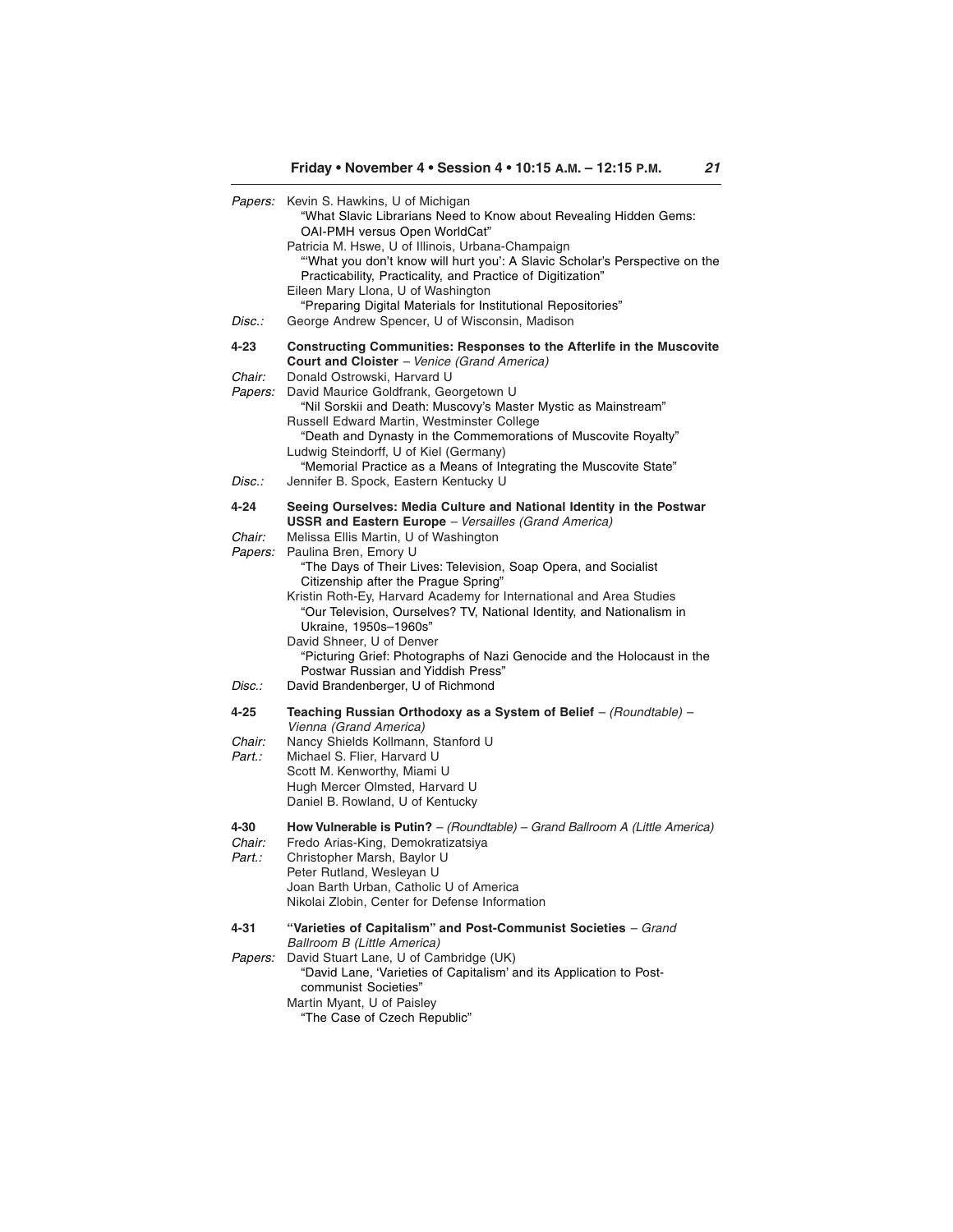|         | Jeanne L. Wilson, Wheaton College<br>"The Chinese Case"                                                                    |
|---------|----------------------------------------------------------------------------------------------------------------------------|
| 4-40    | Interdisciplinary Approaches to the Study of Modern Russian Old<br><b>Belief</b> – Wyoming (Little America)                |
| Chair:  | Georg B. Michels, UC, Riverside                                                                                            |
| Papers: | J. Eugene Clay, Arizona State U                                                                                            |
|         | "Old Believer Congregations on the Eve of the Revolution: A Statistical<br>View"                                           |
|         | Kevin Michael Kain, Texas A&M U, Texarkana                                                                                 |
|         | "The 'History about Patriarch Nikon': Gender, Ethnicity, and Identity in<br>Late Imperial Old Believer Cultural Discourse" |
|         | Ekaterina M. Levintova, Texas A&M U, Texarkana                                                                             |
|         | "Political Sociology of Modern Religious Dissent: Analysis of Political,                                                   |
|         | Economic, and Foreign Policy Themes in the Discourse of Contemporary<br>Russian Old Believers"                             |
| Disc.:  | Sergei Ivanovich Zhuk, Ball State U                                                                                        |

# **SESSION 5 • FRIDAY • 2:15 P.M. – 4:15 P.M.**

**Slavic Review Board Meeting** – (Meeting) – Ambassador (Grand America)

**Association for Croatian Studies** – (Meeting) – Arizona (Little America)

**North American Society for Serbian Studies** – (Meeting) – Casper (Little America)

**Society for Slovene Studies** – (Meeting) – Flagstaff (Little America)

**Early Slavic Studies Association** – (Meeting) – Sun Valley (Little America)

| $5 - 03$         | In Search of Place: Ukraine after the Pereiaslav Agreement - Bagatelle<br>(Grand America)                                                                                                                                                                           |
|------------------|---------------------------------------------------------------------------------------------------------------------------------------------------------------------------------------------------------------------------------------------------------------------|
| Chair:           | Olga Andriewsky, Trent U (Canada)                                                                                                                                                                                                                                   |
| Papers:          | Zenon E. Kohut, U of Alberta (Canada)                                                                                                                                                                                                                               |
|                  | "The Political Program of the Kyivan Caves Monastery (1660s–1680s)"                                                                                                                                                                                                 |
|                  | Serhii Plokhii, U of Alberta (Canada)<br>"Mapping Ukraine in the Second Half of the Seventeenth Century"                                                                                                                                                            |
|                  | Frank Edward Sysyn, U of Alberta (Canada)                                                                                                                                                                                                                           |
|                  | "The Ideal Fatherland: 'Little Rossian Ukraine' in Early Eighteenth-Century<br>Ukrainian Historical Writing"                                                                                                                                                        |
| Disc.:           | Michael Moser, Vienna U (Austria)                                                                                                                                                                                                                                   |
| 5-04             | Facing Globalization? Cultural/Linguistic Influences of Neighboring<br>Countries on the Ukrainian Language in the Post-Soviet Period -<br>(Roundtable) - Belvedere (Grand America) - Sponsored by Shevchenko<br><b>Scientific Society</b>                           |
| Chair:<br>Part.: | Larissa M. L. Z. Onyshkevych, Shevchenko Scientific Society<br>Vera M. Andrushkiw, US - Ukraine Foundation<br>Laada Myroslava Bilaniuk, U of Washington<br>Nadiya Kushko, U of Uzhhorod (Ukraine)<br>Yury Shevchuk, Columbia U<br>Alexander G. Tsiovkh, U of Kansas |
| $5 - 06$         | Spiritualized Soil: Russian Underground Poetry of 1950s-1980s -<br>(Roundtable) - Envoy (Grand America)                                                                                                                                                             |
| Chair:           | Ilia Kutik, Northwestern U                                                                                                                                                                                                                                          |
| Part.:           | Laura Lee Little, U of Wisconsin, Madison                                                                                                                                                                                                                           |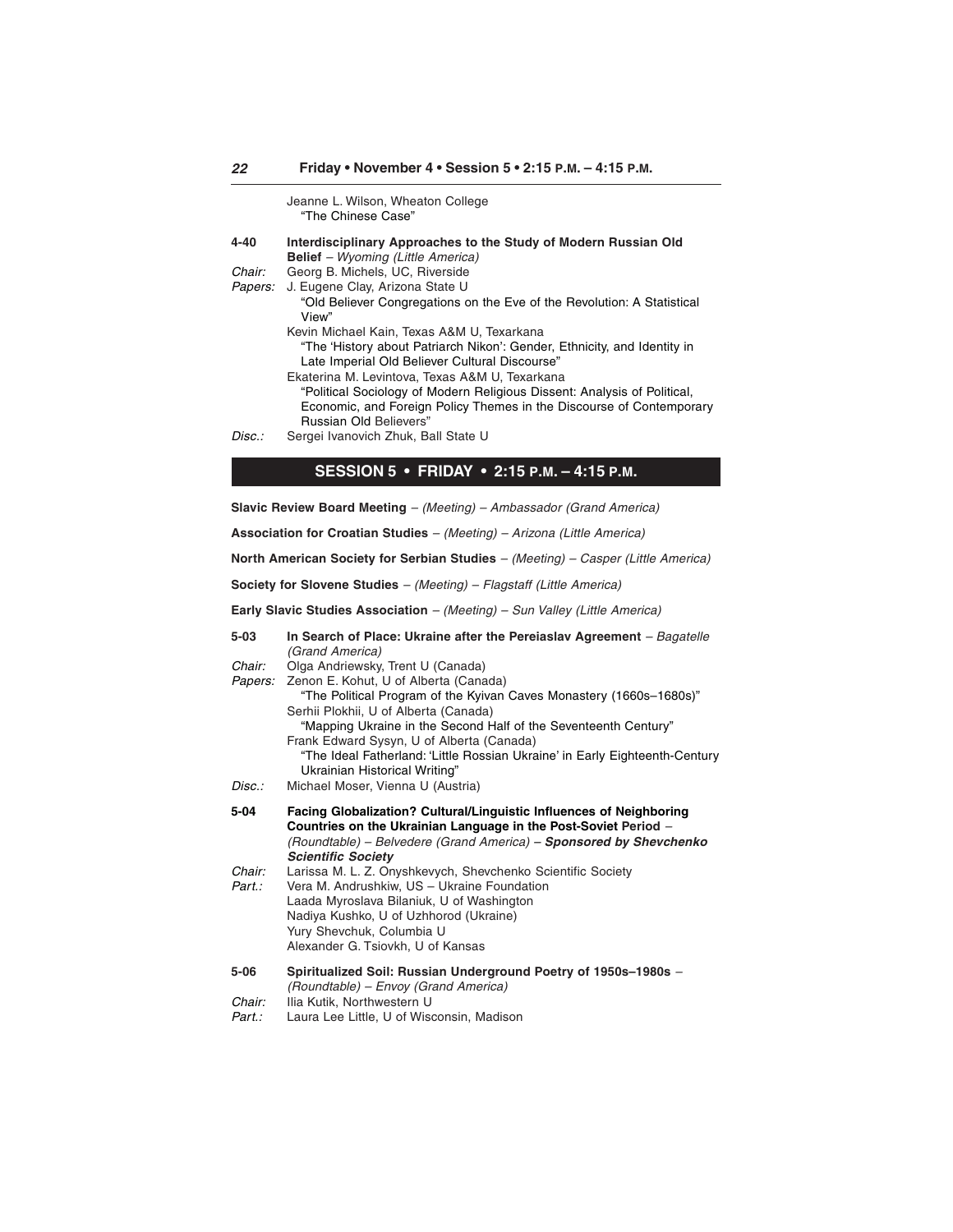Ian Emil Probstein, Touro College Andrew Reynolds, U of Wisconsin, Madison **5-07 Obstacles to Democracy in Russia?** – Fontainbleau (Grand America) Chair: Andrew Konitzer, Austin College Papers: Luke March, U of Edinburgh (UK) "The Russian Radical Left 'Opposition' between Nationalism and Communism" Bettina Renz, U of Birmingham (UK) "Putin and the Siloviki" Hanna Smith, U of Helsinki (Finland) "Russian Foreign Policy at a Crossroads? Russia, CIS, and the EU" **5-08 FORUM: After the Orange, Rose, and Tulip Revolutions, Who's Next? – (Roundtable) – Grand Ballroom A (Grand America) Chair: Marc David Zlotnik, CIA Part.: Gene Fishel, US Department of State Daniel Kimmage, Radio Free Europe/Radio Liberty David Roger Marples, U of Alberta (Canada) Alexander Motyl, Rutgers U 5-09 Why Ethnography and Why Now? (Re)Introducing Anthropology to Post-Soviet Studies** – (Roundtable) – Grand Ballroom B (Grand America) Chair: Katherine M. Verdery, City University of New York Part.: Mark W Abbott, U of Pittsburgh Melissa L. Caldwell, UC, Santa Cruz Robert M. Hayden, U of Pittsburgh Alena Ledeneva, U of London (UK) Douglas J. Rogers, Miami U, Ohio **5-10 Russian Foreign Policy in 2005** – (Roundtable) – Grand Ballroom C (Grand America) Chair: Peter Clement, CIA Part.: Stephen Jerome Blank, US Army War College Aurel Braun, U of Toronto (Canada) Robert Owen Freedman, Baltimore Hebrew U R. Craig Nation, US Army War College Carol R. Saivetz, Harvard U **5-11 Literature and Culture in the Soviet Union of the 1920s** – Grand Ballroom D (Grand America) Chair: Otto Floris Boele, Independent Scholar Papers: Carol J. Avins, Rutgers U "Babel's First Goose, the Third International, and the Language of Lenin" Timothy Crocker Harte, Bryn Mawr College "Communism and Kinetics: Modern Sports in Soviet Cinema of the 1920s" Elizabeth M. Sheynzon, Northwestern U "Writers as Literary Characters: Inspiration or Confrontation? Mikhail Bulgakov and Iurii Slezkin" Disc.: Eric Laursen, U of Utah **5-14 New European Union Members (Hungary, Poland, the Czech Republic and Slovenia) a Year Later: Realities of Change versus Perceptions** – Hermitage (Grand America) Chair: Zsuzsa Csergo, George Washington U Papers: Zbigniew Anthony Kruszewski, U of Texas, El Paso "Poland in the European Union after a Year: Expectations versus Realities"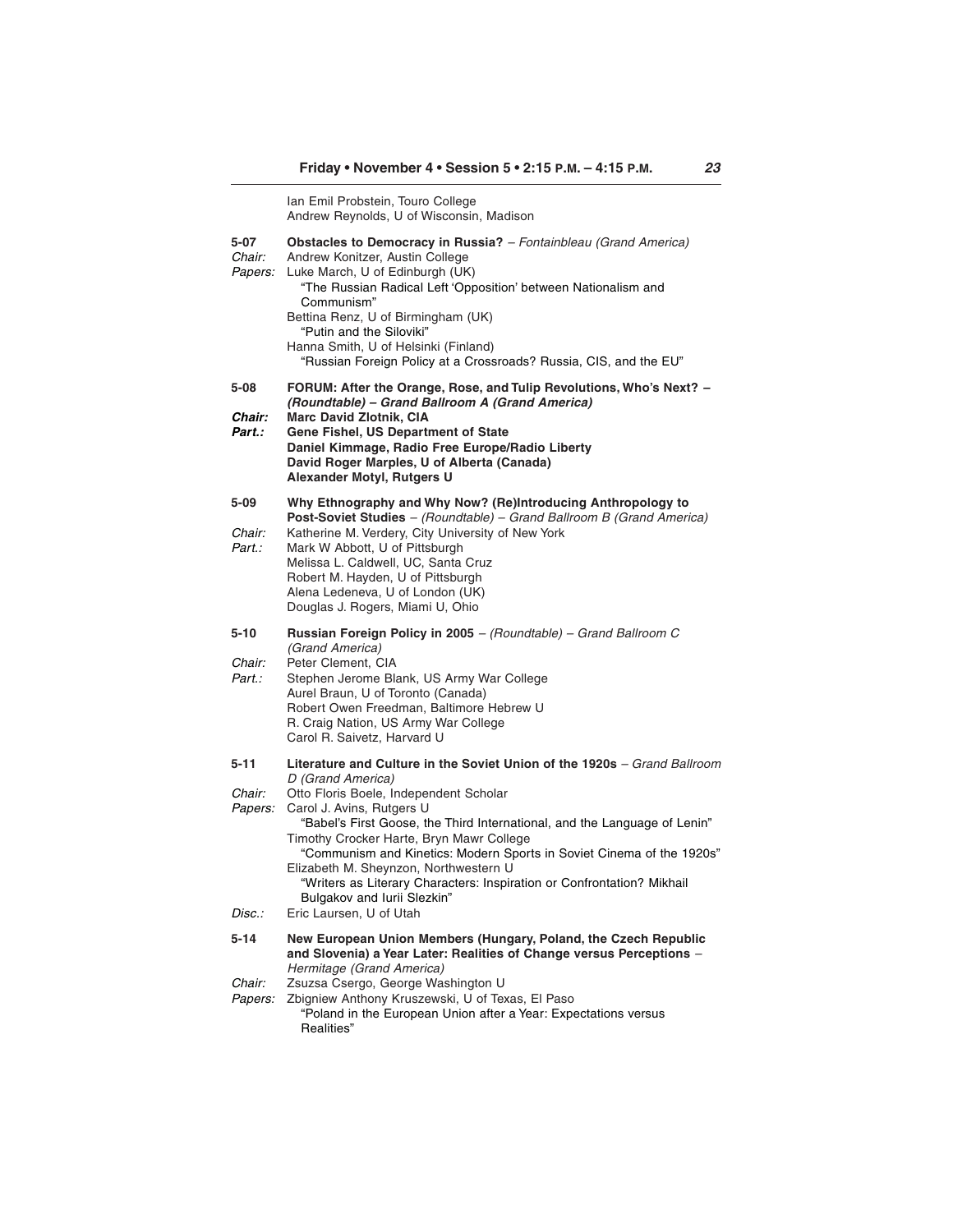|                          | Milan Jan Reban, U of North Texas<br>"The Czech Republic and Slovakia in the European Union: Appraisal of<br>Changes after a Year"<br>Anna Seleny, Princeton U<br>"Hungary and Slovenia in the European Union: Similarities and<br>Differences"                                                                                                                                                                                                                                      |
|--------------------------|--------------------------------------------------------------------------------------------------------------------------------------------------------------------------------------------------------------------------------------------------------------------------------------------------------------------------------------------------------------------------------------------------------------------------------------------------------------------------------------|
| Disc.:                   | Jozef Figa, Hamilton College                                                                                                                                                                                                                                                                                                                                                                                                                                                         |
| 5-15                     | Theory and Practice in the Arts of Early Soviet Russia - Milano (Grand                                                                                                                                                                                                                                                                                                                                                                                                               |
| Chair:<br>Papers:        | America)<br>Deborah A. Martinsen, Columbia U<br>Elizabeth Cooper English, Louisiana State U<br>"The Origins of Dynamism in Russian 'Rationalist' Avant-Garde<br>Architecture"<br>Irina Klyagin, Harvard U<br>"The Triumph of Order over the Haphazard: Liubov Mendeleeva Blok's<br>Dance Scholarship"<br>Marina Korsakova-Kreyn, U of Texas, Dallas<br>"Force Field of Beauty: Presenting Music - Images of Time - in Spatial                                                        |
| Disc.:                   | Terms"<br>Olga Meerson, Georgetown U                                                                                                                                                                                                                                                                                                                                                                                                                                                 |
| 5-16                     | The Nature of Spectacle: Folk Drama and Ritual - Murano Garden Salon<br>(Grand America) - Sponsored by South East European Folklore<br><b>Association</b>                                                                                                                                                                                                                                                                                                                            |
| Chair:<br>Papers:        | Roy Raymond Robson, U of the Sciences in Philadelphia<br>Anna Brzozowska-Kraijka, Maria Curie-Sklodowska U (Poland)<br>"Folk Theatre as a Passport to Polishness in Polish-American Highlander<br>Communities"<br>John Wesley Hill, U of Michigan<br>"Two Views on Skomorokhi and Calendar Folklore Ritual: Thesis,<br>Antithesis, Synthesis"<br>Jeanmarie Rouhier-Willoughby, U of Kentucky<br>"Performance in the Contemporary Russian Wedding"                                    |
| Disc.:                   | Laura J. Olson, U of Colorado, Boulder                                                                                                                                                                                                                                                                                                                                                                                                                                               |
| 5-17                     | Envy, Ambition and Competition in Russian History - Provence (Grand<br>America)                                                                                                                                                                                                                                                                                                                                                                                                      |
| Chair:<br>Papers:        | Jane Burbank, New York U<br>Martina Winkler, German Historical Institute (Moscow)<br>"Envy, Competition and the Individual in Eighteenth-Century Russia"<br>Michelle Lamarche Marrese, U of Toronto (Canada)<br>"Feminine Intrigue and Ambition at the Eighteenth-Century Russian<br>Court"<br>Susanne Schattenberg, Humboldt U (Germany)<br>"Old European School or New American Style? How Russian diplomats<br>competed for a better concept of diplomacy in late Tsarist Russia" |
| 5-18                     | At Home in the Empire: Domestic Space, Modern Interiors and the<br>Moral Perimeters of the Russian Home - Riviera (Grand America)                                                                                                                                                                                                                                                                                                                                                    |
| Chair:<br><i>Papers:</i> | David L. Ransel, Indiana U<br>Rebecca Friedman, Florida International U<br>"Domestic Interiors and Modern Imaginings: The Home in Late Imperial<br>Russia"<br>John Wyatt Randolph, Jr., U of Illinois, Urbana-Champaign                                                                                                                                                                                                                                                              |
|                          | "Seeing the Empire through the Home: Domestic Space and Social                                                                                                                                                                                                                                                                                                                                                                                                                       |

Thought in Early Nineteenth-Century Russia"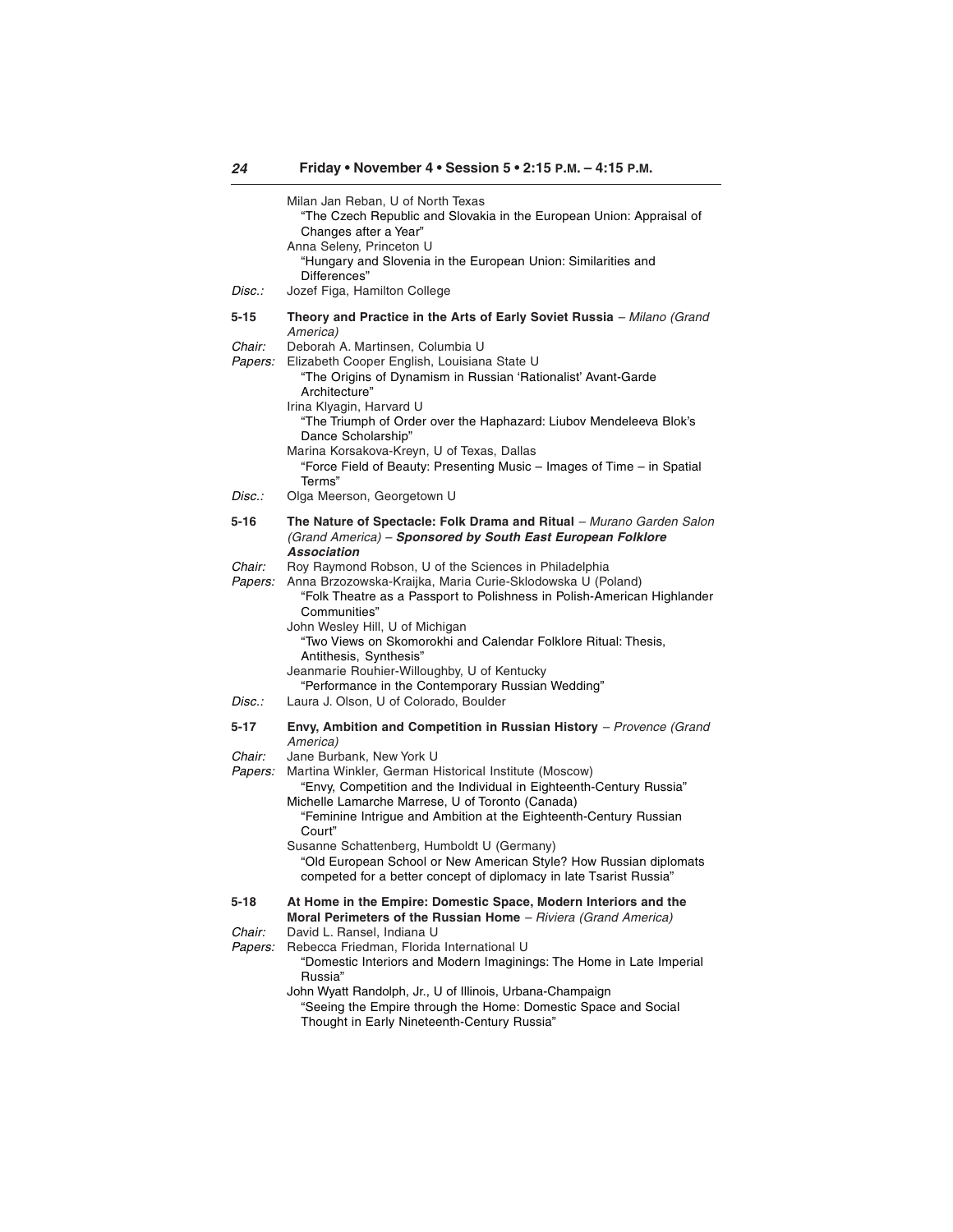| Disc.:                           | Christine G. Varga-Harris, St. Thomas U<br>"Homemaking and the Aesthetic and Moral Perimeters of the Khrushchev-<br>Era Separate Apartment"<br>Cathy Anne Frierson, U of New Hampshire                                                                                                                                                                                                                                                                                                                                                                                 |
|----------------------------------|------------------------------------------------------------------------------------------------------------------------------------------------------------------------------------------------------------------------------------------------------------------------------------------------------------------------------------------------------------------------------------------------------------------------------------------------------------------------------------------------------------------------------------------------------------------------|
| 5-19<br><i>Chair:</i><br>Part.:  | Representations of Trauma in Slavic Cultures: An Interdisciplinary<br>Discussion - (Roundtable) - Savoy (Grand America)<br>Laura Ann Miller-Purrenhage, Kettering U<br>Suzanne Elizabeth Ament, Radford U<br>Julie Vail Brown, UNC, Greensboro<br>Joanna Nizynska, Harvard U                                                                                                                                                                                                                                                                                           |
| 5-20<br>Chair:<br>Papers:        | Creating Collective Memories: History versus Political Needs - Sussex<br>(Grand America)<br>Marjorie Castle, U of Notre Dame<br>Jane Leftwich Curry, Santa Clara U<br>"The Role of Institutes of National Memory in Creating Collective<br>Memories"<br>Doris Godl, Institute for Social Research (Austria)<br>"The Authoritarian Temptation in Post-War Yugoslavia"<br>Owen V. Johnson, Indiana U<br>"Creating a Slovak Collective Memory in the Communist and Post-<br><b>Communist Press"</b>                                                                       |
| Disc.:                           | Andrzej Korbonski, UCLA                                                                                                                                                                                                                                                                                                                                                                                                                                                                                                                                                |
| 5-21<br>Chair:<br><i>Papers:</i> | Re-thinking 1945 in Eastern Europe: Cultural Continuities across a<br>Political Watershed - Tuscany (Grand America)<br>Kimberly Elman Zarecor, Iowa State U<br>Irina Gigova, College of Charleston<br>"Building a National Utopia: Culture as Propaganda in Right-wing and<br>Socialist Bulgaria"<br>Laurie S. Koloski, College of William and Mary<br>"Year Zero - or 79? Local Politics in Poland across the 1945 Divide"<br>Mark Pittaway, The Open U (UK)<br>"The Reproduction of Conservative Political Identities in Hungary's<br>Western Borderland, 1938-1953" |
| Disc.:                           | Patrick H. Patterson, UC, San Diego                                                                                                                                                                                                                                                                                                                                                                                                                                                                                                                                    |
| 5-23<br>Chair:<br><i>Papers:</i> | Not in a Vacuum: International Influences on Post-communist<br>Development - Venice (Grand America)<br>Jeffrey Kopstein, U of Toronto (Canada)<br>Hilary Appel, Claremont McKenna College<br>"External and Internal Forces in East European Economic Policymaking"<br>Juliet Johnson, McGill U<br>"Outsiders and Insiders: Internationalization and Accountability in Post-<br>Communist Central Banking"<br>Eric M. McGlinchey, George Mason U<br>"Progress and Patronage: The Mixed Record of International Aid in<br>Central Asia"                                  |
| Disc.:                           | Andrew Scott Barnes, Kent State U                                                                                                                                                                                                                                                                                                                                                                                                                                                                                                                                      |
| 5-24<br>Chair:<br><i>Papers:</i> | The Practical Eurasianism of Baron von Ungern-Sternberg - Versailles<br>(Grand America)<br>Jennifer Siegel, Ohio State U<br>Paul du Quenoy, American U in Cairo<br>"The Baron's Trial"<br>David Hendrik Schimmelpenninck van der Oye, Brock U (Canada)                                                                                                                                                                                                                                                                                                                 |

"The Baron's Thoughts"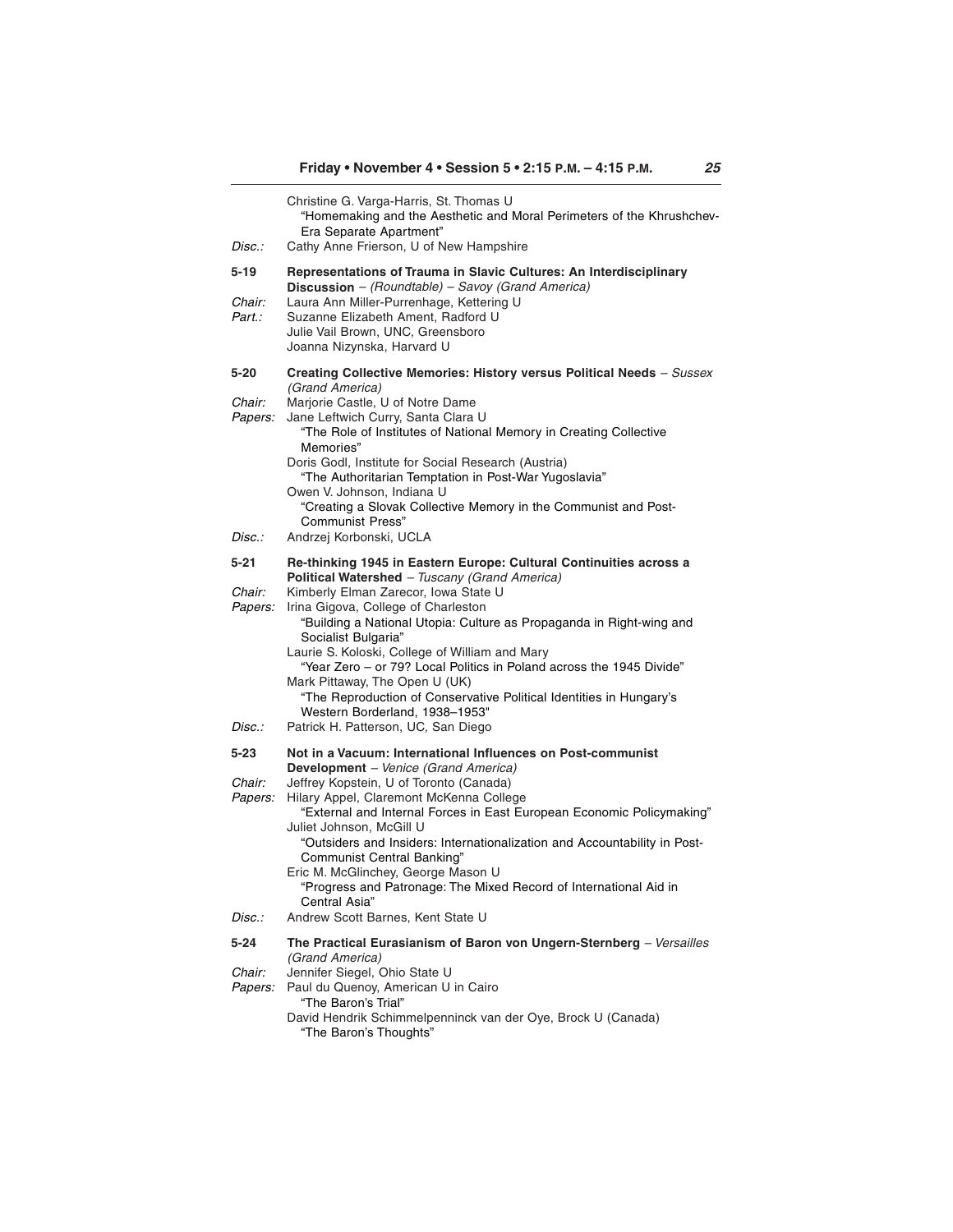|                                    | Willard Sunderland, U of Cincinnati<br>"The Baron's Life"                                                                                                                                                                                                                                                                                                                                                                                      |
|------------------------------------|------------------------------------------------------------------------------------------------------------------------------------------------------------------------------------------------------------------------------------------------------------------------------------------------------------------------------------------------------------------------------------------------------------------------------------------------|
| Disc.:                             | Peter Isaac Holquist, Cornell U                                                                                                                                                                                                                                                                                                                                                                                                                |
| 5-25<br>Chair:<br>Part.:           | Internalizing War: Soviet Popular Reactions in Perspective: 1918-1921,<br>1927, 1941-1945 - (Roundtable) - Vienna (Grand America)<br>Richard H. Bidlack, Washington and Lee U<br>Nikita Lomagin, St Petersburg State U (Russia)<br>Khodiakov M. Viktorovich, St Petersburg State U                                                                                                                                                             |
| 5-30                               | Her Voice: Slavic Women in Modernism - Grand Ballroom A (Little                                                                                                                                                                                                                                                                                                                                                                                |
| <i>Chair:</i><br>Papers:<br>Disc.: | America)<br>Marta Maria Napiorkowska, U of Chicago<br>Jamie L. Bennett, Columbia U<br>"Spectacle in the Work of Elena Guro"<br>Joanna Kot, Northern Illinois U<br>"Changing Perspectives: The Development of Maria Jasnorzewska as a<br>Playwright"<br>Elizabeth Sara Yellen, Morgan Park Academy<br>"Reflecting a Culture: Nina Berberova's 'The Accompanist' on the Page<br>and on the Screen"<br>Tatiana Osipovich, Lewis and Clark College |
|                                    |                                                                                                                                                                                                                                                                                                                                                                                                                                                |
| 5-32<br>Chair:<br>Part.:           | Digital Copyright: Practical Approaches - (Roundtable) - Grand Ballroom<br>C (Little America)<br>Cathy M. Zeljak, George Washington U<br>Michael Meyer Brewer, U of Arizona<br>Janet Irene Crayne, U of Michigan<br>Janice T. Pilch, U of Illinois, Urbana-Champaign<br>Karen Anne Rondestvedt, Stanford U                                                                                                                                     |
| 5-33                               | In a Different Voice: Dodging Feminine Stereotypes in Contemporary                                                                                                                                                                                                                                                                                                                                                                             |
| <i>Papers:</i>                     | <b>Ukraine</b> - Idaho (Little America)<br>Oksana Kis, National Academy of Sciences of Ukraine (Ukraine)<br>"Motherhood and Career: Forming New Identities for Ukrainian Female<br>Teachers"<br>Marian Jean Rubchak, Valparaiso U<br>"Yulia Tymoshenko, Goddess of the Orange Revolution"<br>Christine Skolnik, DePaul U<br>"Ukrainian Women and Civil Discourse"                                                                              |
| Disc.:                             | Martha A. Kuchar, Roanoke College                                                                                                                                                                                                                                                                                                                                                                                                              |
| 5-40                               | Philology and Philosophy in Nineteenth-Century Russian Literature -<br><b>Wyoming (Little America)</b>                                                                                                                                                                                                                                                                                                                                         |
| Chair:<br>Papers:                  | Bernice Glatzer Rosenthal, Fordham U<br>Marina A. Aptekman, Wheaton College<br>"And so I am going to America: USA as a Philosophical Metaphor in<br>Dostoevsky's Response to Chernyshevsky"<br>Kerry Sabbag, Brown U<br>"Hobbes and Tolstoy on the Role of Glory in the Construction and<br>Destruction of Society"                                                                                                                            |
| Disc.:                             | Donna Tussing Orwin, U of Toronto (Canada)                                                                                                                                                                                                                                                                                                                                                                                                     |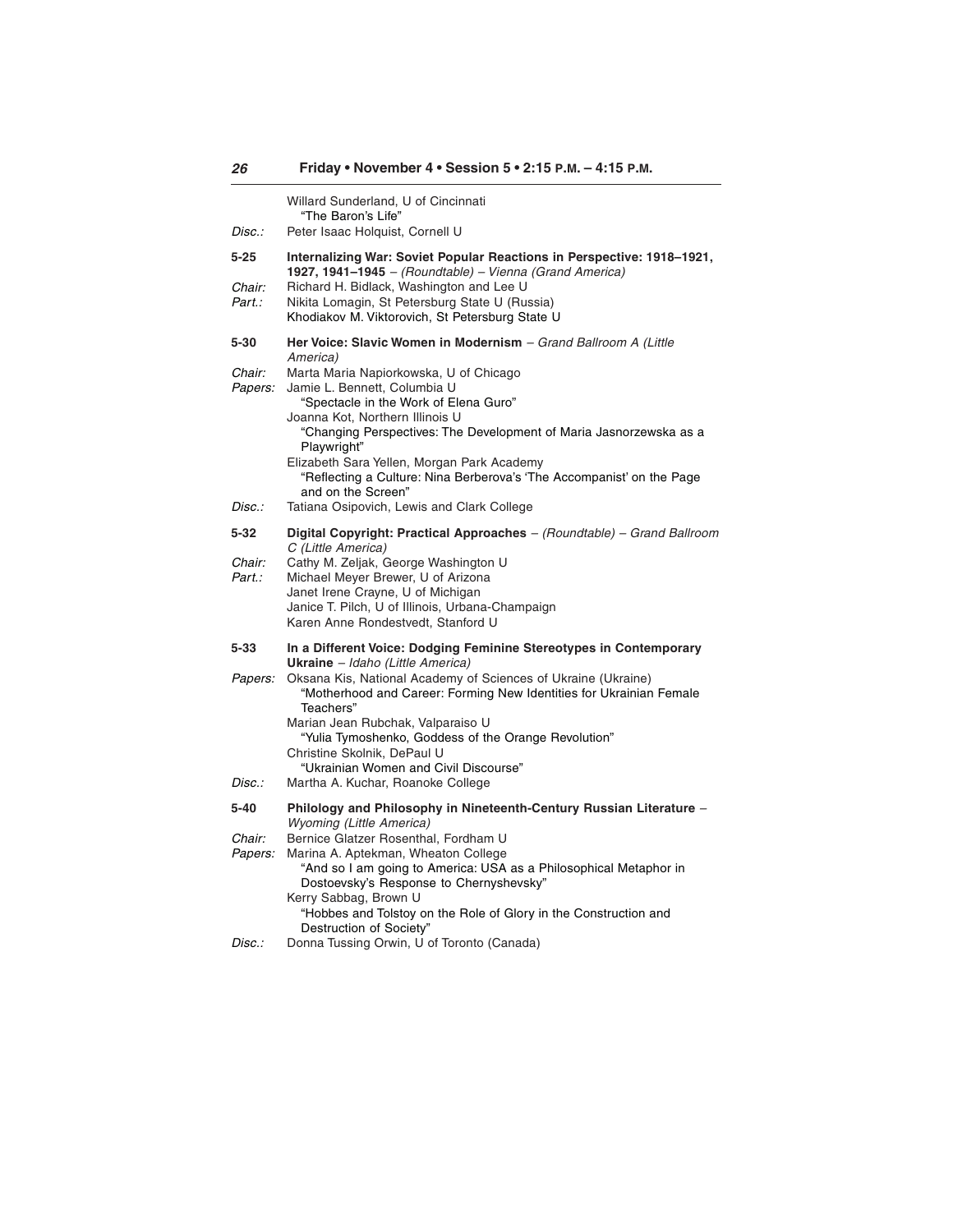## **SESSION 6 • FRIDAY • 4:30 P.M. – 6:30 P.M.**

- **Eighteenth-Century Russian Studies Association** (Meeting) Ambassador (Grand America)
- **General Meeting of the American Association for Ukrainian Studies followed by a Social Hour sponsored by the Shevchenko Scientific Association** – (Meeting) – Grand Salon (Grand America)
- **B&D Subcommittee on Slavic Digital Projects** (Meeting) Grenoble (Grand America)

**Working Group on Cinema and Television** – (Meeting) – Provence (Grand America)

**East View Information Services Client Meeting** – (Meeting) – Casper (Little America)

#### **Slovak Studies Association** – (Meeting) – Sawtooth (Little America)

| $6 - 02$                      | The Sins of the Fathers: Childhood and Adolescence from Stalin to<br><b>Brezhnev</b> - Audubon (Grand America)                                                                                                                                                                                                                                                                                                                            |
|-------------------------------|-------------------------------------------------------------------------------------------------------------------------------------------------------------------------------------------------------------------------------------------------------------------------------------------------------------------------------------------------------------------------------------------------------------------------------------------|
| Chair:<br>Papers:<br>Disc.:   | Tom Ewing, Virginia Tech<br>Greta Bucher, US Military Academy, West Point<br>"Stalinist Parenting: Building the New Soviet Person"<br>William Benjamin Husband, Oregon State U<br>"The New Stalinist Child: Soviet Children's Literature during the 1930s"<br>Kate Transchel, California State U, Chico<br>"Sons against Fathers: Working-Class Deviance and Social Protest in<br>Brezhnev's Russia"<br>William J. Chase, U of Pittsburgh |
| $6 - 03$                      | Paradigms Lost, Paradigms Regained. New Readings of Old Sources                                                                                                                                                                                                                                                                                                                                                                           |
| Chair:<br>Part.:<br>Part.:    | for Muscovite History $-$ (Roundtable) $-$ Bagatelle (Grand America)<br>Donald Ostrowski, Harvard U<br>David Maurice Goldfrank, Georgetown U<br>Gail Diane Lenhoff, UCLA<br>Janet L. B. Martin, U of Miami<br>Cherie Woodworth, Yale U                                                                                                                                                                                                    |
| $6 - 04$<br>Chair:<br>Papers: | Alexandr Dugin: Voice of Neo-Eurasianism - Belvedere (Grand America)<br>John Barrett Dunlop, Stanford U<br>Wayne Allensworth, Independent Contractor/Research Analyst<br>"Dugin and Vlast': The Evolution of Dugin's Ideology from Yeltsin to Putin"<br>Marlene Laruelle, French Institute of Central Asian Studies (France)<br>"The Debated Influence of Eurasianist Theories on Aleksandr Dugin"                                        |
| Disc.:                        | Robert C. Otto, US Department of State                                                                                                                                                                                                                                                                                                                                                                                                    |
| $6 - 06$                      | Traversing Borders: Creating Socialist Subjects through Tourism -<br><b>Envoy (Grand America)</b>                                                                                                                                                                                                                                                                                                                                         |
| Chair:<br>Papers:             | Christine G. Varga-Harris, St. Thomas U<br>Kate Meehan-Pedrotty, U of Illinois, Urbana-Champaign<br>"Six Countries for the Price of One?': The Problem of Internal Borders in<br>post-1945 Yugoslav Tourism"<br>Patrick H. Patterson, UC, San Diego<br>"Innocents Abroad: Soviet-Bloc Tourists in Yugoslavia in the 1960s and<br>1970s"                                                                                                   |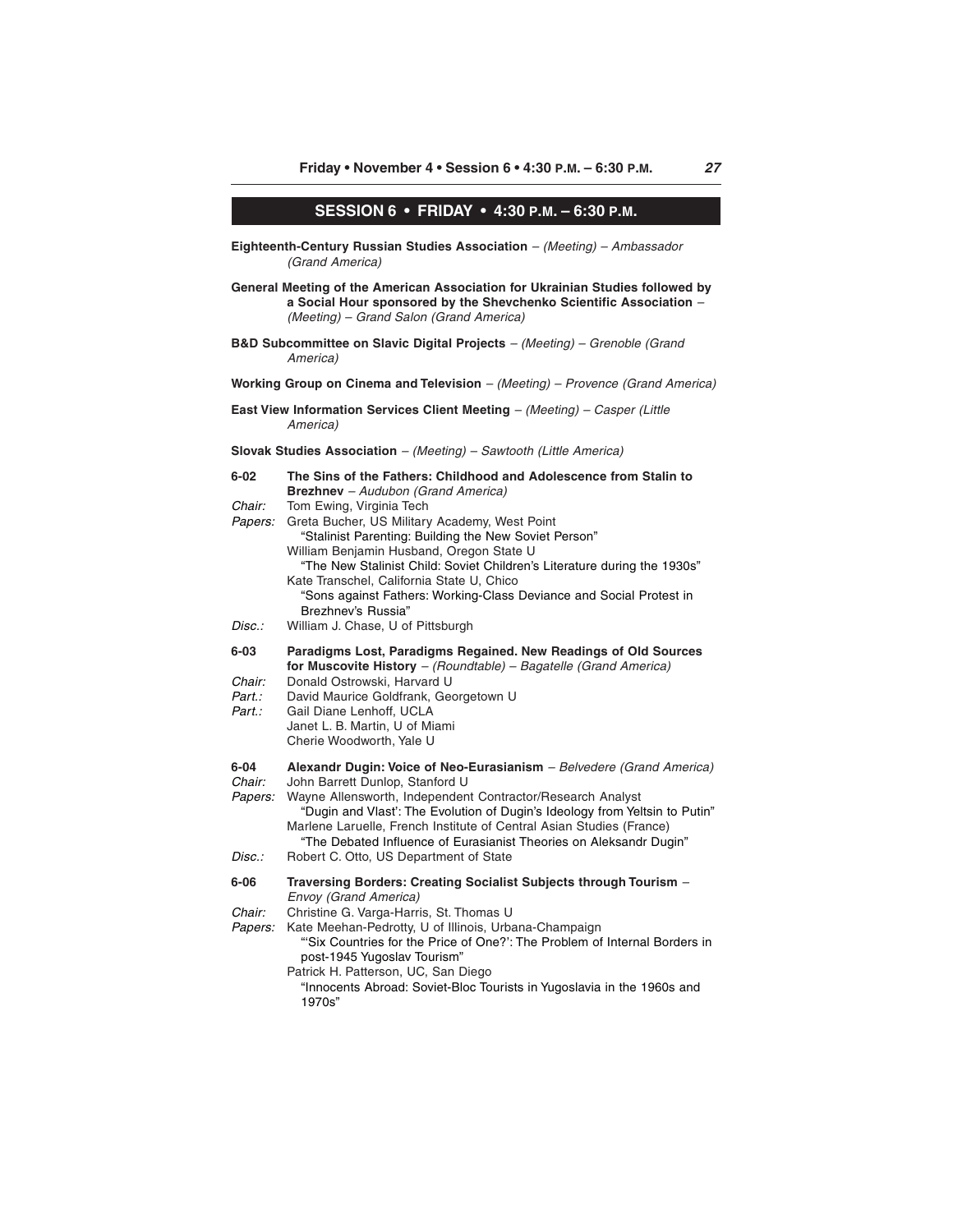| Disc.:                           | Cristofer Scarboro, U of Illinois at Urbana<br>"Monuments, Public Spaces and Bulgarian Socialist Humanists-Touring<br>Haskovo, Bulgaria"<br>Mark Pittaway, The Open U (UK)                                                                                                                                                                                                                                                                                                                                |
|----------------------------------|-----------------------------------------------------------------------------------------------------------------------------------------------------------------------------------------------------------------------------------------------------------------------------------------------------------------------------------------------------------------------------------------------------------------------------------------------------------------------------------------------------------|
| 6-07<br>Chair:<br>Papers:        | War, Warfare, and Aesthetics - Fontainbleau (Grand America)<br>Carrie Levesque, UNC, Greensboro<br>Michael C. Finke, Washington U, St Louis<br>"Mythopoetics of Peasant Revolt and Civil War Violence in Pilnyak's<br>'Mother Earth'"<br>Peter Joseph Scotto, Mt. Holyoke College<br>"Tolstoy and the Aesthetics of Asymmetric Warfare"<br>Janneke Micaela Van de Stadt, Williams College<br>"Babel's 'Army of Words': Context, Subtext, Intertext"                                                       |
| Disc.:                           | Gregory Steven Carleton, Tufts U                                                                                                                                                                                                                                                                                                                                                                                                                                                                          |
| 6-08<br>Chair:<br>Part.:         | Stacks as Treasure Troves: Discovering/Rediscovering Rare Items in the<br>Regular Collections - (Roundtable) - Grand Ballroom A (Grand America)<br>Janet Irene Crayne, U of Michigan<br>Edward Kasinec, NY Public Library<br>Hugh Mercer Olmsted, Harvard U<br>Marek Sroka, U of Illinois<br>Janet Zmroczek, The British Library                                                                                                                                                                          |
| 6-09<br>Chair:<br>Papers:        | <b>Uncovering Soviet Privates</b> - Grand Ballroom B (Grand America)<br>Steven E. Harris, George Mason U<br>Brian Keith LaPierre, U of Chicago<br>"Private Matters or Public Crimes: The Emergence of Domestic Hooligan<br>in the Soviet Union, 1939-1966"<br>Amy Nelson, Virginia Tech<br>"Of Pampered Pooches and Canine Cosmonauts: The Dog in Soviet<br>Private and Public Life"<br>Lewis Henry Siegelbaum, Michigan State U<br>"Cars, Cars, and More Cars: The Faustian Bargain of the Brezhnev Era" |
| Disc.:                           | Susan E. Costanzo, Western Washington U                                                                                                                                                                                                                                                                                                                                                                                                                                                                   |
| 6-10<br>Chair:<br><i>Papers:</i> | The Development of Civil Society in Russia: The Relationship of<br>Russian NGOs to Regional and National Government - Grand Ballroom<br>C (Grand America)<br>Olga L. Medvedkov, Wittenberg U<br>George E. Hudson, Wittenberg U<br>"System-Level Factors as Determinants of the Effectiveness of Civil<br>Groups in Russia"<br>Lana V. Ivanitskaya, Central Michigan U<br>"Applications of Organizational Psychology to the Study of Russian<br>Health-related NGOs"                                       |
| Disc.:                           | Tomila Lankina, Humboldt U (Germany)<br>Jerry Pankhurst, Wittenberg U                                                                                                                                                                                                                                                                                                                                                                                                                                     |
| 6-11<br>Chair:<br>Papers:        | Vladimir Putin and Russian Society - Grand Ballroom D (Grand America)<br>Janet Elise Johnson, CUNY, Brooklyn College<br>Alfred Burney Evans, Jr., California State U, Fresno<br>"Ideological Roots of Putin's Monocentrism"<br>Philip Hanson, U of Birmingham (UK)<br>"Big Business and the Russian State: Normality Revisited"<br>Elizabeth Teague, UK Foreign and Commonwealth Office<br>"Putin, the Public Chamber, and Civil Society"                                                                 |
| Disc.:                           | Stephen Earl Hanson, U of Washington                                                                                                                                                                                                                                                                                                                                                                                                                                                                      |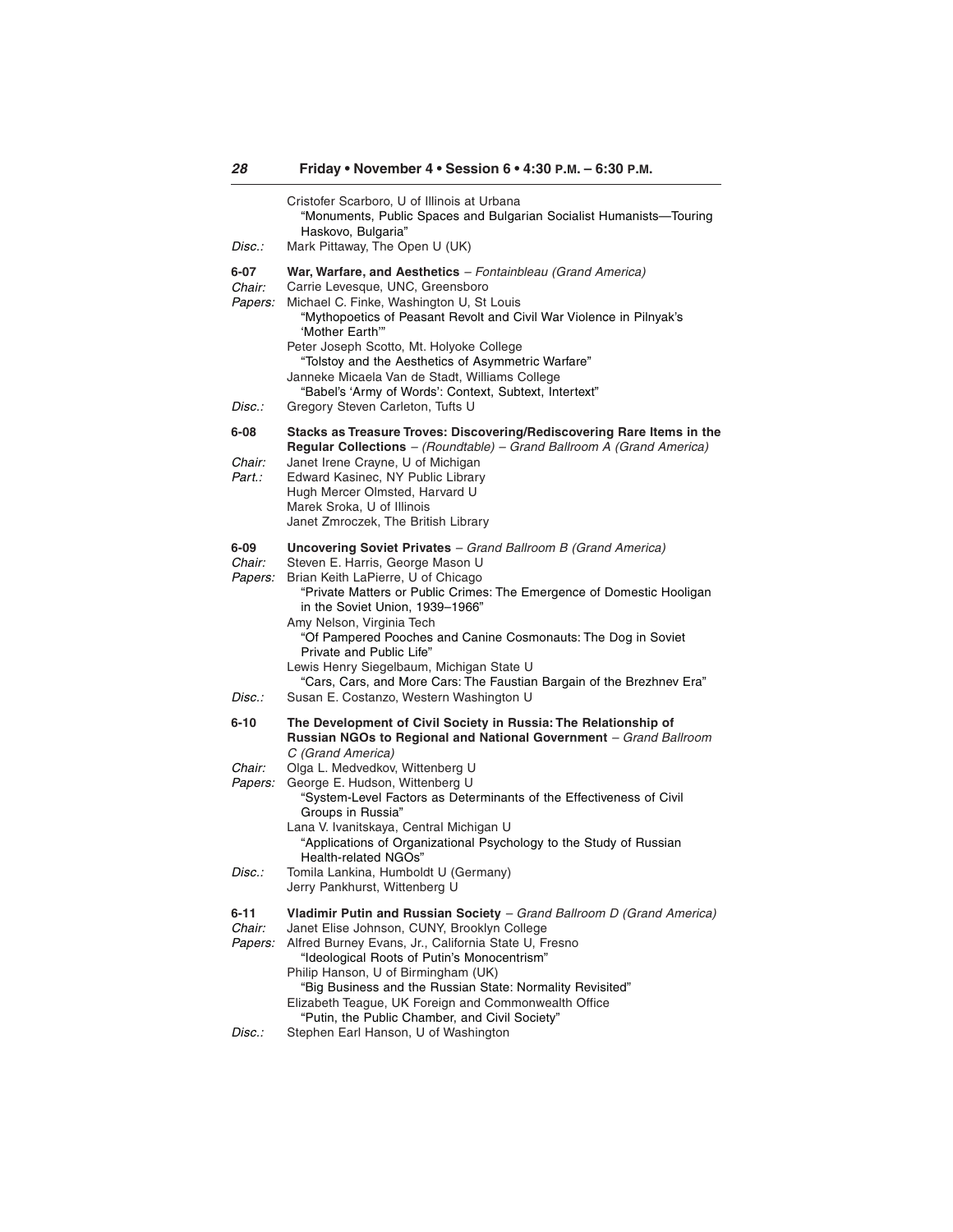| 6-14                     | Slavs, Jews, and Muslims in the Grand Duchy of Lithuania: Cultural<br>and Linguistic Crosscurrents - Hermitage (Grand America)                                                                                       |
|--------------------------|----------------------------------------------------------------------------------------------------------------------------------------------------------------------------------------------------------------------|
| Chair:<br><i>Papers:</i> | Julia Verkholantsev, U of Pennsylvania<br>Andrew Michael Drozd, U of Alabama<br>"Middle Polish Borrowings in Lithuanian Tatar Literature"                                                                            |
|                          | <b>Paul Suter</b><br>"The Lithuanian Tatar Religious Literature between the Polish and<br>Belarusian"                                                                                                                |
| Disc.:                   | Paul Wexler, Tel-Aviv U (Israel)<br>"Why the 'Belarusian Tatars' are Not Likely to be of Turkic Origin but the<br>'Belarusian Jews' Are. (Notes on the Creation of Minority Ethnolects)"<br>Andriy Danylenko, Pace U |
| 6-15                     | Regional Approaches to the Holocaust - Milano (Grand America)                                                                                                                                                        |
| Chair:<br><i>Papers:</i> | Vladimir Tismaneanu, U of Maryland<br>Holly Case, Cornell U<br>"The Holocaust and the Transylvanian Question"                                                                                                        |
|                          | Vladimir A. Solonari, U of Central Florida<br>"Global Vision and Regional Practice: The Holocaust in Bessarabia and<br>Bukovina"                                                                                     |
|                          | James Mace Ward, Stanford U                                                                                                                                                                                          |
| Disc.:                   | "The 1938 First Vienna Award and the Holocaust in Slovakia"<br>Peter Black, US Holocaust Memorial Museum<br>Irina Livezeanu, U of Pittsburgh                                                                         |
| 6-16                     | Population Politics in Imperial Russia - Murano Garden Salon (Grand                                                                                                                                                  |
| Chair:<br><i>Papers:</i> | America)<br>Daniel R. Brower, UC, Davis<br>Nicholas Breyfogle, The Ohio State U<br>"Population Politics and Russian Colonization in the South Caucasus"<br>Eric Lohr, American U                                     |
|                          | "Emigration Policy and Population Policy in Late Imperial Russia"<br>Dana Sherry, UC, Davis                                                                                                                          |
| Disc.:                   | "Armenian Immigrants and Imperial Demographic Policy: A Love Story"<br>Brian James Boeck, DePaul U                                                                                                                   |
| 6-18                     | Muses of Modernism: Music, Synaesthesia, and Symbolic Geographies<br>in Nabokov - Riviera (Grand America)                                                                                                            |
| Chair:                   | Marilena Ruscica, Stanford U                                                                                                                                                                                         |
| Papers:                  | Monika Greenleaf, Stanford U<br>"Tone-deafness and Synaesthesia: The Tricky Traces of Music in<br>Nabokov's Compositions"                                                                                            |
|                          | John M. Kopper, Dartmouth College<br>"Nabokov's tableaux morts and nature vivante"<br>Sara Pankenier, Stanford U                                                                                                     |
|                          | "Nabokov's North"                                                                                                                                                                                                    |
| Disc.:                   | Anna Brodsky, Washington and Lee U                                                                                                                                                                                   |
| 6-20                     | Of Public Spaces: Culture in Transit in Imperial Russia - Sussex (Grand<br>America)                                                                                                                                  |
| Chair:                   | Louise McReynolds, U of Hawai'i                                                                                                                                                                                      |
| Papers:                  | Katia Dianina, Amherst College<br>"Art for the Public? The Russian Museum of Alexander III"                                                                                                                          |
|                          | Wendy Salmond, Chapman U<br>"Russian History on Display: The Exhibition Spaces of the Moscow<br>History Museum"                                                                                                      |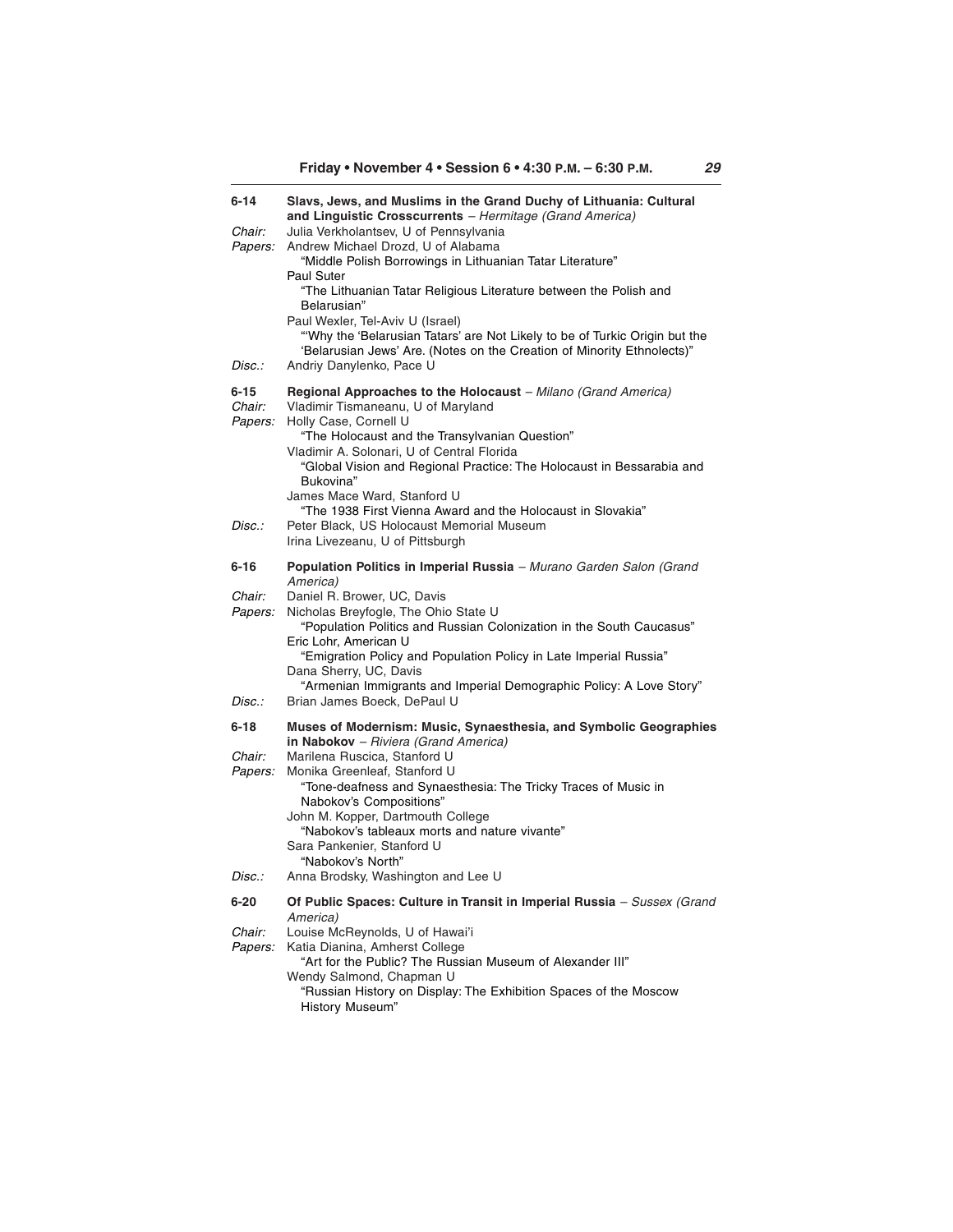| Disc.:                                  | Christopher David Ely, Florida Atlantic U, Wilkes Honor College<br>"Railroad Stations as Spaces of Public Spectacle and Interaction in<br>Reform-Era Russia"<br>Joseph C. Bradley, U of Tulsa                                                                                                                                                                                                                                |
|-----------------------------------------|------------------------------------------------------------------------------------------------------------------------------------------------------------------------------------------------------------------------------------------------------------------------------------------------------------------------------------------------------------------------------------------------------------------------------|
| 6-21<br><i>Chair:</i><br><i>Papers:</i> | Adolescence and Sexual Transgression in Russian Culture - Tuscany<br>(Grand America)<br>Sibelan Forrester, Swarthmore College<br>Catherine Ann Ciepiela, Amherst College<br>"Tsvetaeva's Girl Muse"<br>Susan K. Larsen, Pomona College<br>"Misreading or Misbehavior? Nadezhda Durova's Adolescent Romances"<br>Tim Scholl, Oberlin College/Helsinki U<br>"Nature and Nurture, or Coming Out on the Volga in Kuzmin's WINGS" |
| Disc.:                                  | Olga Matich, UC, Berkeley                                                                                                                                                                                                                                                                                                                                                                                                    |
| 6-22<br><i>Chair:</i><br>Part.:         | The 2005 Albanian Parliamentary Elections: An Analysis - (Roundtable)<br>- Venezia Garden Salon (Grand America) - Sponsored by the Society for<br><b>Albanian Studies</b><br>Nicholas C. Pano, Western Illinois U<br>Robert C. Austin, U of Toronto (Canada)<br>Elez Biberaj, Voice of America<br>Berndt J. Fischer, Indiana U, Fort Wayne<br>Ines A. Murzaku, Seton Hall U                                                  |
| 6-23<br>Chair:<br>Part.:                | A Preliminary Assessment of the 1998-2005 Mickiewicz Jubilee -<br>(Roundtable) - Venice (Grand America)<br>Marcus C. Levitt, USC, Los Angeles<br>David Anthony Goldfarb, Columbia U, Barnard College<br>Beth C. Holmgren, UNC, Chapel Hill<br>Roman Koropeckyj, UCLA<br>Andrea Lanoux, Connecticut College<br>Bozena Shallcross, U of Chicago                                                                                |
| 6-24                                    | Finding "Home": Population Movements in Eurasia $-$ (Roundtable) $-$                                                                                                                                                                                                                                                                                                                                                         |
| Chair:<br>Part.:                        | Versailles (Grand America)<br>Erin Trouth, Kennan Institute for the Advance Study of Russia<br>Cynthia J. Buckley, U of Texas, Austin<br>Timothy E. Heleniak, U of Maryland<br>Idil P. Izmirli, George Mason U<br>Andrei Vladimir Korobkov, Middle Tennessee State U<br>Andrew Roberts, Northwestern U                                                                                                                       |
| 6-25<br>Chair:<br>Papers:               | Metaphor and Truth in Tolstoy - Vienna (Grand America)<br>Sarah Pratt, USC<br>David M.B.L. Herman, U of Virginia<br>"Tolstoy, Romanticism, Realism, and Morson"<br>Gordon Jeffrey Love, Clemson U<br>"Iolstoy's Daimonion'<br>Inessa Medzhibovskaya, New School U<br>"Of Bees and Men (Tolstoy's Metaphors of the Human Collective)"                                                                                         |
| Disc.:                                  | Michael A. Denner, Stetson U                                                                                                                                                                                                                                                                                                                                                                                                 |
| 6-28<br>Chair:<br><i>Papers:</i>        | Russian-Jewish Cultural Association - Cheyenne (Little America)<br>Jeffrey Veidlinger, Indiana U<br>Gennady Estraikh, New York U<br>"Free Love in Early Soviet Jewish Life and Literature"                                                                                                                                                                                                                                   |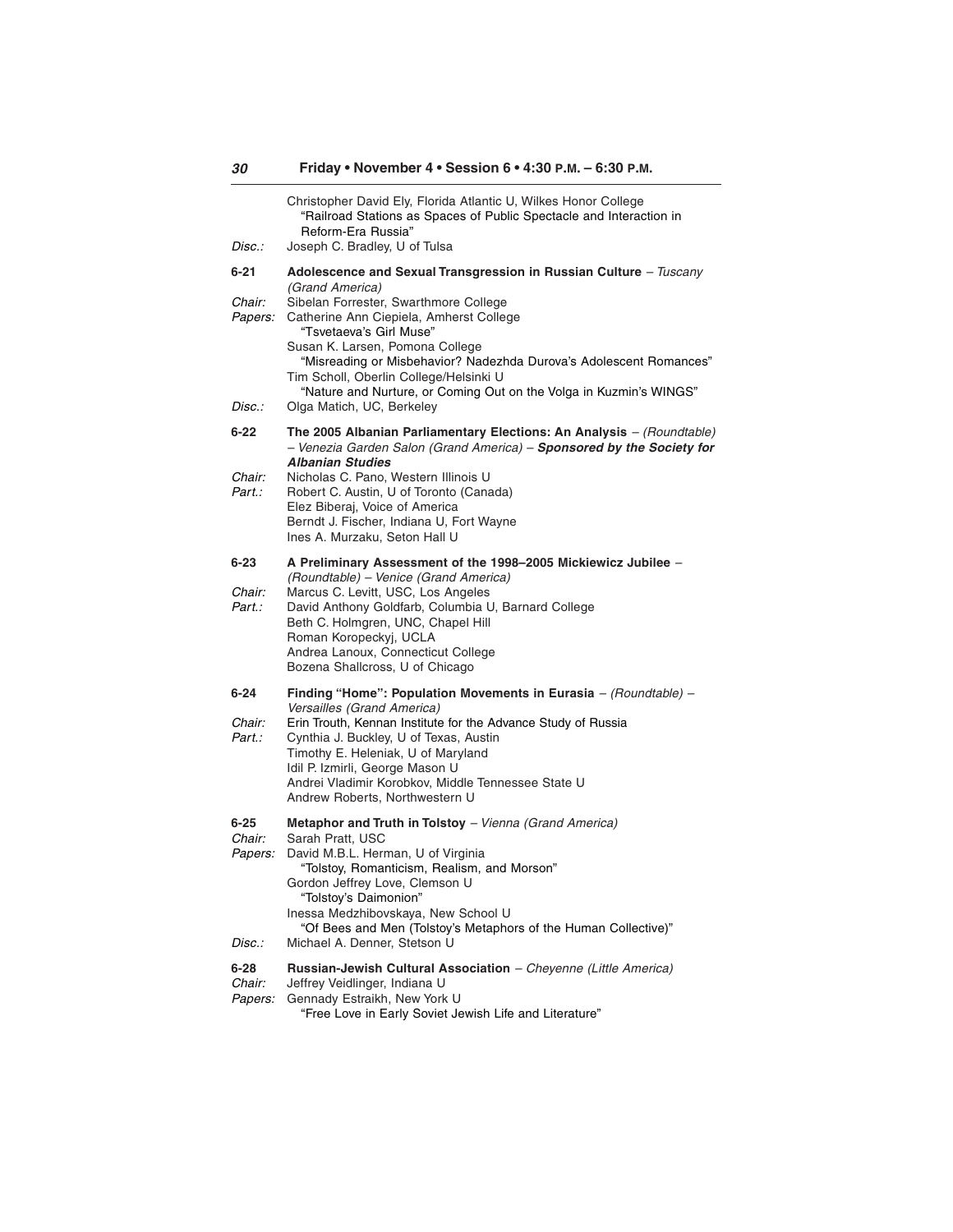|                | Brian J. Horowitz, Tulane U<br>"The Struggle for Love in Russian-Jewish Fiction"<br>Gary Rosenshield, U of Wisconsin, Madison<br>"The Image of the Jew in Walter Scott and Nikolai Gogol: Or What<br>Happened to Issac of York in Taras Bulba?" |
|----------------|-------------------------------------------------------------------------------------------------------------------------------------------------------------------------------------------------------------------------------------------------|
| 6-30           | Environmental Issues in the Former Soviet Union: From Local to Global                                                                                                                                                                           |
| Chair:         | - Grand Ballroom A (Little America)<br>Grigory loffe, Radford U                                                                                                                                                                                 |
| <i>Papers:</i> | Jessica K. Graybill, U of Washington                                                                                                                                                                                                            |
|                | "Yuzhno-Sakhalinsk 2005: Ecology of a peripheral city"<br>Nathaniel Starbuck Trumbull, U of Washington                                                                                                                                          |
|                | "Environmental Frameworks between Russia and the Baltic Sea<br>Countries"                                                                                                                                                                       |
|                | Craig ZumBrunnen, U of Washington                                                                                                                                                                                                               |
| Disc.:         | "Russian Carbon Credits and Kyoto"<br>Joshua Peter Newell, U of Washington                                                                                                                                                                      |
|                |                                                                                                                                                                                                                                                 |
| 6-31           | Professionals and the Public Sphere: The Dilemmas of the Soviet 1920s<br>- Grand Ballroom B (Little America)                                                                                                                                    |
| Chair:         | Douglas R. Weiner, U of Arizona                                                                                                                                                                                                                 |
| Papers:        | Stuart D. Finkel, Stanford U<br>"Spets Professional Societies in the 1920s"                                                                                                                                                                     |
|                | Sharon A. Kowalsky, UNC, Chapel Hill                                                                                                                                                                                                            |
|                | "Taming the Dark Side of Public Life: Criminologists, Crime Statistics, and<br>Soviet Social Norms in 1920s Russia"                                                                                                                             |
|                | Martine Mespoulet, U of Angers (France)<br>"Statisticians and the Soviet Public Sphere: Making Statistics in the                                                                                                                                |
| Disc.:         | 1920s"<br>Michael David-Fox, U of Maryland                                                                                                                                                                                                      |
| 6-39           | From Art Historiography to the Art Book: Russian Modernist Writers on                                                                                                                                                                           |
|                | the Visual Arts $-$ (Roundtable) $-$ Wasatch (Little America)                                                                                                                                                                                   |
| Chair:         | John Ellis Bowlt, USC                                                                                                                                                                                                                           |
| Part.:         | Vadim Besprozvany, U of Michigan<br>Elena Duzs, Dickinson College                                                                                                                                                                               |
|                | Christopher Woodruff Lemelin, Dickinson College                                                                                                                                                                                                 |
|                | Kelly E. Miller, U of Virginia                                                                                                                                                                                                                  |
|                | Sarah J. Warren, James Madison U                                                                                                                                                                                                                |

### **Friday Evening Events:**

(All events begin at 7:30 <sup>P</sup>.<sup>M</sup>. unless otherwise noted)

**Bulgarian Studies Association Meeting** – Casper (Little America) – 6:30 <sup>P</sup>.M.

**East View/IDC Reception (by invitation only)** - Idaho (Little America)

Harriman Institute at Columbia University Alumni Reception - Audubon (Grand America)

**Society for Slovene Studies Reception** - Wyoming (Little America)

**Stanford University Alumni Reception** - Sun Valley (Little America)

**Indiana University Alumni Reception** – Milano (Grand America) – 9:00 <sup>P</sup>.M.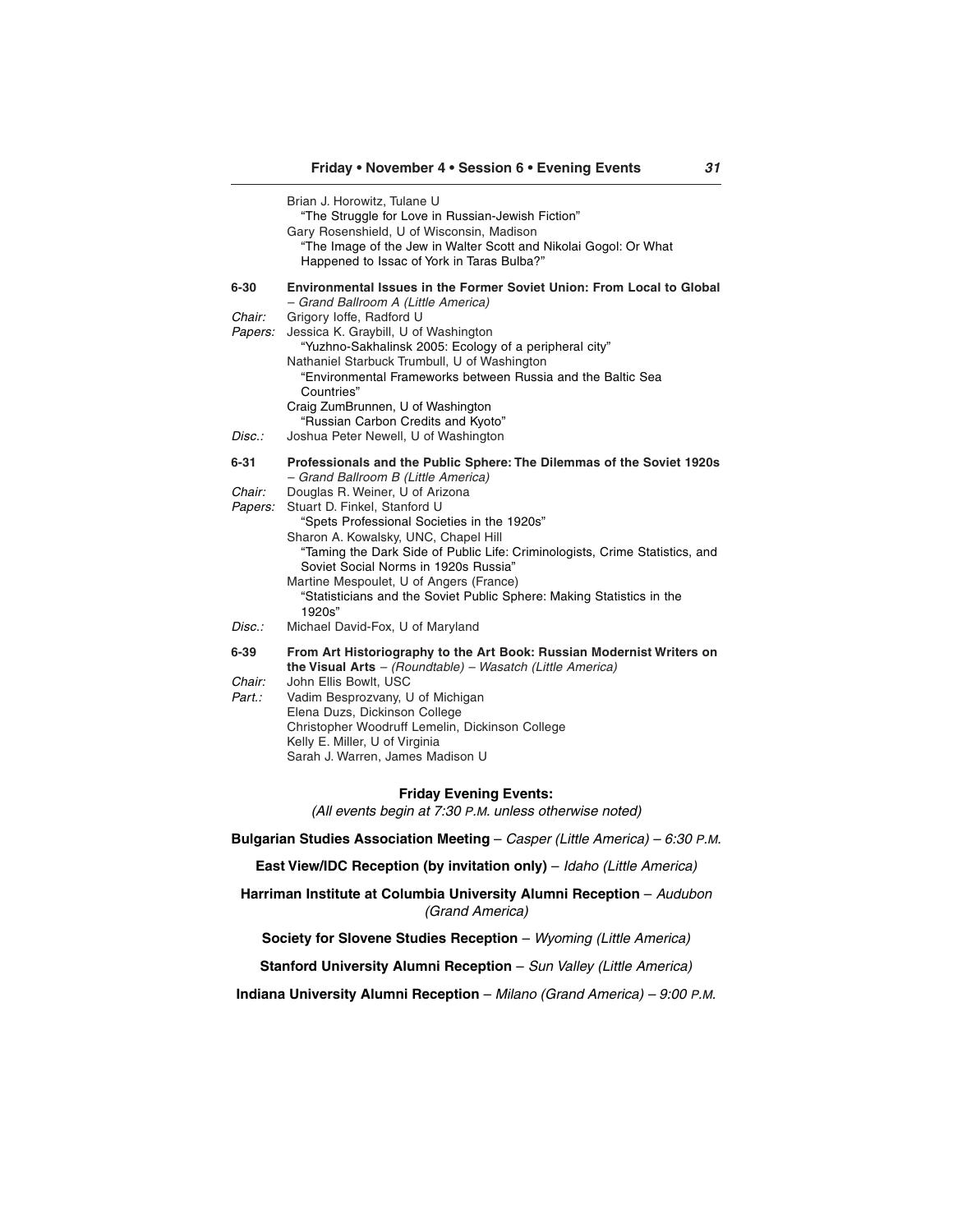

**Registration Desk Hours:** 7:00 A.M. – 4:00 P.M. – Imperial Ballroom Foyer (Grand America)

**Exhibit Hall Hours:** 10:00 A.M. – 6:00 P.M. – Imperial Ballroom (Grand America)

#### **SESSION 7 • SATURDAY • 8:00 A.M. – 10:00 A.M.**

**B&D Subcommittee on Slavic and East European Microform Project** – (Meeting) – Belvedere (Grand America)

**Hungarian Studies Association** – (Meeting) – Hermitage (Grand America)

**B&D Vendor Presentations** – (Meeting) – Arizona (Little America)

**Polish Studies Association** – (Meeting) – Sawtooth (Little America)

**South East European Studies Association** – (Meeting) – Sinclair (Little America)

| 7-01           | Russian Television: Content and Reception - Ambassador (Grand                                                                             |
|----------------|-------------------------------------------------------------------------------------------------------------------------------------------|
| Chair:         | America) – Sponsored by the Working Group on Cinema and Television                                                                        |
| <i>Papers:</i> | Andrei Zolotov, Russia Profile Magazine<br>David Ward MacFadyen, UCLA                                                                     |
|                | "Russian Soap Operas: Learning How to Blow Bubbles"                                                                                       |
|                | Ellen Mickiewicz, Duke U                                                                                                                  |
|                | "Televised Coverage of Elections in Russia: How the 'Election' Story Is<br>Processed by Viewers"                                          |
|                | Elena V. Prokhorova, College of William and Mary                                                                                          |
|                | "Performing Politics: Russian Talk Shows"                                                                                                 |
| 7-02           | Gender, Nation, and the Making of Modern Russia - Audubon (Grand<br>America)                                                              |
| Chair:         | Anne Lounsbery, New York U                                                                                                                |
| <i>Papers:</i> | Kelly Herold, Grinnell College                                                                                                            |
|                | "Response and Resistance to Women's Memoirs: The Russian Publication<br>of Dashkova's 'Mon Histoire'"                                     |
|                | Angelina Emilova Ilieva, Northwestern U                                                                                                   |
|                | "Feminine and Masculine Sublimity: Russia in Dead Souls"                                                                                  |
|                | Olga Stuchebrukhov, UC, Davis<br>"Not Yet European, No Longer Wholly Russian, He Was Damned: The<br>Tragedy of Dostoevsky's Educated Man" |
| Disc.:         | Benjamin Massey Sutcliffe, Miami U                                                                                                        |
| 7-03<br>Chair: | Modernism and Overcoming of Symbolism - Bagatelle (Grand America)<br>Barry Paul Scherr, Dartmouth College                                 |
|                |                                                                                                                                           |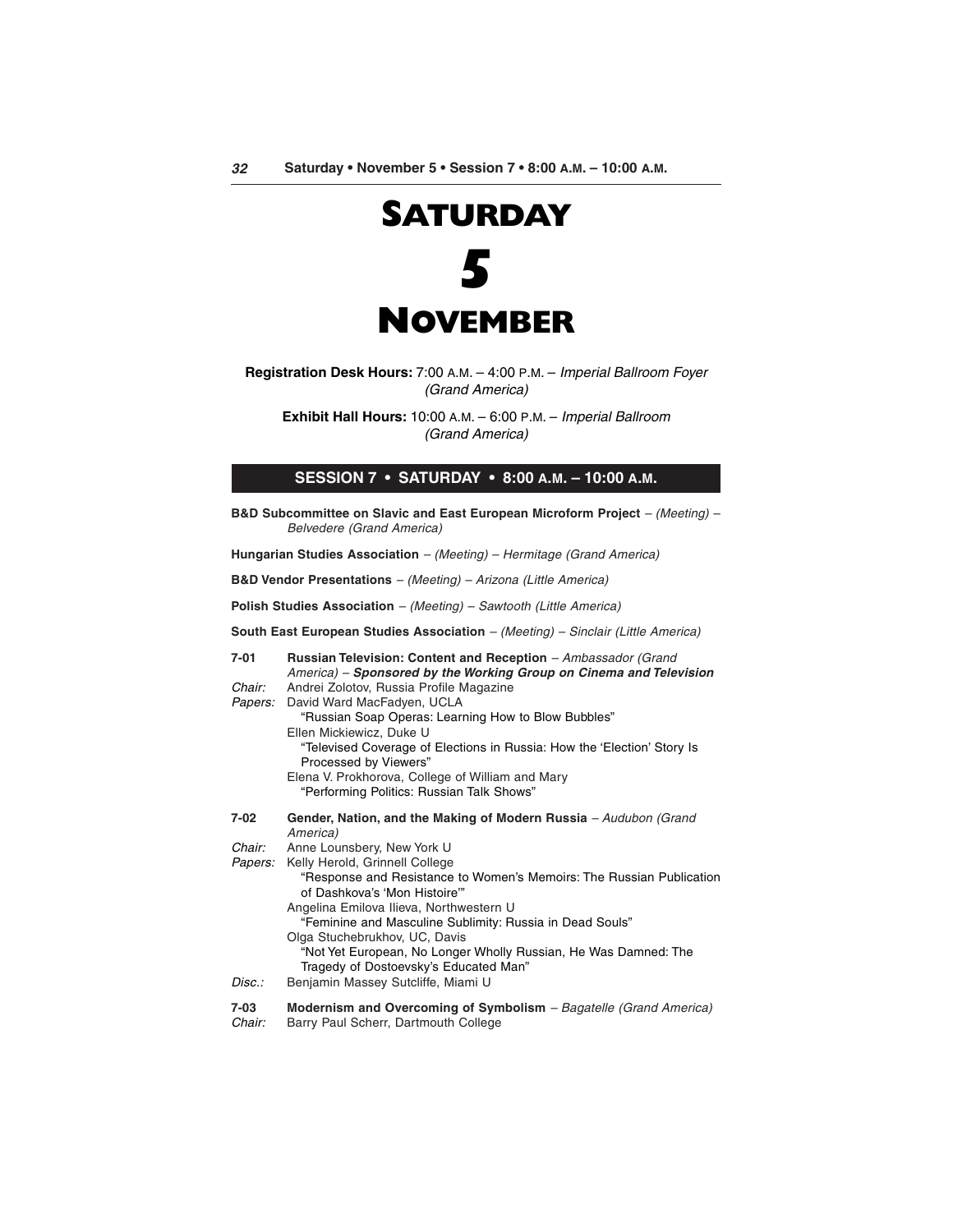| Papers:                                    | Natalia Yu Kazakova, Columbia U<br>"Rozanov and Russian Symbolism"<br>Ian Emil Probstein, Touro College<br>"Modernism and Overcoming of Symbolism: Pound and Mandelstam"<br>Andrew Reynolds, U of Wisconsin, Madison<br>"Mandelstam's Tristia and Eliot's Waste Land: Notes on a Redefinition of<br>"World Culture"                                                                                                                                                                                                                                                                                                     |
|--------------------------------------------|-------------------------------------------------------------------------------------------------------------------------------------------------------------------------------------------------------------------------------------------------------------------------------------------------------------------------------------------------------------------------------------------------------------------------------------------------------------------------------------------------------------------------------------------------------------------------------------------------------------------------|
| Disc.:                                     | Anna Lisa Crone, U of Chicago                                                                                                                                                                                                                                                                                                                                                                                                                                                                                                                                                                                           |
| 7-05<br>Chair:<br>Part.:                   | European Integration: Romania and Moldova $-$ (Roundtable) $-$ Embassy<br>(Grand America)<br>Radu R. Florescu, Boston College<br>Joseph Francis Harrington, Framingham State College<br>Ernest Hargreaves Latham, Jr., US Foreign Service Institute<br>Paul Daniel Quinlan, Providence College<br>Robert Lawrence Weiner, U of Massachusetts, Boston                                                                                                                                                                                                                                                                    |
| 7-06<br>Chair:<br>Papers:<br><i>Disc.:</i> | Moscow, Paris, New York: Intellectual Life of the Russian Diaspora in<br><b>Émigré Press</b> – Envoy (Grand America)<br>Alexis Klimoff, Vassar College<br>Marina Adamovitch, Continent (Magazine)<br>"From The Contemporary Notes to The New Review: Traditions of the<br>Russian 'Thick Journal' and the First Wave of Russian Emigration"<br>Greta N. Slobin, Wesleyan U<br>"Competing Literary Journals at Home and Abroad in the 1920s"<br>Tatiana Smorodinska, Middlebury College<br>"Ivan Elagin and Forgotten Poets of the Second Wave of Russian<br>Emigration"<br>Maria Rubins, University College London (UK) |
| 7-07<br>Chair:<br>Papers:<br>Disc.:        | Serializing Film and Television Productions - Fontainbleau (Grand<br>America)<br>Karla Oeler, Emory U<br>Birgit Beumers, U of Bristol (UK)<br>"Serializing the War: Post Soviet Television Serials"<br>Alexander V. Prokhorov, College of William and Mary<br>"Between the Aesthetics of Monumentalism and Fragmentation: Soviet<br>Series Films and Television Serials of the 1960s"<br>Vladimir Strukov, U of London (UK)<br>"Strange Sequels: Post Soviet Television Adaptations of Literary Classics"<br>Stephen C. Hutchings, U of Surrey (UK)                                                                     |
| 7-08                                       | Love and Self-Representation in Anna Karenina - Grand Ballroom A                                                                                                                                                                                                                                                                                                                                                                                                                                                                                                                                                        |
| Chair:<br>Papers:<br>Disc.:                | (Grand America)<br>Olga Maiorova, U of Michigan<br>Deborah A. Martinsen, Columbia U<br>"Unrequited Love and Moral Imagination in Anna Karenina"<br>Marcia A. Morris, Georgetown U<br>"Feminine Displacement in Anna Karenina"<br>Donna Tussing Orwin, U of Toronto (Canada)<br>"Romantic Longing in Anna Karenina"<br>Robin Feuer Miller, Brandeis U                                                                                                                                                                                                                                                                    |
| 7-09                                       | Russia in the Year 2005: Ed Hewett Memorial Panel $-$ (Roundtable) $-$                                                                                                                                                                                                                                                                                                                                                                                                                                                                                                                                                  |
| Chair:<br>Part.:                           | Grand Ballroom B (Grand America)<br>Victor Henry Winston, Association of American Geographers<br>George William Breslauer, UC, Berkeley                                                                                                                                                                                                                                                                                                                                                                                                                                                                                 |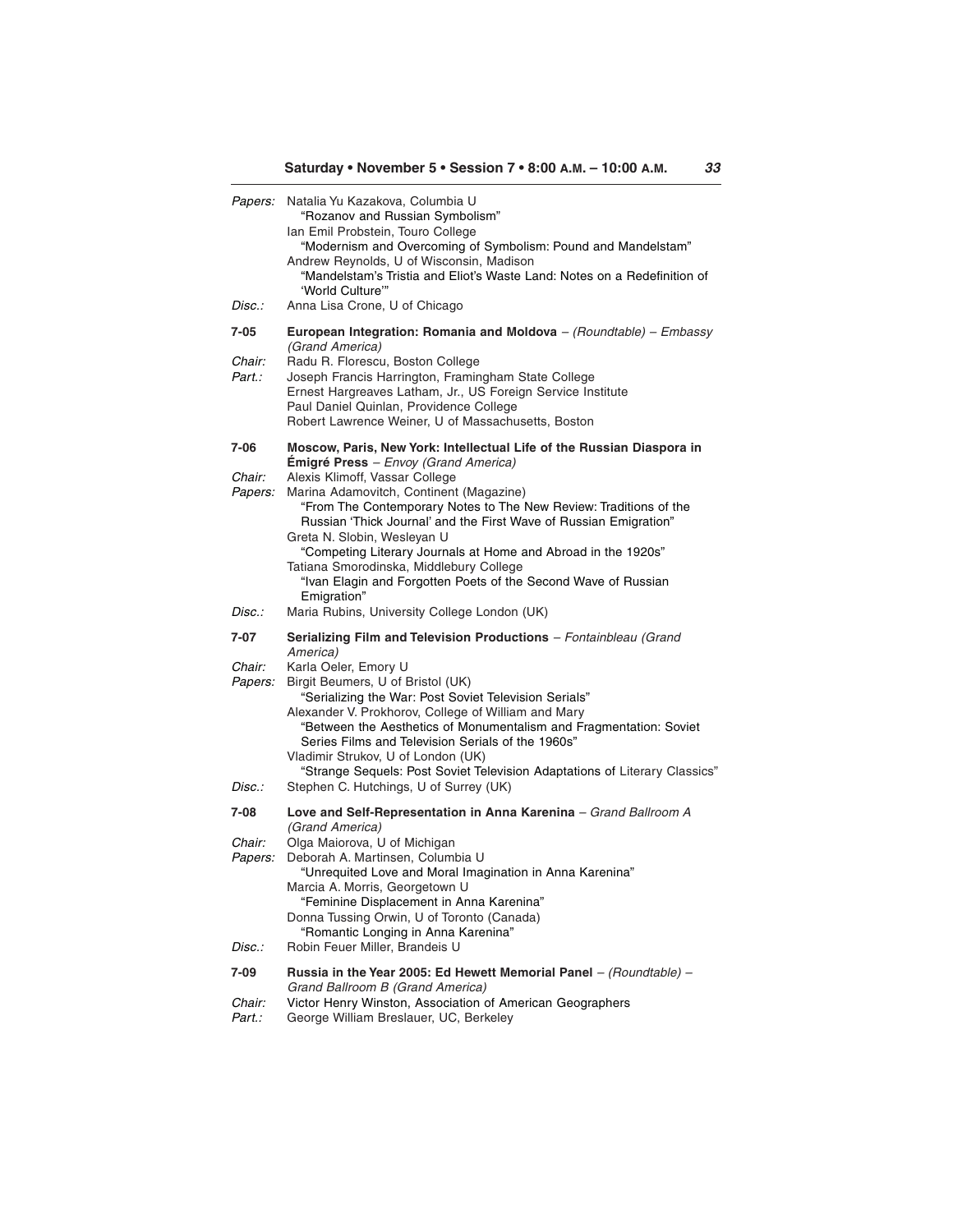M Steven Fish, UC, Berkeley Gail W. Lapidus, Stanford U Gerard Roland, UC Berkeley Carol R. Saivetz, Harvard U **7-10 Crossing Sources, Methods, and Theories: Historians Doing Fieldwork, Anthropologists in the Archives** – (Roundtable) – Grand Ballroom C (Grand America) Chair: Sheila Fitzpatrick, U of Chicago Part.: Bruce M. Grant, New York U Michaela Pohl, Vassar College David L. Ransel, Indiana U Douglas J. Rogers, Miami U, Ohio Thomas C. Wolfe, U of Minnesota **7-11 Postcommunist Parties: Breakdowns and Breakthroughs** – Grand Ballroom D (Grand America) Chair: Yoshiko M. Herrera, Harvard U Papers: Henry E. Hale, Indiana U "Prospects for Party Development in Russia" Vicki L. Hesli, U of Iowa "Interest Cleavages, Individualistically Oriented Competition, and Sequences in Party System Development: Middle Range Theory and Evidence from Post-Communist Ukraine" Joshua A. Tucker, Princeton U "The Potency and Pliability of Partisanship: Experimental Evidence from Russia" Disc.: Raymond Duch, U of Houston Joan Barth Urban, Catholic U of America **7-13 Croatia: Democratic Consolidation and EU Accession** – Grenoble (Grand America) Chair: Paula M. Pickering, College of William and Mary<br>Papers: Mark Allan Baskin, Manhattanville College Mark Allan Baskin, Manhattanville College "Values and Popular Support for the EU in Croatia" Goran Cular, U of Zagreb "Croatian Presidential Elections 2005: Elite Convergence and the Support for EU" Ivan Grdesic, U of Zagreb "Croatia's Local Democracy: Elections, Participation and Governance" Disc.: Ronald Haly Linden, U of Pittsburgh **7-15 Fitting the Procrustean Bed: Old Bolsheviks in Stalinist Russia** – Milano (Grand America) Chair: Alexis Esther Pogorelskin, U of Minnesota, Duluth Papers: Barbara Allen, La Salle U "Friendship in Times of Factionalism and Terror: Alexander Shliapnikov and Sergei Medvedev" Malte Griesse "Family Communication and the Emergence of Criticism in the Stalinist System: The Case of Alexander Spunde and Anna Kravchenko" Charters S. Wynn, U of Texas, Austin "Explaining Tomsky's Suicide" Disc.: William J. Chase, U of Pittsburgh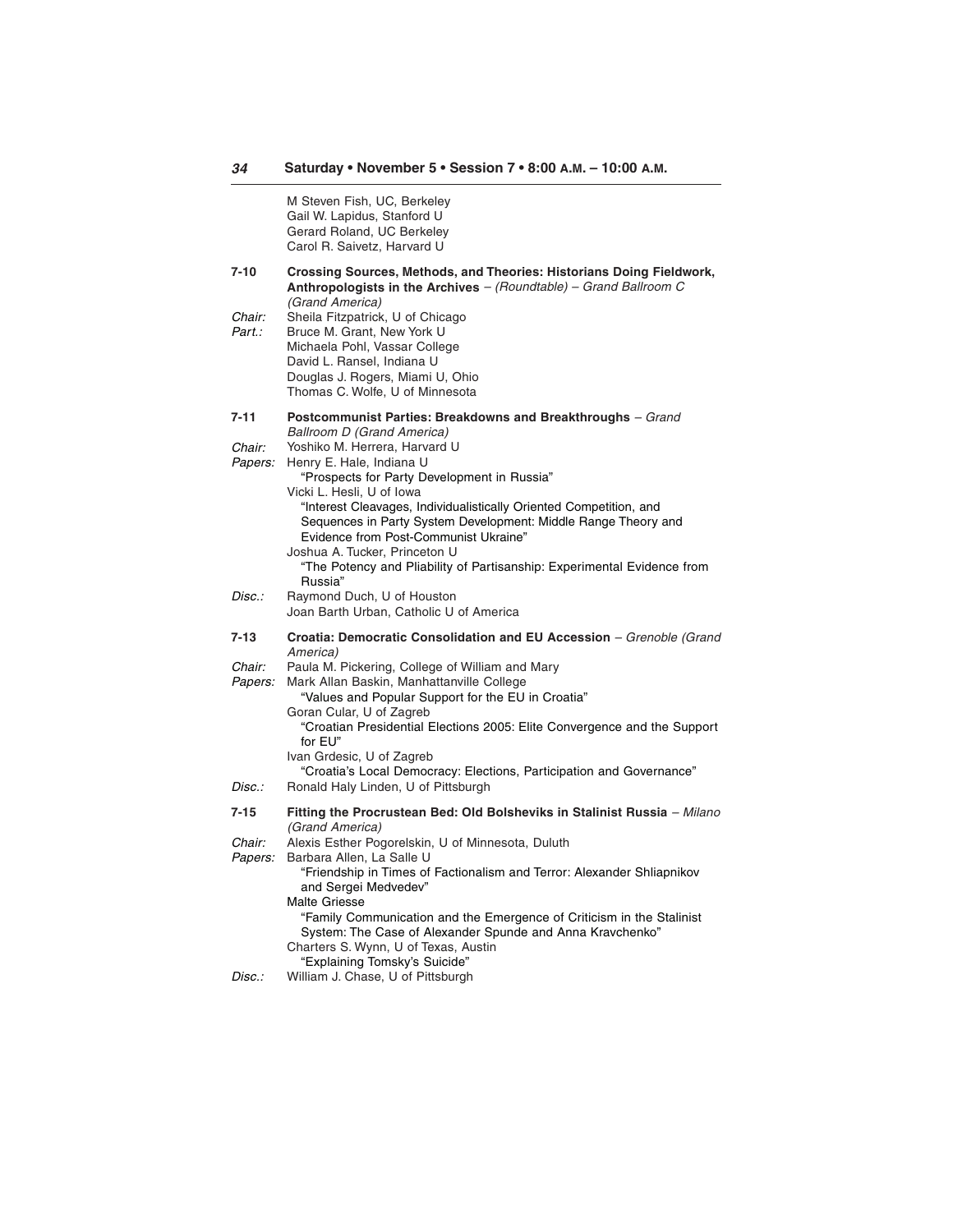| 7-16                      | Zofia Nalkowska: Voices/Objects/Subjects of History - Murano Garden<br>Salon (Grand America)                                                                                                                                                                                                                                                                                                                                |
|---------------------------|-----------------------------------------------------------------------------------------------------------------------------------------------------------------------------------------------------------------------------------------------------------------------------------------------------------------------------------------------------------------------------------------------------------------------------|
| Papers:                   | Jolanta M. Davis, AAASS<br>"I did not make up any of this': Nalkowska, Medaliony, and the Main<br>Commission for the Investigation of German Crimes in Poland"<br>Krystyna Lipinska Illakowicz, New York U<br>"Women and the Everyday: Zofia Nalkowska's Trajectories of Seeing"<br>Bozena Shallcross, U of Chicago                                                                                                         |
| Disc.:                    | "Zofia Nalkowska and the Economy of the Holocaust"<br>Tamara Trojanowska, U of Toronto (Canada)                                                                                                                                                                                                                                                                                                                             |
| 7-17                      | <b>Issues in Teaching Russian at the Advanced Level</b> - Provence (Grand<br>America)                                                                                                                                                                                                                                                                                                                                       |
| Papers:                   | Jane Frances Hacking, U of Utah<br>"Sociopragmatic Competence: Acquisition versus Learning"<br>Benjamin G. Rifkin, Temple U                                                                                                                                                                                                                                                                                                 |
|                           | "Theory and Practice in Teaching Advanced-Level Listening and Reading"<br>Anna Yatsenko, Reed College<br>"The Complex Sentence as a Vocabulary Building Resource for Foreign                                                                                                                                                                                                                                                |
| Disc.:                    | Language Students: Russian Complex Sentences with 'to'"<br>Lynne deBenedette, Brown U                                                                                                                                                                                                                                                                                                                                       |
| 7-18                      | Approaching Death: Visions of Entry into the Next World in Premodern                                                                                                                                                                                                                                                                                                                                                        |
| Chair:<br>Papers:         | <b>Russia</b> – Riviera (Grand America)<br>Nadieszda Kizenko, SUNY, Albany<br>Nikolaos A. Chrissidis, Southern Connecticut State U<br>"Between Forgiveness and Indulgence: Funerary Prayers of Absolution in<br>Early Modern Russia"<br>Eve Levin, U of Kansas<br>"Near Death Experiences"                                                                                                                                  |
| Disc.:                    | Michael A. Pesenson, Swarthmore College<br>"Trials of the Soul: Depictions of 'Mytarstva' in Early East Slavic Literature"<br>Jennifer B. Spock, Eastern Kentucky U                                                                                                                                                                                                                                                         |
| 7-19                      | <b>Emerging Folklore: Contemporary Ukrainian and Russian Folk Genres</b>                                                                                                                                                                                                                                                                                                                                                    |
| Chair:<br>Papers:         | and Oral Narratives - Savoy (Grand America)<br>Jeanmarie Rouhier-Willoughby, U of Kentucky<br>John Holian, Cuyahoga Community College<br>"Soviet Collectivization: A Case Study of a Western Ukrainian Village"<br>Natalie Kononenko, U of Alberta (Canada)<br>"Ukrainian Legends: How God Paired Men and Women"<br>Federica Visani, Sorbonne (France)<br>"Media Culture and Jokes: The Humorous Side of the 2004 Ukrainian |
| Disc.:                    | Elections"<br>Veronica E. Aplenc, U of Pennsylvania                                                                                                                                                                                                                                                                                                                                                                         |
| 7-20<br>Chair:<br>Papers: | Russia's Big Business under Putin - Sussex (Grand America)<br>Ian Kenneth Lilly, U of Auckland (New Zealand)<br>Andreas Heinrich, U of Bremen (Germany)<br>"Business and the Market. Internationalization and Corporate<br>Governance"<br>Kari Liuhto, Pan-European Institute<br>"The Symbiotic Relationship between Big Business and State. Changes in<br>the Oligarchic Dialogue with the State"                          |
| Disc.:                    | David Stuart Lane, U of Cambridge (UK)                                                                                                                                                                                                                                                                                                                                                                                      |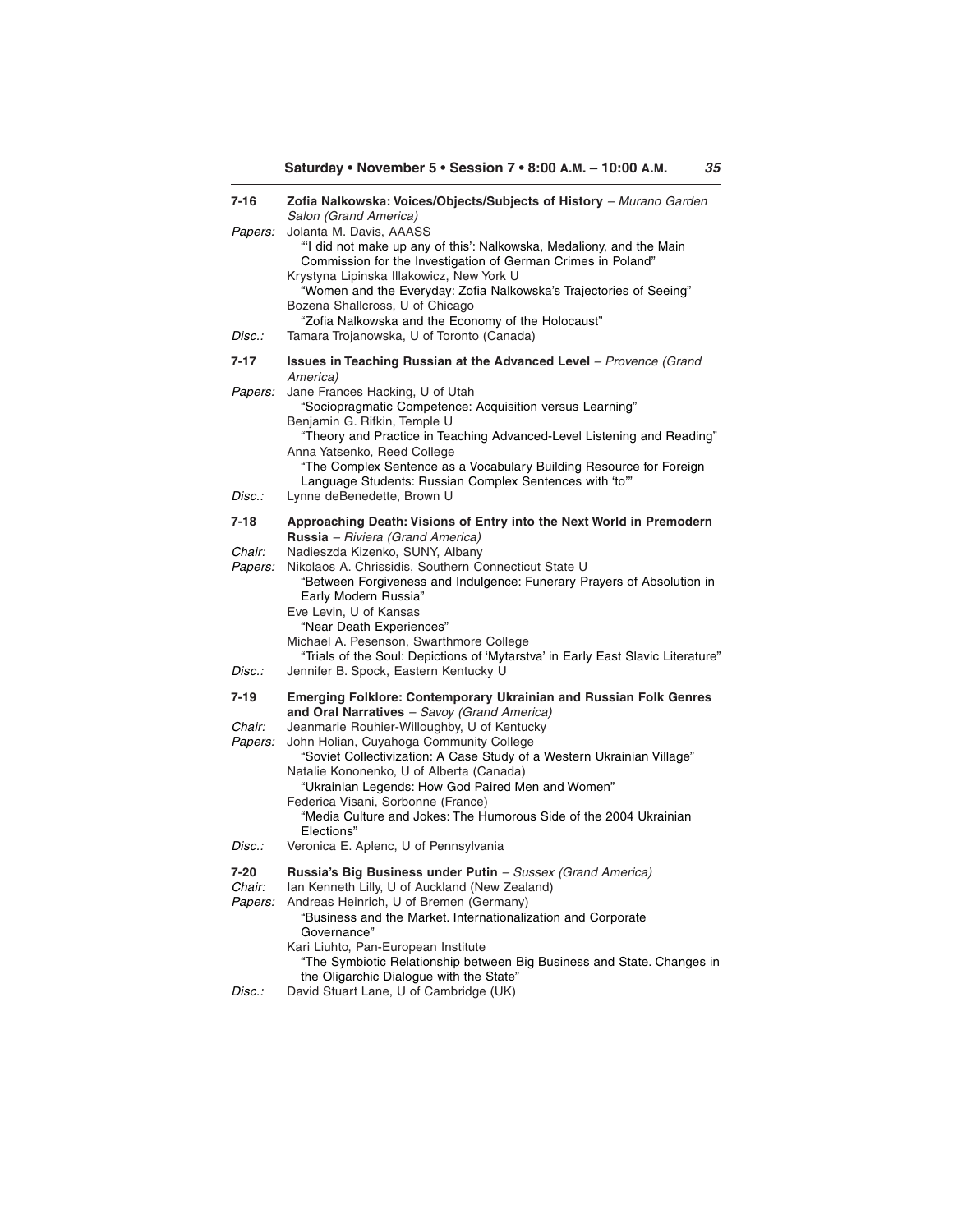| 7-21                            | Doing Local History: Society and Religion in Tver' Province - Tuscany<br>(Grand America)                                                                                                                                                                                                |
|---------------------------------|-----------------------------------------------------------------------------------------------------------------------------------------------------------------------------------------------------------------------------------------------------------------------------------------|
| Chair:<br>Papers:               | Ann M. Kleimola, U of Nebraska<br>Rodney Dean Bohac, Brigham Young U<br>"Peasant Kinship Practices and Politics in Nineteenth-Century Tver"<br>Province"                                                                                                                                |
|                                 | Mary W. Cavender, Ohio State U<br>"Gentry and Estate: Soslovie and Local Identity in Tver', 1820-1860"                                                                                                                                                                                  |
|                                 | Isolde Renate Thyret, Kent State U<br>"The Politics of Relics in Tver' and its Environs in the Seventeenth<br>Century"                                                                                                                                                                  |
| Disc.:                          | Daniel H. Kaiser, Grinnell College                                                                                                                                                                                                                                                      |
| 7-22                            | The Search for Autonomy and Unity in Russian Culture: Religious-<br>Philosophical Perspectives - Venezia Garden Salon (Grand America)                                                                                                                                                   |
| <i>Chair:</i><br><i>Papers:</i> | Dana Dragunoiu, Carleton U (Canada)<br>Stephen H. Blackwell, U of Tennessee, Knoxville<br>"Scientific and Idealist Perspectives in Nabokov's Art"<br>Erich D. Lippman, U of Minnesota                                                                                                   |
|                                 | "Rozanov's Personalistic Critique of Liberalism"<br>Randall Allen Poole, College of St. Scholastica                                                                                                                                                                                     |
| Disc.:                          | "Freedom of Conscience as Autonomy in Russian Liberal Theory"<br>Victoria Frede, East Carolina U                                                                                                                                                                                        |
| 7-23                            | Church-State Relations in Post-WWII Central and Eastern Europe -<br>Venice (Grand America)                                                                                                                                                                                              |
| Chair:<br><i>Papers:</i>        | Robert F. Goeckel, SUNY, Geneseo<br>Sean Philip Brennan, U of Notre Dame<br>"The Limits of Cooperation: The Allied Religious Affairs Committee in<br>Germany 1945-1948"<br>Timothy David Curp, Ohio U<br>"God and Country? PAX and the Struggle for Catholicism in Gomulka's<br>Poland" |
|                                 | James Ramon Felak, U of Washington<br>"Conflicts over the State Monopoly of Education in Slovakia, 1945-1948:<br>Catholics, Communists, Democrats"                                                                                                                                      |
| Disc.:                          | Jennifer Jean Wynot, Metropolitan State College of Denver                                                                                                                                                                                                                               |
| 7-24                            | The Politics of Access: Patronage, Power, and Identity in the Habsburg<br><b>Empire</b> – Versailles (Grand America)                                                                                                                                                                    |
| Chair:<br><i>Papers:</i>        | Charles Jelavich, Indiana U<br>Sarah Anne Kent, U of Wisconsin, Stevens Point<br>"Politics and Patronage in Late Nineteenth-Century Croatia"                                                                                                                                            |
|                                 | Rita Arlene Krueger, Temple U<br>"Reassessing Women's 'Place': Family Networks in Court and Country<br>under the Habsburgs"                                                                                                                                                             |
|                                 | Michael Yonan, St Louis U<br>"Art, Patronage, and Politics in the Court Culture of Empress Maria<br>Theresa"                                                                                                                                                                            |
| Disc.:                          | Hugh LeCaine Agnew, George Washington U                                                                                                                                                                                                                                                 |
| 7-28                            | Writing on the Edge: Concepts of Center and Periphery - Cheyenne<br>(Little America)                                                                                                                                                                                                    |
| Chair:<br>Papers:               | Adrienne Lynn Edgar, UC, Santa Barbara<br>Susanna Soojung Lim, UCLA                                                                                                                                                                                                                     |
|                                 | "Orientalism, Occidentalism, and Russia: East Asia in Symbolist                                                                                                                                                                                                                         |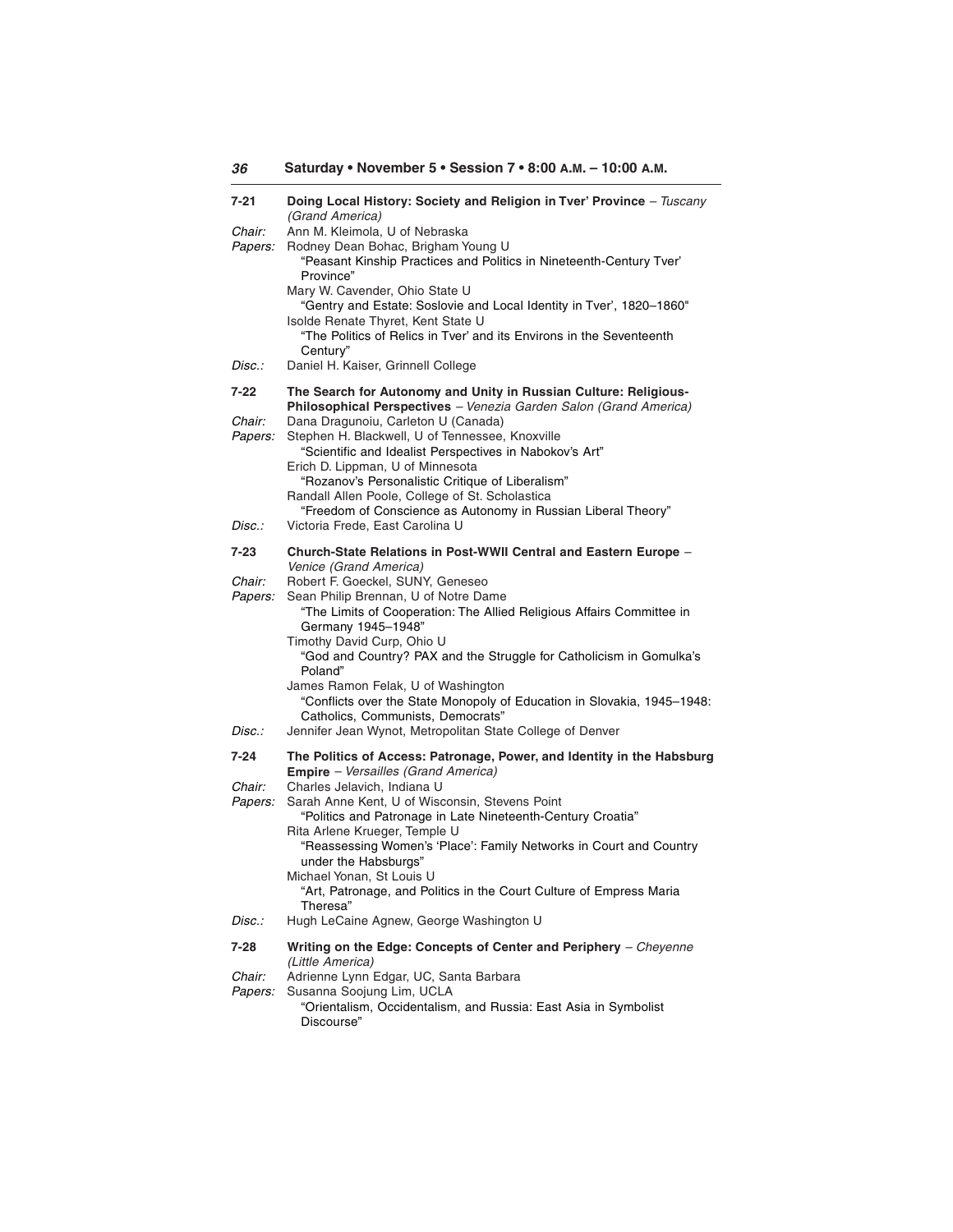| 8-34                             | Polish Institute of Arts and Sciences of America - (Meeting) - Sawtooth                                                                                                                                                                                                                                                                                           |
|----------------------------------|-------------------------------------------------------------------------------------------------------------------------------------------------------------------------------------------------------------------------------------------------------------------------------------------------------------------------------------------------------------------|
| 8-26                             | <b>Council of Institutional Members</b> – (Meeting) – Arizona (Little America)                                                                                                                                                                                                                                                                                    |
|                                  | SESSION 8 • SATURDAY • 10:15 A.M. - 12:15 P.M.                                                                                                                                                                                                                                                                                                                    |
| Disc.:                           | Steven E. Harris, George Mason U<br>"The 'War on Noise' in the Soviet City, 1960s-1970s"<br>T. Mills Kelly, George Mason U<br>"Whispers Across the Bar: Listening to Politics in Twentieth-Century<br>Czechoslovak Pubs"<br>Suzanne Elizabeth Ament, Radford U                                                                                                    |
| 7-40<br>Chair:<br><i>Papers:</i> | <b>Listening to the Slavic Past</b> – Wyoming (Little America)<br>Nancy Meriwether Wingfield, Northern Illinois U<br>Anna Fishzon, Columbia U<br>"The Operatics of Everyday Life, or, How the Gramophone Changed Work<br>and Leisure in Russia"                                                                                                                   |
| Disc.:                           | "Playing the Triangle: Russia, China, India"<br>Mark Norman Katz, George Mason U<br>"Multipolarism versus Multilateralism: Theory and Practice of Russian<br>Policy in Asia"<br>Matthew Joseph Ouimet, American Councils for International Education<br>"Russia and ASEAN: Tactics of Multinationalism in Southeast Asia"<br>Herbert Jay Ellison, U of Washington |
| 7-31<br>Chair:<br>Papers:        | Primakov Redux: Multilateralism and Russian Policy in Asia - Grand<br><b>Ballroom B (Little America)</b><br>Steven J. Coffey, US Department of State<br>Joseph Ferguson, Princeton U                                                                                                                                                                              |
| Disc.:                           | "Religious Freedom under Yeltsin and Putin: Continuity or Rupture?"<br>Zoe K. Knox, Rice U<br>"Freedom of Conscience in Post-Soviet Russia"<br>John Barrett Dunlop, Stanford U                                                                                                                                                                                    |
| 7-30<br><i>Chair:</i><br>Papers: | Religious Freedom under Yeltsin and Putin: Continuity and Change -<br>Grand Ballroom A (Little America)<br>Carol Skalnik Leff, U of Illinois, Urbana-Champaign<br>Beth M. Admiraal, Lynchburg College                                                                                                                                                             |
| Disc.:                           | Michael Rouland, Miami U<br>"Reconceptualizing Center and Steppe: The Intellectual Journey of<br>Mukhtar Auezov"<br>Gabriella Safran, Stanford U<br>"The Shaman's Shtreymel: The Life of S. An-sky and the Metaphor of<br>Jews as Siberian Natives"<br>Tim Scholl, Oberlin College/Helsinki U                                                                     |

- (Little America)
- **8-02 Dislocation and Classification: War and Refugees in Austria-Hungary, 1915–1918** – Audubon (Grand America) Chair: Claire Elaine Nolte, Manhattan College

- Papers: Rebekah Klein-Pejsova, Columbia U "'They have completely inundated the countryside': Galician Jewish Refugees in the Kingdom of Hungary during the First World War" Jared Manasek, Columbia U
	- "Refugees and Rebels: Austro-Hungarian Aid Policy and the Bosnian Uprising of 1875–1878"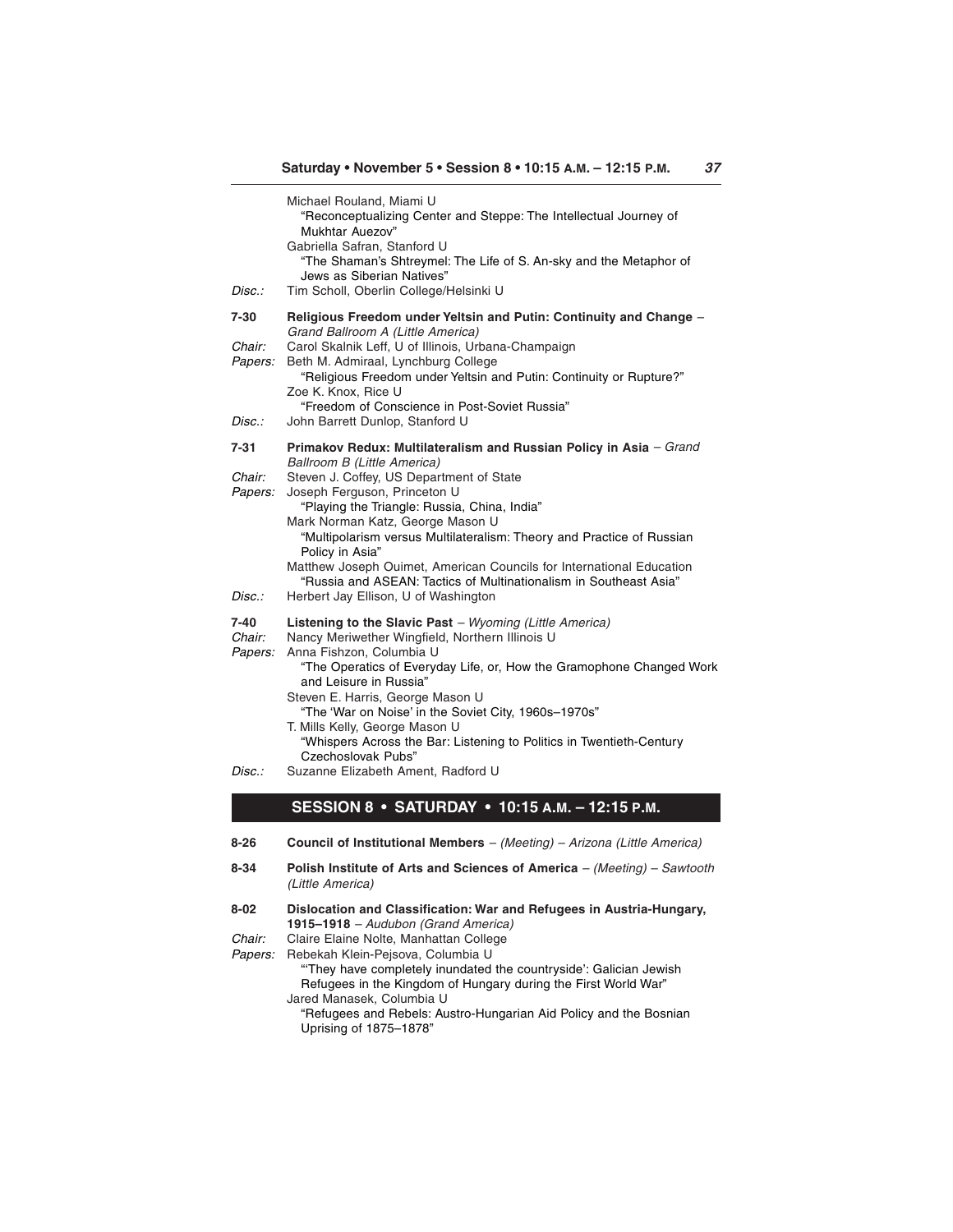| Disc.:                          | Marius Turda, Oxford Brookes U (UK)<br>"The Biology of War: Eugenics in Hungary during the First World War"<br>Paul Hanebrink, Rutgers U                                                                                                                                                                                                                                                                             |
|---------------------------------|----------------------------------------------------------------------------------------------------------------------------------------------------------------------------------------------------------------------------------------------------------------------------------------------------------------------------------------------------------------------------------------------------------------------|
| 8-03                            | Changes in Schooling and Health in Post-Socialism - Bagatelle (Grand<br>America)                                                                                                                                                                                                                                                                                                                                     |
| <i>Papers:</i>                  | Kathryn Hart Anderson, Vanderbilt U<br>"Health and Market Productivity in the Kyrgyz Republic"<br>Mieke Meurs, American U and Zamira Simkins, American U<br>"Declining Educational Attainment and Secondary School Drop Outs in<br>Bulgaria and Albania"<br>Sibel Selcuk, American U<br>"Exploring Intergenerational Educational Mobility in Select Transition<br>Economies"                                         |
| 8-04                            | East European Cinema and National Identity - Belvedere (Grand<br>America)                                                                                                                                                                                                                                                                                                                                            |
| <i>Chair:</i><br><i>Papers:</i> | Alexander Burry, The Ohio State U<br>Yana Hashamova, The Ohio State U<br>"Russian Cinema in Search of the Father"<br>Elizabeth Worrall, The Ohio State U<br>"Erben among Us: The Revival of the 19th-Century Czech Writer in<br>Contemporary Czech Film"                                                                                                                                                             |
| Disc.:                          | Raymond Harry Miller, Bowdoin College                                                                                                                                                                                                                                                                                                                                                                                |
| 8-06                            | Science and Literature in Late-imperial Russia and the Early Soviet<br>Union - Envoy (Grand America)                                                                                                                                                                                                                                                                                                                 |
| Chair:<br>Papers:               | Klawa N. Thresher, Randolph-Macon Woman's College<br>Otto Floris Boele, Independent Scholar<br>"Argonauts of the Universe: The Intergalactic Utopia of the Biocomist<br>Poets (1919-1926)"<br>Kenneth Norman Brostrom, Wayne State U<br>"Pil'nyak: An Existentialist?"<br>Jennifer E. Sunseri, Texas Tech U<br>"Russian Dystopian Fiction and the Dissolution of the Russian Family"                                 |
| Disc.:                          | Ronald Denis LeBlanc, U of New Hampshire                                                                                                                                                                                                                                                                                                                                                                             |
| 8-07                            | True Believers: Yugoslav Intellectuals in the 1950s - Fontainbleau (Grand<br>America)                                                                                                                                                                                                                                                                                                                                |
| <i>Chair:</i><br><i>Papers:</i> | Sarah Anne Kent, U of Wisconsin, Stevens Point<br>Marijan Despalatovic, Connecticut College<br>"Miroslav Krleza in the 1950s"<br>Nicholas John Miller, Boise State U<br>"Dobrica Cosic in the 1950s"<br>Mateja Rezek, Institute for Contemporary History, Ljubljana<br>"Milovan Djilas - The First Defeat of Party 'Liberalism'"                                                                                     |
| Disc.:                          | Joze Pirjevec, U of Padua                                                                                                                                                                                                                                                                                                                                                                                            |
| 8-09                            | Russian Television and Nation Building - Grand Ballroom B (Grand<br>America)                                                                                                                                                                                                                                                                                                                                         |
| Chair:<br>Papers:               | David George Shepherd, U of Sheffield (UK)<br>Stephen C. Hutchings, U of Surrey (UK)<br>"News and Nation Building: Three Russian 'Media Events"<br>Jeremy Morris, U of Nottingham<br>"Contemporary Russian TV Advertising and the 'obshcherossiiskaia ideia"<br>Natalia Rulyova, U of Surrey (UK)<br>"The Polyphony of Response to Nation Building: How Individual Russian<br>Viewers Interpret Television Messages" |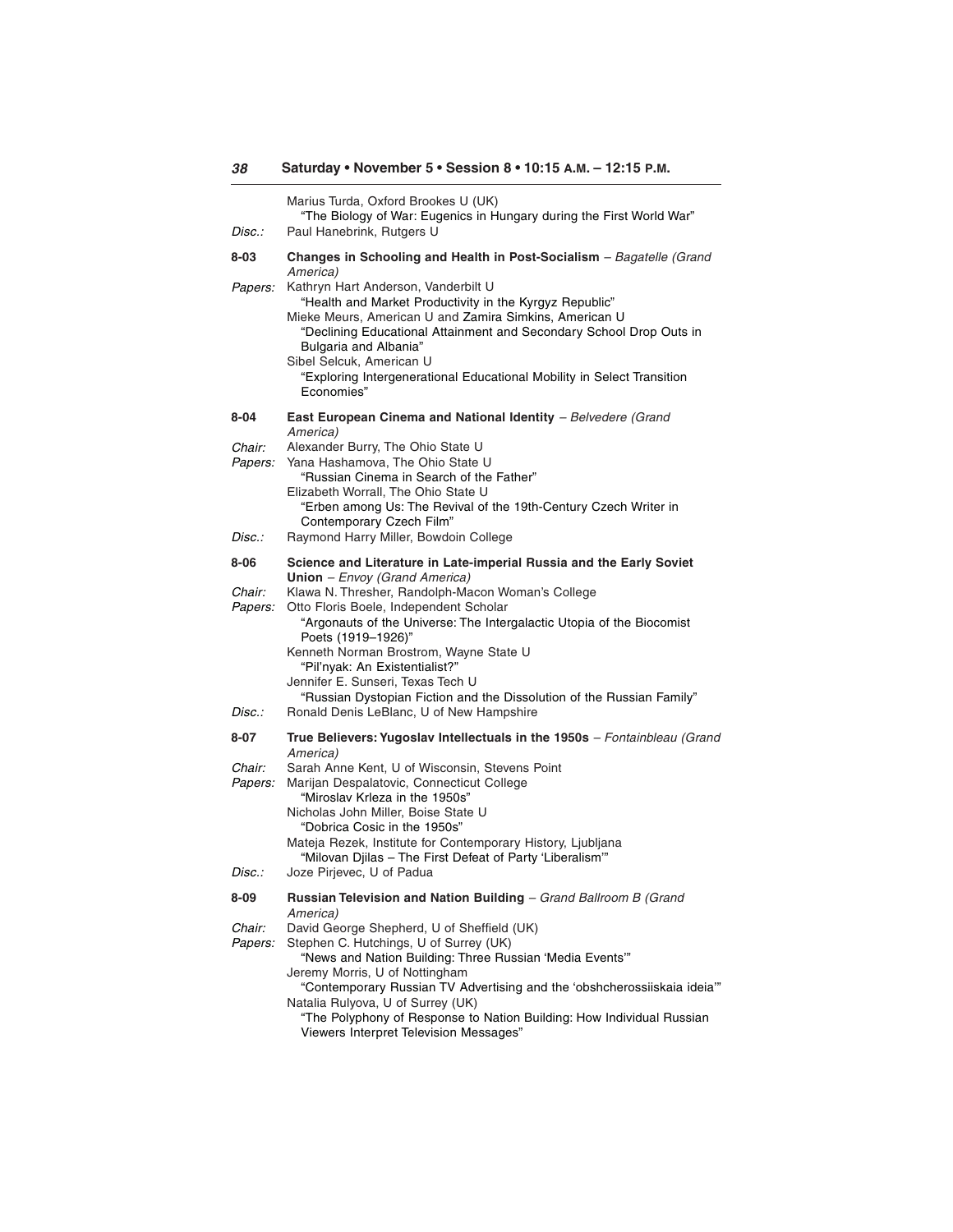| Disc.:            | Julian Graffy, University College London (UK)<br>Vladimir Stroukov, U of Voronezh (Russia)                                                                                                                                                                                                                                                                           |
|-------------------|----------------------------------------------------------------------------------------------------------------------------------------------------------------------------------------------------------------------------------------------------------------------------------------------------------------------------------------------------------------------|
| 8-10              | Strategies of Identification: Travel and Tourism to the Soviet City, 1945-<br>2005 - Grand Ballroom C (Grand America)                                                                                                                                                                                                                                                |
| Chair:<br>Papers: | Andrew L. Jenks, Niagara U<br>Per Brodersen, Dusseldorf U (Germany)<br>"Alien Pasts and Soviet Presents. Kaliningrad Remembered, 1945 - 1970"<br>John Patrick Farrell, Cal State U, Fresno<br>"Sites of Memory? Architectural Pamiatniki and Russian Memory during<br>the Thaw"                                                                                      |
| Disc.:            | Karl D. Qualls, Dickinson College<br>"Today's Travels through Sevastopol's Past: Post-Communist Continuity in<br>a 'Ukrainian' Cityscape"<br>Karen Petrone, U of Kentucky                                                                                                                                                                                            |
| 8-11              | The Writer in the Chaos of the World: In Memory of Susan Sontag -<br>Grand Ballroom D (Grand America)                                                                                                                                                                                                                                                                |
| Chair:<br>Papers: | Danko Sipka, Arizona State U<br>Ronelle Alexander, UC, Berkeley<br>"The Alternate Universe of Vasko Popa's 'Sporedno Nebo""<br>Natasha Kolchevska, U of New Mexico<br>"Regarding the Pain of Others (Sontag) and Prison Camp Narrative"<br>Jelena Milojkovic-Djuric, Texas A&M U<br>"Voices of Remembrance: Petric's Correspondence with Kis, David, and<br>Lebovic" |
| Disc.:            | Ruth Solomon Rischin, Independent Scholar<br>Andrew Baruch Wachtel, Northwestern U                                                                                                                                                                                                                                                                                   |
| 8-14              | Border, Region, Province, Hinterland: Imagining Geography in<br>Nineteenth-Century Russia - Hermitage (Grand America)                                                                                                                                                                                                                                                |
|                   |                                                                                                                                                                                                                                                                                                                                                                      |
| Chair:<br>Papers: | David M.B.L. Herman, U of Virginia<br>Melissa Frazier, Sarah Lawrence College<br>"Romantic Space: Madame de Stael and the Three Landowners from<br>Tver"<br>Katya Elizabeth Hokanson, U of Oregon<br>"Literature and the Limits of Empire"<br>Anne Lounsbery, New York U                                                                                             |
| Disc.:            | "Dostoevsky's Provinces"<br>Sarah A. Krive, UNC, Greensboro<br>Thomas Newlin, Oberlin College                                                                                                                                                                                                                                                                        |
| 8-15              | Celebrations of Commemoration in Late Imperial Russia - Milano                                                                                                                                                                                                                                                                                                       |
| Chair:<br>Papers: | (Grand America)<br>Mark David Steinberg, U of Illinois, Urbana-Champaign<br>Heather J. Coleman, U of Alberta (Canada)<br>"Holy Kiev: Celebrating 900 years of Christianity, 1888"<br>Scott M. Kenworthy, Miami U<br>"The Five-Hundred Year Jubilee of St. Sergius of Radonezh, 1892"<br>Christine Ruane, U of Tulsa                                                  |
| Disc.:            | "Commemorating Saint Petersburg: The 1903 Winter Costume Balls"<br>Christine Diane Worobec, Northern Illinois U                                                                                                                                                                                                                                                      |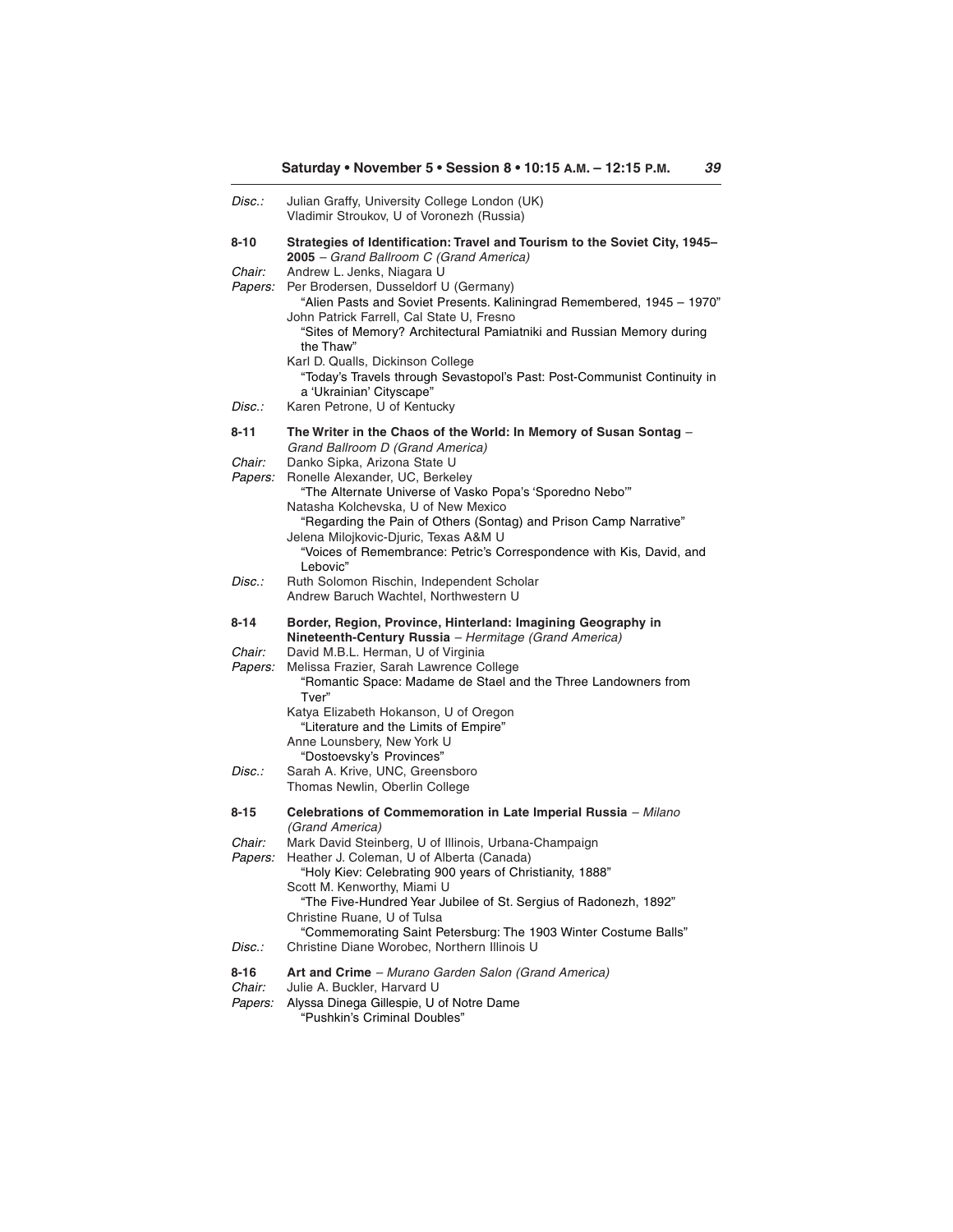| Martin Votruba, U of Pittsburgh<br>"The Death of the Heroically Chopped-up Shepherd: Highway Robbery in<br>Slovak Literature and Lore"<br>Clint Walker, Trinity College<br>"Psyche, Soma and Raskolnikov's Sickness Revisited: Mind as<br>Microcosm in 'Crime and Punishment'"<br>Julia Bekman-Chadaga, Harvard U                                                                                                                                                    |
|----------------------------------------------------------------------------------------------------------------------------------------------------------------------------------------------------------------------------------------------------------------------------------------------------------------------------------------------------------------------------------------------------------------------------------------------------------------------|
| Lemberg/Lwów/Lvov/Lviv: A Case Study in Central European Cities -                                                                                                                                                                                                                                                                                                                                                                                                    |
| Provence (Grand America)<br>Theodore Richard Weeks, Southern Illinois U<br>Tarik Cyril Amar, Princeton U<br>"Lwów/Lviv 1939-1946: Conquest and Sovietization"<br>Victor Hugo Lane, Polytechnic U<br>"Lemberg: Austrian Imperial Foundations to a 'Polish Bastion'"<br>William Jay Risch, Georgia College and State U<br>"Cultural Resistance in Post-Stalinist Lvov/Lviv: The Polish Factor in a<br>Soviet Ukrainian City"<br>John-Paul Himka, U of Alberta (Canada) |
|                                                                                                                                                                                                                                                                                                                                                                                                                                                                      |
| The Past as Bridge to the Future: Restoration and Preservation in Post-<br>Revolutionary and Post-Soviet Russia - Riviera (Grand America)<br>William Craft Brumfield, Tulane U<br>Brigit A. Farley, Washington State U, Tri-Cities<br>"Pragmatism in a Time of Polemics: Oleg Zhurin and Contemporary<br>Restoration in Moscow"<br>Shirley A. Glade, Independent Scholar<br>"Uncovering a Palladium: The Historic Significance of the Post-                          |
| Revolutionary Revelation of the Twelfth-Century 'Vladimir Mother of God"<br>Ann M. Kleimola, U of Nebraska<br>"Salvage Architecture' and the Legacy of P. D. Baranovskii"<br>Karen L. Kettering, The Hillwood Museum                                                                                                                                                                                                                                                 |
| Babble in Modernist and Post Modernist Russian Literature and Film -                                                                                                                                                                                                                                                                                                                                                                                                 |
| Savoy (Grand America)                                                                                                                                                                                                                                                                                                                                                                                                                                                |
| Michael M Kunichika, UC, Berkeley                                                                                                                                                                                                                                                                                                                                                                                                                                    |
| Sarah Clovis Bishop, Wellesley College<br>"Peculiarities of the National Language: Translation and Communication in<br>Aleksandr Rogozhkin's Recent Films"<br>Sharon Lubkemann-Allen, Princeton U<br>"Four Short Takes: Brodsky, Tarkovsky, Pelevin, and Sokurov on<br>Translation, Transposition, and Cultural Memory"<br>Julia Zarankin, U of Missouri<br>"Tongue-Tied Mandelstam and the Longing for World Culture"                                               |
| Sarah Pratt, USC                                                                                                                                                                                                                                                                                                                                                                                                                                                     |
| Cities Ruined, Dilapidated, Reconstructed and Rebuilt: Ethnographies<br>of Urban Transformation - Sussex (Grand America)<br>Seema Desai Iyer, U of Pennsylvania<br>Patty A. Gray, U of Alaska, Fairbanks<br>"City in the Tundra: Construction, Ruin, and Reconstruction of a Socialist<br>City in the Russian Far North"<br>Anatoly M. Khazanov, U of Wisconsin, Madison<br>"To Destroy in Order to Build Anew: The Reconstruction of Contemporary<br>Moscow"        |
|                                                                                                                                                                                                                                                                                                                                                                                                                                                                      |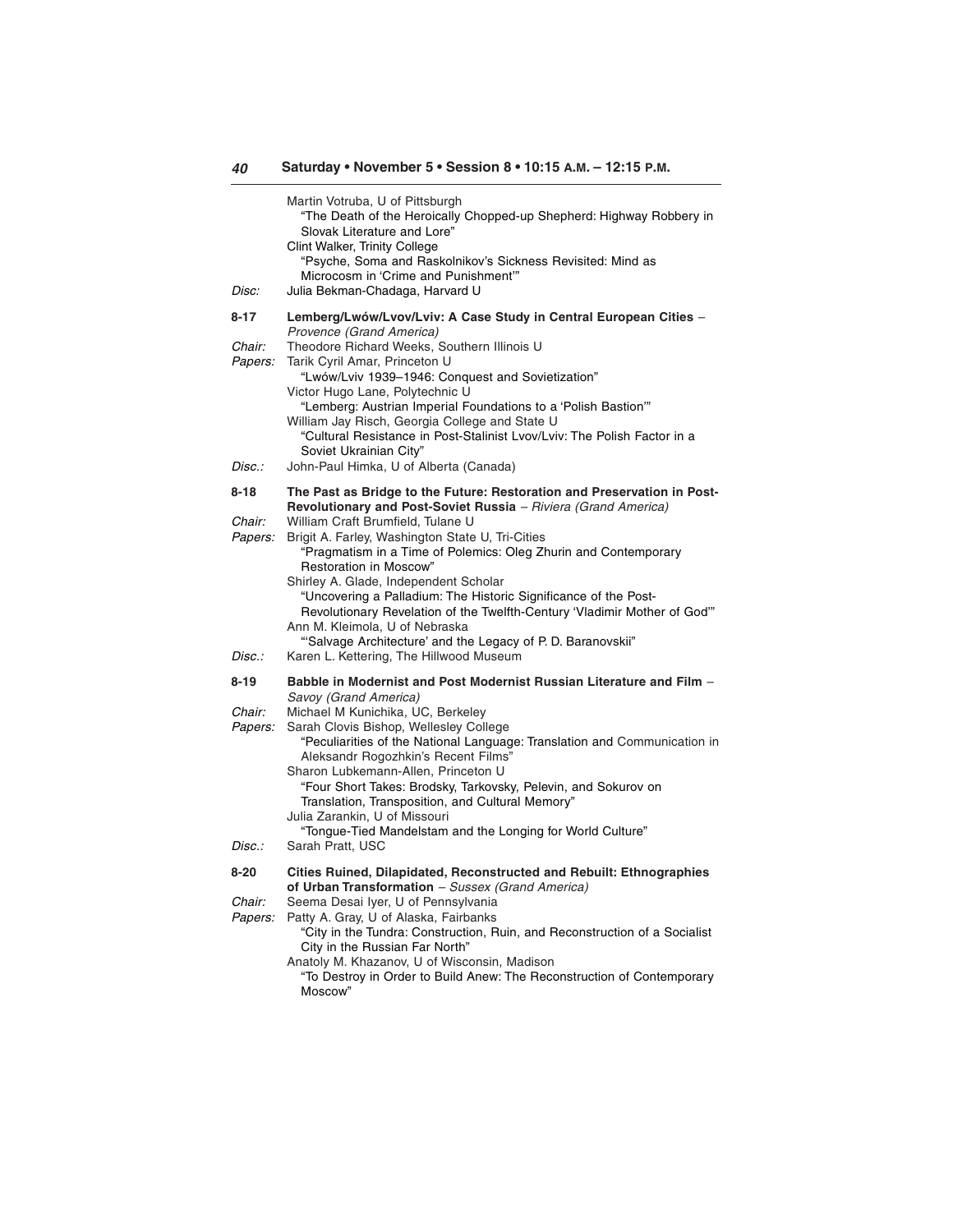| Disc.:                                  | Erica Tucker, Butler U<br>"Rebuilding Lives Amidst the Ruins: The Reconstruction of Warsaw"<br>Tobias Holzlehner, U of Alaska, Fairbanks                                                                                                                                                                                                                                                                                                       |
|-----------------------------------------|------------------------------------------------------------------------------------------------------------------------------------------------------------------------------------------------------------------------------------------------------------------------------------------------------------------------------------------------------------------------------------------------------------------------------------------------|
| 8-21                                    | Discourses of Identity in Ukrainian Literature and Culture - Tuscany<br>(Grand America)                                                                                                                                                                                                                                                                                                                                                        |
| Chair:<br>Papers:                       | Marian Jean Rubchak, Valparaiso U<br>Halyna Hryn, Harvard U<br>"Who Was Myna Mazailo?: Literary Identity, Kharkiv, circa 1930"<br>Maria G. Rewakowicz, Columbia U<br>"Post-Independence Reading Strategies: The Impact of Feminist Theory<br>on Identity and Canon Formation in Ukrainian Literature"<br>Polina Rikoun, Harvard U<br>"The Myth of Odessa: Shaping Identity at the Cross-Roads of Cultures"                                     |
| Disc.:                                  | Edyta Bojanowska, Harvard U                                                                                                                                                                                                                                                                                                                                                                                                                    |
| 8-22<br><i>Chair:</i><br><i>Papers:</i> | Jewish Images and Self-Images during the Revolutionary Era - Venezia<br>Garden Salon (Grand America)<br>Joan Neuberger, U of Texas, Austin<br>Inna Shtakser, U of Texas, Austin                                                                                                                                                                                                                                                                |
|                                         | "Revolutionary Identity and Youth Identity among Lower-Class Jews of the<br>Pale during the 1905 Revolution"<br>Robert E. Weinberg, Swarthmore College<br>"Jews and Counterrevolution in the Aftermath of 1905"<br>Deborah Yalen, UC, Berkeley<br>"Biologies, Pathologies, Environments: Scientific Research on Soviet<br>Jews in the 1920s"                                                                                                   |
| Disc.:                                  | David Shneer, U of Denver                                                                                                                                                                                                                                                                                                                                                                                                                      |
| 8-23<br>Chair:<br>Papers:               | Space and Identity - Venice (Grand America)<br>Cynthia A. Ruder, U of Kentucky<br>Gabrielle Ivy Cavagnaro, U of Chicago<br>"Reading Mandelshtam's Prose: Space, Self, and Homi Bhabha"<br>Inna Mattei, Harvard U<br>"Garden and Garbage: Landscapes of Culture and the Notion of<br>Culturemort in Elena Shvarts"<br>Margarita Nafpaktitis, U of Virginia<br>"Bathtub under a Plasterwork Sky: The Round Room in Petrograd's House<br>of Arts" |
| Disc.:                                  | Emily Johnson, U of Oklahoma                                                                                                                                                                                                                                                                                                                                                                                                                   |
| 8-24<br>Chair:<br>Papers:               | Medieval East Slavic Linguistics - Versailles (Grand America)<br>Michael S. Flier, Harvard U<br>Bill J. Darden, U of Chicago<br>"Verbal Categories in Twelfth-Century Russian"<br>Daniela S. Hristova, U of Chicago<br>"Syntactic Status of the Past Active Participle in Russian"<br>Dean Worth, UCLA<br>"The Reflexes of Common Slavic *tj, *kti, *dj in Sixteenth-Century Russia"                                                           |
| Disc.:                                  | David Birnbaum, U of Pittsburgh                                                                                                                                                                                                                                                                                                                                                                                                                |
| 8-25<br>Chair:<br>Part.:                | Globalization and International Cooperation in Higher Education:<br>Russia-U.S.-Europe - (Roundtable) - Vienna (Grand America)<br>Andrei Kortunov, ISE Center (Russia)<br>Alexei Falaleev, Far Eastern National U (Russia)<br>Elena Ignatieva, Novgorod State U (Russia)<br>Mark Steven Johnson, Colorado College                                                                                                                              |

Arkady Minakov, Voronezh State U (Russia)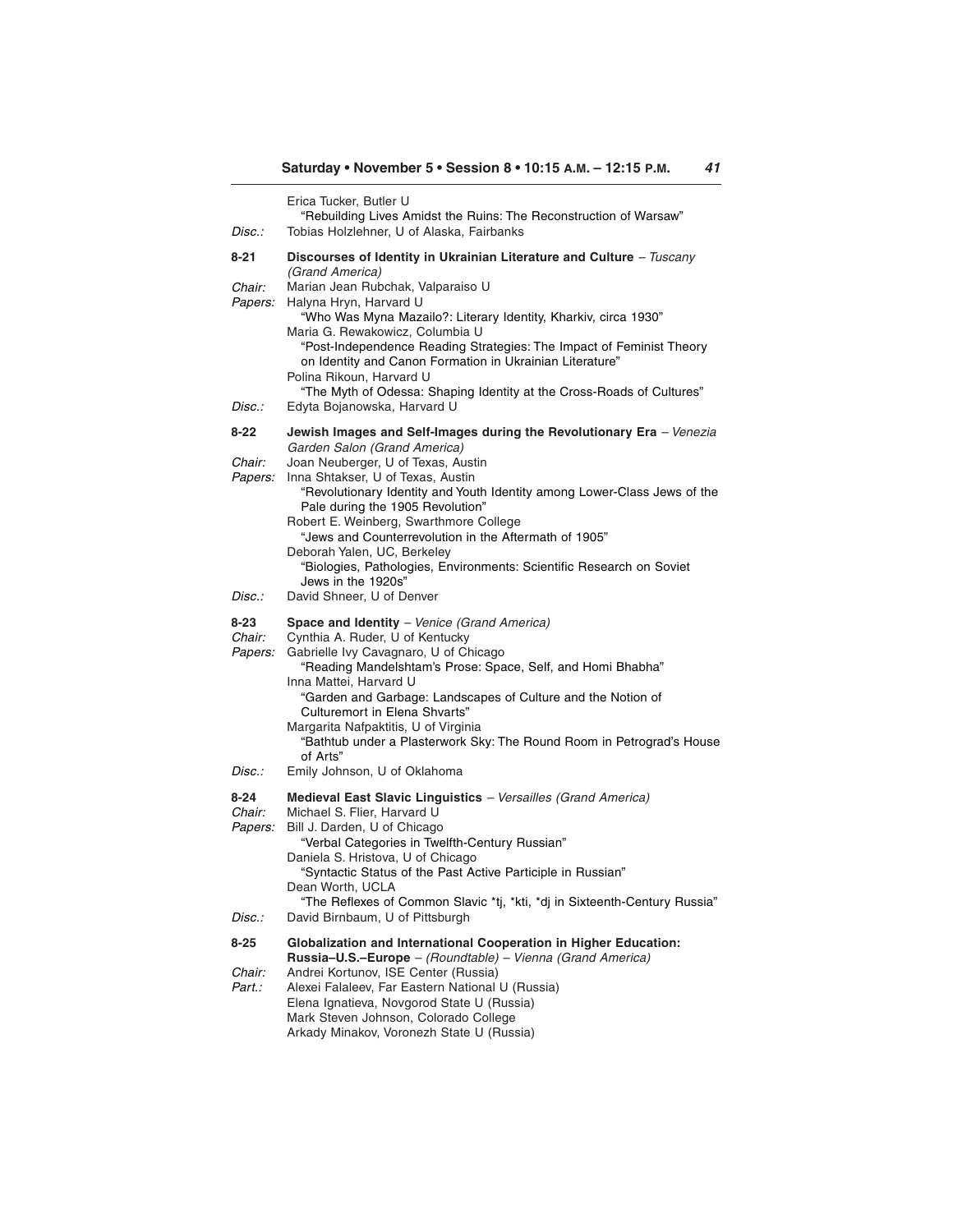| 42                       | Saturday • November 5 • Session 8 • 10:15 A.M. - 12:15 P.M.                                                                                                                                                                                                                       |
|--------------------------|-----------------------------------------------------------------------------------------------------------------------------------------------------------------------------------------------------------------------------------------------------------------------------------|
| $8 - 28$                 | Life as It Might Have Been: Nostalgia, Consumption, and Social<br>Relations in Southeast Europe - Cheyenne (Little America)                                                                                                                                                       |
| Chair:<br><i>Papers:</i> | Jean Robinson, Indiana U<br>Kristen R. Ghodsee, Bowdoin College<br>"Potions, Lotions, and Lipstick: The Political Economy of Perfumery and<br>Cosmetics in Communist and Post-Communist Bulgaria"                                                                                 |
|                          | Jill Massino, Indiana U<br>"Identities in Transition: Gender, Nostalgia, and Everyday Life in Post-<br>Socialist Romania"<br>Tulbure S. Narcis, U of Pittsburgh<br>"Liminal Nostalgia and the Social Imagination in Contemporary Romania"                                         |
| Disc.:                   | Jennifer Renea Cash, U of Pittsburgh                                                                                                                                                                                                                                              |
| 8-30<br>Chair:           | <b>Noteworthy Collectors: Some Founders of Slavic Collections in</b><br>American Libraries - Grand Ballroom A (Little America)<br>Nicholas Thorner, Library of Congress                                                                                                           |
| Papers:                  | Tatjana Bujas Lorkovic, Yale U<br>"Joel Sumner Smith and the Founding of the Yale Slavic Collection"<br>Leonora Soroka, Stanford U, Hoover Institution<br>"Frank Golder: Building the Hoover Slavic Collection"<br>Nadia Zilper, UNC, Chapel Hill                                 |
| Disc.:                   | "Andre Savine: A Collector of Russian Émigré Material"<br>Edward Kasinec, NY Public Library                                                                                                                                                                                       |
| 8-31                     | History and Public Discourse in Russia Today - (Roundtable) - Grand                                                                                                                                                                                                               |
| Chair:<br>Part.:         | Ballroom B (Little America)<br>Joseph C. Bradley, U of Tulsa<br>Tom Ewing, Virginia Tech<br>Nathaniel Knight, Seton Hall U<br>Roberta Thompson Manning, Boston College<br>Norman M. Naimark, Stanford U                                                                           |
| 8-32                     | Music, Nostalgia, and the Negotiation of Identity $-$ Grand Ballroom C<br>(Little America)                                                                                                                                                                                        |
| Chair:<br>Papers:        | Derek Katz, UC, Santa Barbara<br>Martin Daughtry, UCLA<br>"Ethical Credo or Romantic Cliché? Musical Nostalgia and Anti-Nostalgia<br>in Contemporary Russian Guitar Poetry"                                                                                                       |
|                          | Jeffers L Engelhardt, U of Chicago<br>"Social Poetics at the Baltic National Song Festivals: Nostalgia, Tourism,<br>and UNESCO"<br>Natalie Zelensky, Northwestern U                                                                                                               |
|                          | "Post-Revolutionary Russian Church Music at Home and Abroad:<br>Nostalgia and the Musical Construction of Place"                                                                                                                                                                  |
| Disc.:                   | Inna Naroditskaya, Northwestern U                                                                                                                                                                                                                                                 |
| 8-40                     | Managing Bodies, Making Politics: Biopower, Neoliberalism, and the<br>Production of Governance in Poland and Russia - Wyoming (Little<br>America)                                                                                                                                 |
| <i>Papers:</i>           | Joanna Zofia Mishtal, U of Colorado<br>"Sex, Power, and the Holy See: The Politics of Morality and the<br>Governance of Sexual Conduct in Contemporary Poland"<br>Jill T. Owczarzak, U of Kentucky<br>"The Politics of HIV Prevention in Poland: Rights, Health Vulnerability and |

Struggles for the Polish Nation"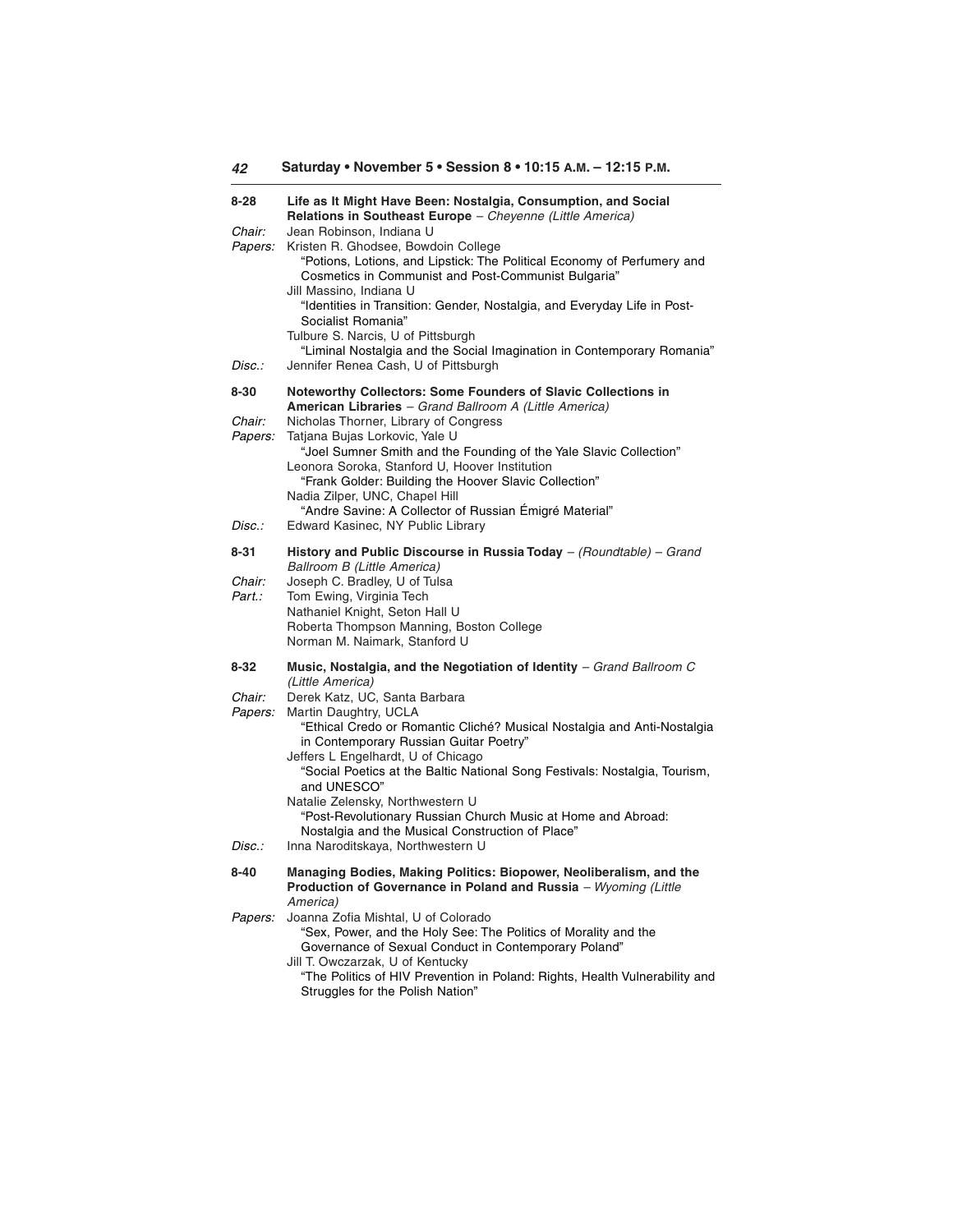| Disc.:                        | Michele R. Rivkin-Fish, U of Kentucky<br>"Population Politics after Socialism: Governmentality and its Discontents<br>in Russia and Poland"<br>Ewa Krystyna Hauser, U of Rochester<br>David J. Ost, Hobart and William Smith Colleges                                                                                                                                                                                                             |
|-------------------------------|---------------------------------------------------------------------------------------------------------------------------------------------------------------------------------------------------------------------------------------------------------------------------------------------------------------------------------------------------------------------------------------------------------------------------------------------------|
|                               | AWSS Luncheon, Awards Presentation, and Business Meeting -<br>Grand Salon (Grand America) - 12:15 P.M. - Luncheon by ticket only,<br>business meeting open to all                                                                                                                                                                                                                                                                                 |
|                               | <b>SESSION 9 • SATURDAY • 2:00 P.M. - 4:00 P.M.</b>                                                                                                                                                                                                                                                                                                                                                                                               |
| $9 - 02$                      | The Russian Revolution of 1905: Current Work and Research –<br>(Roundtable) - Audubon (Grand America) - Sponsored by the Wildman<br>Group for the Study of Revolutionary Russia                                                                                                                                                                                                                                                                   |
| Chair:<br>Part.:              | Gerald D. Surh, North Carolina State U<br>Abraham Ascher, CUNY, New York<br>Laura Engelstein, Yale U<br>Robert P. Geraci, U of Virginia<br>Anna Krylova, Duke U<br>Francis William Wcislo, Vanderbilt U                                                                                                                                                                                                                                           |
| $9 - 03$                      | Music & Rhetoric in Central and Eastern Europe - Bagatelle (Grand                                                                                                                                                                                                                                                                                                                                                                                 |
| Chair:<br>Papers:<br>Disc.:   | America)<br>Janneke Micaela Van de Stadt, Williams College<br>Ruth Solomon Rischin, Independent Scholar<br>"Pushkin's 'Vozrozhdenie' (1819) in the Shostakovich Setting (Op. 46, No.<br>1, 1936) and the Theme of True Art"<br>Crispin Brooks, Independent Scholar<br>"The Place of Music in Pre-Revolutionary Russian Futurism"<br>Harlow Loomis Robinson, Northeastern U<br>"Music in the Films of Istvan Szabo"<br>Karen Evans-Romaine, Ohio U |
| $9 - 04$                      | The Russian Family Novel: 1840s-1880s - Belvedere (Grand America)                                                                                                                                                                                                                                                                                                                                                                                 |
| Chair:<br>Papers:             | Nina M. Perlina, Indiana U<br>Kate Rowan Holland, Yale U<br>"The Family Novel in 1875: The Adolescent, Anna Karenina, and Gospoda<br>Golovlyevy"<br>Ilya Kliger, Yale U<br>"Family and the Logic of Disillusionment in Obyknovennaia istoria"<br>Lina Steiner, U of Chicago<br>"Our quest is done, and happiness enough has fallen to our lot':<br>Tolstoi's Search for the Family Novel"                                                         |
| Disc.:                        | Jefferson J.A. Gatrall, U of Western Ontario                                                                                                                                                                                                                                                                                                                                                                                                      |
| $9 - 06$<br>Chair:<br>Papers: | National Histories versus Modern Politics in East Central Europe -<br>Envoy (Grand America)<br>Cynthia Paces, The College of New Jersey<br>Zdenek Vaclav David, Woodrow Wilson International Center for Scholars<br>"Realism and Religion in Masaryk's Politics"<br>Brian Hodson, Kansas Wesleyan U<br>"National Histories in a Europe Without Borders: Challenges and                                                                            |

Opportunities for a New Historiography of East Central Europe"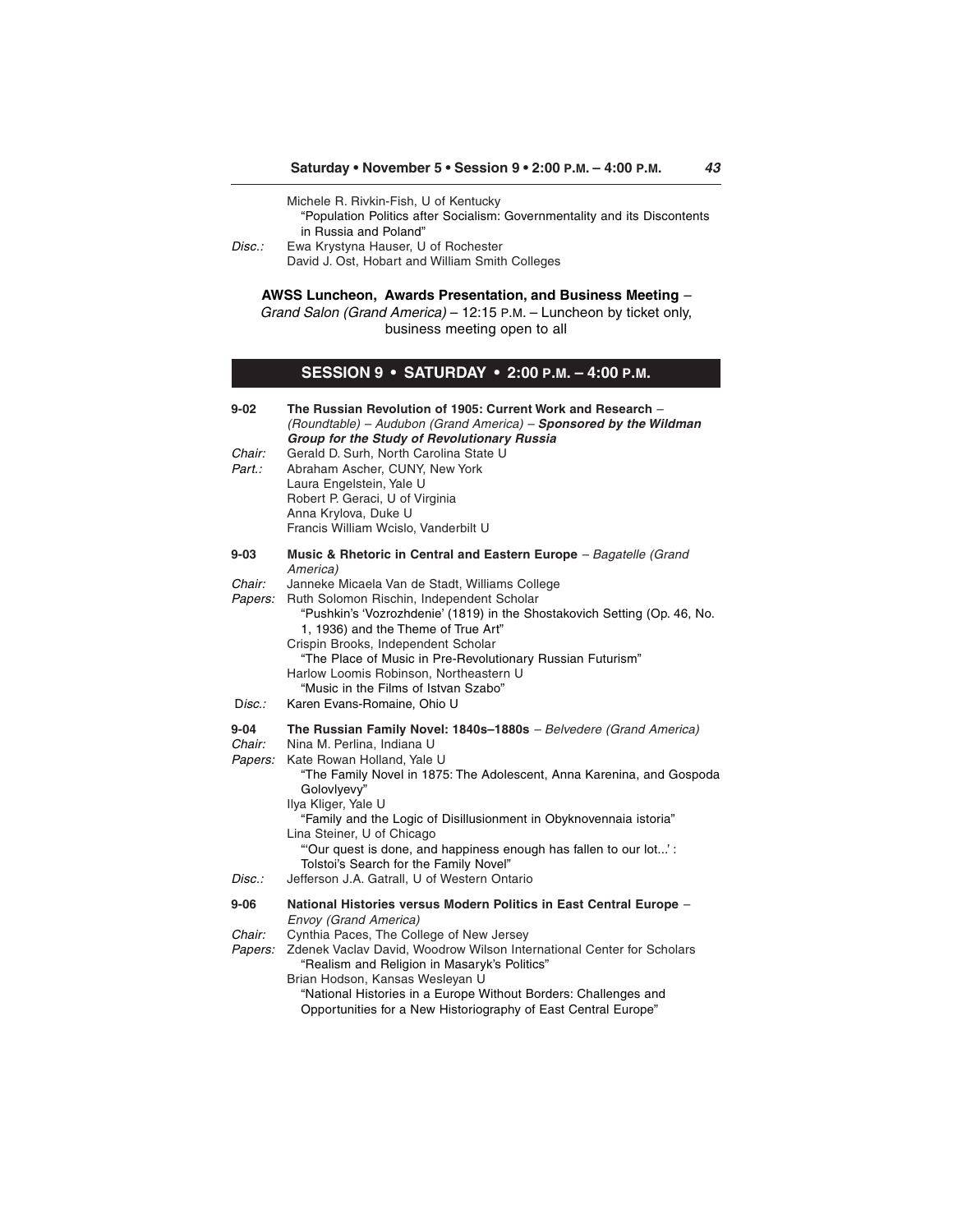| Disc.:                          | James Walter Peterson, Valdosta State U<br>"The Czech Republic and Europe: Loyalties in Conflict"<br>T. Mills Kelly, George Mason U                                                                                                                                                                                                   |
|---------------------------------|---------------------------------------------------------------------------------------------------------------------------------------------------------------------------------------------------------------------------------------------------------------------------------------------------------------------------------------|
| 9-07                            | Russian Culture Confronts the Calamities of Nature - Fontainbleau                                                                                                                                                                                                                                                                     |
| Chair:<br>Papers:               | (Grand America)<br>Cathy Anne Frierson, U of New Hampshire<br>Martha M. F. Kelly, Stanford U<br>"The Unnatural Nature of Natural Disaster in the Petersburg of<br>Akhmatova's 'Poem Without a Hero'"<br>Jenifer Presto, U of Oregon<br>"From Messina to Pompeii: The Politics of Disaster in 20th-Century<br>Russia"                  |
| Disc.:                          | Marilena Ruscica, Stanford U<br>"Gogol' and the Beauty of Disaster"<br>Luba Golburt, Stanford U                                                                                                                                                                                                                                       |
| 9-08                            | Ten Years of Russian Privatization: Its Process and Results - Grand<br><b>Ballroom A (Grand America)</b>                                                                                                                                                                                                                              |
| Chair:<br><i>Papers:</i>        | Stephen Earl Hanson, U of Washington<br>Duckjoon Chang, Kookmin U (Seoul, Korea)<br>"The Politics of Privatization during the Putin Era: Focusing on the Yukos<br>Affair"                                                                                                                                                             |
|                                 | Hongsub Lee, Hanyang U (Korea)<br>"Privatization of Russian Media: Its Process and Effects on<br>Democratization"<br>Sang Joon Lee, Kookmin U (South Korea)<br>"Russian Financial Industrial Groups: Whither a New Kind of<br>Conglomerate?"                                                                                          |
| Disc.:                          | David M. Woodruff, Harvard U                                                                                                                                                                                                                                                                                                          |
| 9-09<br><i>Chair:</i><br>Part.: | Author Meets Critics: Yuri Slezkine's "The Jewish Century" -<br>(Roundtable) - Grand Ballroom B (Grand America)<br>Lewis Henry Siegelbaum, Michigan State U<br>Ziva Galili, Columbia U<br>Jan T. Gross, Princeton U<br>Scott D. Spector, U of Michigan<br>Ronald Grigor Suny, U of Chicago                                            |
| 9-10<br>Chair:<br>Part.:        | The Future of Regional Studies: An International View $-$ (Roundtable) $-$<br>Grand Ballroom C (Grand America)<br>Alexander John Motyl, Columbia U<br>Karen L. Dawisha, Miami U of Ohio<br>Osamu leda, Hokkaido U (Japan)<br>Catharine Theimer Nepomnyashchy, Barnard College, Columbia U<br>Klaus Segbers, Freie U, Berlin (Germany) |
| 9-11                            | Taking the Provisional Government Seriously: New Perspectives on<br>Russia's First Revolutionary Regime - Grand Ballroom D (Grand<br>America)                                                                                                                                                                                         |
| Chair:<br><i>Papers:</i>        | Eric Lohr, American U<br>Peter Isaac Holquist, Cornell U<br>"Exporting Revolution: The Provisional Government's Program in<br>Occupied Galicia and Armenia"<br>Daniel T. Orlovsky, Southern Methodist U                                                                                                                               |

"The Provisional Government and Russian Identity"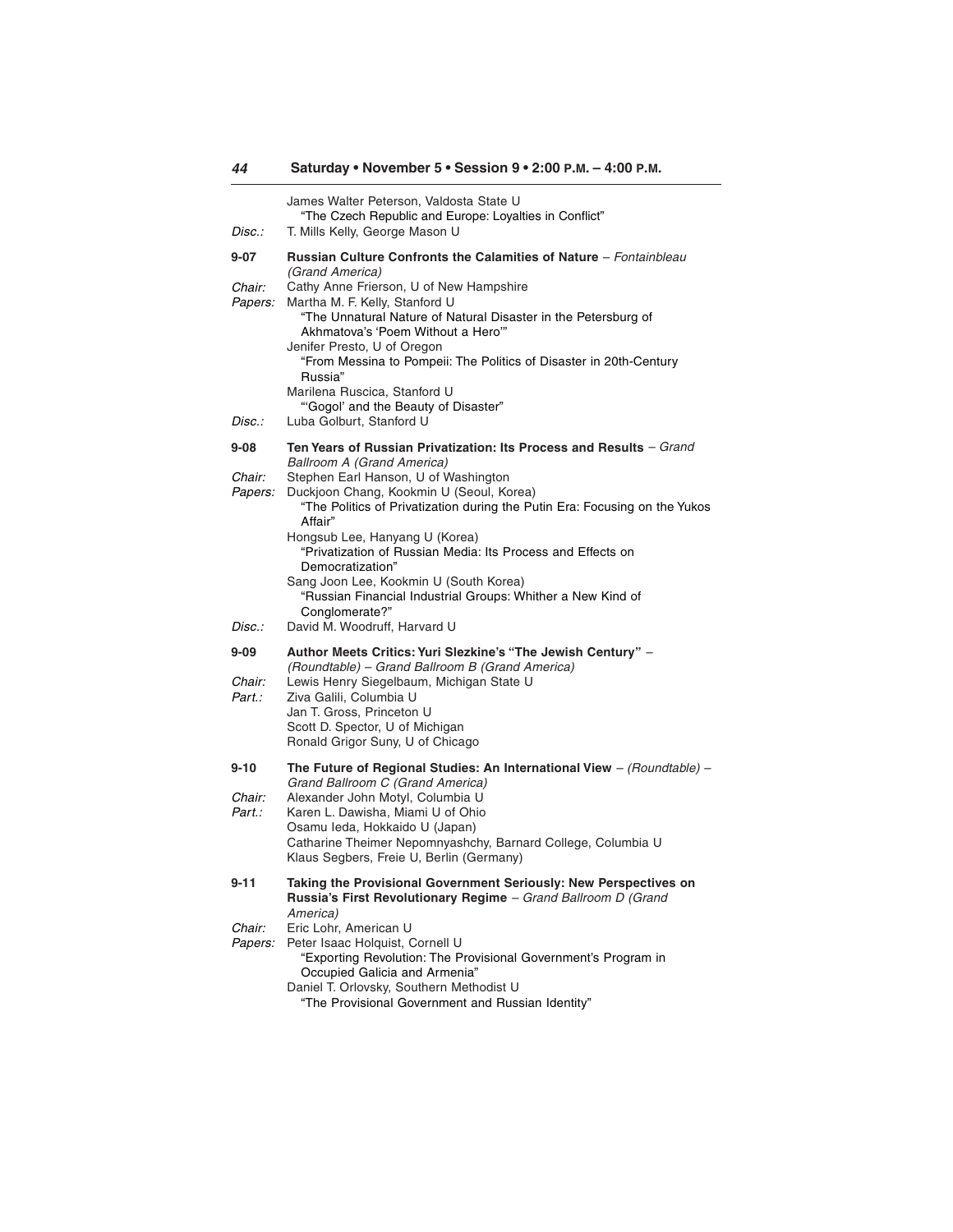| <i>Disc.:</i>                                  | Melissa Kirschke Stockdale, U of Oklahoma<br>"Why We Fight: Selling the War to a Revolutionary Citizenry"<br>David MacLaren McDonald, U of Wisconsin, Madison                                                                                                                                                                                                                                                                                                      |
|------------------------------------------------|--------------------------------------------------------------------------------------------------------------------------------------------------------------------------------------------------------------------------------------------------------------------------------------------------------------------------------------------------------------------------------------------------------------------------------------------------------------------|
| $9 - 14$                                       | Licensing Issues for Slavic and East European Materials: The Sequel -<br>Hermitage (Grand America)                                                                                                                                                                                                                                                                                                                                                                 |
| Chair:<br><i>Papers:</i>                       | Daniel M. Pennell, U of Pittsburgh<br>Stephen David Corrsin, The New York Public Library<br>"Talking to the Lawyers"<br>Nicholas Thorner, Library of Congress<br>"Licensed to Collect: Acquiring E-Journals"                                                                                                                                                                                                                                                       |
| <i>Disc.:</i>                                  | Janice T. Pilch, U of Illinois, Urbana-Champaign                                                                                                                                                                                                                                                                                                                                                                                                                   |
| 9-15<br>Chair:<br><i>Papers:</i>               | Soviet, National, and Religious Culture in Twentieth-Century Ukraine -<br>Milano (Grand America)<br>Timothy Snyder, Yale U<br>Kate Lake Brown, U of Maryland, Baltimore<br>"Common Cause: Hasidism and Evangelism in Pre-war Right Bank<br>Ukraine"<br>Jeffrey Veidlinger, Indiana U<br>"Aspects of Jewish Ukraine from Yiddish Ethnography and Oral History"<br>Serhy Yekelchyk, U of Victoria (Canada)                                                           |
|                                                | "No Laughing Matter: State Regimentation of Ukrainian Humor and Satire<br>under High Stalinism"                                                                                                                                                                                                                                                                                                                                                                    |
| <i>Disc.:</i>                                  | Marci Lynn Shore, Indiana U                                                                                                                                                                                                                                                                                                                                                                                                                                        |
| $9 - 16$<br>Chair:<br><i>Papers:</i><br>Disc.: | Between Margins and Center: The Rozanov Tradition in Russian<br>Literature - Murano Garden Salon (Grand America)<br>Boris Wolfson, USC<br>Evgenii Bershtein, Reed College<br>"Rozanovshchina' as a Literary Phenomenon"<br>Brad Michael Damare, U of Michigan<br>"Cheshvia v nevode': Kuzmin Reacts to Rozanov"<br>Olga Matich, UC, Berkeley<br>"Rozanov in the 1970s"<br>Anna Lisa Crone, U of Chicago                                                            |
| 9-17<br>Chair:<br>Papers:                      | Vladko Macek in Croatian History - Provence (Grand America)<br>Ante Cuvalo, Joliet Junior College<br>Mark Biondich, Department of Justice (Canada)<br>"Vladko Macek and the Political Right in Croatia, 1928-1941"<br>Tvrtko Jakovina, U of Zagreb (Croatia)<br>"Croatia on the Eve of World War II"<br>Sabrina Petra Ramet, Norwegian U of Science and Technology (Norway)<br>"Vladko Macek, the Croatian Peasant Defense, and Croatian Discontent,<br>1932-1941" |
| Disc.:                                         | Matjaz Klemencic, U of Maribor (Slovenia)<br>Ludwig Steindorff, U of Kiel (Germany)                                                                                                                                                                                                                                                                                                                                                                                |
| 9-18<br>Chair:<br>Part.:                       | What Counts as Historical Knowledge? Real and Imaginary<br>Conceptions of the Russian/Soviet Past - (Roundtable) - Riviera (Grand<br>America)<br>Rex A. Wade, George Mason U<br>Aaron Joseph Cohen, California State U, Sacramento<br>Karen Petrone, U of Kentucky<br>Sandra Pujals, U of Puerto Rico, Piedras Campus<br>Katya Vladimirov, Kennesaw State U                                                                                                        |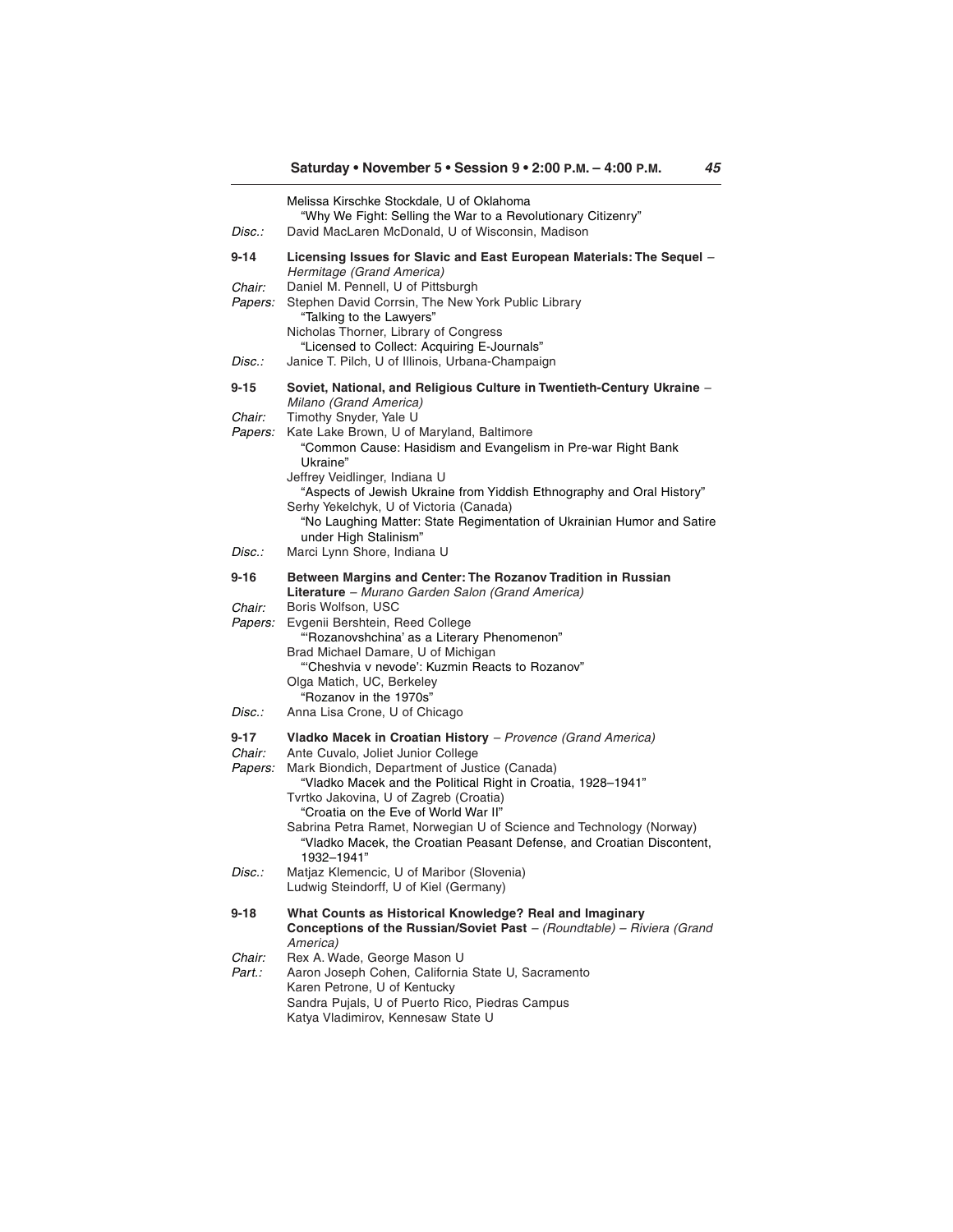| 46 |  |  |  | Saturday • November 5 • Session 9 • 2:00 P.M. – 4:00 P.M. |  |
|----|--|--|--|-----------------------------------------------------------|--|
|----|--|--|--|-----------------------------------------------------------|--|

| $9 - 19$<br>Chair:<br><i>Papers:</i> | "In the Imperial Manner": Catherine II and Empire – Savoy (Grand America)<br>James Walton Marcum, Farleigh Dickenson U<br>George E. Munro, Virginia Commonwealth U<br>"St Petersburg as Metaphor and Microcosm of Empire"<br>Max J. Okenfuss, Washington U<br>"Catherine, Montesquieu and Empire"<br>Barbara J. Skinner, Indiana State U |
|--------------------------------------|------------------------------------------------------------------------------------------------------------------------------------------------------------------------------------------------------------------------------------------------------------------------------------------------------------------------------------------|
| Disc.:                               | "The Polish Partitions as the 'Reunification of (Orthodox) Rus':<br>Catherine's Construction of Myth and Reality in Russia's Western<br>Expansion"<br>David Mark Griffiths, UNC, Chapel Hill                                                                                                                                             |
| $9 - 20$                             | Slovenia and Europe: The Impact of NATO and EU Membership -                                                                                                                                                                                                                                                                              |
| Chair:<br>Part.:                     | (Roundtable) - Sussex (Grand America)<br>Stefan J. Kapsch, Reed College<br>Charles J. Bukowski, Bradley U<br>Joseph Derdzinski, U of Denver<br>James Gow, Kings College London (UK)<br>Samuel Zbogar, Slovenian Ambassador to the United States                                                                                          |
| $9 - 21$                             | The "National Cinema" Project: Whose Construction and Why? -                                                                                                                                                                                                                                                                             |
| <i>Chair:</i><br>Papers:             | Tuscany (Grand America)<br>Rimgaila Elizabeth Salys, U of Colorado, Boulder<br>Nancy Condee, U of Pittsburgh<br>"Unnational Acts: Russian Cinema"<br>Vida T. Johnson, Tufts U<br>"Defining 'National Cinema' in Post-Soviet Times"                                                                                                       |
| Disc.:                               | Jane E. Knox-Voina, Bowdoin College<br>"Asphalt Children' in Kazakh Second Wave Cinema: The Fragmentation of<br>National Self-Identity"<br>Karla Oeler, Emory U                                                                                                                                                                          |
|                                      | Elena Stishova, Art of Cinema, Moscow                                                                                                                                                                                                                                                                                                    |
| $9 - 22$                             | Nouns, Sounds, and Bounds: The Construction of Linguistic Borders in<br>the Balkans $-$ (Roundtable) $-$ Venezia Garden Salon (Grand America) $-$<br>Sponsored by the South East European Studies Association                                                                                                                            |
| Chair:<br>Part.:                     | James E. Augerot, U of Washington<br>Ronelle Alexander, UC, Berkeley<br>Donald L. Dyer, U of Mississippi<br>Victor Allen Friedman, U of Chicago<br>Brian Daniel Joseph, Ohio State U                                                                                                                                                     |
| $9 - 23$                             | Shifting Borders, Shifting Identities. Problems of National, Cultural, and<br>Literary Self-Definition - Venice (Grand America)                                                                                                                                                                                                          |
| Chair:<br><i>Papers:</i>             | Katarzyna Zechenter, University College London<br>Tatyana Vyacheslavovna Buzina, Yale U<br>"Russian Cultural Identity: Between Redefinition and Disappearance of<br>the Cultural Canon"<br>Magdalena Maria-Anna Kay, UC, Berkeley<br>"Toward a New Literature of Cultural Liminality: Hybridity and                                      |
|                                      | Transnationalism in Contemporary Polish Poetry"<br>Martha A. Kuchar, Roanoke College<br>"Adjusting Ukraine between Poland and Russia in the Narratives of<br>Stefaniia Karaskevich"                                                                                                                                                      |
| Disc.:                               | Carol J. Any, Trinity College                                                                                                                                                                                                                                                                                                            |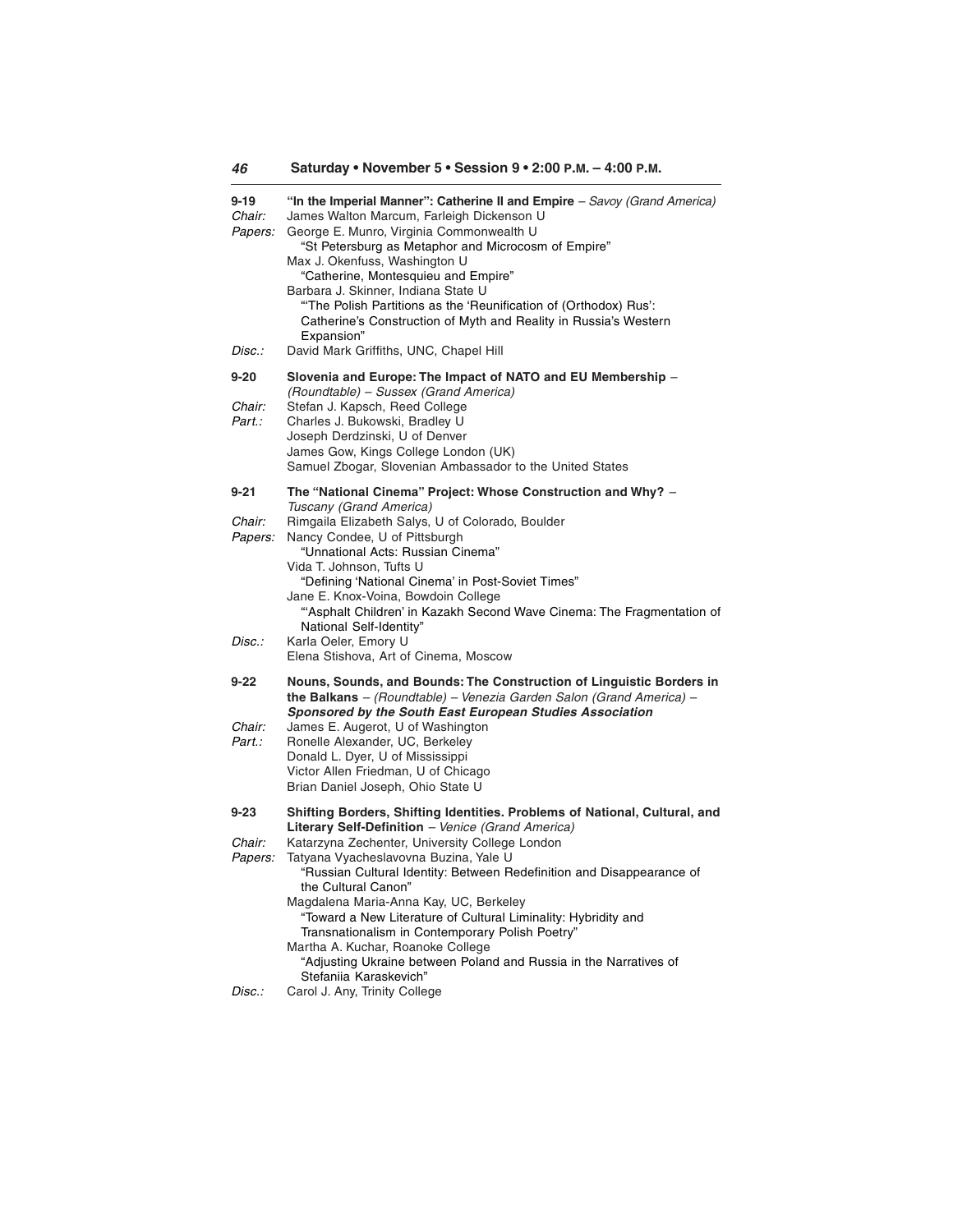**Saturday • November 5 • Session 9 • 2:00 P.M. – 4:00 P.M.**

| 9-24               | East and West: Literary Explorations of Imperial Russia's Boundaries -<br>Versailles (Grand America)                                                                                                                                                                                                                                                                                                         |
|--------------------|--------------------------------------------------------------------------------------------------------------------------------------------------------------------------------------------------------------------------------------------------------------------------------------------------------------------------------------------------------------------------------------------------------------|
| Chair:<br>Papers:  | Larry Wolff, Boston College<br>Anne Elizabeth Dwyer, UC, Berkeley<br>"Halbasien? Karl Emil Franzos and Nikolai Leskov at the Russian-Austrian<br>Border"<br>Ingrid Kleespies, U of Florida<br>"Russia's Wild East? Images of the Russian Frontier in Goncharov's                                                                                                                                             |
|                    | Fregat Pallada"<br>Mirja Lecke, UC, Berkeley                                                                                                                                                                                                                                                                                                                                                                 |
| Disc.:             | "Skaz and Deformation in Leskov's Borderland Stories"<br>Gabriella Safran, Stanford U                                                                                                                                                                                                                                                                                                                        |
| $9 - 25$<br>Chair: | Reassessing Contemporary Eastern Orthodoxy: Traditional Patterns<br>and New Dynamics - Vienna (Grand America)<br>Jerry Pankhurst, Wittenberg U                                                                                                                                                                                                                                                               |
| <i>Papers:</i>     | Keith Doubt, Wittenberg U<br>"The Figure of the Scapegoat in the Serbian Orthodox Church: Political<br>and Theological Reflections"<br>Elizabeth Helen Prodromou, Boston U                                                                                                                                                                                                                                   |
|                    | "Orthodox Christianity beyond Borders: From Byzantine Commonwealth to<br>Transnational Diaspora"<br>Nina Schmit, American Theological Library Association                                                                                                                                                                                                                                                    |
| Disc.:             | "Russian Orthodox Pilgrimage and the Legacy of St. Herman"<br>Alexander Agadjanian, Russian State U of the Humanities<br>Alexander Verkhovsky, SOVA Center for Information & Analysis (Russia)                                                                                                                                                                                                               |
| 9-28               | Aesthetics and Violence in Contemporary Russian Literature -<br>Cheyenne (Little America)                                                                                                                                                                                                                                                                                                                    |
| Chair:<br>Papers:  | Dmitry P. Bak, Russian U for the Humanities, Moscow (Russia)<br>Maya Alexandrovna Kucherskaya, Moscow State U (Russia)<br>"Social Darwinism and the Forms of Resistance to it in the Last Works of<br>Liudmila Petrushevskaia"<br>Mark N. Lipovetsky, U of Colorado, Boulder<br>"Mythical Violence in Soviet Literature: Babel, Zoshchenko, and<br>Shalamov"<br>Birgit Menzel, Universitat Mainz/Germersheim |
| Disc.:             | "Aesthetics and Violence in Post Soviet Literature"<br>Katerina Clark, Yale U                                                                                                                                                                                                                                                                                                                                |
| 9-31               | New Approaches to the Production of Space, Soviet-Style - Grand<br><b>Ballroom B (Little America)</b>                                                                                                                                                                                                                                                                                                        |
| Chair:<br>Papers:  | Julia Vaingurt, Harvard U<br>Julia Bekman-Chadaga, Harvard U<br>"From Lenin's Tomb to Avtovo Station: Darkness, Light, and Illusion in<br>Soviet Subterranean Space"<br>Julie A. Buckler, Harvard U<br>"Redrawing Cultural Space: Soviet Approaches to the Imperial Past"<br>Cristina Vatulescu, Harvard U<br>"Journey through Socialist Dystopia: The Camp and the Museum"                                  |
| Disc.:             | Kirill Postoutenko, USC                                                                                                                                                                                                                                                                                                                                                                                      |
| 9-32<br>Papers:    | Devolution and Centralization in Russia under Putin: The End of<br>Federalism? - Grand Ballroom C (Little America)<br>Donna Bahry, Pennsylvania State U                                                                                                                                                                                                                                                      |
|                    | "The Perceived Value of Sovereignty: Public Views of the Benefits (and<br>Costs) of Devolution in Russia, 1997 and 2002"                                                                                                                                                                                                                                                                                     |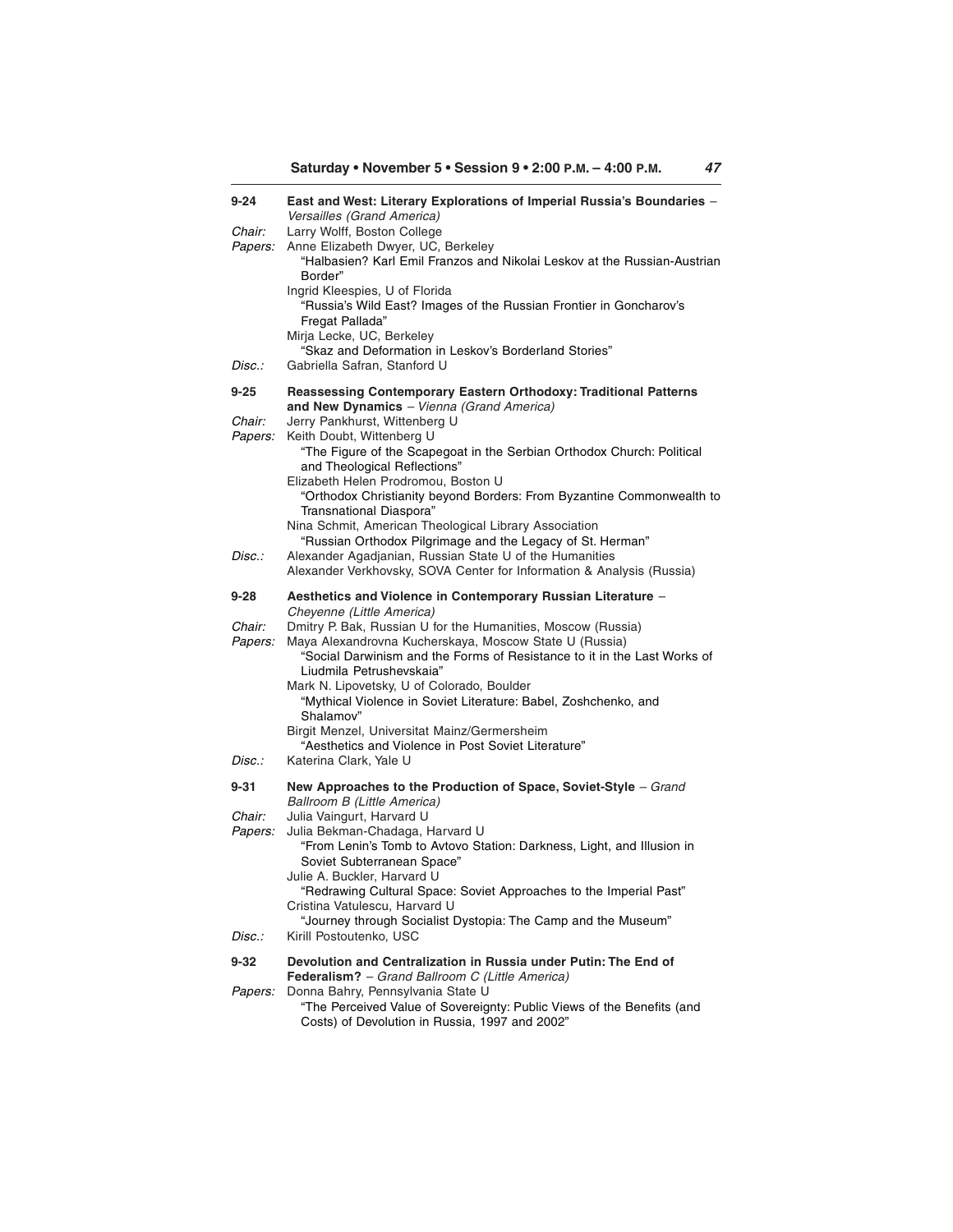| Disc.:                                                                                                                                                                                                                                                                      | Joan T. DeBardeleben, Carleton U (Canada)<br>"Discourses about Russian Federalism: Reactions to Putin's Reforms"<br>Gary Wilson, U of Northern British Columbia (Canada) and John F. Young, U<br>of Northern British Columbia (Canada)<br>"The View from Below: Local Government and Putin's Reforms"<br>Tomila Lankina, Humboldt U (Germany) |  |
|-----------------------------------------------------------------------------------------------------------------------------------------------------------------------------------------------------------------------------------------------------------------------------|-----------------------------------------------------------------------------------------------------------------------------------------------------------------------------------------------------------------------------------------------------------------------------------------------------------------------------------------------|--|
| $9 - 40$<br>Chair:<br>Part.:                                                                                                                                                                                                                                                | Josip Broz Tito. A Reassessment in the Light of Landmark<br>Anniversaries 1945-1956-1995-2005/06 - (Roundtable) - Wyoming (Little<br>America)<br>Vjekoslav Perica, U of Utah<br>Emil Kerenji, U of Michigan                                                                                                                                   |  |
|                                                                                                                                                                                                                                                                             | Damjana Mraovic, U of Tennessee<br>Vjeran Pavlakovic, Woodrow Wilson International Center for Scholars                                                                                                                                                                                                                                        |  |
|                                                                                                                                                                                                                                                                             | <b>Saturday Evening Events:</b>                                                                                                                                                                                                                                                                                                               |  |
|                                                                                                                                                                                                                                                                             | AAASS Annual Meeting: (open to all AAASS members) – 4:15 P.M. –<br>Grand Ballroom A (Grand America)                                                                                                                                                                                                                                           |  |
|                                                                                                                                                                                                                                                                             | AAASS Cocktail Buffet with Cash Bar (by ticket only) - 5:00 P.M. -<br>Grand Ballroom A (Little America)                                                                                                                                                                                                                                       |  |
|                                                                                                                                                                                                                                                                             | AAASS Awards Presentation and President's Address (open to all) -<br>6:30 P.M. - Grand Ballroom B (Little America)                                                                                                                                                                                                                            |  |
| Katherine Verdery, 2005 AAASS President<br>and Julien J. Studley Faculty Scholar<br>and Distinguished Professor of Anthropology,<br>City University of New York Graduate Center,<br>will deliver the address titled<br>"The Invasion of the Anthropologists: A Good Thing?" |                                                                                                                                                                                                                                                                                                                                               |  |
|                                                                                                                                                                                                                                                                             | The Association will present the following awards:                                                                                                                                                                                                                                                                                            |  |
|                                                                                                                                                                                                                                                                             | Distinguished Contributions to Slavic Studies Award<br><b>Istvan Deak.</b>                                                                                                                                                                                                                                                                    |  |
|                                                                                                                                                                                                                                                                             | Seth Low Professor Emeritus, Columbia University<br><b>Congressman David Obey,</b><br>D-Wisconsin                                                                                                                                                                                                                                             |  |
| <b>Wayne S. Vucinich Book Prize</b><br>for the most important contribution to Russian, Eurasian, and East European<br>studies in any discipline of the humanities or social sciences<br><b>Yuri Slezkine</b><br><b>The Jewish Century</b><br>(Princeton University Press)   |                                                                                                                                                                                                                                                                                                                                               |  |
|                                                                                                                                                                                                                                                                             | honorable mention:<br>Kate Brown                                                                                                                                                                                                                                                                                                              |  |
|                                                                                                                                                                                                                                                                             | A Biography of No Place: From Ethnic Borderland to Soviet Heartland                                                                                                                                                                                                                                                                           |  |

(Harvard University Press)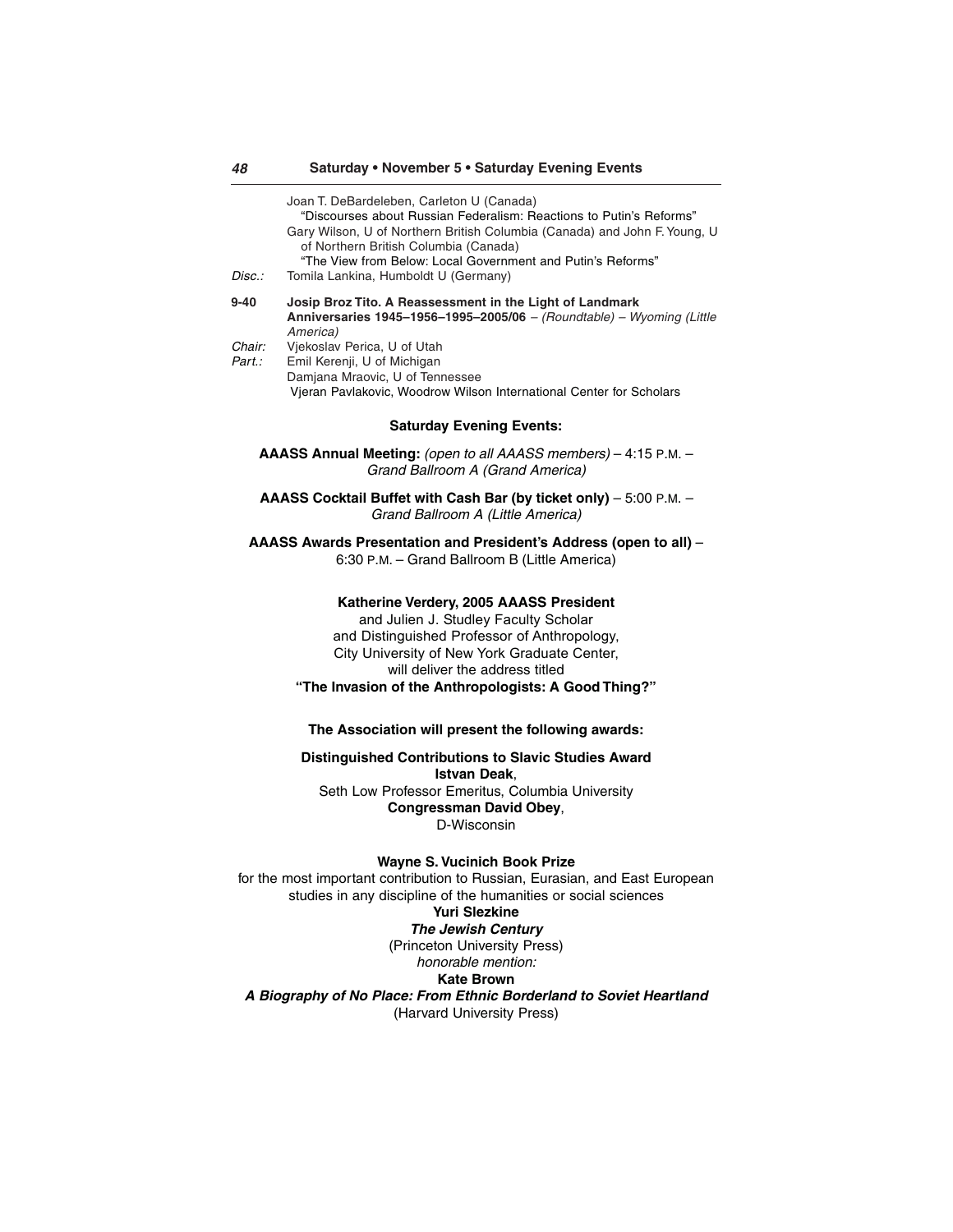#### **Marshall Shulman Book Prize**

for an outstanding monograph dealing with the international relations, foreign policy, or foreign-policy decision-making of any of the states of the former Soviet Union or Eastern Europe **Stanley G. Payne**

**The Spanish Civil War, the Soviet Union, and Communism**

(Yale University Press) honorable mention:

**Wade Jacoby**

## **The Enlargement of the European Union and NATO:**

**Ordering from the Menu in Central Europe**

(Cambridge University Press)

## **Ed A. Hewett Book Prize**

for an outstanding publication on the political economy of the centrally planned economies of the former Soviet Union and East Central Europe and their transitional successors **Elizabeth C. Dunn**

**Privatizing Poland: Baby Food, Big Business, and the Remaking of Labor** (Cornell University Press)

# **Barbara Jelavich Book Prize**

for a distinguished monograph on any aspect of Southeast European or Habsburg studies since 1600, or nineteenth- and twentieth-century Ottoman or Russian diplomatic history: **Maureen Healy**

**Vienna and the Fall of the Habsburg Empire: Total War and Everyday Life in World War I**

(Cambridge University Press) honorable mention: **Charles King**

**The Black Sea: A History** (Oxford University Press)

**AAASS/Orbis Books Prize for Polish studies**

for the best book in any discipline on any aspect of Polish affairs: **Elizabeth C. Dunn Privatizing Poland: Baby Food, Big Business, and the Remaking of Labor** (Cornell University Press)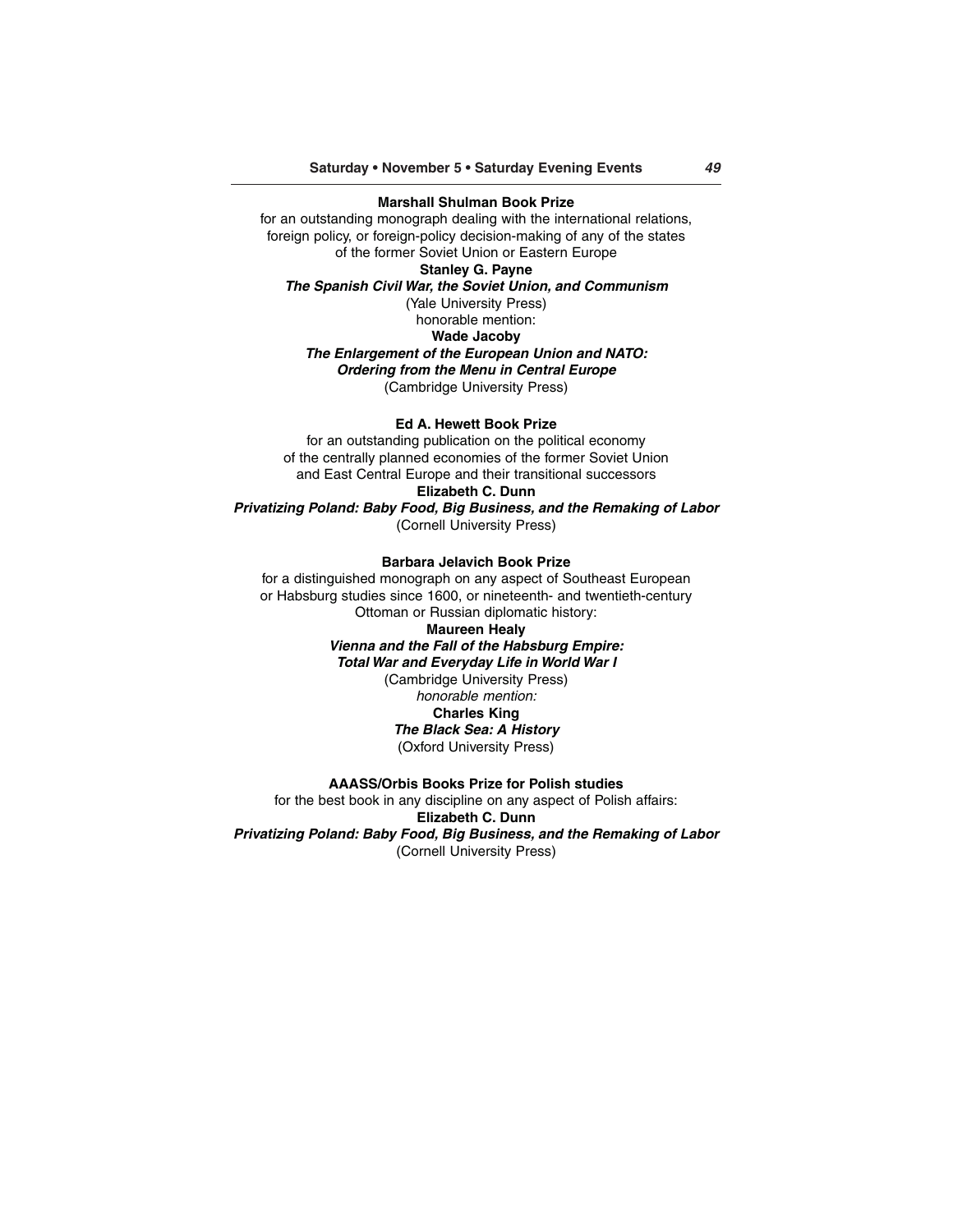

**Registration Desk Hours**: 7:00 A.M. – 9:00 A.M. – Imperial Ballroom Foyer (Grand America)

**Exhibit Hall Hours:** 10:00 A.M. – 1:00 P.M. – Imperial Ballroom (Grand America)

| Bibliography and Documentation Committee I – Grand Salon (Grand America) |                                                                                                                                                                               |  |
|--------------------------------------------------------------------------|-------------------------------------------------------------------------------------------------------------------------------------------------------------------------------|--|
| 10-02                                                                    | The Russian-Ottoman Frontier: The Politics of Border Crossings -<br>Audubon (Grand America)                                                                                   |  |
| Chair:                                                                   | Mara Kozelsky, Northeastern U                                                                                                                                                 |  |
| <i>Papers:</i>                                                           | Eileen Kane, Princeton U<br>"Pilgrimage and Holy Places: Rethinking the Role of Religion in Russo-<br>Ottoman Relations"                                                      |  |
|                                                                          | Kelly Ann O'Neill, Harvard U<br>"Disloyal Subjects? Crimean Tatars and the Russian-Ottoman Wars"<br>Theophilus C. Prousis, U of North Florida                                 |  |
|                                                                          | "Russian-Ottoman Trade Disputes"                                                                                                                                              |  |
| Disc.:                                                                   | Gregory Lynn Bruess, U of Northern Iowa                                                                                                                                       |  |
| 10-03                                                                    | Allegorizing Death and Spectacle: Walter Benjamin and Slavic Studies<br>- Bagatelle (Grand America)                                                                           |  |
| Chair:                                                                   | Marina Balina, Illinois Wesleyan U                                                                                                                                            |  |
| <i>Papers:</i>                                                           | Alyssa Joyce DeBlasio, U of Pittsburgh<br>"Paralyzed on the Spearhead of Choice after the Fall of the Benjaminian<br>Storyteller"<br>Julie Suzanne Draskoczy, U of Pittsburgh |  |
|                                                                          | "The Time and Place of Death: Benjamin's Theory of Allegory and the<br>Evolution of the Russian Short Story"                                                                  |  |
|                                                                          | Gregory N. Stroud, U of Illinois, Urbana-Champaign<br>"Metropolitan Spectacle and the Hush of Bely's Petersburg"                                                              |  |
| Disc.:                                                                   | David Ward MacFadyen, UCLA<br>Adrian J. Wanner, Pennsylvania State U                                                                                                          |  |
| 10-04                                                                    | Renewing Urban Landscapes under Socialism - Belvedere (Grand<br>America) - Sponsored by the Czechoslovak History Conference                                                   |  |
| Chair:                                                                   | Benjamin Frommer, Northwestern U                                                                                                                                              |  |

Papers: Eagle Glassheim, U of British Columbia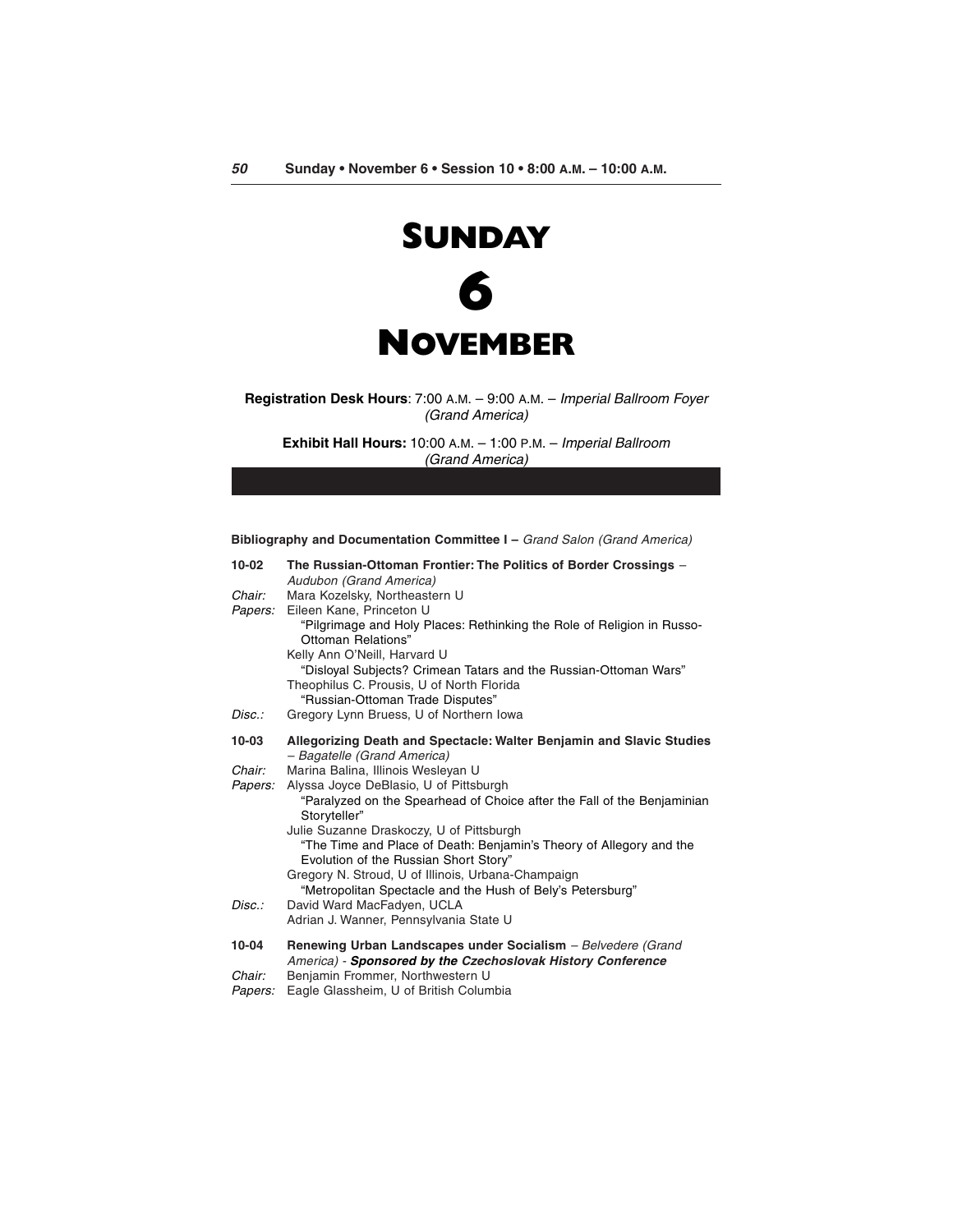|                          | "Most, the Town that Moved: Ethnic Cleansing, Coal, and Communist<br>Modernity in Czechoslovakia"<br>Katherine A. Lebow, U of Virginia<br>"Rethinking Polish Stalinism: Nowa Huta and the New Towns of Post-War |
|--------------------------|-----------------------------------------------------------------------------------------------------------------------------------------------------------------------------------------------------------------|
|                          | Europe"<br>Cynthia Paces, The College of New Jersey<br>"Uses of the Hussite Past in Communist Praque"                                                                                                           |
| Disc.:                   | Karl D. Qualls, Dickinson College                                                                                                                                                                               |
| 10-06                    | Forging a Russian Literary Identity, from Pushkin to the Present -<br>Envoy (Grand America))                                                                                                                    |
| Chair:<br>Papers:        | Valeria Sobol, U of Illinois, Urbana-Champaign<br>Marijeta Bozovic, Columbia U<br>"Timur Kibirov's Oriental Cliché in the 1998 Narrative Poem 'Eleanora"<br>Erica Siegel, Columbia U                            |
| Disc.:                   | "Pushkin's Russo-Polish Relations"<br>Rossen Djagalov, Yale U<br>John P. Hope, Williams College                                                                                                                 |
| 10-07                    | "Things Don't Like Me:" The Tradition of Animated Objects in Russian<br>Literature and Culture - Fontainbleau (Grand America)                                                                                   |
| Chair:<br>Papers:        | Colleen McQuillen, Columbia U<br>Anne Fisher, U of Michigan, Ann Arbor<br>"Bleeding Chairs and Biting Furniture: Things Getting Out of Control in<br>Early Soviet Russian Literature"                           |
|                          | Jonathan Brooks Platt, Columbia U<br>"Transfixed at the Threshold: Encounters with Pushkin between Life and<br>Death (Part 2)"                                                                                  |
|                          | Ona Renner-Fahey, U of Montana<br>"Anthropomorphisms of Fear in 20th-century Russian and American<br>Literature"                                                                                                |
| Disc.:                   | Douglas Greenfield, Columbia U                                                                                                                                                                                  |
| 10-08                    | Anti-Semitic Fantasies in Eastern Europe - Grand Ballroom A (Grand<br>America)                                                                                                                                  |
| Chair:<br><i>Papers:</i> | Antony Polonsky, Brandeis U<br>Daniel L. Unowsky, U of Memphis<br>"The Jews want to kill us!': Imagining Anti-Jewish Violence as Self-                                                                          |
|                          | Defense during the 1898 Riots in Western Galicia"<br>Keely Stauter-Halsted, Michigan State U<br>"Jews, Anti-Semitism and the Sex Trade in Turn of the Century Galicia"                                          |
|                          | Anna A. Cichopek, U of Michigan<br>"Difficult Encounters? Poles, Slovaks, and Jews after World War II"                                                                                                          |
| Disc.:                   | Robert Edward Blobaum, West Virginia U                                                                                                                                                                          |
| 10-09<br>Chair:          | Penser la Revolution de 1989: Interpretive Frames and the Shaping of<br>Transition in East Central Europe - Grand Ballroom B (Grand America)<br>Andras Bozoki, Central European U (Hungary)                     |
| <i>Papers:</i>           | James Krapfl, UC, Berkeley<br>"Revolution and Revolt against Revolution: Elite vs. Popular<br>Conceptualizations of 'Revolution' in Czechoslovakia, 1989-1992"                                                  |
|                          | Alan John Renwick, U of Oxford (UK)<br>"Reconstructing the Dissident Legacy: How Former Dissidents in East<br>Central Europe Have Presented Dissidence in and since 1989"                                       |
|                          | Deanna Gayle Wooley, Indiana U<br>"Remembering the Great November Revolution: Student Revolutionaries<br>and the First Anniversary of November 17 in Czechoslovakia"                                            |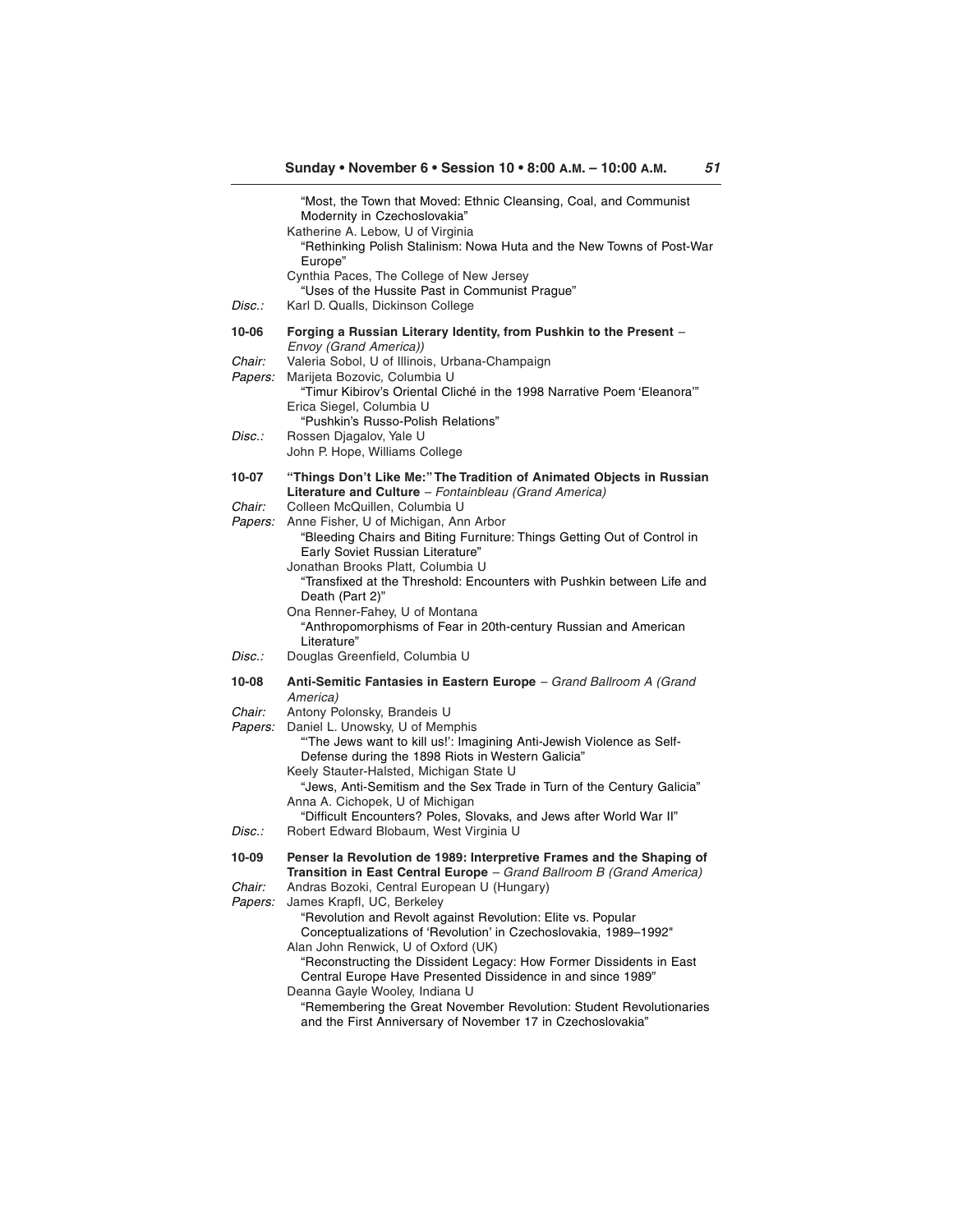| Disc.:                             | Padraic Jeremiah Kenney, U of Colorado                                                                                                                                                                                                                                                                                                                                               |
|------------------------------------|--------------------------------------------------------------------------------------------------------------------------------------------------------------------------------------------------------------------------------------------------------------------------------------------------------------------------------------------------------------------------------------|
| 10-10                              | Theoretical Approaches to Russian Politics and Identity - Grand<br><b>Ballroom C (Grand America)</b>                                                                                                                                                                                                                                                                                 |
| Chair:<br><i>Papers:</i><br>Disc.: | Catherine B. O'Neil, U of Denver<br>Luc Jean Beaudoin, U of Denver<br>"Indiscretions: Literary Theory, Porn Stars and Russian Identity"<br>Arianna Lynn Nowakowski, U of Denver<br>"Bakhtin, Lacan, and Russian Politics"<br>David George Shepherd, U of Sheffield (UK)<br>"Philology, Intellectual History, and Theory: Can They Co-Exist?"                                         |
|                                    | Vitaly Chernetsky, Harvard U<br>Alexander Mihailovic, Hofstra U                                                                                                                                                                                                                                                                                                                      |
| 10-11                              | National Identity and Boundaries in 19th-century Russian Culture:<br>Social, Intellectual, and Territorial Dimensions - Grand Ballroom D<br>(Grand America)                                                                                                                                                                                                                          |
| Chair:<br><i>Papers:</i>           | Jane Burbank, New York U<br>Olga Maiorova, U of Michigan<br>"Two Visions of National Consolidation: Panslavism versus Pan-Orthodoxy"<br>Alexander M. Martin, Oglethorpe U<br>"Imagining Urban Russia: The Case of Pre-Reform Moscow"<br>Charles R. Steinwedel, Northeastern Illinois U<br>"Conceptions of Group and Territorial Boundaries in the Eastern<br>Borderlands, 1830-1870" |
| Disc.:                             | Elise Kimerling Wirtschafter, California State Polytechnic U                                                                                                                                                                                                                                                                                                                         |
| 10-14<br>Chair:                    | The Rhetoric of Friendship in Polish Literature - Hermitage (Grand<br>America)<br>Jonathan H. Bolton, Harvard U                                                                                                                                                                                                                                                                      |
| <i>Papers:</i>                     | Roman Koropeckyj, UCLA<br>"Friendship as a Category of Adam Mickiewicz's Emigré Experience"<br>Laura Ann Miller-Purrenhage, Kettering U<br>"The Same Inside: Friendship in the Poetry of Anna Swirszczynska"<br>Joanna Nizynska, Harvard U<br>"Narratives of Children's Friendship in the Writings of the Gdansk School"                                                             |
| Disc.:                             | Catherine Ann Ciepiela, Amherst College                                                                                                                                                                                                                                                                                                                                              |
| 10-15<br>Chair:<br><i>Papers:</i>  | Woman As Symbol and Subject in Serbian Art - Milano (Grand America)<br>Ruzica Popovitch-Krekic, Mt. St. Mary's College<br>Ljubomir Milanovic, Rutgers U                                                                                                                                                                                                                              |
| <i>Papers:</i>                     | "The New Middle Class: Portraits of Serbian Women"<br>Ljubica Dragana Popovich, Vanderbilt U<br>"Princely Saints and Saintly Princesses in Serbian Medieval Painting"<br>Lilien Filipovitch Robinson, George Washington U<br>"The Female Image in Nineteenth-Century Art: The Merging of Tradition<br>and the Modern"                                                                |
| Disc.:                             | Dusan V. Korac, The Catholic U of America                                                                                                                                                                                                                                                                                                                                            |
| 10-16                              | Legacies of the Second World War in the USSR - Murano Garden Salon<br>(Grand America)                                                                                                                                                                                                                                                                                                |
| Chair:<br><i>Papers:</i>           | Richard H. Bidlack, Washington and Lee U<br>Martin J. Blackwell, U of Central Arkansas<br>"Angelically-Clean Re-builders' vs. 'Traders in Beer and Water':<br>Reconstruction in Postwar Kyiv, 1945-1953"<br>Cornelis Nicolaas Boterbloem, U of South Florida                                                                                                                         |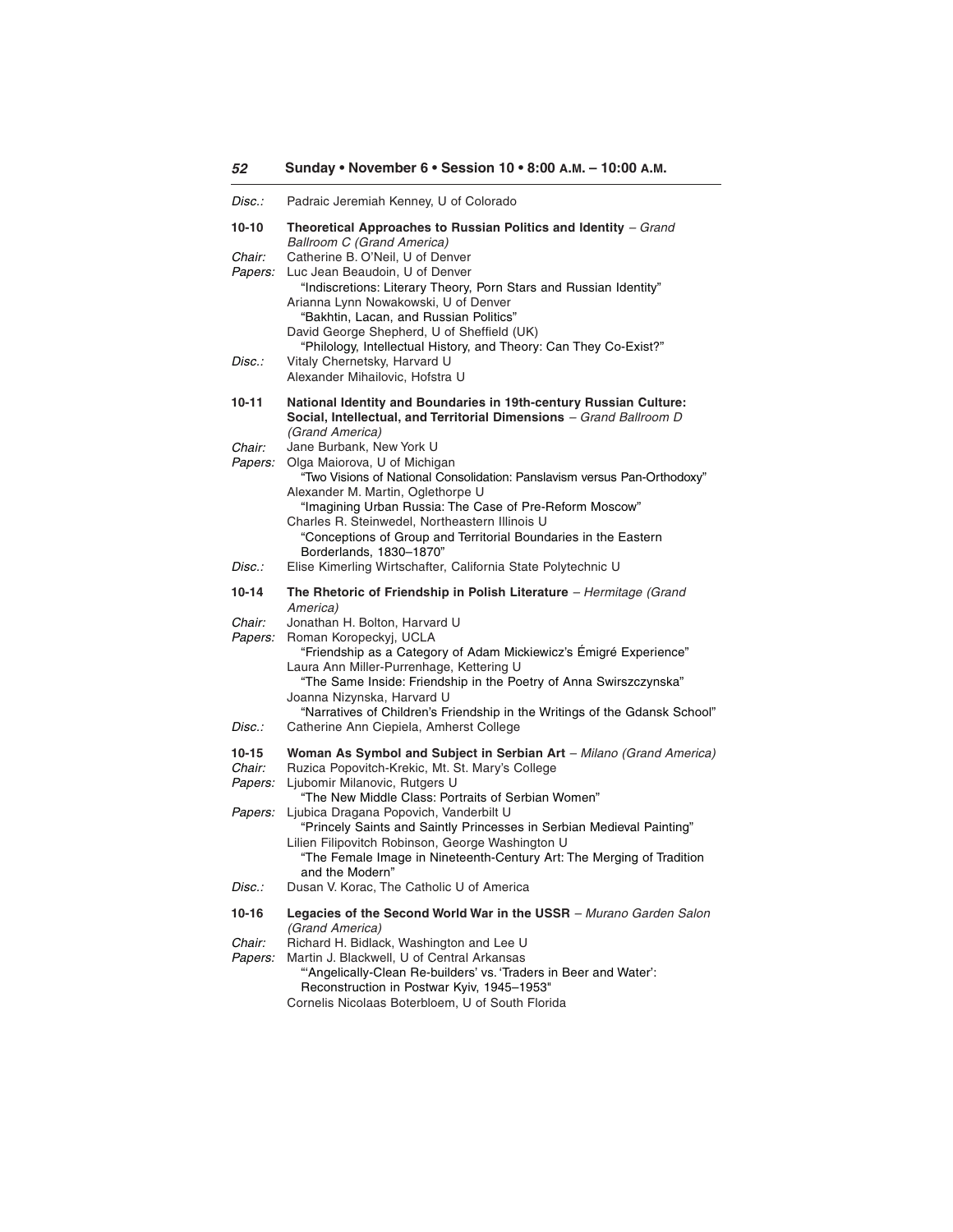| Disc.:            | "Soviet GIs or Decembrists?: The Reintegration into the Postwar USSR of<br>Soldiers, POWs, Partisans, and Civilians who Lived under German<br>Occupation"<br>Edward Donald Cohn, U of Chicago<br>"War-Time Misconduct by Communists: The Fate of POWs and Party<br>Members who Remained on Occupied Territory, 1945-1961"<br>Kate Lake Brown, U of Maryland, Baltimore |
|-------------------|------------------------------------------------------------------------------------------------------------------------------------------------------------------------------------------------------------------------------------------------------------------------------------------------------------------------------------------------------------------------|
| 10-17             | Bessarabia in the Twenty-First Century: Multiple Identities, New                                                                                                                                                                                                                                                                                                       |
| Chair:<br>Papers: | Citizenships, and Other Challenges (I) - Provence (Grand America)<br>Donald L. Dyer, U of Mississippi<br>Elizabeth Anderson, New York U<br>"Whose Nation? Citizenship and History Education in Moldova"<br>Rebecca Anne Chamberlain-Creaga, London School of Economics<br>"Identity and Imaginings of the State in the Self-Proclaimed Transnistrian<br>Republic"      |
|                   | Katherine Sorrels, U of Pittsburgh<br>"The Threat of the Powerless: Bessarabian Jewish Youth and the<br>Romanian Siguranta"                                                                                                                                                                                                                                            |
| Disc.:            | Paul E. Michelson, Huntington U<br>Ionas Aurelian Rus, Rutgers U                                                                                                                                                                                                                                                                                                       |
| 10-18             | 2002 All-Russian Population Census: Results, Research Aspects and                                                                                                                                                                                                                                                                                                      |
| Chair:            | <b>Issues of Access</b> - Riviera (Grand America)<br>Misha V. Belkindas, World Bank                                                                                                                                                                                                                                                                                    |
| Papers:           | Kirill Fesenko, EastView Publications<br>"2002 All-Russia Population Census: Resources and Access Issues"                                                                                                                                                                                                                                                              |
|                   | Yoshiko M. Herrera, Harvard U<br>"Accessibility of the 2002 Russia Census Data: A Perspective for<br>Scholarly Research"                                                                                                                                                                                                                                               |
|                   | Vladimir Leonidovich Sokolin, The Federal Agency of State Statistics of the<br><b>Russian Federation</b>                                                                                                                                                                                                                                                               |
|                   | "Overview of Results of the 2002 All-Russian Population Census"                                                                                                                                                                                                                                                                                                        |
| 10-19<br>Chair:   | Slavic Diachronic Morphosyntax - Savoy (Grand America)<br>Daniela S. Hristova, U of Chicago                                                                                                                                                                                                                                                                            |
| Papers:           | Mirjam Fried, Princeton U<br>"Semantic factors in the Decategorialization of Old Czech long-nt-<br>participles"                                                                                                                                                                                                                                                        |
| Papers:           | Hakyung Jung, Harvard U<br>"On the Development of the Perfect Participial Constructions in<br>Northwestern Russian"<br>Kyongjoon Kwon, Harvard U                                                                                                                                                                                                                       |
| Disc.:            | "The Historical Development of Animacy in Early Novgorodian"<br>Emily Klenin, UCLA                                                                                                                                                                                                                                                                                     |
| 10-20             | New Research by Young Scholars in Slovene Studies: The Kozolec, the                                                                                                                                                                                                                                                                                                    |
| Chair:            | EMU, and Clitics - Sussex (Grand America)<br>Carole R. Rogel, Ohio State U                                                                                                                                                                                                                                                                                             |
| Papers:           | Toby Martin Applegate, U of Tennessee<br>"Identity and Resistance: The Mimetic Landscape of the Kozolec"                                                                                                                                                                                                                                                               |
|                   | Peter Mikek, Wabash College<br>"Macroeconomic Aspects of Slovenian EMU Accession"<br>Sean O'Rourke, Yale U                                                                                                                                                                                                                                                             |
| Disc.:            | "Clitic Placement in Slovene as Phrasal Affixation"<br>Robert G. Minnich, U of Bergen (Norway)                                                                                                                                                                                                                                                                         |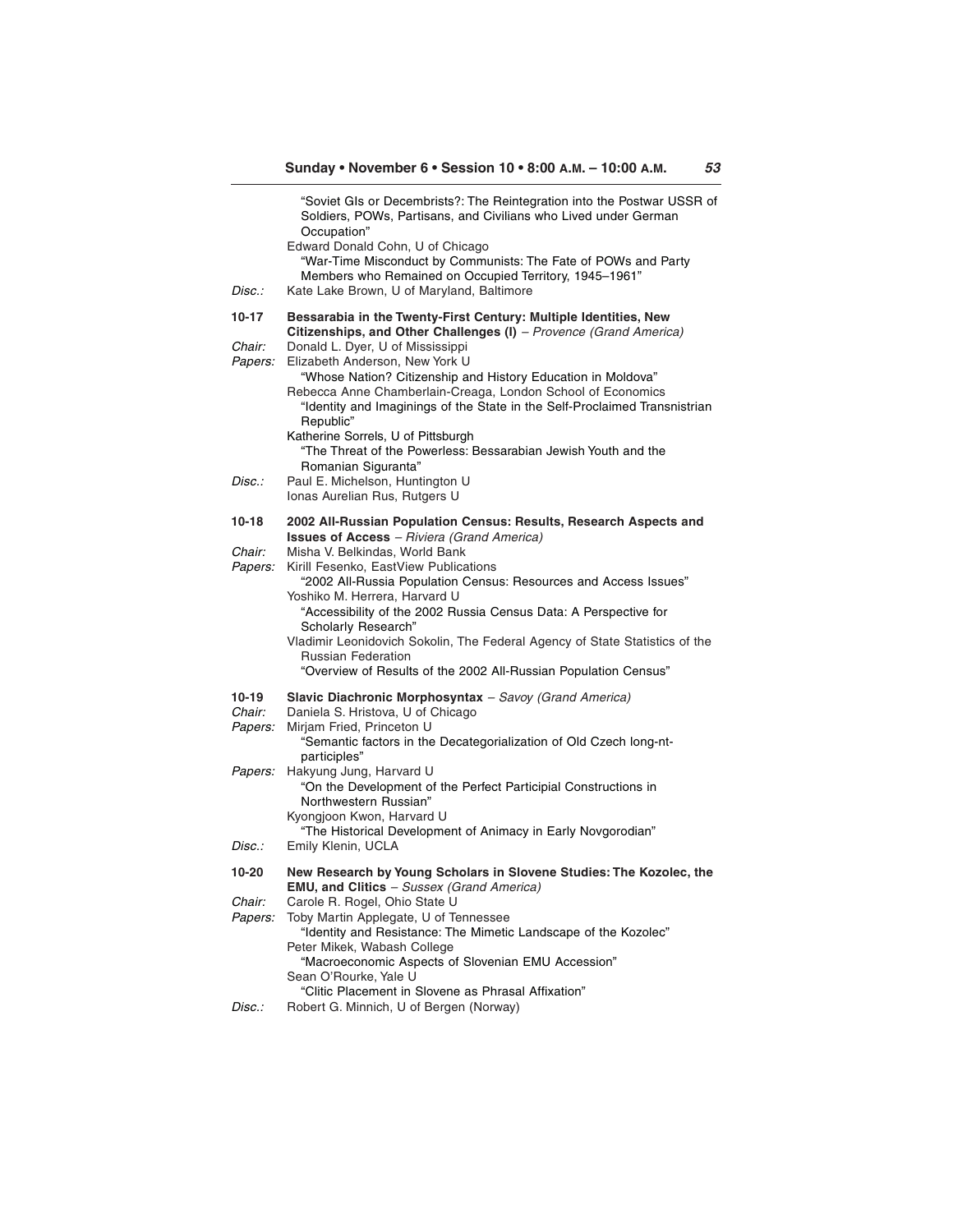|                          | David Stermole, Macdonald Collegiate Inst                                                                                                               |
|--------------------------|---------------------------------------------------------------------------------------------------------------------------------------------------------|
| 10-21                    | O, Voice of Time, O, Metal's Clang! Time at the Turn of the Eighteenth                                                                                  |
| Chair:<br>Papers:        | Century - Tuscany (Grand America)<br>Irina Reyfman, Columbia U<br>Luba Golburt, Stanford U                                                              |
|                          | "From Monument to Ruin and Back: Symbols of the Passing Age in the<br>Early Nineteenth-Century Russian Lyric"<br>John F. Isham, Columbia U              |
|                          | "The Entry-Style Format and Representation of Time in Eighteenth-<br>Century Literature"                                                                |
| Disc.:                   | Tatiana Smoliarova, Harvard U<br>"Logic or Magic: Historical Theater in Russia in 1800-1810"<br>Monika Greenleaf, Stanford U                            |
| 10-22                    | Violence and Terror in Bolshevik Russia - Venezia Garden Salon (Grand<br>America)                                                                       |
| Chair:<br>Papers:        | Joshua A. Sanborn, Lafayette College<br>Joerg Bernhard Baberowski, Humboldt U (Germany)<br>"Understanding Stalinist Violence"                           |
|                          | Jonathan W. Daly, U of Illinois, Chicago<br>"'Rasstreliat,' or Building Bolshevik Socialism"                                                            |
| Disc.:                   | Anna Geifman, Boston U<br>"Psychological Causes and Effects of the Red Terror, 1918-1921"<br>Scott W. Palmer, Western Illinois U                        |
| 10-23                    | Internal and External Influences: Nation and Identity in Kazakh and                                                                                     |
| Chair:<br><i>Papers:</i> | Kyrgyz Cinema - Venice (Grand America)<br>Gerald M. McCausland, U of Pittsburgh<br>Seth Graham, Stanford U                                              |
|                          | "The Power of the Yurt: Cinema, Metaphor, and Orientalism"<br>Michelle Kuhn, U of Pittsburgh                                                            |
|                          | "The Construction of Nation and Nationalism in the Film of Kazakhstan"<br>Timothy M. Schlak, U of Pittsburgh                                            |
| Disc.:                   | "Mediation of Space: Center and Periphery in Darezhan Omirbaev's<br>Films"<br>Michael Rouland, Miami U                                                  |
|                          |                                                                                                                                                         |
| 10-24                    | Spatial Redefinitions of Slavic Eurasian Territories: Divergence or<br>Convergence? - Versailles (Grand America)                                        |
| Chair:<br>Papers:        | Kimitaka Matsuzato, Hokkaido U (Japan)<br>Brian James Boeck, DePaul U<br>"From Middle Ground to Meso-Area: Ukrainian Identities in Historical           |
|                          | Perspective"<br>Osamu leda, Hokkaido U (Japan)<br>"Meso-area Dynamics and Regional Identities: a New Approach to Slavic                                 |
|                          | Eurasian Studies"<br>George Sanikidze, Georgian Academy of Sciences<br>"Iran and South Caucasus: Historical Heritage and Modern Political<br>Realities" |
| Disc.:                   | Tomohiko Uyama, Hokkaido U (Japan)                                                                                                                      |
| $10 - 25$                | Social Security and Local Forms of Public Action: Meanings and<br>Practices of Care - Vienna (Grand America)                                            |
| Chair:<br>Papers:        | Terry Cox, U of Glasgow (UK)<br>Rebecca Kay, U of Glasgow (UK)                                                                                          |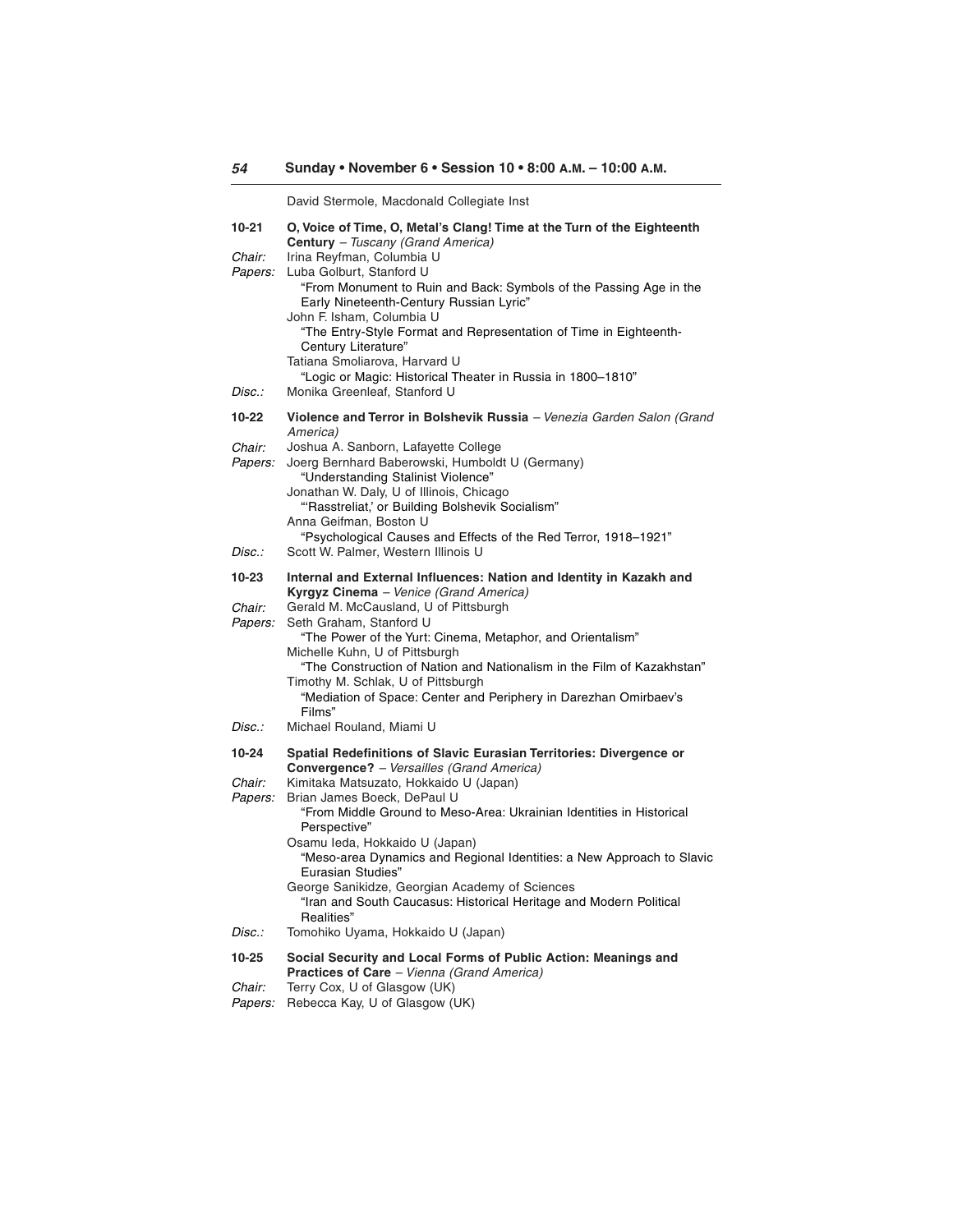|                          | "Nongovernmental Public Action and the Provision of Social Support for<br>Men and Their Families in Rural Areas of Western Siberia"<br>Rosie Read, U of Manchester<br>"Caring Labour and New Forms of Public Action in the Czech Republic"<br>Tatjana Thelen, Max Planck Institute for Social Anthropology                                                                                                                                                                                                                         |
|--------------------------|------------------------------------------------------------------------------------------------------------------------------------------------------------------------------------------------------------------------------------------------------------------------------------------------------------------------------------------------------------------------------------------------------------------------------------------------------------------------------------------------------------------------------------|
|                          | "Social Security and Care in Postsocialism: An Anthropological<br>Assessment of Changing Relations between State, Family and Public<br>Organizations"                                                                                                                                                                                                                                                                                                                                                                              |
| Disc.:                   | Itsypylma Darieva, Humboldt U (Berlin, Germany)                                                                                                                                                                                                                                                                                                                                                                                                                                                                                    |
| 10-26                    | Hungarian Emigrés in American Political and Cultural Life - Arizona<br>(Little America)                                                                                                                                                                                                                                                                                                                                                                                                                                            |
| Chair:<br><i>Papers:</i> | Peter Pastor, Montclair State U<br>Judith Fai-Podlipnik, Southeastern Louisiana U<br>"Hungarian Socialist Émigrés Do Battle in Post-War U.S.A."<br>Catherine E. Portuges, U of Massachusetts, Amherst<br>"Michael Curtiz/Mihaly Kertesz: Is It Enough to Be Hungarian?"<br>Thomas L. Sakmyster, U of Cincinnati                                                                                                                                                                                                                    |
| Disc.:                   | "Sandor Goldberger/J. Peters and the American Communist Movement"<br>Nandor F. Dreisziger, Royal Military College (Canada)                                                                                                                                                                                                                                                                                                                                                                                                         |
| 10-27                    | Popular Science and Stalinist Repression: Technology, Culture, and<br><b>Obshchestvennost</b> - Casper (Little America)                                                                                                                                                                                                                                                                                                                                                                                                            |
| Chair:<br><i>Papers:</i> | Paul Robert Josephson, Colby College<br>Tracy Nichols Busch, U of Maryland U College<br>"Avtodor and the 'Avtomobilizatsiia' of the Soviet Union: A Mass Society<br>Runs into a Stalinist Roadblock"<br>Timothy John Paynich, UC, Riverside<br>"Mastering Technology for the 'Future War': Para-militarism and Popular<br>Science in the 1930s"<br>Asif Siddigi, Carnegie Mellon U<br>"Storming the Stratosphere' and 'Onwards to Mars!': Amateur Science,<br>Mass Campaigns, and State Interventions in Soviet Rocketry, 1931-33" |
| Disc.:                   | Alexei B. Kojevnikov, U of Georgia                                                                                                                                                                                                                                                                                                                                                                                                                                                                                                 |
| 10-33                    | Hieroglyphs of Postsocialist mundane: Uncertainty, Irony and                                                                                                                                                                                                                                                                                                                                                                                                                                                                       |
| <i>Papers:</i>           | Authencity - Idaho (Little America)<br>Krisztina Fehervary, U of Chicago<br>"Hungarian Horoscopes and other Genres of Transformation"<br>Maya Nadkarni, Columbia U                                                                                                                                                                                                                                                                                                                                                                 |
|                          | "Master's' Voice: Authenticity and Irony in Hungarian Popular Music"<br>Marko Zivkovic, Reed College<br>"Conspiracy as Parody (or is it?): TV Series 'Mile versus Transition' in<br>Serbian Everyday Life"                                                                                                                                                                                                                                                                                                                         |
| Disc.:                   | Olga Shevchenko, Williams College                                                                                                                                                                                                                                                                                                                                                                                                                                                                                                  |
| 10-34                    | Russia in 2020: Views from the Provinces $-$ (Roundtable) $-$ Sawtooth<br>(Little America)                                                                                                                                                                                                                                                                                                                                                                                                                                         |
| Chair:<br>Part.:         | Margaret Lisa Paxson, Kennan Institute<br>Timur Gareev, Kalingrad State U (Russia)<br>Maria Guzikova, Ural State U (Russia)<br>Andrei Melville, Moscow State Institute of International Relations (Russia)<br>Artem Rykun, Tomsk State U (Russia)                                                                                                                                                                                                                                                                                  |
| 10-40                    | The End of World War II and the Holocaust - Wyoming (Little America)                                                                                                                                                                                                                                                                                                                                                                                                                                                               |

Chair: Seymour Becker, Rutgers U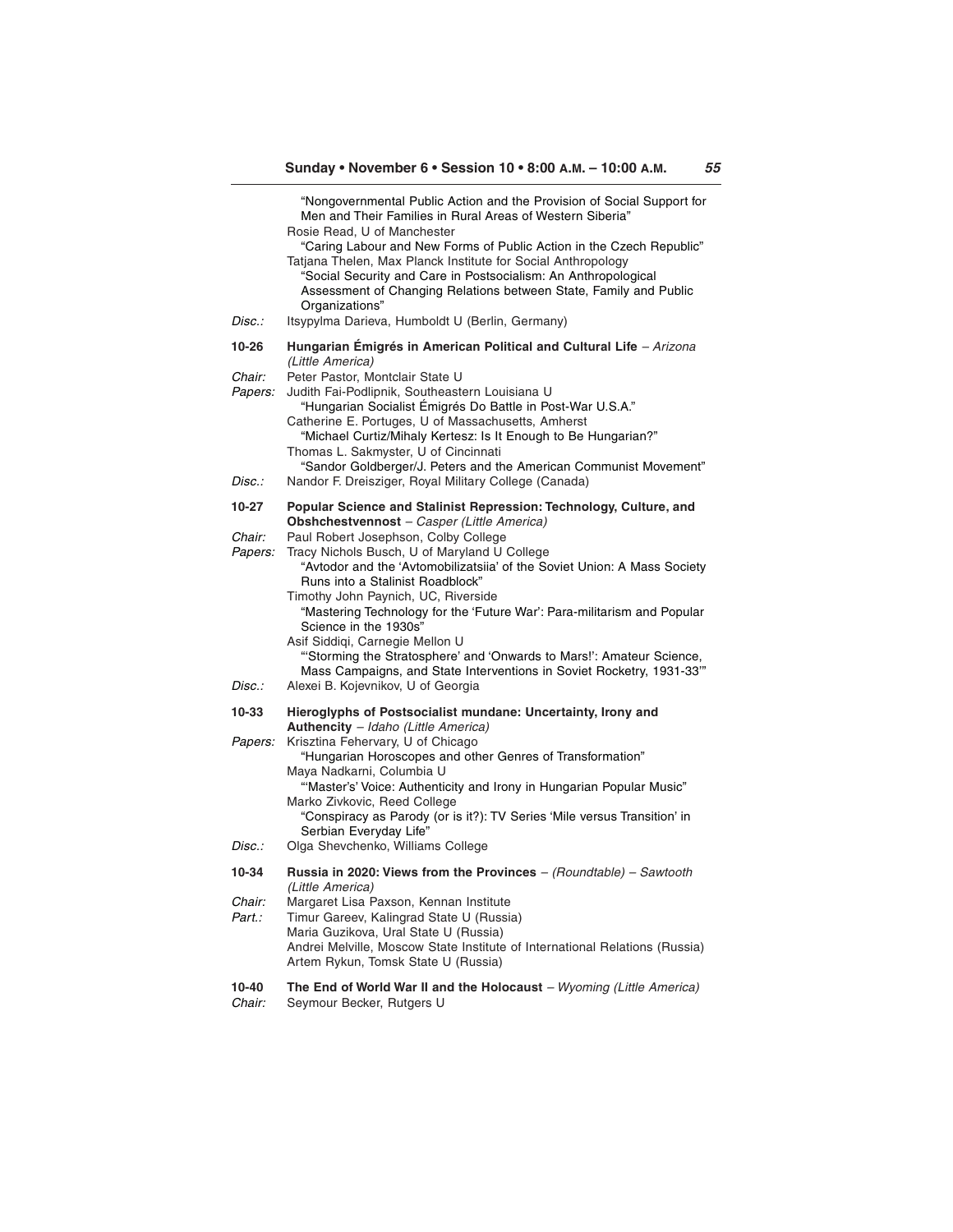#### **56 Sunday • November 6 • Session 11 • 10:15 A.M. – 12:15 P.M.**

| Papers: David Patterson, U of Memphis                               |
|---------------------------------------------------------------------|
| "The Holocaust and the Matter of Singularity"                       |
| Helen Segall, Dickinson College                                     |
| "Life in a German Labor Camp and the Burning of Cologne: A Selected |
| Reading from 'When the Lilacs Bloom': A Memoir"                     |
| Alla Zeide, Independent Scholar                                     |
| "No one should wage war because of Jews': Russian Émigrés on        |
| Democracy and the Holocaust"                                        |

| Bibliography and Documentation Committee II - (Meeting) - Grand Salon (Grand<br>America) |                                                                                                                                                                                                                                                                                                                                                                                          |  |
|------------------------------------------------------------------------------------------|------------------------------------------------------------------------------------------------------------------------------------------------------------------------------------------------------------------------------------------------------------------------------------------------------------------------------------------------------------------------------------------|--|
| 11-02<br>Chair:<br>Part.:                                                                | Alexandr Sokurov's Russian Ark: Art, History, Ideology - (Roundtable) -<br>Audubon (Grand America)<br>Susan K. Larsen, Pomona College<br>Jose Alaniz, U of Washington<br>Peter I. Barta, U of Surrey (UK)<br>Birgit Beumers, U of Bristol (UK)<br>Dragan Kujundzic, U of Florida<br>Larissa V. Rudova, Pomona College                                                                    |  |
| 11-03                                                                                    | <b>Recovered Histories and Faith within Post-Soviet Modernities:</b><br><b>Interrogating Linear Narratives</b> - Bagatelle (Grand America)                                                                                                                                                                                                                                               |  |
| Chair:<br>Papers:                                                                        | Erin Koch, Columbia U<br>David Gullette, U of Cambridge<br>"The Discourse of Ancestors: The Construction of the History of the<br>Kyrgyz Republic and Its Multiple Uses"<br>Morgan Liu, Harvard U<br>"Social Imaginary and Recapitulated Histories in a Central Asian City"<br>Catherine Wanner, Pennsylvania State U                                                                    |  |
| Disc.:                                                                                   | "Recasting Faith: Religion and Identity in Ukraine"<br>Adrienne Lynn Edgar, UC, Santa Barbara<br>Jennifer Patico, Haverford College                                                                                                                                                                                                                                                      |  |
| 11-04<br>Chair:<br>Part.:                                                                | Curriculum Planning: Challenges and Opportunities - (Roundtable) -<br><b>Belvedere (Grand America)</b><br>Eric Laursen, U of Utah<br>Maria Basom, U of Northern Iowa<br>William J. Comer, U of Kansas<br>Elisabeth Elliott, Northwestern U<br>Jane Frances Hacking, U of Utah<br>Klawa N. Thresher, Randolph-Macon Woman's College                                                       |  |
| 11-06                                                                                    | So Close yet So Apart: Western Slavs Viewing Russia, 1809-1913 -<br>Envoy (Grand America)                                                                                                                                                                                                                                                                                                |  |
| Chair:<br>Papers:<br>Disc.:                                                              | Timothy Pogacar, Bowling Green State U<br>Irena Gantar-Godina, Slovene Academy of Arts and Sciences (Slovenia)<br>"Slovenes in Russia in the 19th Century: Views of a New Homeland"<br>Raymond Harry Miller, Bowdoin College<br>"Jernej Kopitar and the Russians"<br>Marie L. Nenderflora, Czech Academy of Sciences<br>"Masaryk, Democracy and Russia"<br>Carole R. Rogel, Ohio State U |  |
|                                                                                          |                                                                                                                                                                                                                                                                                                                                                                                          |  |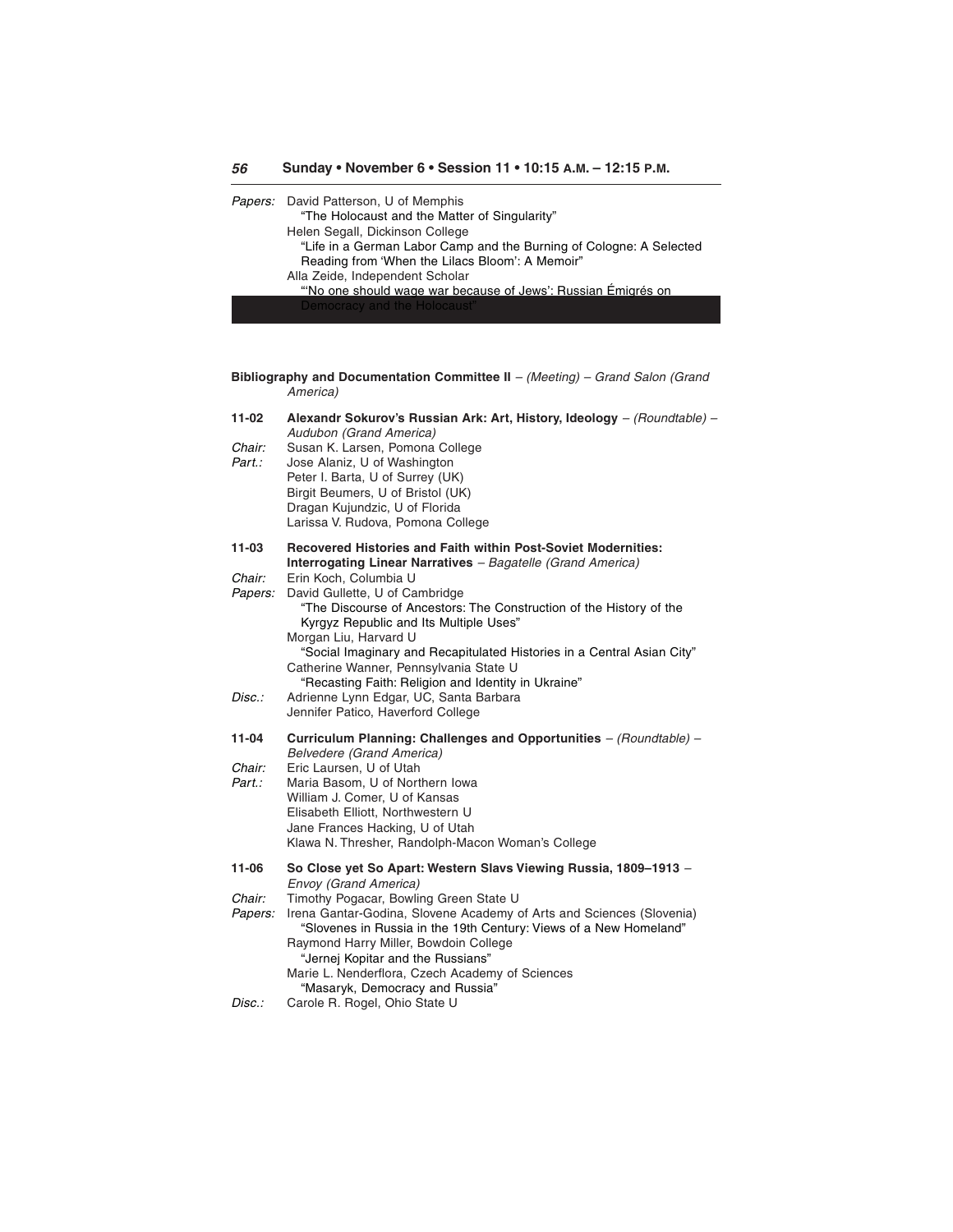| 11-07<br>Chair:<br>Part.: | Cooperative Curriculum Reform at Moscow State University -<br>(Roundtable) - Fontainbleau (Grand America)<br>Byron T. Scott, U of Missouri<br>Frederick Cropp, U of Missouri<br>Maria M Loukina, Moscow State U<br>Michael L McKean, U of Missouri<br>Elena Vartanova, Moscow State U (Russia)<br>Yassen N Zassoursky, Moscow State U (Russia) |
|---------------------------|------------------------------------------------------------------------------------------------------------------------------------------------------------------------------------------------------------------------------------------------------------------------------------------------------------------------------------------------|
| 11-08                     | The Changing Meaning of Borders in Domestic and International<br>Eurasian Politics - Grand Ballroom A (Grand America)                                                                                                                                                                                                                          |
| Chair:                    | Juliet Johnson, McGill U                                                                                                                                                                                                                                                                                                                       |
| <i>Papers:</i>            | Kimitaka Matsuzato, Hokkaido U (Japan)<br>"Differing Dynamics of Semipresidentialism across Eurasian Borders: State-<br>Bound Context and Institutions in Ukraine, Lithuania, Poland, Moldova and<br>Armenia"<br>Lucan Way, Temple U                                                                                                           |
|                           | "Transborder Influences on Political Regime Change in the Western Post-<br>Soviet States"                                                                                                                                                                                                                                                      |
|                           | Akihiro Iwashita, Hokkaido U (Japan)<br>"A New Era of Eurasian Cooperation: Beyond the Sino-Soviet Border<br>Disputes"                                                                                                                                                                                                                         |
| Disc.:                    | Henry E. Hale, Indiana U<br>Gulnaz Sharafutdinova, Miami U                                                                                                                                                                                                                                                                                     |
| 11-09                     | The Case for the Liberal Alternative in Late Imperial and Revolutionary<br><b>Russia</b> – Grand Ballroom B (Grand America)                                                                                                                                                                                                                    |
| <i>Chair:</i>             | Samuel C. Ramer, Tulane U                                                                                                                                                                                                                                                                                                                      |
| Papers:                   | Boris Gorshkov, Auburn U<br>"Liberalism in fin de siècle Russia and Europe: Development and<br>Prospects"                                                                                                                                                                                                                                      |
|                           | Semion Lyandres, U of Notre Dame<br>"Rodzianko or Prince L'vov? The Problem of Parliamentary Alternative<br>versus Revolutionary Dictatorship, August 1915-March 1917"<br>Michael Stanford Melancon, Auburn U                                                                                                                                  |
|                           | "Russian Society's Consensus prior to World War I: On the Road to<br>Constitutionalism"                                                                                                                                                                                                                                                        |
| Disc.:                    | Gary Michael Hamburg, Claremont McKenna College                                                                                                                                                                                                                                                                                                |
| 11-10                     | Russian Fiction: The 1990s and Beyond - Grand Ballroom C (Grand<br>America)                                                                                                                                                                                                                                                                    |
| Chair:<br><i>Papers:</i>  | Brian J. Horowitz, Tulane U<br>Nina Efimov, Florida State U<br>"Immortal Love in V. Aksenov's and V. Makanin's Recent Writings"<br>Tatyana L. Novikov, U of Nebraska<br>"Modern Echoes of Mythology: V. Makanin's 'Laz"<br>Victor E. Peppard, U of S Florida<br>"P'etsukh Probes the Classics"                                                 |
| Disc.:                    | Byron Lindsey, U of New Mexico<br>Teresa Lynn Polowy, U of Arizona                                                                                                                                                                                                                                                                             |
| 11-11                     | Censorship of Ukrainian from 1863 to 1876 - Grand Ballroom D (Grand<br>America) - Sponsored by the American Association for Ukrainian<br><b>Studies</b>                                                                                                                                                                                        |
| Chair:<br>Papers:         | Martha Bohachevsky-Chomiak, Fulbright Program in Ukraine<br>Ksenya I. Kiebuzinski, Harvard U                                                                                                                                                                                                                                                   |

"The Ems Ukase and Western Europe"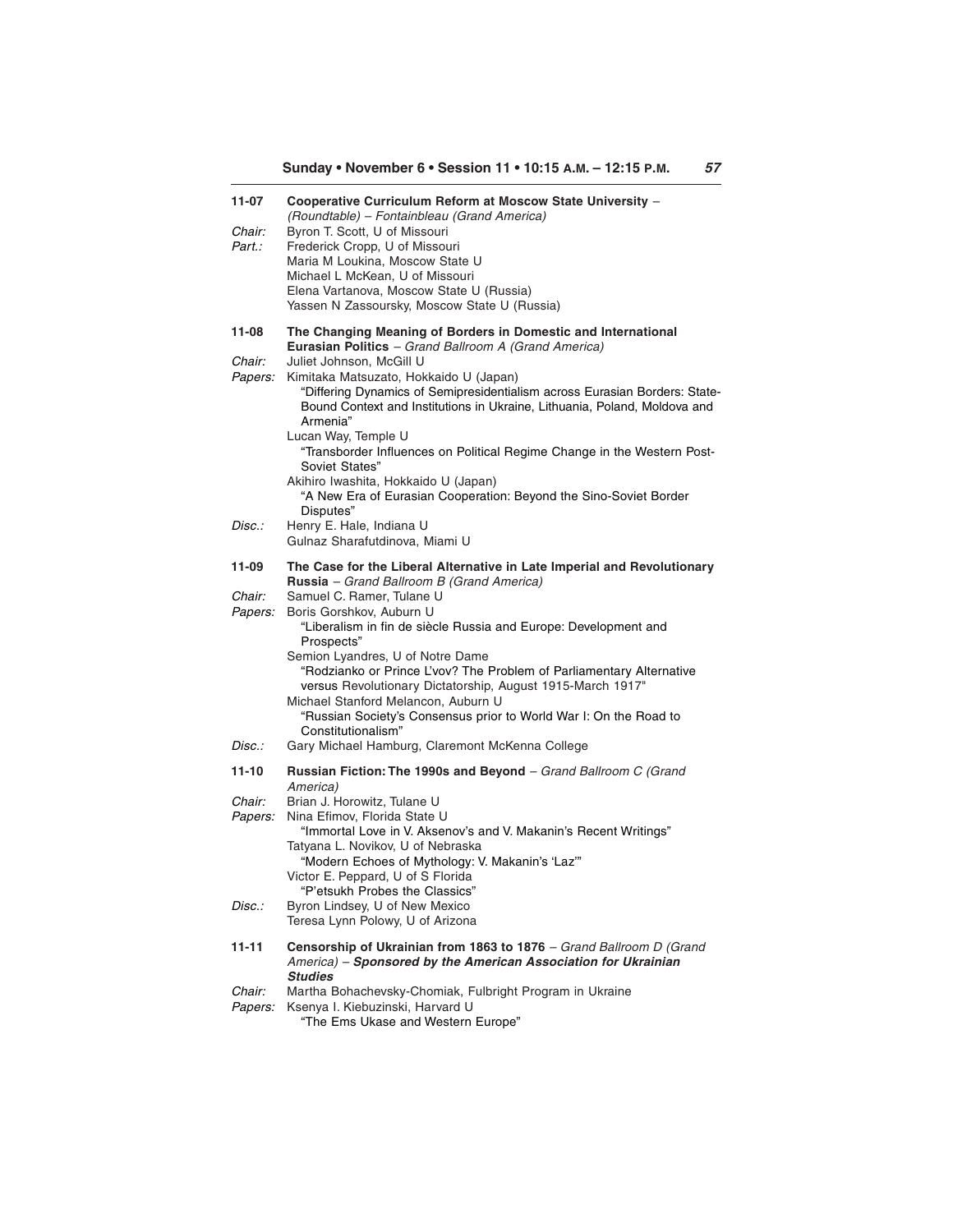| Disc.:                            | Oksana Ostapczuk, Russian Academy of Sciences (Russia)<br>"The Issue of Alphabet in the Imperial Politics of Language and<br>Censorship Practice on Right-Bank Ukraine"<br>Johannes Remy, U of Helsinki (Finland)<br>"Censorship of Ukrainian Publications in the Russian Empire, 1863-1876:<br>The Valuev Circular in Practice"<br>Anna M. Procyk, CUNY, Kingsborough CC                                                                                                                                            |
|-----------------------------------|----------------------------------------------------------------------------------------------------------------------------------------------------------------------------------------------------------------------------------------------------------------------------------------------------------------------------------------------------------------------------------------------------------------------------------------------------------------------------------------------------------------------|
|                                   | Myroslava Tomorug Znayenko, Rutgers U                                                                                                                                                                                                                                                                                                                                                                                                                                                                                |
| 11-14<br>Chair:<br>Papers:        | Historical Aspects of Serbian Literature after the War - Hermitage<br>(Grand America)<br>Tomislav Z. Longinovic, U of Wisconsin, Madison<br>Davor Beganovic, U of Konstanz<br>"Angels and Destroyed Bodies"<br>Damjana Mraovic, U of Tennessee<br>"Performance as a Literary Technique"<br>Slobodan Vladusic, U of Novi Sad (Serbia and Montenegro)<br>"The Disappearance of the Subject in Serbian Prose"                                                                                                           |
| Disc.:                            | Marko Zivkovic, Reed College                                                                                                                                                                                                                                                                                                                                                                                                                                                                                         |
| 11-16                             | Ukrainian-Jewish Relations in the 20th Century - Murano Garden Salon<br>(Grand America)                                                                                                                                                                                                                                                                                                                                                                                                                              |
| Chair:<br><i>Papers:</i>          | Martin J. Blackwell, U of Central Arkansas<br>Taras Hunczak, Rutgers U<br>"Metropolitan Sheptytskyi and the Jews during World War II"<br>Victoria M. Khiterer, Brandeis U<br>"Arnold Davidovich Margolin - Jewish Public Figure, Politician, Lawyer"<br>Myroslav Shkandrij, U of Manitoba (Canada)<br>"Imagined Identities: Jews as Ukrainian Writers"                                                                                                                                                               |
| Disc.:                            | Volodymyr Chumachenko, U of Illinois<br>Amelia Glaser, Stanford U                                                                                                                                                                                                                                                                                                                                                                                                                                                    |
| 11-17<br>Chair:<br><i>Papers:</i> | War as Textual Practice - Provence (Grand America)<br>Ivan Ante Runac, U of Michigan, Ann Arbor<br>Alexander Mihailovic, Hofstra U<br>"In the Heat of the Boiler Room: The Subculture of the Russian Navy in<br>the Work of the St. Petersburg Mit'ki"<br>Marija Dalbello, Rutgers U<br>"Baroque Empire and Futurist Warfare: A Discourse of War-to-Come as<br>Vehicle for Popular Political Debate, 1900-1918"<br>Carrie Levesque, UNC, Greensboro<br>"The Sexual/Textual Politics of War: Women and War Discourse" |
| Disc.:                            | Elena V. Baraban, U of Manitoba (Canada)                                                                                                                                                                                                                                                                                                                                                                                                                                                                             |
| 11-18                             | Shaping Soviet Regional Identities: Nationalizing the Local and<br>Recasting the Periphery in the 1920s - Riviera (Grand America)                                                                                                                                                                                                                                                                                                                                                                                    |
| Chair:<br><i>Papers:</i>          | James Thomas Andrews, Iowa State U<br>Chia Yin Hsu, New York U<br>"The Late Imperial Periphery in Early Soviet Science: Ethnography,<br>Orientology, and Russianness in the Priamur and Manchuria, 1910s-<br>1920s"<br>Matthew Denali Pauly, Michigan State U<br>"Transforming the National Classroom: Local Studies in Soviet Ukrainian<br>Schools, 1923-1928"<br>Susan Nicole Smith, U of Washington<br>"Local Identity as Shaped by Moscow: The Transformation of the Vladimir                                    |
| Disc.:                            | Regional Museum in the 1920s"<br>Michael C. Hickey, Bloomsburg U                                                                                                                                                                                                                                                                                                                                                                                                                                                     |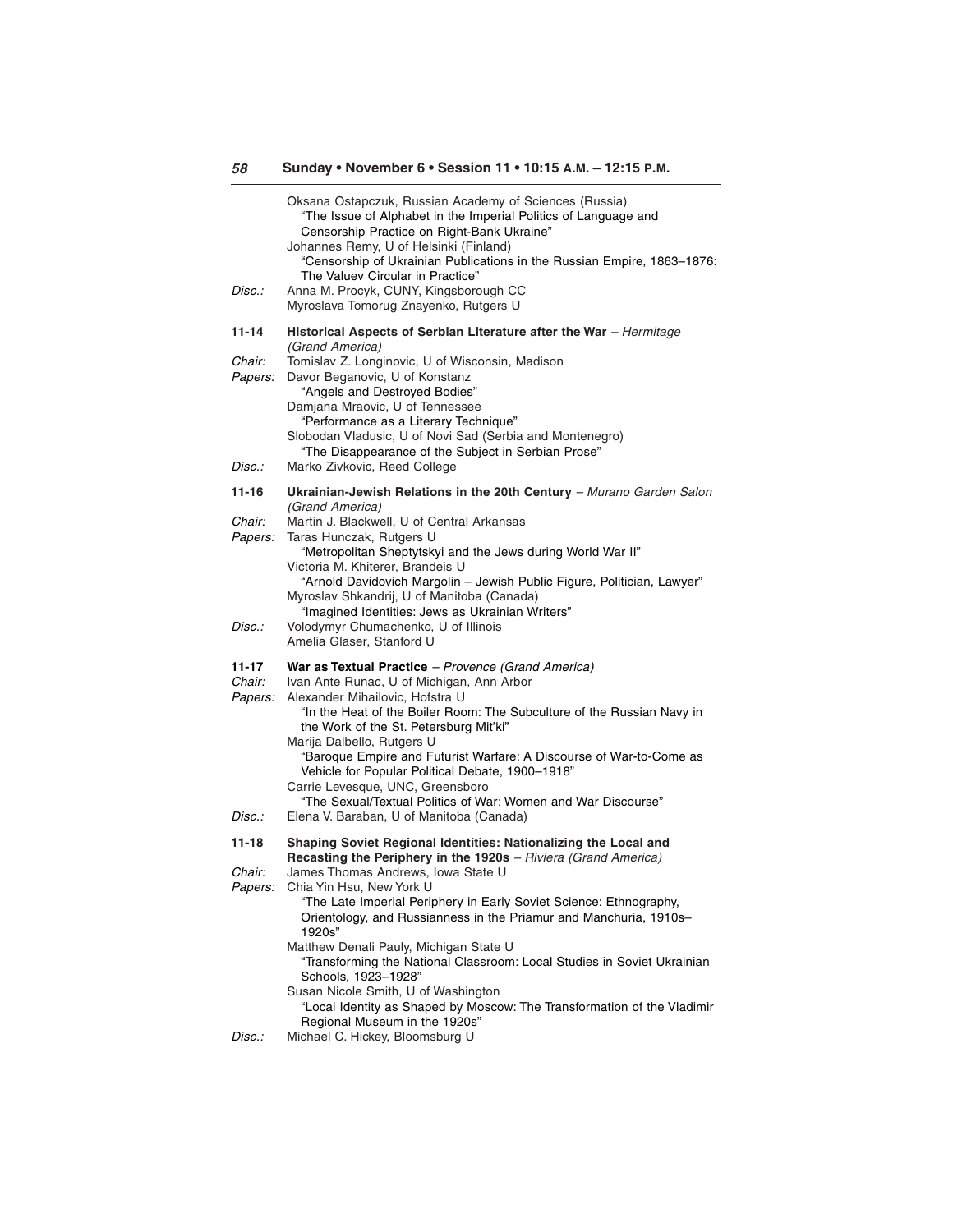|                               | Donald Joseph Raleigh, UNC, Chapel Hill                                                                                                                                                                                                                                                                                                       |
|-------------------------------|-----------------------------------------------------------------------------------------------------------------------------------------------------------------------------------------------------------------------------------------------------------------------------------------------------------------------------------------------|
| $11 - 19$<br>Chair:<br>Part.: | Sources for Studying Sarajevo: The Consequences of War for Historical<br>Inquiry - (Roundtable) - Savoy (Grand America)<br>Francine Friedman, Ball State U<br>Andrew Roy Corin, International Criminal Tribunal for the Former Yugoslavia<br>Robert J. Donia, U of Michigan<br>Edin Hajdarpasic, U of Michigan<br>Emil Kerenji, U of Michigan |
| 11-20<br>Chair:               | Unofficial Literature and Nonconformist Art in the Late Soviet Period -<br><b>Sussex (Grand America)</b><br>Susan E. Costanzo, Western Washington U                                                                                                                                                                                           |
| Papers:                       | Alexander Burry, Ohio State U<br>"Poetic Escape in Vladimir Kazakov's Don Juan"<br>Ann Komaromi, U of Toronto<br>"Exile or Homecoming? Soviet Nonconformist Artists in Paris"<br>Olga Livshin, Northwestern U<br>"Sexuality in Genrikh Sapgir's Poetry"                                                                                       |
| Disc.:                        | Mary Nicholas, Lehigh U                                                                                                                                                                                                                                                                                                                       |
| $11 - 21$                     | The Orthodox Church and the Individual in Russian Civil Society -<br>Tuscany (Grand America)                                                                                                                                                                                                                                                  |
| Chair:<br>Papers:             | Elizabeth Helen Prodromou, Boston U<br>Alexander Agadianian, Russian State U of the Humanities<br>"Liberal Individual and Christian Personhood: Recent Debates in Russian<br>Orthodoxy"<br>Christopher Marsh, Baylor U<br>"The Church, Marketplace, and Ballot Box: The Religious, Economic, and                                              |
| Disc.:                        | Political Values of Russian Orthodox Believers"<br>Alexander Verkhovsky, SOVA Center for Information & Analysis (Russia)<br>"Human Rights, Civil Society, and the Russian Orthodox Church"<br>Nicolai N. Petro, U of Rhode Island                                                                                                             |
| 11-22                         | Bessarabia in the Twenty-First Century: Multiple Identities, New<br>Citizenships, and Other Challenges (II) - Venezia Garden Salon (Grand<br>America)                                                                                                                                                                                         |
| Chair:<br>Papers:             | Ilya Prizel, U of Pittsburgh<br>Jennifer Renea Cash, U of Pittsburgh<br>"Is Moldova a Nation of Villages? Ethnic Politics and Authentic Identities"<br>Ludmila Cojochari, Free International U of Moldova<br>"Between Visible and Invisible Borders: Collective Memory in Post-Soviet<br>Moldova"                                             |
|                               | Monica Heintz, Max Planck Institute for Social Anthropology<br>"Republic of Moldova versus Romania: The Cold War of National<br>Identities"                                                                                                                                                                                                   |
| Disc.:                        | Vladimir A. Solonari, U of Central Florida<br>Edward Wagner, U of Wisconsin, Milwaukee                                                                                                                                                                                                                                                        |
| 11-23                         | View from the Edge: Life on the Periphery of Russia and the Soviet                                                                                                                                                                                                                                                                            |
| Chair:<br>Papers:             | Union - Venice (Grand America)<br>K. Andrea Rusnock, Indiana U, South Bend<br>James Frank Goodwin, U of Florida<br>"Exile and Servitude in the Memoirs of Russian Populists"<br>John McCannon, U of Saskatchewan (Canada)                                                                                                                     |